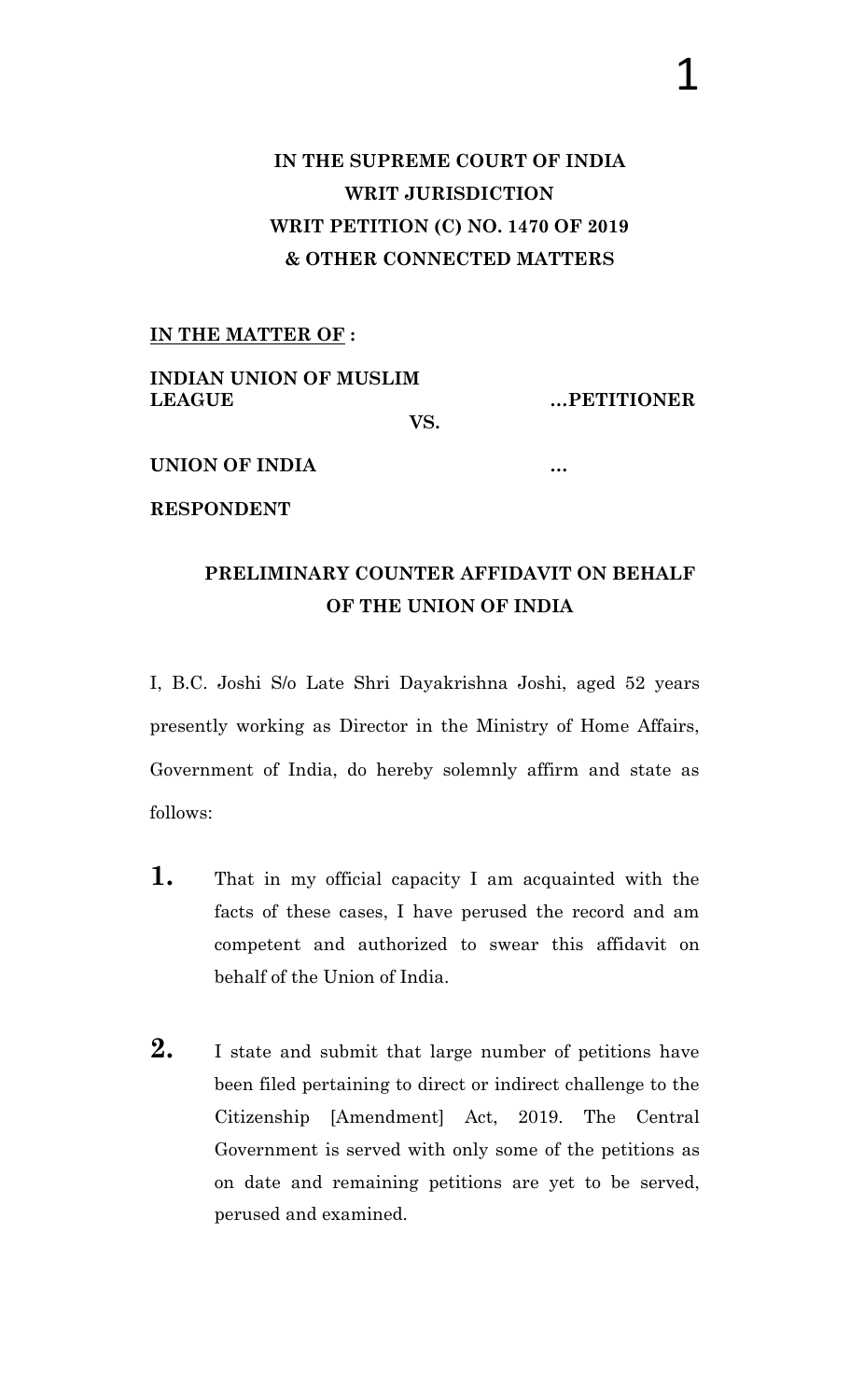- **3.** I state and submit that since I am filing this preliminary affidavit in reply as is necessary for the purpose of opposing, entertaining and grant of any interim order. Considering that all petitions filed are yet to be served/perused and due to the paucity of time, it was not possible to file a detailed reply at this juncture dealing with every contention raised in the petitions served so far and dealing with all the petitions parawise. I reserve liberty to file a further and a detailed affidavit hereinafter as and when I am so advised.
- **4.** I hereby deny and dispute all the facts stated, contentions raised and grounds urged in all the petitions except those which are specifically and unequivocally admitted in this reply. I state and submit that the non-dealing with the petitions parawise may not be considered as my having admitted the truthfulness or otherwise of any of the contents thereof.
- **5.** Before adverting to the petitions served so far in the present subject matter, the Respondent seeks to place a brief list of dates in order to apprise the Hon"ble Court of the bare facts pertaining to the present issue. The brief list of dates is as under :

| <b>ATE</b> | <b>PARTICULARS</b>                             |
|------------|------------------------------------------------|
| 1920       | The Indian Passport Act, 1920 Act, 1920 is     |
|            | enacted and renamed as The Passport (Entry     |
|            | into India) Act, 1920 under section 25 of the  |
|            | Passport Act, 1967 (Act 15 of 1967). A copy of |
|            | the Passport (Entry into India) Act, 1920 is   |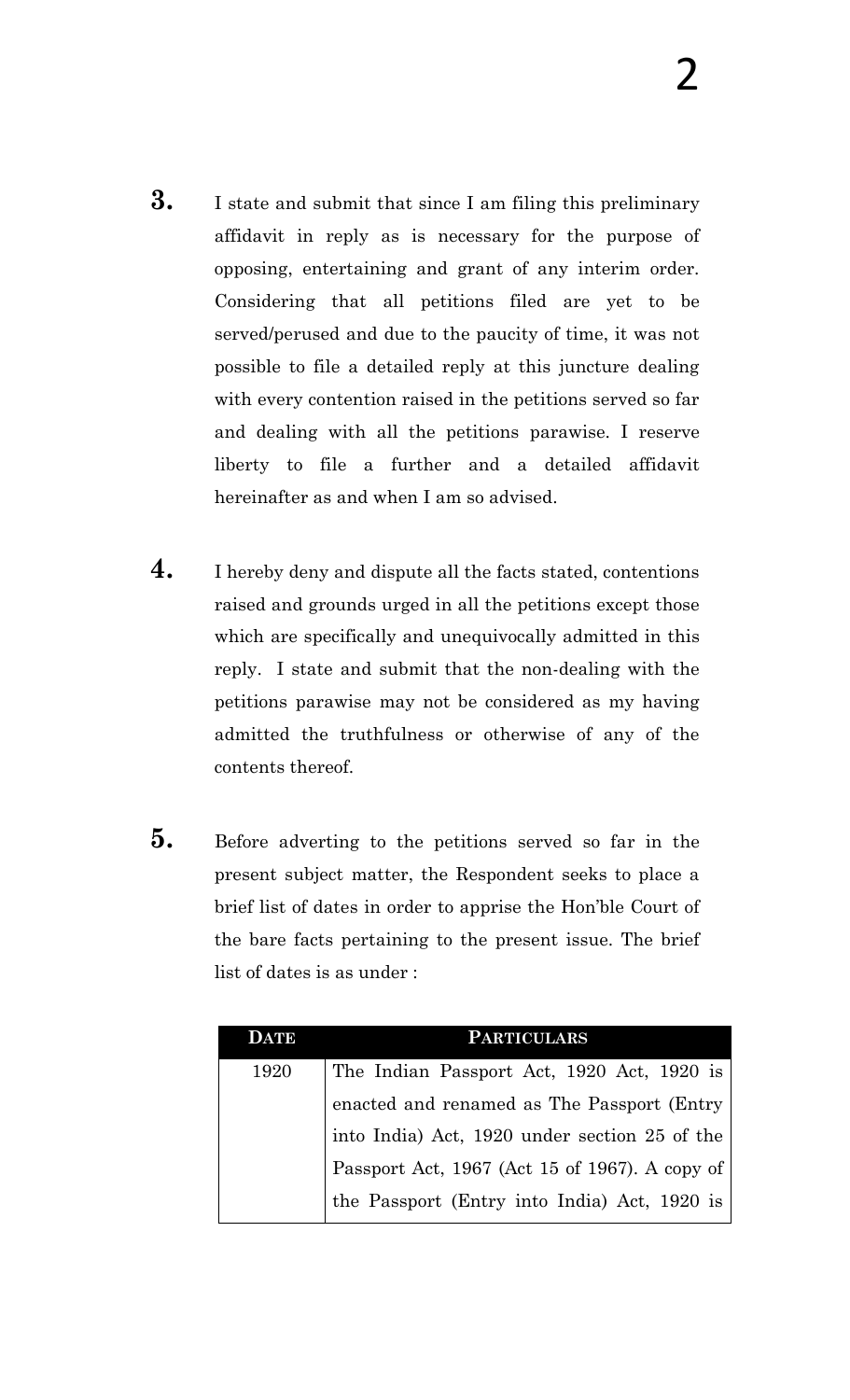|            | attached herewith and marked as <b>Annexure</b>            |
|------------|------------------------------------------------------------|
|            | – R 1. [Page 130 to 132]                                   |
| 1946       | The Foreigners Act, 1946 is enacted to replace             |
|            | The Foreigners Act, 1864                                   |
|            | A copy of the Foreigners Act, 1946, is attached            |
|            | herewith and marked as $-$ <b>Annexure</b> $-$ <b>R</b> 2. |
|            | [Page 133 to 141]                                          |
| 1947       | Partition of Indian and Pakistan takes place.              |
|            | Millions of Hindus and Muslims migrate                     |
|            | across Indian and Pakistan [including present]             |
|            | day Bangladesh] borders.                                   |
| 1948       | The Foreigners Order, 1948 is published in                 |
|            | the Gazette of India.                                      |
|            | A copy of The Foreigners Order, 1948, is                   |
|            | attached herewith and marked as <b>Annexure</b>            |
|            | – R 3. [Page 142 to 160]                                   |
| 26.01.1950 | The Constitution of India comes into force.                |
|            | Articles 5 to 9 of the Constitution determine              |
|            | who are Indian citizens at the commencement                |
|            | of the Constitution. Article 10 provides for               |
|            | continuance as Indian citizens, subject to law             |
|            | made by the Parliament.                                    |
|            | While providing for citizenship upon the                   |
|            | commencement of the Constitution of India,                 |
|            | the Constitution itself recognized the power of            |
|            | the Parliament to make provisions with                     |
|            | respect to the acquisition and termination of              |
|            | Thus, the Parliament has,<br>citizenship.                  |
|            | undisputably, the legislative competence to                |
|            | make legislative provisions with regard to the             |
|            | acquisition of citizenship in a manner other               |
|            | than provided in Article 5 to Article 10. Article          |
|            | 11 reads as under:-                                        |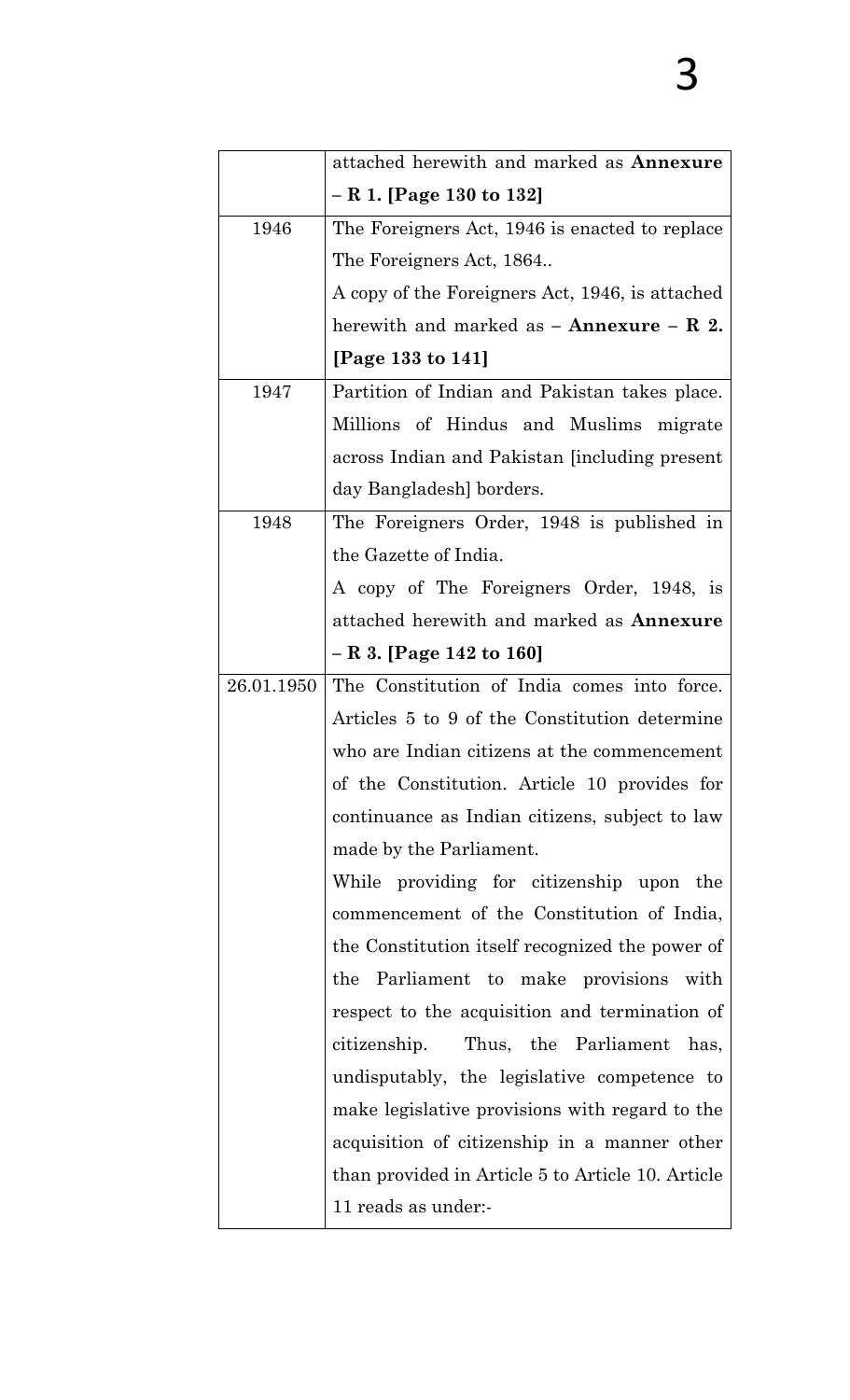|            | "Article 11 - Parliament<br>to                                                |
|------------|-------------------------------------------------------------------------------|
|            | regulate the right<br><b>of</b><br>citizenship by law                         |
|            |                                                                               |
|            | <u>Nothing in the foregoing</u>                                               |
|            | provisions of this Part shall                                                 |
|            | <u>derogate from the power of</u>                                             |
|            | make<br><b>Parliament</b> to<br>any                                           |
|            | provision with respect to the<br><i>acquisition</i> and <i>termination</i> of |
|            | citizenship and all other matters                                             |
|            | <i>relating to citizenship</i> "                                              |
| April 8,   | The <i>Nehru Liaqat</i> Agreement was signed by                               |
| 1950       | Heads of Governments of India & Pakistan to                                   |
|            | protect religious minorities. A copy of the                                   |
|            | Nehru - Liaqat Agreement is attached                                          |
|            | herewith and marked as <b>Annexure</b> $-$ <b>R</b> 4.                        |
|            | [Page 161 to 166]                                                             |
| 1950       | The Passport (Entry into India) Rules, 1950                                   |
|            | notified, in the exercise of powers<br>are                                    |
|            | conferred by section 3 of the Passport                                        |
|            | (Entry in to India) Act, 1920.                                                |
|            | A copy of Passport (Entry into India) Rules,                                  |
|            | 1950 is attached herewith and marked as                                       |
|            | Annexure – R 5. [Page 167 to 173]                                             |
| 05.06.1955 | The Citizenship Bill is introduced in Lok                                     |
|            | Sabha.                                                                        |
|            | The Citizenship Bill, which manifests the                                     |
|            | mandate of Article 11, provides for acquisition                               |
|            | of citizenship after the commencement of the                                  |
|            | Constitution, by birth, descent, registration,                                |
|            | naturalisation and incorporation of territory.                                |
|            | It also made necessary provisions for the                                     |
|            | termination and deprivation of citizenship                                    |
|            | under certain circumstances.                                                  |
| 30.12.1955 | The Citizenship Act, 1955 comes into force                                    |
|            | after Presidential assent on 30.12.1955.                                      |

4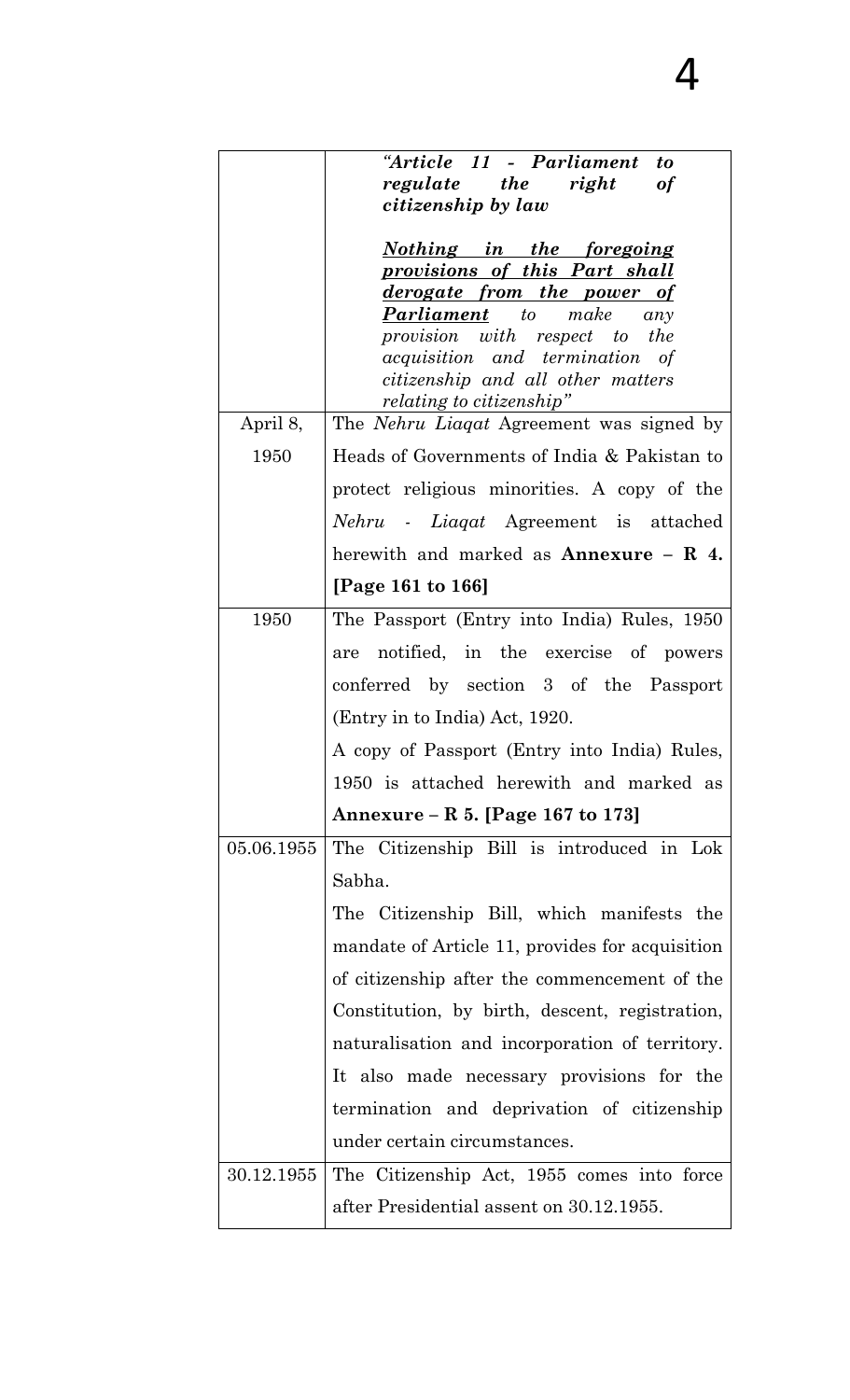|             | After its enactment, the Act has gone through     |
|-------------|---------------------------------------------------|
|             | nine amendments [prior to the amendment in        |
|             | 2019], details of which are as under:             |
|             | (i) The Citizenship (Amendment) Act,              |
|             | 1957 (65 of 1957) (w.e.f. 27-12-1957)             |
|             | (ii) The Repealing and Amending Act,              |
|             | 1960 (58 of 1960) (w.e.f. 26-12-1960)             |
|             | (iii) The Citizenship (Amendment) Act,            |
|             | 1985 (65 of 1985) (w.e.f. 7-12-1985)              |
|             | The<br>Legislation<br>Delegated<br>(iv)           |
|             | Provisions (Amendment) Act, 1985 (4 of            |
|             | 1986) (w.e.f. 15-5-1986)                          |
|             | (v) The Citizenship (Amendment) Act,              |
|             | 1986 (51 of 1986) (w.e.f. 1-7-1987)               |
|             | (vi) The Citizenship (Amendment) Act,             |
|             | 1992 (39 of 1992) (w.e.f. 10-12-1992)             |
|             | (vii) The Citizenship (Amendment) Act,            |
|             | 2003 (6 of 2004) (w.e.f. 3-12-2004)               |
|             | (viii) The Citizenship (Amendment) Act,           |
|             | 2005 (32 of 2005) (w.e.f. 28-6-2005)              |
|             | (ix) The Citizenship (Amendment) Act,             |
|             | $2015$ (1 of 2015) (w.e.f. 6-1-2015)              |
|             | A copy of the Citizenship Act, 1955 [prior to its |
|             | amendment in 2019] is attached herewith and       |
|             | marked as Annexure – R 6. [Page 174 to            |
|             | 186]                                              |
| 1956        | The Citizenship Rules, 1956, are brought in to    |
|             | force.                                            |
|             | A copy of the Citizenship Rules, 1956 is          |
|             | attached herewith and marked as <b>Annexure</b>   |
|             | - R 7. [Page 187 to 228]                          |
| $January -$ | The Nehru-Liaquat Pact to protect religious       |
| February    | minorities in<br>each other's territory<br>had    |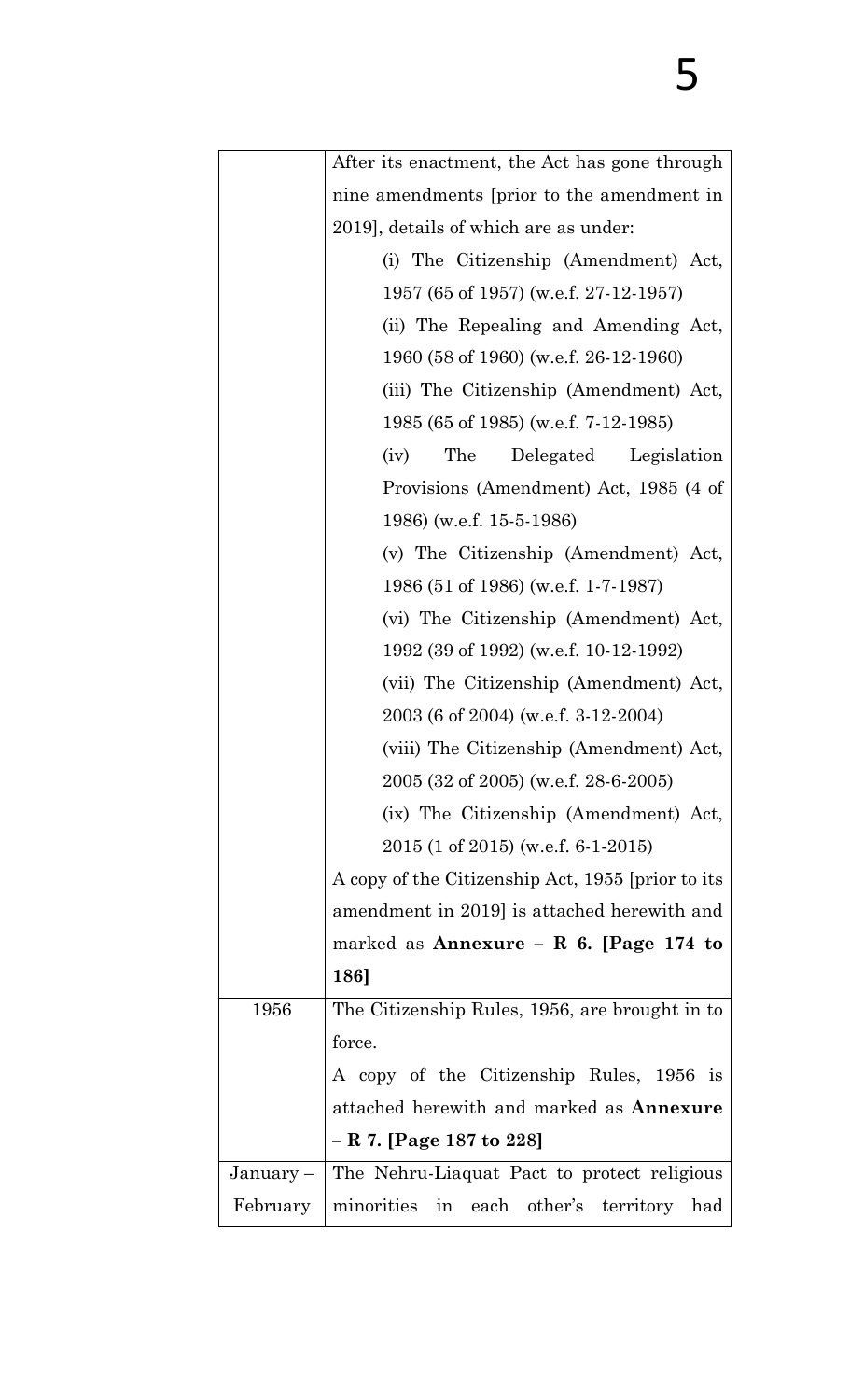| 1964 | already been signed between India and                  |
|------|--------------------------------------------------------|
|      | Pakistan in 1950. However, Government of               |
|      | Pakistan did not implement it in its true              |
|      | spirit. This was recognised and highlighted by         |
|      | Government of India as early as in 1964.               |
|      | Consequent to the theft of the holy relic in           |
|      | Hazratbal Shrine in Jammu & Kashmir on                 |
|      | $27th$ December, 1963, there were large scale          |
|      | communal disturbances in East Pakistan from            |
|      | 3 <sup>rd</sup> January, 1964 in which there was       |
|      | widespread lawlessness, arson, loot and huge           |
|      | loss of life and property of the minority              |
|      | community. Irresponsible and unrestrained              |
|      | statements by the political leadership, Press $\&$     |
|      | Radio in West Pakistan led to the flare up of          |
|      | communal violence in East Pakistan.<br>Even            |
|      | though the holy relic was recovered on 4 <sup>th</sup> |
|      | January, 1964, and there was peace in $J\&K$ ,         |
|      | the communal disturbances in East Pakistan             |
|      | continued. A large number of refugees                  |
|      | affected by the wave of communal violence in           |
|      | East Pakistan began crossing over to Assam,            |
|      | Tripura and West Bengal.                               |
|      |                                                        |
|      | The matter was debated at length in                    |
|      | Lok Sabha on 11.02.1964 and 13.02.1964 on a            |
|      | Calling Attention Motion moved by Shri Hem             |
|      | Barua, M.P. and subsequently on a motion               |
|      | moved by the then Home Minister, Shri                  |
|      | Gulzari Lal Nanda. During the debate, the              |
|      | then Home Minister had <i>inter alia</i> pointed out   |
|      | that while India was implementing the Nehru-           |
|      | Liaquat Pact completely and fully, it was not          |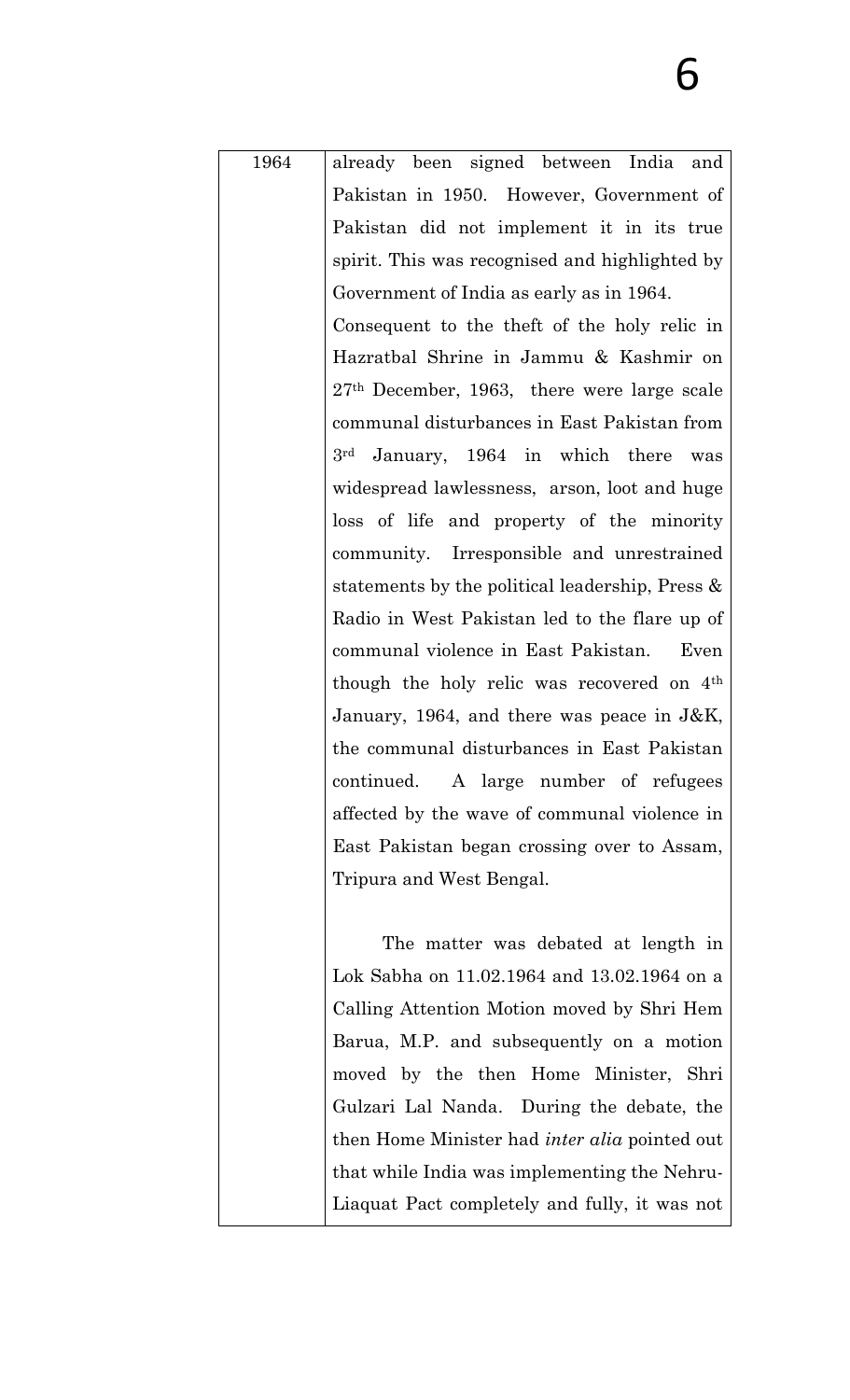|            | being implemented by the other side.<br>He      |
|------------|-------------------------------------------------|
|            | further stated that it was expected that the    |
|            | Hindus in East Pakistan will live with equal    |
|            | rights, equal status and equal security and     |
|            | safety and that if Pakistan was failing to      |
|            | discharge its responsibilities, on<br>human     |
|            | considerations, India will have<br>do<br>to     |
|            | something about it because India cannot take    |
|            | a purely legal and constitutional view.<br>He   |
|            | also pointed out that India cannot shut its     |
|            | eyes to the fact that they are the people "who  |
|            | were part of ourselves, with whom we have       |
|            | ties of blood and who are our relations and     |
|            | friends and that we cannot turn our face        |
|            | against their sufferings, the torture of their  |
|            | bodies and spirit and all that they are         |
|            | undergoing there." He further stated that if    |
|            | they find it impossible to "breathe the air of  |
|            | security in their country and they feel that    |
|            | they must leave it, then we cannot bar their    |
|            | way. We have no heart to tell them "You go      |
|            | on staying there and be butchered".             |
|            | A copy of the heated Parliamentary debates in   |
|            | the matter are attached herewith and marked     |
|            | as Annexure - R 8. [Page 229 to 262]            |
| 15.10.1952 | The Ministry of Home Affairs has issued         |
| $\rm{to}$  | various instructions to lay down/reiterate the  |
| 15.09.2017 | provisions of Long Term Visa (LTV)/stay for     |
|            | minorities as well as other nationals of West   |
|            | Pakistan (the present day Pakistan) and East    |
|            | Pakistan (the present day Bangladesh) and       |
|            | Afghanistan. These instructions take into       |
|            | consideration the special circumstances<br>- of |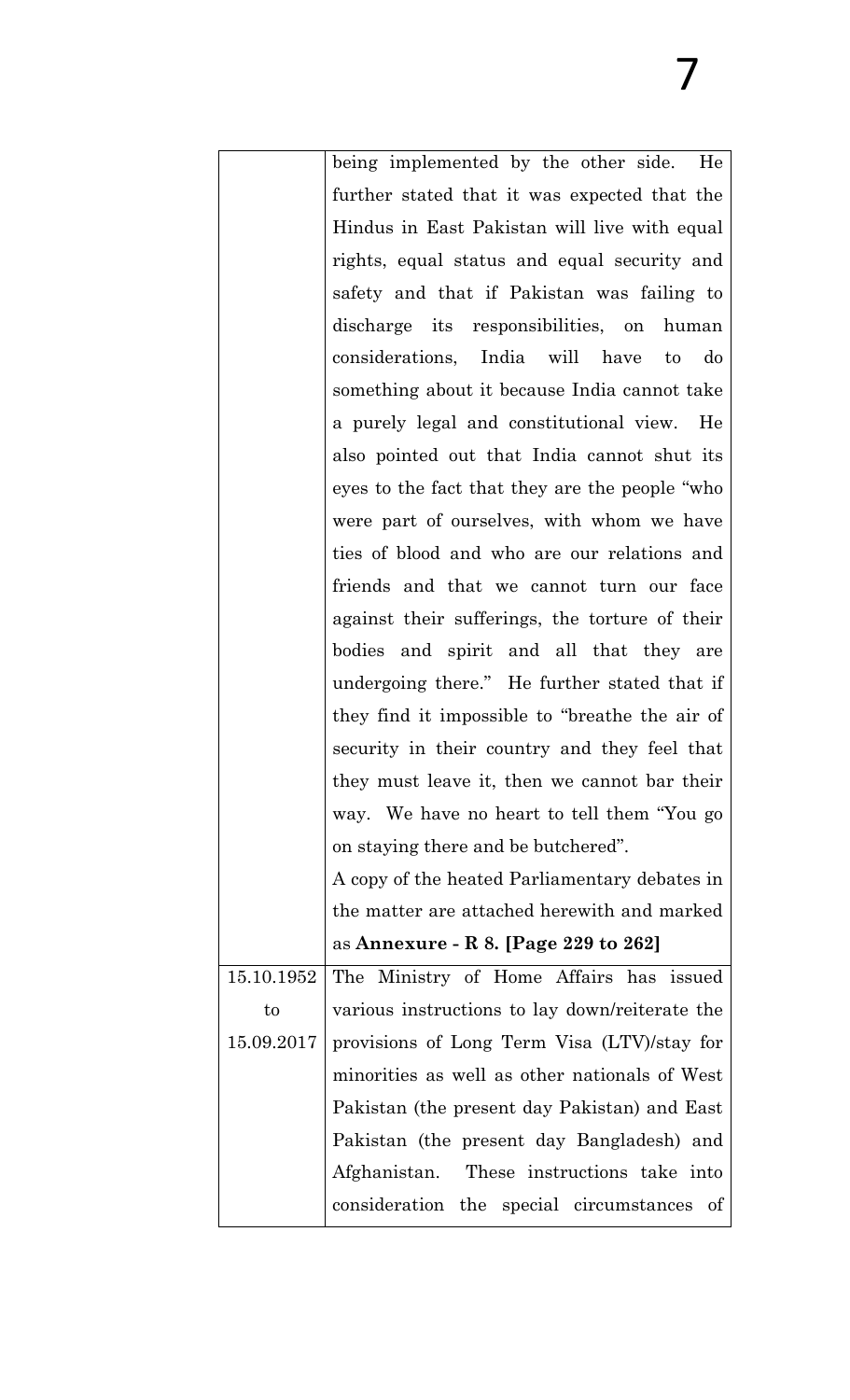specified communities in Pakistan and Bangladesh who have been forced to migrate to India and want to stay for a long time in India considering the historical circumstances governing the issue. It may be noted that a more liberal and accommodative visa regime has been laid down for migrants of these classified communities vis-a-vis the provisions meant for the rest of the migrants from Pakistan and Bangladesh. Further, in January 1986, the then Home Secretary prepared a note for Cabinet Committee on Political Affairs[CCPA] to change the policy regarding illegal entrance and settlement in India of minority communities from Pakistan. It was suggested that illegal crossers in India do not deserve any sympathetic consideration and should be pushed back. However, it was proposed in para 17(ii) that "*as regards the member of minority community who come to India for short visit by obtaining Indian visa, the existing policy is that if they desire to stay in India on long term basis with an intention to get ultimately Indian citizenship, their request for long term stay in India should be considered liberally*". It may be noted that vide its decision dated 23rd January, 1986, the Cabinet Committee on Political Affairs, inter alia approved this proposal of the Home Ministry. Further, the available instructions since

17.11.1984 specifically created a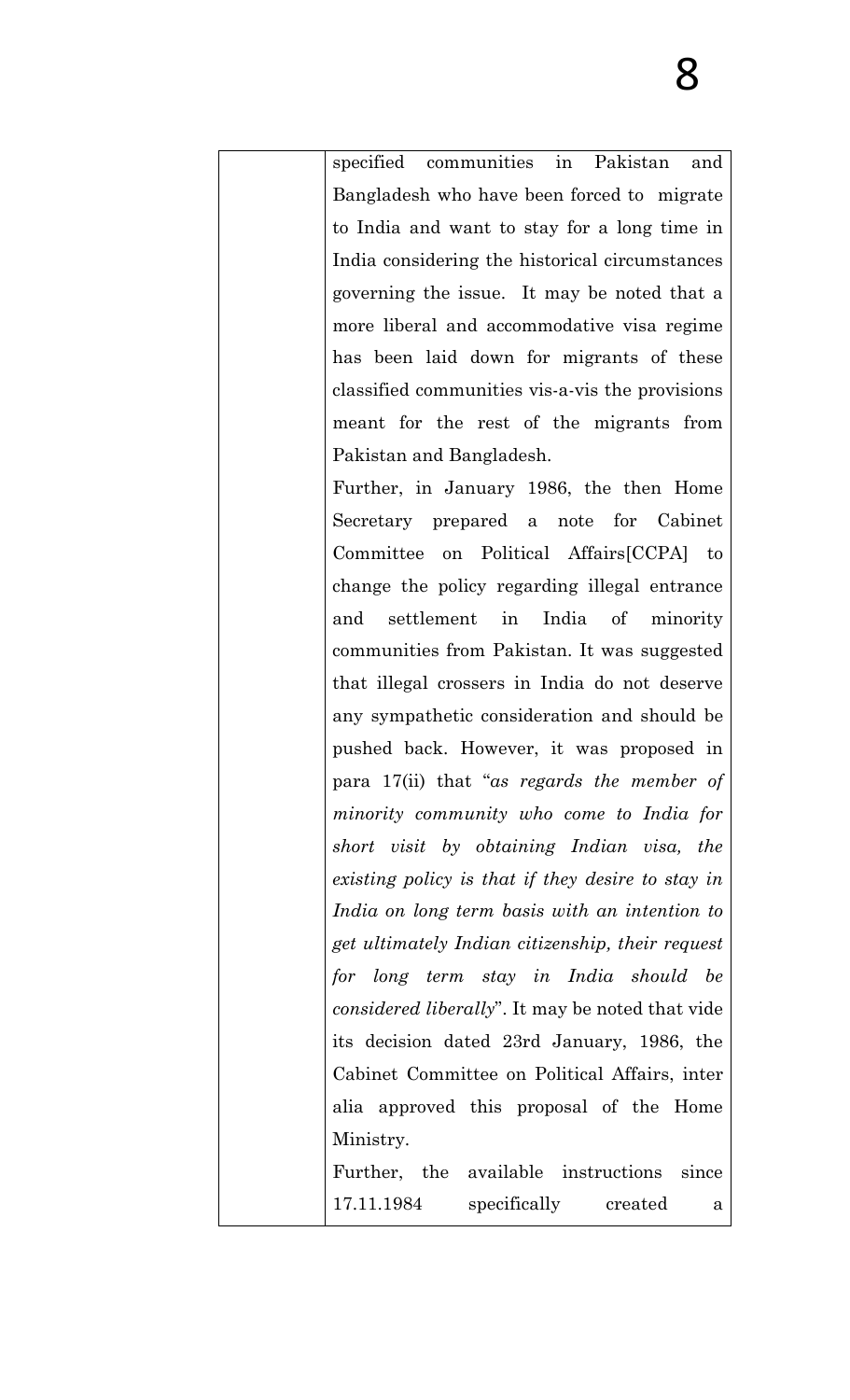|      | relaxed/preferential LTV regime for a class of |
|------|------------------------------------------------|
|      | migrants belonging to "Hindu" and "Sikh"       |
|      | communities in Pakistan. In<br>2011,           |
|      | "Christians" and "Buddhists" from Pakistan     |
|      | were also added to the list of eligible        |
|      | categories of minorities for grant of LTV.     |
|      | Similarly, the word "Buddhist" was also added  |
|      | in the already existing regime of LTV for      |
|      | classified communities of Bangladesh in        |
|      | October, 2010.                                 |
|      | These executive instructions have flowed from  |
|      | the general powers available to Central        |
|      | Government under the Section 3 of the          |
|      | Foreigners Act, 1946 and provisions of         |
|      | Passport (Entry into India) Act, 1920.         |
|      | Therefore, a classification based on special   |
|      | circumstances of specified minorities          |
|      | migrating into India from Pakistan and         |
|      | Bangladesh for long term stay has been in      |
|      | existence since last many decades.             |
|      | A copy of the of the LTV instructions issued   |
|      | by the Ministry of Home Affairs<br>since       |
|      | 03/12/1956 till 15/09/2017 and the Note of the |
|      | Home Secretary along with its approval are     |
|      | attached herewith and marked as Annexure       |
|      | $-$ R9 . [Page 263 to 345]                     |
| 1985 | Assam Accord was signed in 1985 to tackle the  |
|      | unique problems arising out of the influx of   |
|      | illegal foreigners/immigrants from Bangladesh  |
|      | into the State of Assam.                       |
|      | A copy of the Assam Accord is attached         |
|      | herewith and marked as $\bf{Annexure} - R$ 10. |
|      | [Page 346 to 351]                              |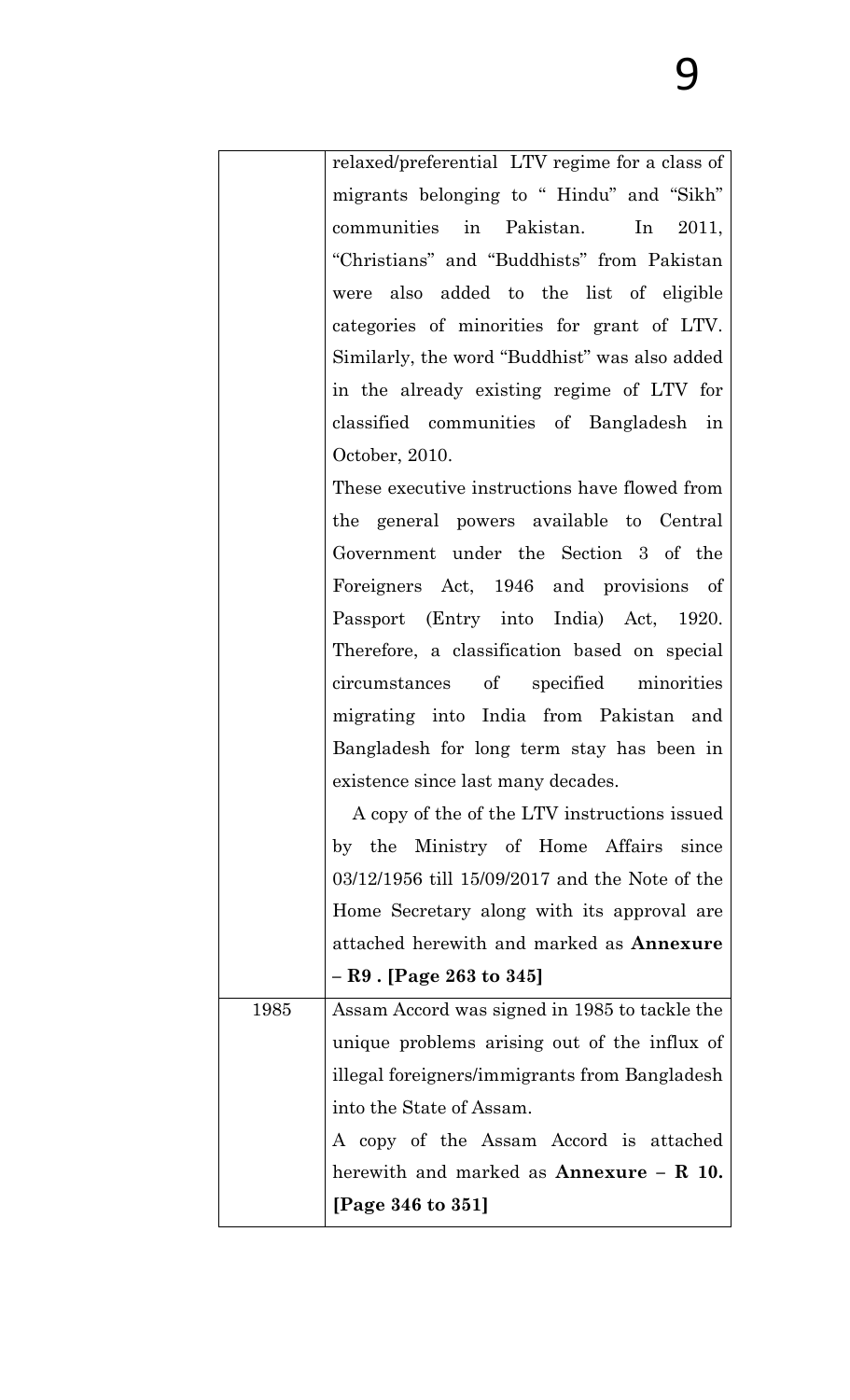# 10

|            | <b>Note</b> : I state that with regard to the peculiar                                                                                   |
|------------|------------------------------------------------------------------------------------------------------------------------------------------|
|            | situation emerging in the State of Assam &                                                                                               |
|            | Tripura and other North Eastern States, a                                                                                                |
|            | separate bunch of petitions have been filed                                                                                              |
|            | including one by $[WP(C)$ No. 1481 of 2019,                                                                                              |
|            | All Assam Students Union vs Union of                                                                                                     |
|            | India] in which a separate and detailed                                                                                                  |
|            | affidavit is being filed by the Central                                                                                                  |
|            | Government.                                                                                                                              |
| 12.12.2003 | Department-Related Parliamentary<br>The                                                                                                  |
|            | Standing Committee on Home<br>Affairs                                                                                                    |
|            | considered several questions and prepared a                                                                                              |
|            | Report on the Citizenship (Amendment) Bill,                                                                                              |
|            | 2003 which was tabled in the Lok Sabha.                                                                                                  |
|            | A copy of Department-Related Parliamentary                                                                                               |
|            | Standing Committee on Home Affairs Report                                                                                                |
|            | on the Citizenship (Amendment) Bill, 2003 is                                                                                             |
|            | attached herewith and marked as <b>Annexure</b>                                                                                          |
|            | $- R 11.$ [Page 352 to 426]                                                                                                              |
|            | It is submitted that India as a nation has                                                                                               |
|            | always accepted an undeniable<br>factual                                                                                                 |
|            | position of there being religious persecution of                                                                                         |
|            | certain communities in Pakistan. This fact,                                                                                              |
|            | from being corroborated<br>from<br>apart                                                                                                 |
|            | contemporaneous events, was never<br>in                                                                                                  |
|            | dispute. It is submitted that even<br>the                                                                                                |
|            | Standing Committee of Parliament in its                                                                                                  |
|            | 107th Report on the Citizenship Amendment                                                                                                |
|            | Bill, 2003, inter alia, categorically recorded as                                                                                        |
|            | under:-                                                                                                                                  |
|            | $"5.5$ During the course<br>of<br>deliberations in the Committee<br>apprehensions were raised by the<br>Members on several provisions of |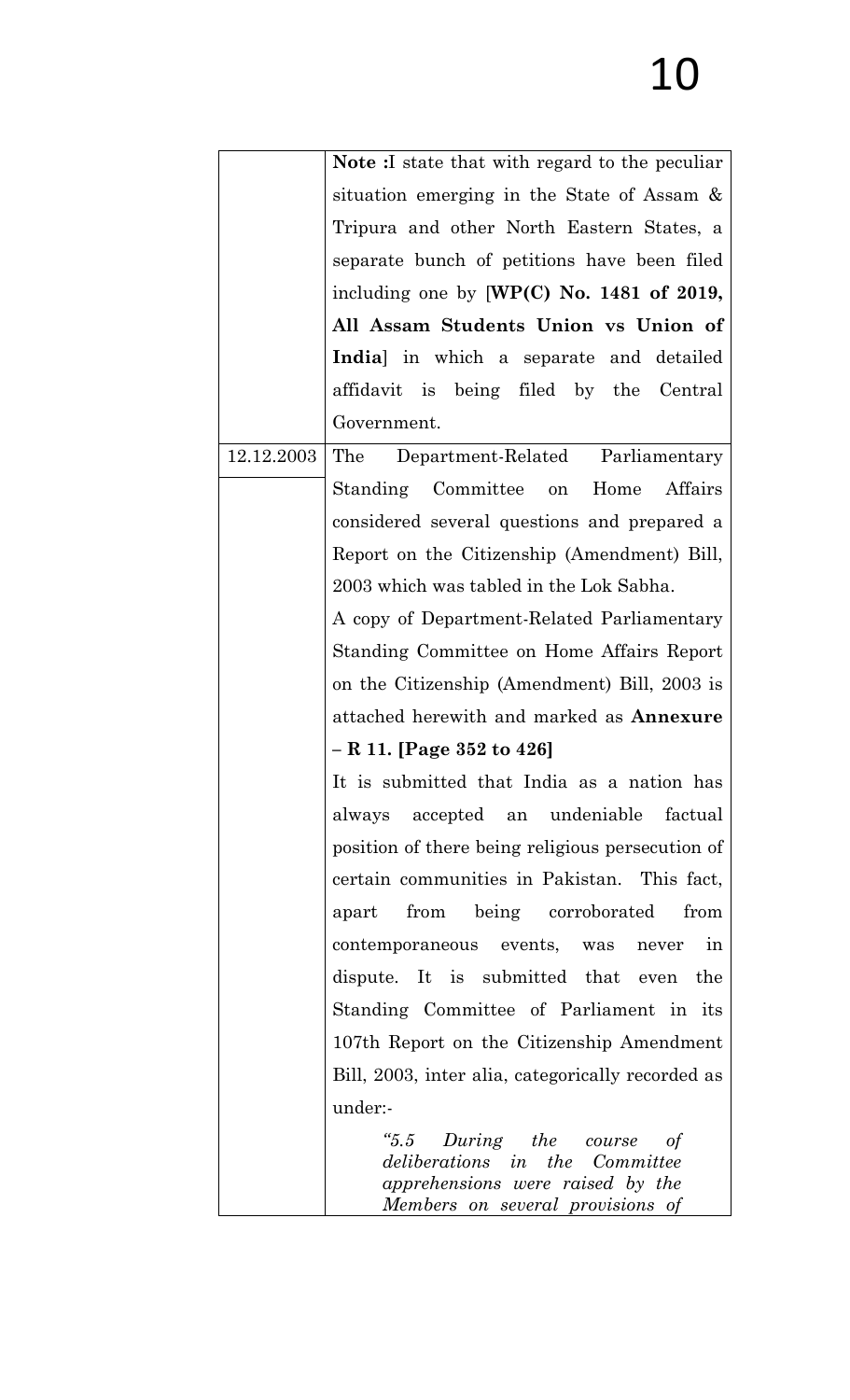| the Bill as well as on other related    |
|-----------------------------------------|
| such<br>illegal<br>issues<br>as         |
| migrants/refuges, etc. on which a       |
| Member of the Committee, who            |
| headed the High Powered                 |
| Committee on Indian Diaspora            |
| gave his clarifications. He stated      |
|                                         |
| that the neighbouring countries         |
| were not included in his list for       |
| obvious reasons and said that the       |
| Government had not been able to         |
| prevent unauthorised influx. He         |
| also said that those who were           |
| persecuted in those countries           |
| constituted a special class who         |
| deserved favourable consideration       |
| as distinguished from others who        |
| migrated to India for economic          |
| reasons.                                |
|                                         |
|                                         |
| 6. The issue of constant influx of      |
| refugees from the neighbouring          |
| countries due to civil commotion        |
| and religious persecution<br>was        |
| raised in the Committee.<br><i>The</i>  |
| Committee had received a large          |
| number of representations<br>from       |
| different organizations particularly    |
| from West Bengal and certain parts      |
| of North-Eastern region expressing      |
| apprehensions that those<br>who         |
| India<br>migrated<br>to<br>from         |
| like<br><i>neighbouring</i> countries   |
| Bangladesh and Pakistan due to          |
| atrocities committed on<br>the          |
|                                         |
| minorities by the theocratic rulers,    |
| would now be detected and               |
| deported under the proposed law. It     |
| was pleaded by the petitioners for      |
| grant of citizenship and other          |
| facilities to such migrants by the      |
| Government of India. The religious      |
| persecution of minorities in those      |
| countries which resulted into mass      |
| exodus of people from their             |
| ancestral lands particularly from       |
| Bangladesh was emphasized in the        |
| While expressing<br>Committee.          |
| sympathies for such<br><i>refugees,</i> |
|                                         |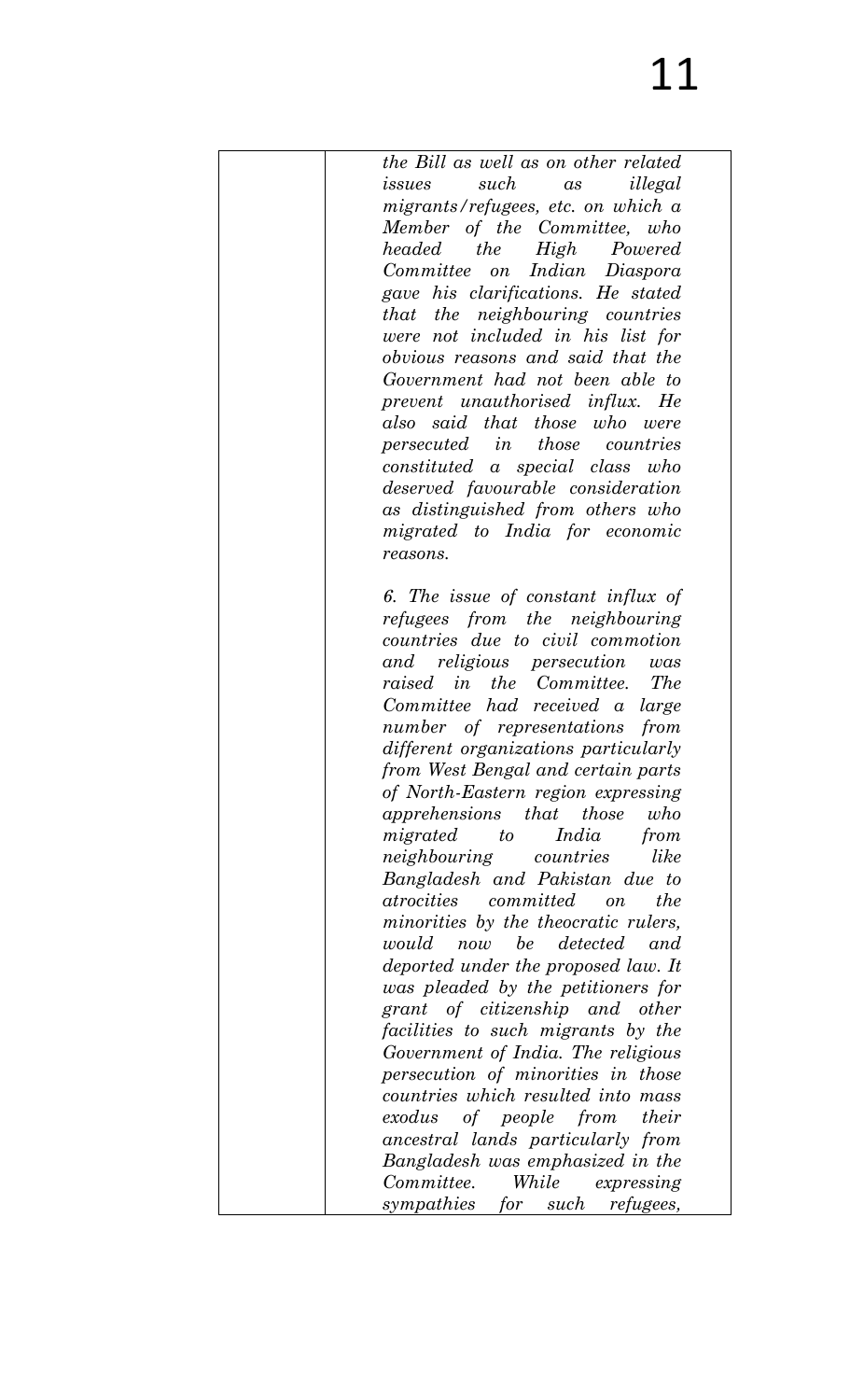| Members were of the view that                |
|----------------------------------------------|
| instead of granting citizenship to           |
| these refugees, it would be better if        |
| this problem was tackled as per the          |
|                                              |
| <i>international law and convention.</i>     |
| Adoption of a two-pronged strategy           |
| to deal with the problem was                 |
| favoured. On the one hand,                   |
| Members were for extending all               |
| humanitarian assistance to such              |
| refugees while on the other, they            |
| wanted the Government to put                 |
| pressure through diplomatic                  |
|                                              |
| <i>channels on the Governments of the</i>    |
| countries from where these refugees          |
| were coming, either as a result of           |
| <i>religious persecution</i> or <i>civil</i> |
| commotion, to create conducive               |
| atmosphere in their countries for            |
| early return of the refugees.                |
| Members expressed the view that              |
| <i>the</i> commitment made by the            |
|                                              |
| national leaders at the time of              |
| partition was to facilitate the entry        |
| of Hindus from Pakistan to India             |
| with a view to save them from                |
| religious<br>persecution<br>because          |
| Pakistan had proclaimed itself as a          |
| theocratic<br>nation.<br>$\mathit{This}$     |
| commitment, they felt depended on            |
| <i>circumstances but, was, however,</i>      |
| not an unending or open-ended one.           |
| They believed that it would<br><i>be</i>     |
|                                              |
| extremely difficult for India<br>to          |
| accommodate such refugees as its             |
| own citizens were feeling the pinch          |
| of growing population, poverty and           |
| unemployment. At the same time               |
| <i>those Members were of the view that</i>   |
| Government should<br><i>the</i><br>not       |
| completely forget the commitment of          |
| our national leaders at the time of          |
| partition and it should keep into            |
|                                              |
| account the plight<br>of<br>those            |
| displaced persons who<br>were                |
| uprooted from their homes due to             |
| of their<br>failure<br>sovereign             |
| governments to protect them in the           |
| wake<br>of certain developments.             |
|                                              |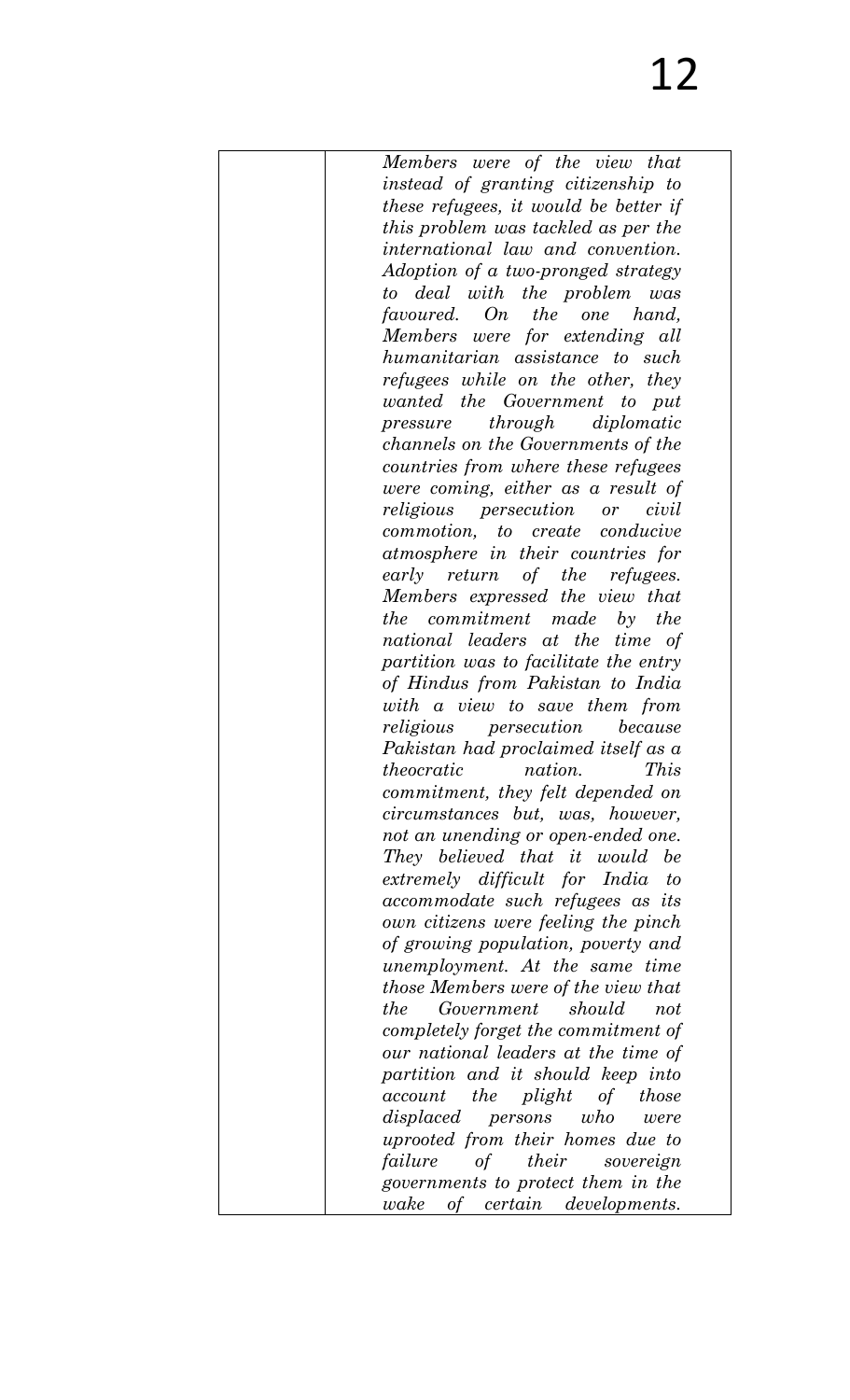| Insofar as the migration of people<br>from neighbouring countries to<br>India due to economic reasons,<br>Members were of the view that such<br>migrants should be sternly dealt<br>with as per the law of the land."                                                                                                                                                                                                                                                                                                                                                                                                                                                                                                                                                                                                                                                                                                           |
|---------------------------------------------------------------------------------------------------------------------------------------------------------------------------------------------------------------------------------------------------------------------------------------------------------------------------------------------------------------------------------------------------------------------------------------------------------------------------------------------------------------------------------------------------------------------------------------------------------------------------------------------------------------------------------------------------------------------------------------------------------------------------------------------------------------------------------------------------------------------------------------------------------------------------------|
| The concerns of the Committee members were                                                                                                                                                                                                                                                                                                                                                                                                                                                                                                                                                                                                                                                                                                                                                                                                                                                                                      |
| expressly put across and highlighted by the                                                                                                                                                                                                                                                                                                                                                                                                                                                                                                                                                                                                                                                                                                                                                                                                                                                                                     |
| Committee while recommending all major                                                                                                                                                                                                                                                                                                                                                                                                                                                                                                                                                                                                                                                                                                                                                                                                                                                                                          |
| clauses of The Citizenship (Amendment) Bill,                                                                                                                                                                                                                                                                                                                                                                                                                                                                                                                                                                                                                                                                                                                                                                                                                                                                                    |
| 2003. In its meeting on $2nd$ December, 2003                                                                                                                                                                                                                                                                                                                                                                                                                                                                                                                                                                                                                                                                                                                                                                                                                                                                                    |
| regarding the matter of persecuted minorities                                                                                                                                                                                                                                                                                                                                                                                                                                                                                                                                                                                                                                                                                                                                                                                                                                                                                   |
| Committee recorded the<br>following<br>the                                                                                                                                                                                                                                                                                                                                                                                                                                                                                                                                                                                                                                                                                                                                                                                                                                                                                      |
| deliberations:                                                                                                                                                                                                                                                                                                                                                                                                                                                                                                                                                                                                                                                                                                                                                                                                                                                                                                                  |
| "2.2 Referring to the large number<br>of representations received by the<br>Committee<br>from different<br>organisations insisting that the<br>refugees from erstwhile East<br>Pakistan should be extended the<br>citizenship rights, the Chairman<br>stated that the Government had<br>agreed to extend citizenship to those<br>who came to India before $25th March$ ,<br>1971 as per the Assam Accord. He<br>enquired from the Home Secretary,<br>how the Government could determine<br>the<br><i>refugees status</i> and <i>their</i><br>eligibility to citizenship without<br>making any legal provision because<br>certain persons might be compelled<br>leave their country not only<br>to<br>because of civil commotion but also<br><i>because of religious persecution.</i> "<br>xxx<br>xxx<br>x x x<br>"6.4.1A point was raised as<br>to<br>whether it was possible to treat the<br>persons who had migrated to India |
| from their neighbouring countries<br>to religious and political<br>due<br>persecution on a different footing. In<br>that context it was suggested that a<br><i>the</i><br>Foreigners<br>reference<br>to                                                                                                                                                                                                                                                                                                                                                                                                                                                                                                                                                                                                                                                                                                                         |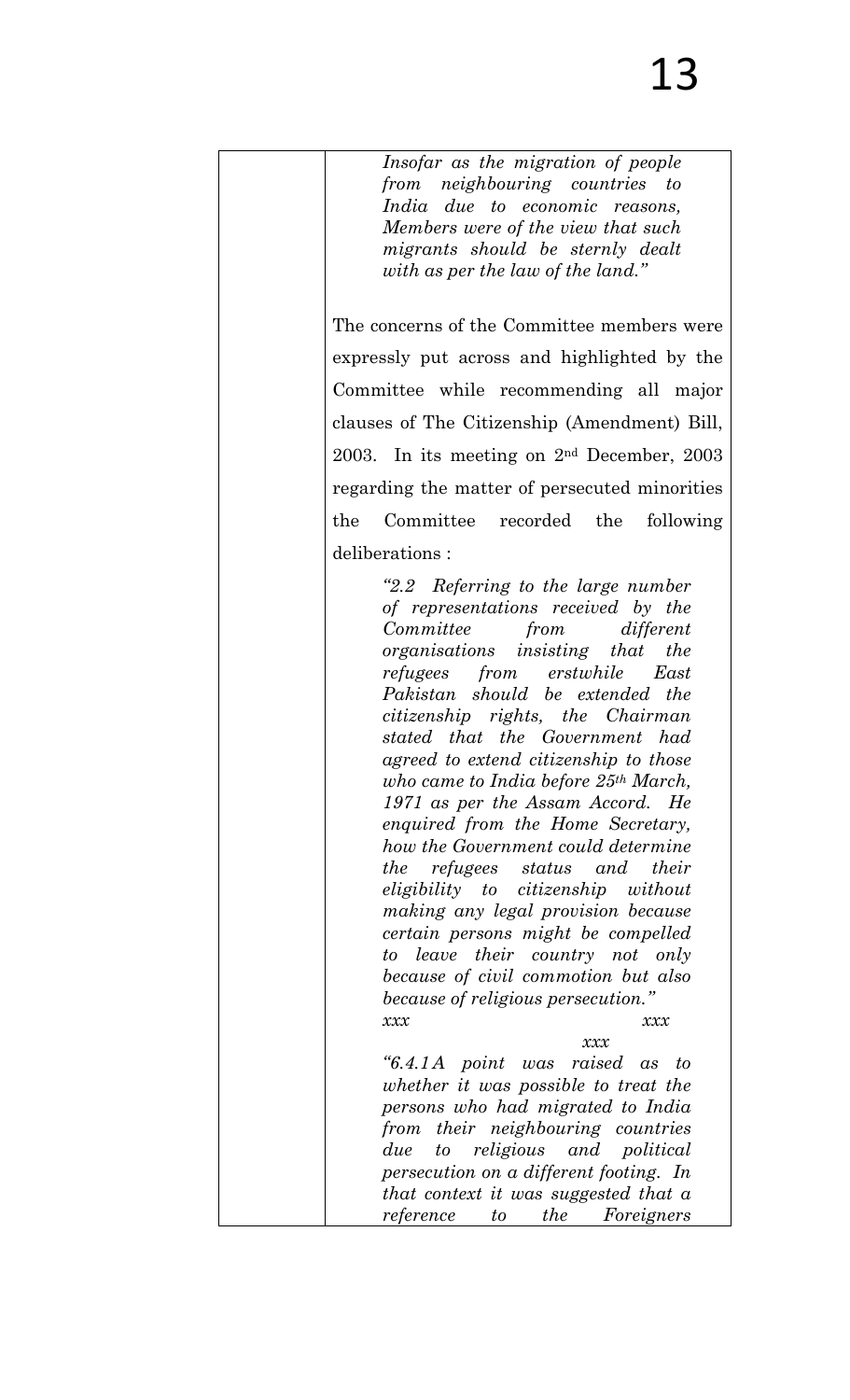| (Tribunals) Order, 1964 may<br>be<br><i>included in sub-section</i> (1)<br>in |
|-------------------------------------------------------------------------------|
| relation to the cases of the victims of                                       |
| religious and political persecution in<br>our neighbouring countries."        |
|                                                                               |
| It is clear that the Committee was seized of                                  |
| the matter regarding religious persecution of                                 |
| migrants from minority communities though it                                  |
| did not recommend any special provision in                                    |
| The Citizenship (Amendment) Bill, 2003.                                       |
| The Committee further discussed Clause 12                                     |
| which sought to insert a new Section 14A in                                   |
| the principal Act to provide for compulsory                                   |
| registration of every citizen of India<br>and                                 |
| issuing of national identity cards.<br>The                                    |
| Committee adopted this Clause as proposed by                                  |
| Government                                                                    |
|                                                                               |
| It must be noted that the Ministry of External                                |
| Affairs, Govt. of India has raised the issue of                               |
| persecution of religious minorities in Pakistan                               |
| and Bangladesh through diplomatic channels.                                   |
| It must be noted that the Ministry has also                                   |
| submitted details of religious persecution of                                 |
| minorities in Pakistan and Bangladesh in                                      |
| replies given in response<br>various<br>to                                    |
| Parliament questions from time to time. The                                   |
| Ministry of External Affair has also received                                 |
| representations from<br>various<br>numerous                                   |
| quarters on the subject. Further, the said                                    |
| issues have been raised in the Indian                                         |
| Parliament on numerous occasions by Hon'ble                                   |
| Members. The documents on the history of the                                  |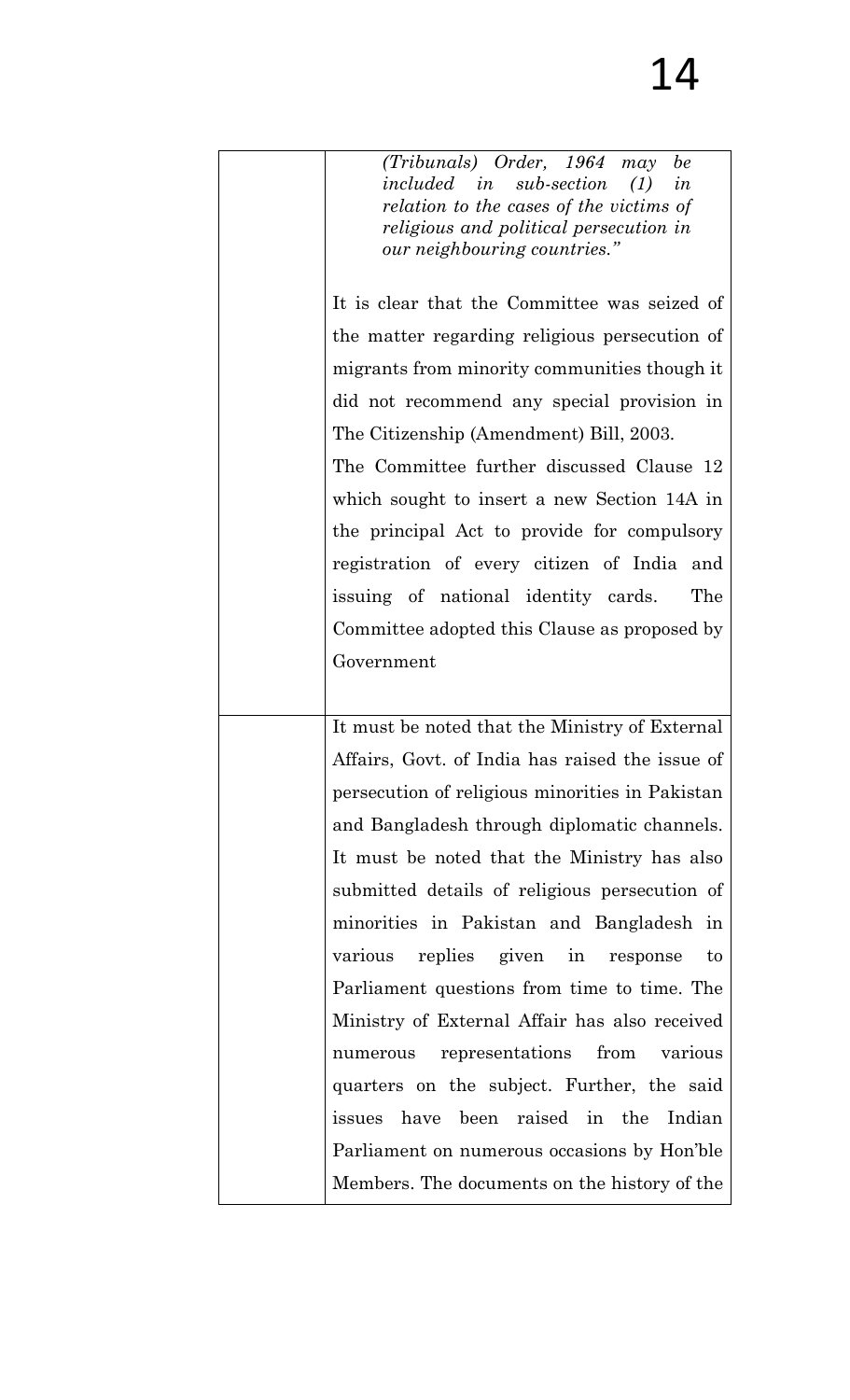|           | efforts on part of the Government of India      |
|-----------|-------------------------------------------------|
|           | with regard to the issue of persecution of      |
|           | classified communities which was officially     |
|           | taken up with the Governments of Bangladesh     |
|           | and Pakistan along with the Parliamentary       |
|           | questions of atrocities against the classified  |
|           | communities in Afghanistan are attached and     |
|           | marked at Annexure - R 12. [Page 427 to         |
|           | 558]. From the details annexed, it is clear     |
|           | that members of classified communities have     |
|           | been specifically targeted for discrimination,  |
|           | maltreatment and atrocities in Pakistan,        |
|           | Bangladesh and Afghanistan and that the         |
|           | said classification, either on the basis of the |
|           | identified communities or the identified        |
|           | countries is not novel in any manner            |
|           | whatsoever.                                     |
|           |                                                 |
| 28.2.2004 | The Government of India amended<br>the          |
|           | Citizenship Rules, 1956 (statutory rules) by    |
|           | way of the Citizenship (Amendment) Rules,       |
|           | 2004.                                           |
|           | It is submitted that classified communities     |
|           | from Pakistan and Bangladesh & Afghanistan      |
|           | crossing over to Indian territory is an         |
|           | acknowledged and recognised fact. This issue    |
|           | has been dealt with by various governments      |
|           | as a problem to be solved. For example, it has  |
|           | an experience that the classified<br>been       |
|           | communities in Pakistan have crossed over to    |
|           | Indian territory into the border State of       |
|           | Rajasthan as well as border State of Gujarat.   |
|           | may be noted that having already<br>It          |
|           |                                                 |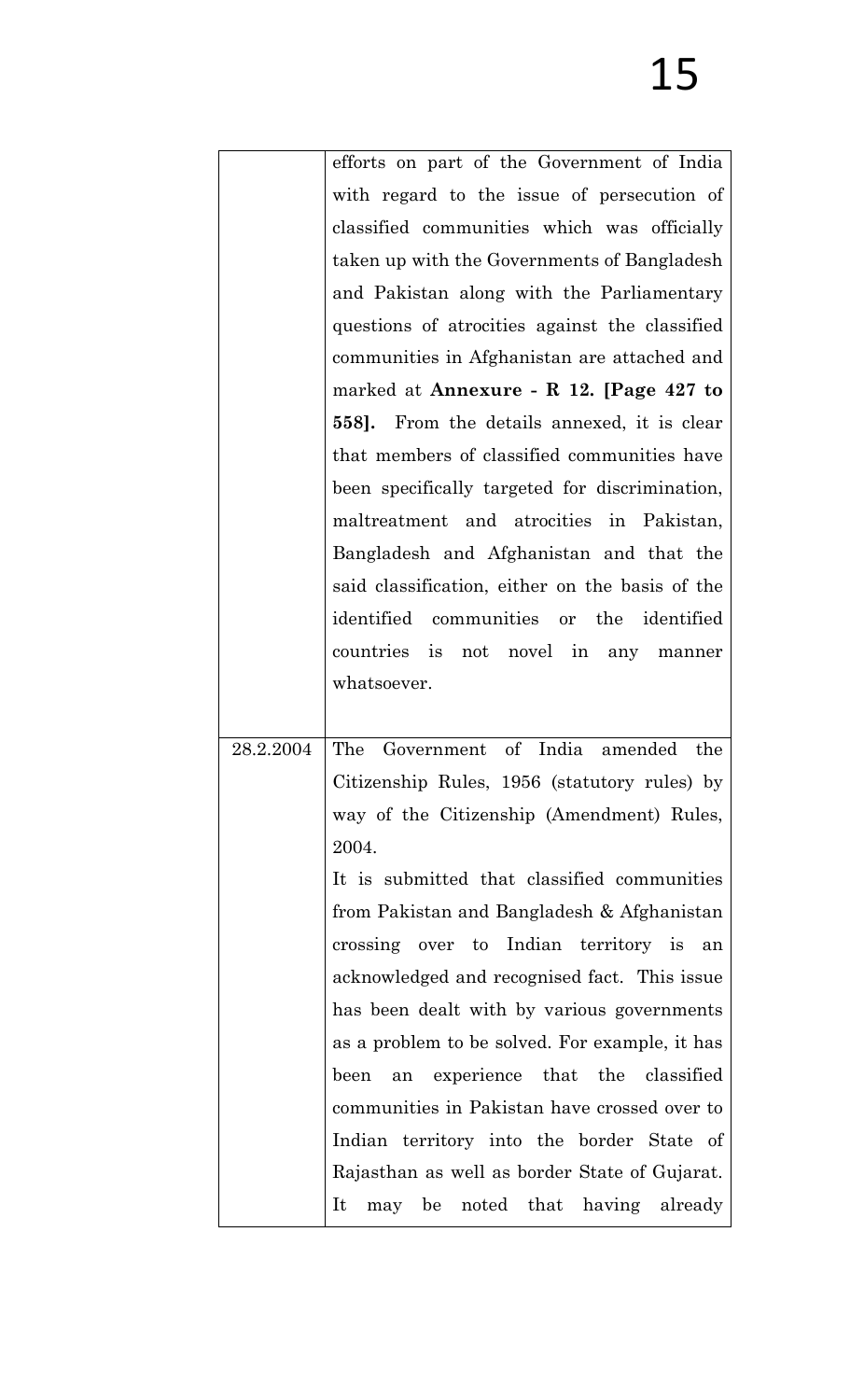recognised the religious persecution of these communities as stated above as an acknowledged fact, the following chronology took place which resulted into the Government of India amending the statutory rules by way of the Citizenship (Amendment) Rules, 2004. A copy of Citizenship (Amendment) Rules, 2004 is attached herewith and marked as **Annexure – R 13. [Page 559 to 564]** By the said rules, which were framed on a request from the then Chief Minister of the State of Rajasthan, the power to grant citizenship to Hindu migrants [which is described by the statutory rules as "Pakistan Nationals of minority Hindu community"] was delegated to two District Collectors of Rajasthan & four District Collectors of Gujarat. This was otherwise vested in the Central Government which continued to be so vested with the Central Government except the exception carved out by the said Notification. This provision was extended subsequently by Central Government in 2005 & 2006. The chronology which led to amendment of the said rules is as under: **TABLE ON 2004 AMENDMENT TO THE CITIZENSHIP RULES, 1956 LETTER DATE ISSUE/REQUEST**

06.03.2002 After considering the

representation of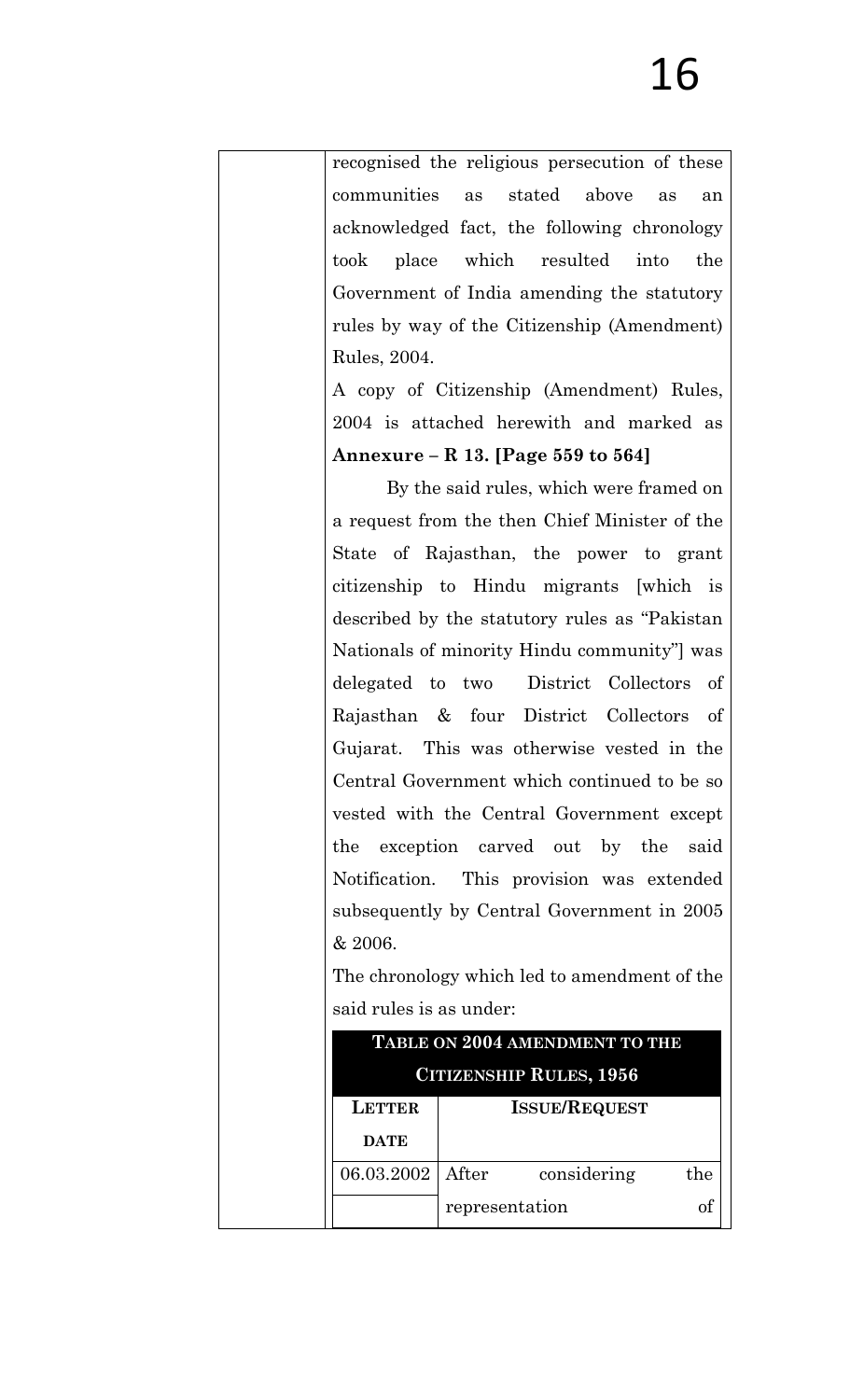| refugees/displaced persons            |
|---------------------------------------|
| belonging to minority                 |
| communities of Pakistan, the          |
| Chief Minister<br>then<br>of          |
| Rajasthan requests the Deputy         |
| Prime Minister (who was also          |
| the Home Minister) to issue           |
| statutory instructions<br>eg.         |
| delegation of powers to SDM           |
| etc. to resolve the difficulties      |
| faced by Pakistan Hindu               |
| minority migrants for grant of        |
| visa and citizenship The letter       |
| specifically deals with the issue     |
| that most of these hapless            |
| migrants belong to Scheduled          |
| Casts (SCs) of Hindus and that        |
| the National Commission               |
| for SCs and STs in its meeting        |
| held on 19th July, 2001 had           |
| discussed this matter in detail       |
| so that these migrants can be         |
| granted Indiancitizenship             |
| expeditiously.                        |
| The Chief<br>Minister<br>of           |
| Rajasthan requests<br>the             |
| Minister of State in MHA to           |
| resolve the issue of grant of         |
| Indian citizenship to migrants        |
| $\mathrm{of}$<br>minority communities |
| (Hindu) of Pakistan who have          |
| migrated to India due<br>to           |
| persecution<br>religious<br>on        |
|                                       |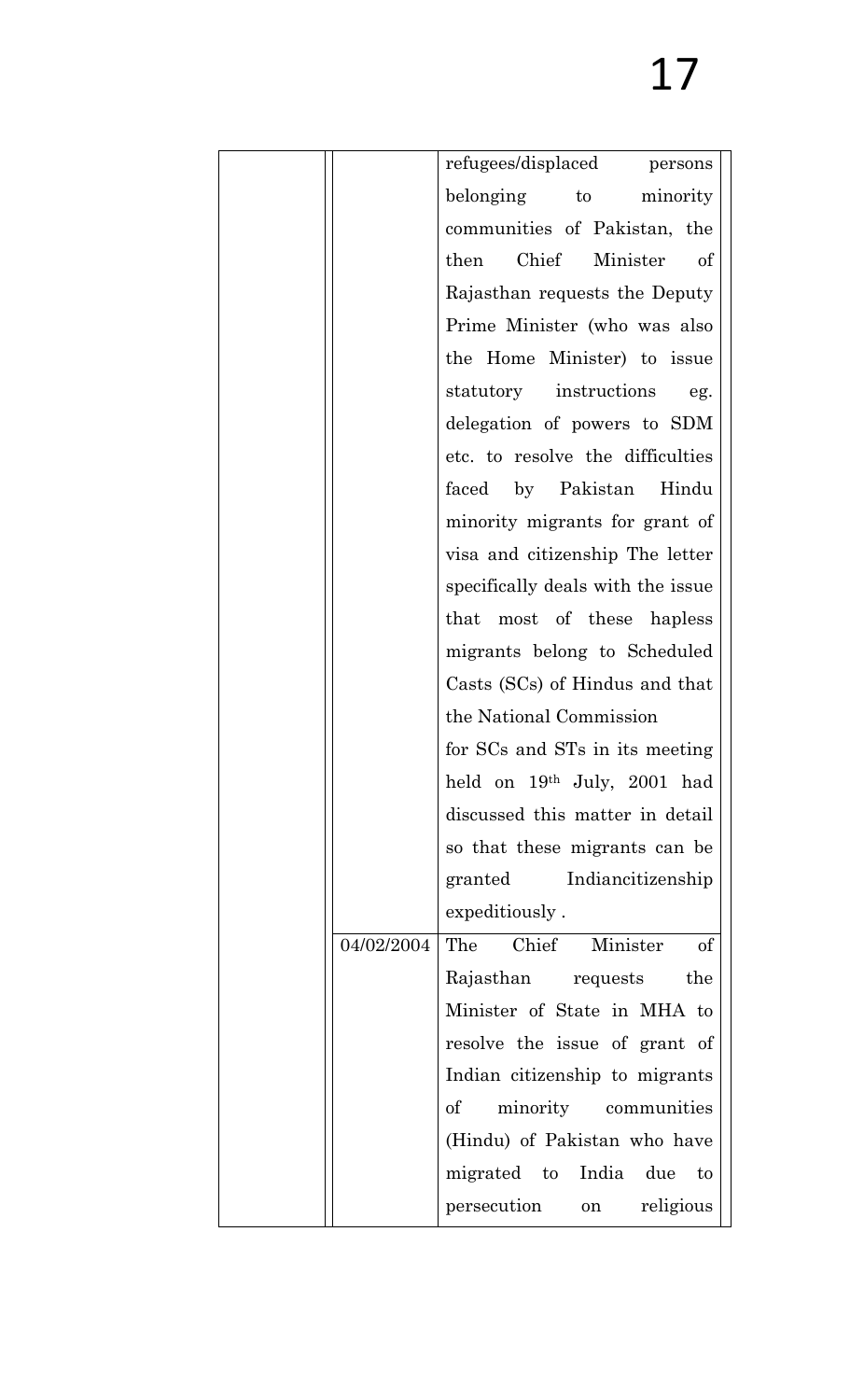|            | grounds.                          |
|------------|-----------------------------------|
| 01/03/2004 | Vide<br>Notification dated        |
|            | $28/02/2004$ published<br>on      |
|            | $01/03/2004$ , the Citizenship    |
|            | (Amendment) Rules, 2004 came      |
|            | into force delegating power to    |
|            | grant citizenship through         |
|            | registration mode to Collectors   |
|            | of 6 districts in Gujarat and     |
|            | the<br>Rajasthan and<br>to        |
|            | Government of Gujarat for         |
|            | other districts in Gujarat, in    |
|            | respect of Pakistan nationals of  |
|            | minority Hindu community.         |
| 13/07/2004 | Shri Ashok Gehlot, the then       |
|            | MLA requests, the Minister of     |
|            | State in MHA to consider          |
|            | delegation of powers<br>to        |
|            | collectors for speedy granting of |
|            | citizenship to<br>minority        |
|            | migrants from Pakistan who        |
|            | were forced to come to India      |
|            | due to persecution on religious   |
|            | grounds.                          |
| 15/09/2004 | Shri Ashok Gehlot, the then       |
|            | General Secretary, AICC           |
|            | requests the Home Minister to     |
|            | implement the notification        |
|            | published<br>1/03/2004<br>on      |
|            | regarding delegation of powers    |
|            | to collectors for speedy grant of |
|            | citizenship to Hindu minority     |
|            | migrants from Pakistan who        |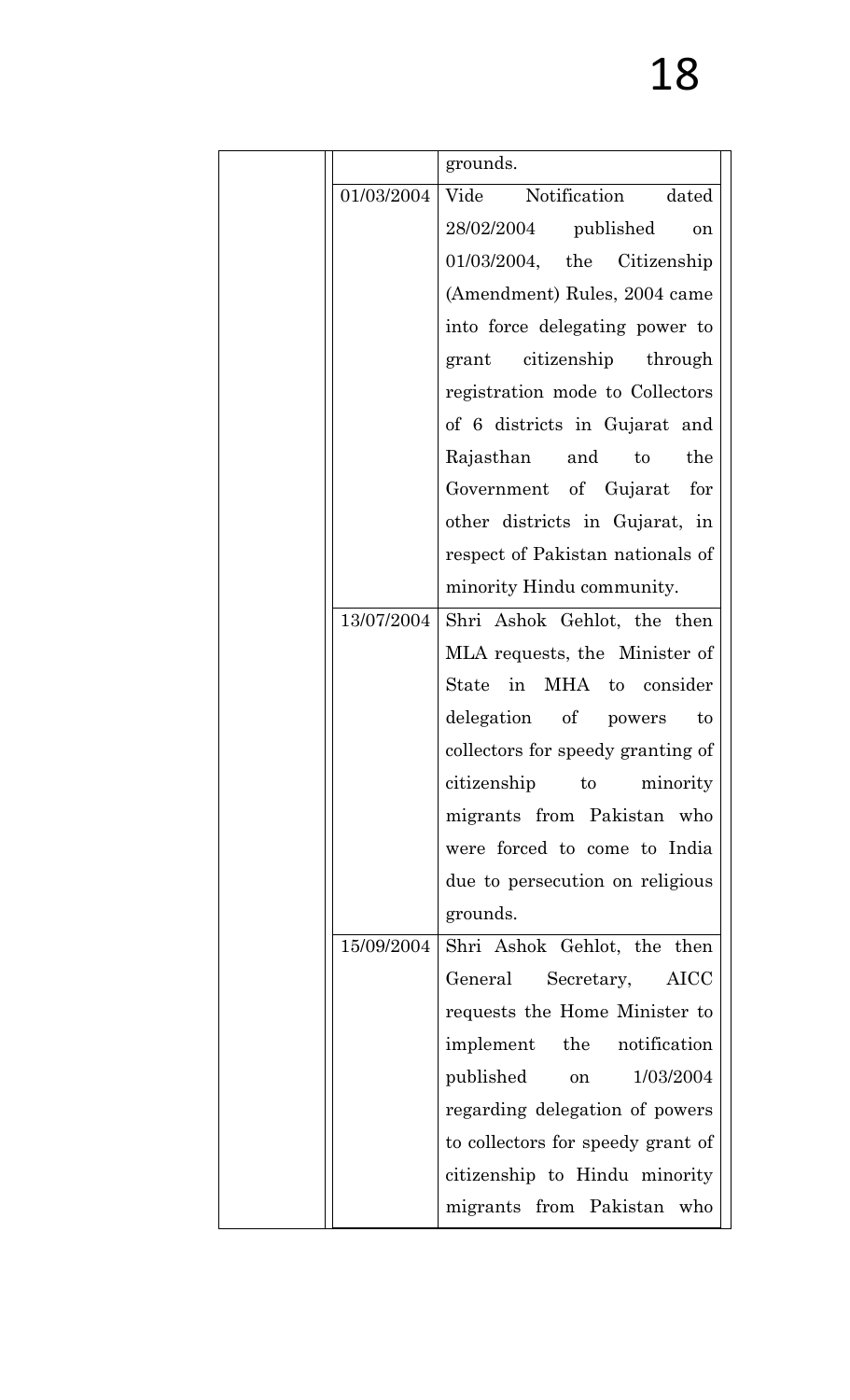|            | were forced to come to India      |
|------------|-----------------------------------|
|            | due to persecution on religious   |
|            | ground.                           |
| 12.10.2004 | The Minister of State in the      |
|            | MHA<br>acknowledges letter        |
|            | dated $13th$ September, 2004 of   |
|            | Shri Ashok Gehlot, MLA            |
|            | regarding delegation of special   |
|            | powers to the collectors of some  |
|            | Districts in Rajasthan<br>and     |
|            | Gujarat for grant of Indian       |
|            | citizenship to Hindu migrants     |
|            | of Indo-Pak wars living illegally |
|            | in those areas since decades.     |
|            | The<br>Minister replies that      |
|            | appropriate notifications<br>to   |
|            | amend the Citizenship Rules,      |
|            | 1956 have been issued.            |
|            |                                   |
| 10/12/2004 | Shri Ashok Gehlot, the General    |
|            | Secretary, AICC requests the      |
|            | Home Minister to waive all        |
|            | kind of fees for visa extension   |
|            | and grant of citizenship in       |
|            | respect of migrants of Hindu      |
|            | minority community<br>of          |
|            | Pakistan most of whom belong      |
|            | to the lower strata of society.   |
| 22/02/2005 | The Citizenship (Amendment)       |
|            | Rules, 2005 come into force       |
|            | extending the provisions of the   |
|            | Citizenship (Amendment)           |
|            | Rules, 2004 notified<br>on        |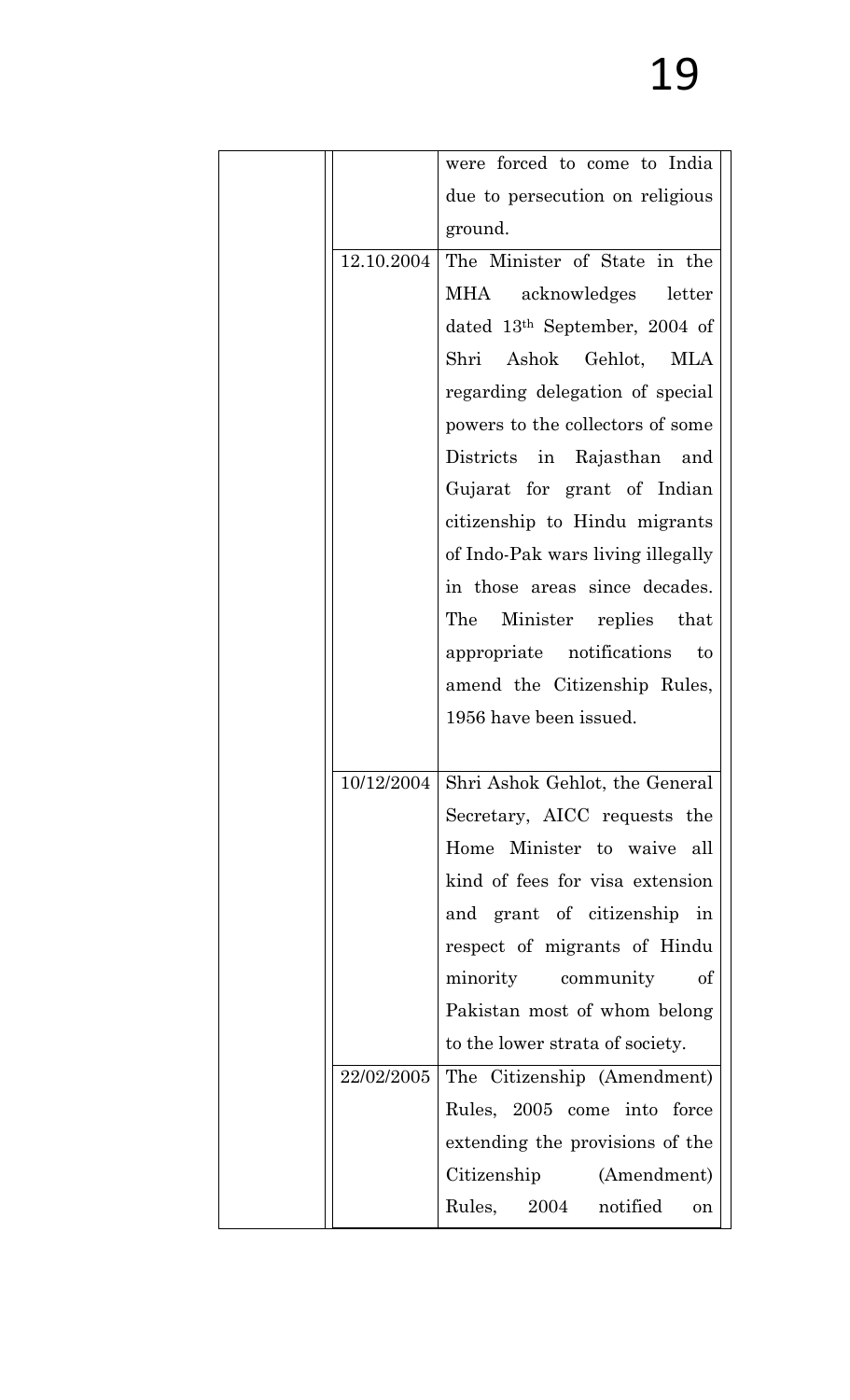|            |            | $01/03/2004$ to two years instead             |
|------------|------------|-----------------------------------------------|
|            |            | of one year.                                  |
|            | 12/07/2006 | The Citizenship (Amendment)                   |
|            |            | Rules, 2006 come into force                   |
|            |            | extending the provisions of the               |
|            |            | Citizenship (Amendment)                       |
|            |            | Rules, 2004 notified<br>on                    |
|            |            | $01/03/2004$ to three years                   |
|            |            | instead of one year.                          |
|            | 08.04.2009 | Shri Ashok Gehlot, the Chief                  |
|            |            | Minister of Rajasthan writes to               |
|            |            | the Home Minister regarding                   |
|            |            | "outstanding issues of large                  |
|            |            | number of Pak oustees from                    |
|            |            | Hindu/Sikh communities". He                   |
|            |            | argues that delegation<br>of                  |
|            |            | authority once again to grant                 |
|            |            | citizenship, as done<br>$_{\rm by}$           |
|            |            | aforementioned notifications                  |
|            |            | could<br>be considered<br>for                 |
|            |            | addressing the problems of the                |
|            |            | remaining Pak oustees who are                 |
|            |            | illiterate and belong to SCs/STs              |
|            |            | and weaker sections of society.               |
|            |            | A copy of the documents mentioned in the      |
|            | above      | table regarding amendment<br>-of              |
|            |            | Citizenship Rules is attached herewith and    |
|            |            | marked as Annexure – R 14. [Page 565 to       |
|            | 587]       |                                               |
|            |            |                                               |
| 07/        |            | The Central Government in exercise of the     |
| 08.09.2015 |            | powers conferred by section 3 of the Passport |
|            |            | (Entry into India) Act, 1920 (34 of 1920),    |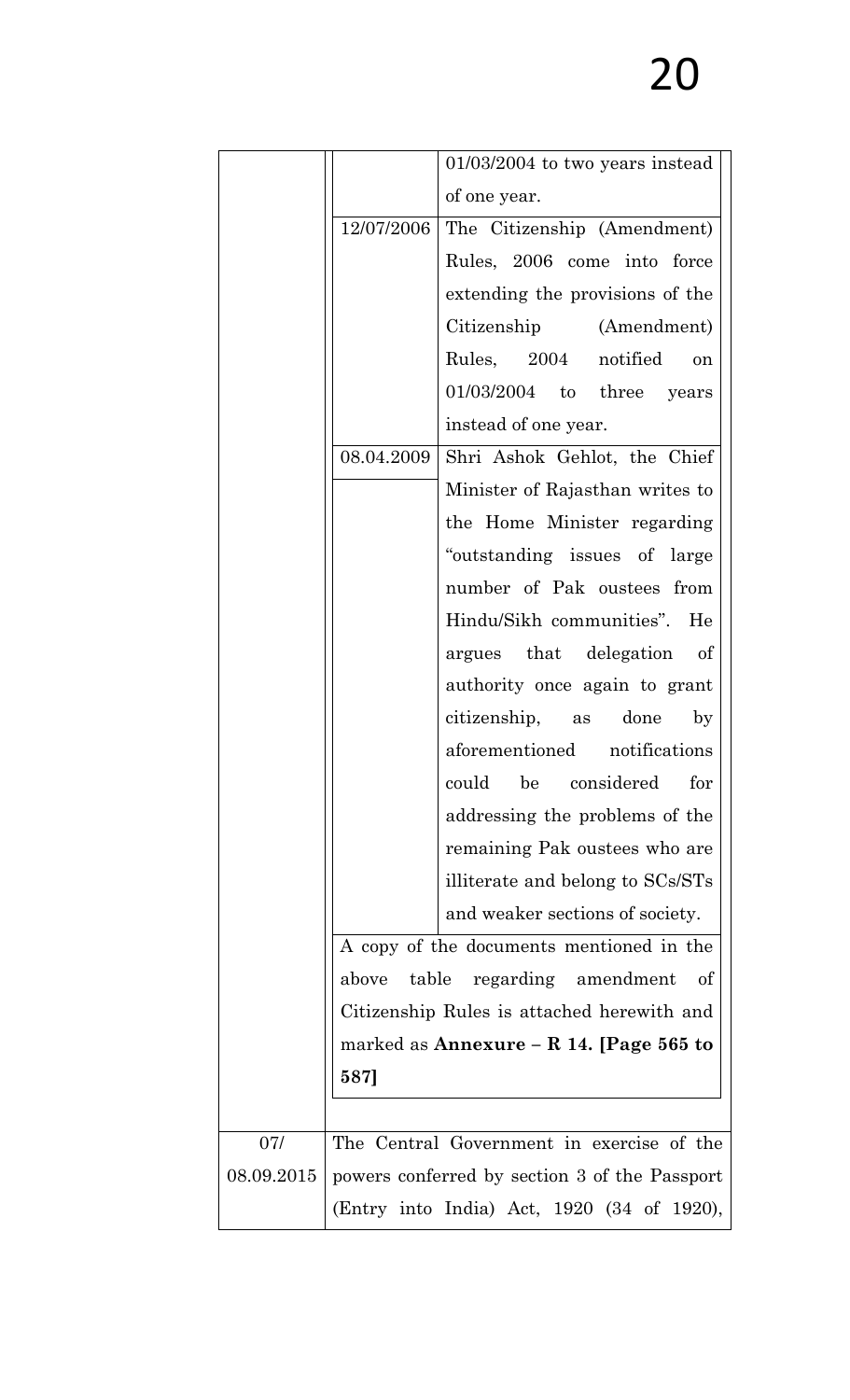amends the Passport (Entry into India) Rules, 1950 to exempt persons belonging to classified communities in Bangladesh and Pakistan, namely, Hindus, Sikhs, Buddhists, Jains, Parsis and Christians who were compelled to seek shelter in India due to religious persecution or fear of religious persecution and entered into India on or before the 31st December, 2014 either without valid documents including passport or other travel documents; or with valid documents including passport or other travel document and the validity of any of such documents has expired, from the penal provisions of the said Act regarding entry of foreigners in India.

A copy of the Notification Order No. GSR 685 (E) published on 08.09.2015 amending the Passport (Entry into India) Rules, 1950 is attached herewith and marked as **Annexure** 

## **– R 15. [Page 588 to 590]**

The Central Government in exercise of powers under Section 3 of the Foreigners Act, 1946 amends the Foreigners Order, 1948 to exempt the persons belonging to classified communities in Bangladesh and Pakistan, viz. Hindus, Sikhs, Buddhists, Jains, Parsis and Christians who were compelled to seek shelter in India due to religious persecution or fear of religious persecution and entered into India on or before 31.12.2014 from application of the rigours of the Foreigners Act, 1946 and orders made thereunder, in respect of their stay in India.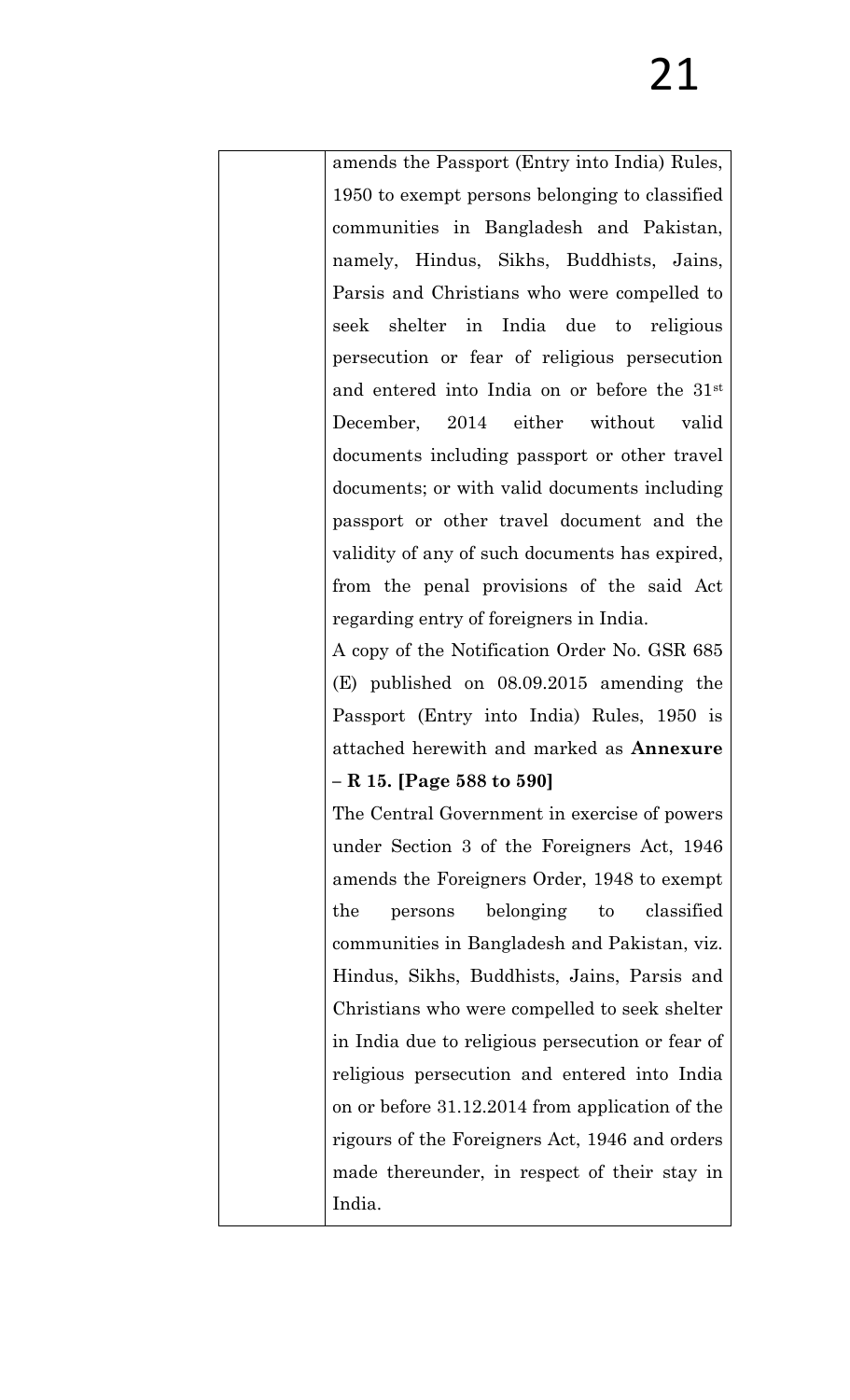|            | A copy of the Notification Order No. GSR 686        |
|------------|-----------------------------------------------------|
|            | $(E)$ published on $08.09.2015$ amending The        |
|            | Foreigners Order, 1948 is attached herewith         |
|            | and marked as Annexure $-$ R 16. [Page 591          |
|            | to 593                                              |
|            | <b>Note</b> : This was a step taken by India as a   |
|            | honour the longstanding<br>nation<br>$\mathbf{t}$   |
|            | commitments periodically made to the Hindu,         |
|            | Sikh, Buddhist, Jain, Parsi and Christian           |
|            | communities from the aforesaid countries            |
|            | whose religious persecution was not only in         |
|            | public domain but was also acknowledged by          |
|            | the Government of India as stated above.            |
| 18.07.2016 | The Central Government amends the Passport          |
|            | (Entry into India) Rules, 1950 by the Passport      |
|            | (Entry into India) Amendment Rules, 2016 in         |
|            | exercise of powers under Section 3 of the           |
|            | Passport (Entry into India) Act, 1920.              |
|            | In clause (ha) of sub-rule $(1)$ of rule 4, for the |
|            | word "Bangladesh", the words "Afghanistan,          |
|            | Bangladesh" are substituted.                        |
|            | A copy of the Notification Order G.S.R. 702 (E)     |
|            | dated 18.07.2016 amending the Passport              |
|            | (Entry into India) Rules, 1950 is attached          |
|            | herewith and marked as $\text{Annexure} - R$ 17.    |
|            | [Page 594 to 595]                                   |
|            | The Central Government in the exercise of           |
|            | powers under Section 3 of the Foreigners Act,       |
|            | 1946 amends the Foreigners Order, 1948 by           |
|            | The Foreigners (Amendment) Order, 2016              |
|            | thereby in paragraph 3A, for the word               |
|            | "Bangladesh", the words "Afghanistan,               |
|            | Bangladesh" were substituted.                       |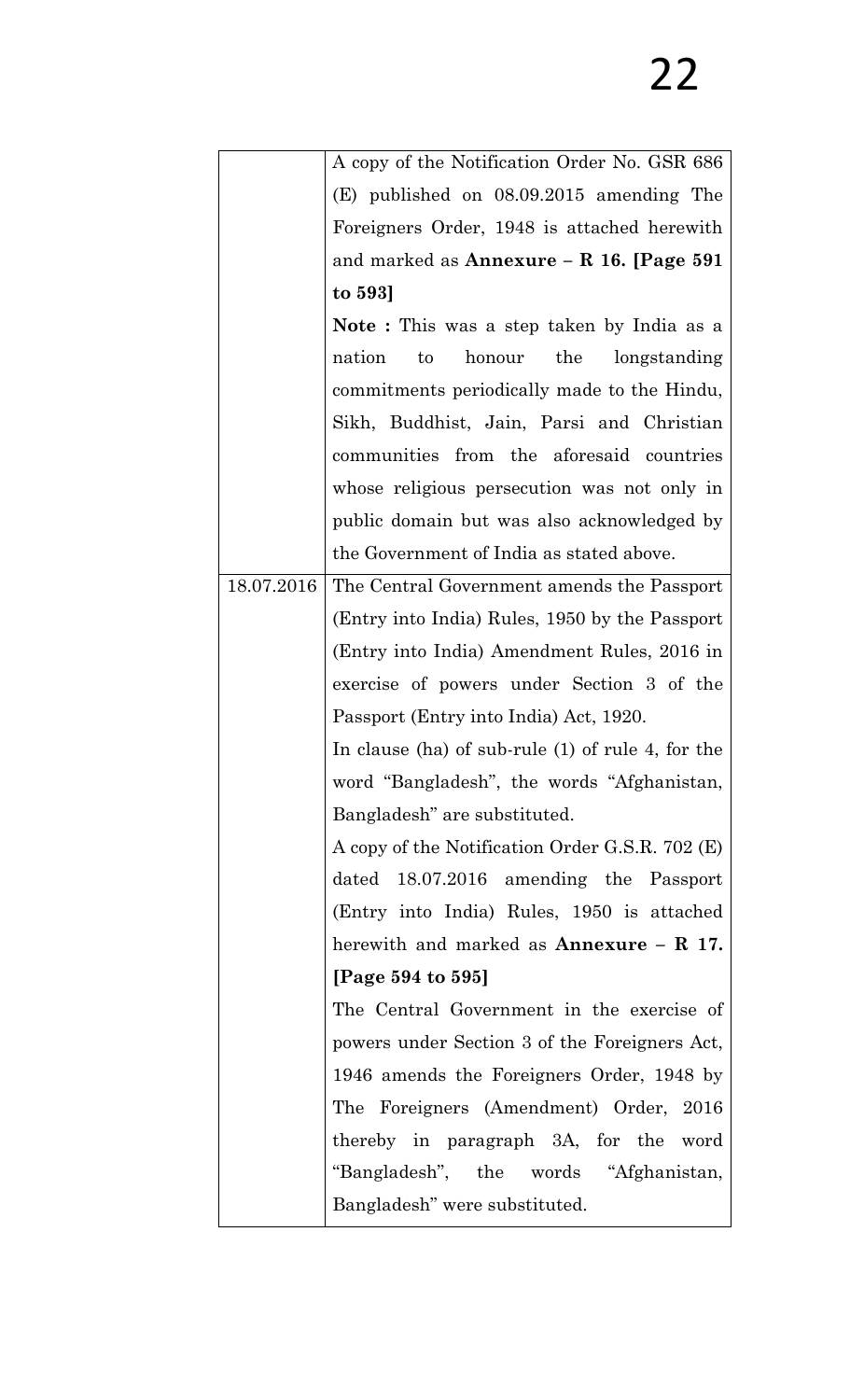|            | A copy of the Notification Order G.S.R. 703 (E)  |
|------------|--------------------------------------------------|
|            | dated 18.07.2016 amending the Foreigners         |
|            | Order, 1948 is attached herewith and marked      |
|            | as Annexure – R 18. [Page 596 to 597]            |
| 08.01.2016 | The Central Govt. issues the Standing            |
| $\&$       | Operating Procedure (SOP) to all the visa        |
| 14.09.2016 | granting authorities to grant Long Term Visa     |
|            | (LTV) to the aforesaid identified and            |
|            | acknowledged communities, viz. Hindus,           |
|            | Sikhs, Buddhists, Jains, Parsis and Christians   |
|            | from Pakistan Afghanistan & Bangladesh.          |
|            | This was again a reiteration of the long         |
|            | overdue commitment which was to<br>be            |
|            | honoured for a separate class already            |
|            | acknowledged by the Government and before        |
|            | the Parliament.                                  |
|            | A copy of the Standing Operating Procedures      |
|            | (SOP) to all the visa granting authorities to    |
|            | grant Long Term Visa (LTV) is attached           |
|            | herewith and marked as $\text{Annexure} - R$ 19. |
|            | [Page 598 to 633]                                |
| 19.07.2016 | The Citizenship (Amendment) Bill, 2016 (Bill)    |
|            | No. 172 of 2016) was introduced in Lok Sabha     |
|            | to amend the Citizenship Act, 1955.              |
| 11.08.2016 | A motion was moved and adopted by the Lok        |
|            | for the constitution of a<br>Sabha<br>Joint      |
|            | Parliamentary Committee for the purpose of       |
|            | examination of the Bill and to report to the     |
|            | House by the last day of the first week of the   |
|            | Winter Session, 2016.                            |
| 12.08.2016 | A motion was also moved in and adopted by        |
|            | Rajya Sabha on 12 August, 2016 concurring        |
|            | with the recommendation of Lok Sabha for         |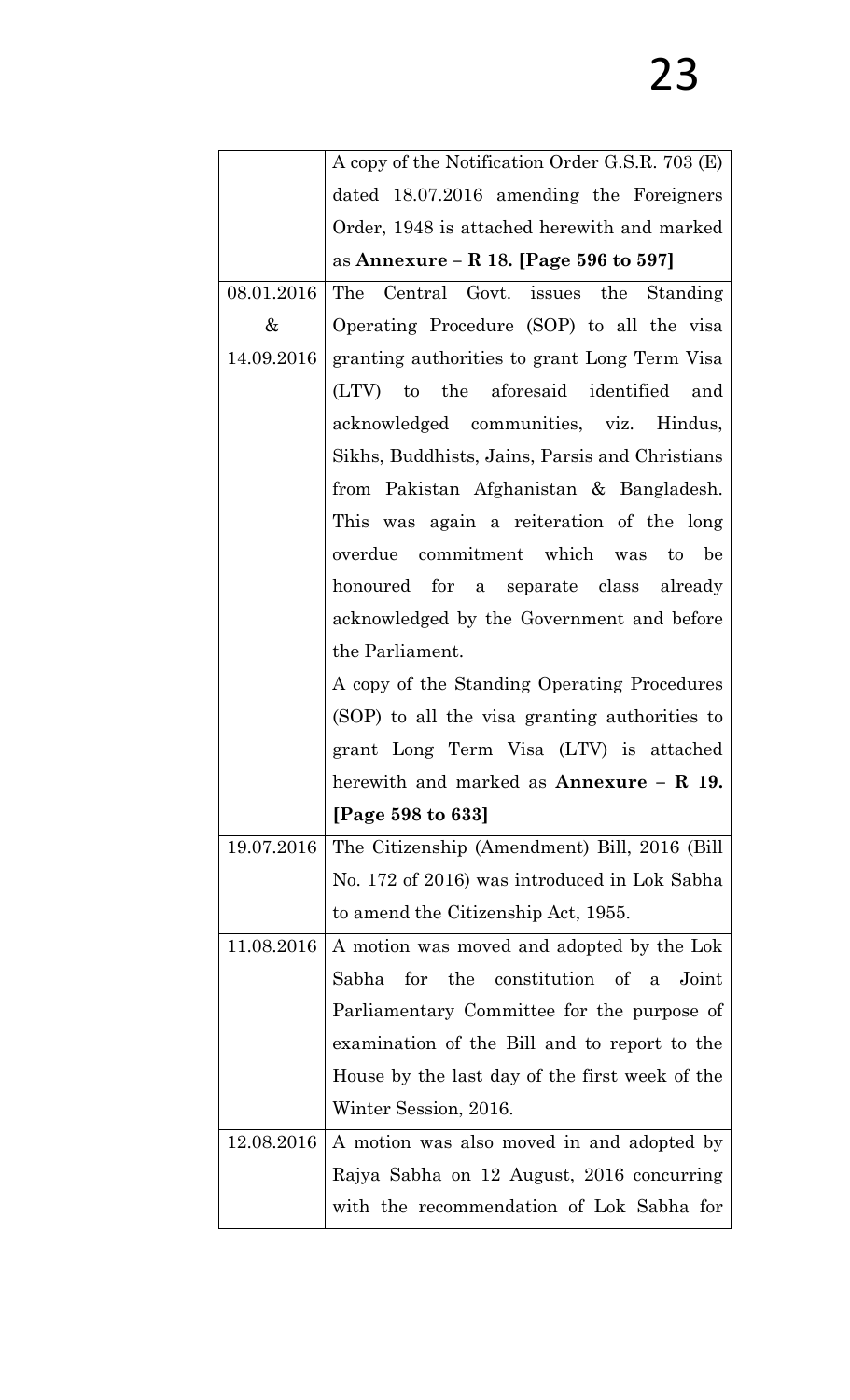|            | nomination of Members from Rajya Sabha to            |
|------------|------------------------------------------------------|
|            | join the Joint Parliamentary Committee.              |
| 2016       | A Joint Parliamentary Committee (JPC)                |
|            | consisting 20 Members from Lok Sabha and             |
|            | 10 Members from Rajya Sabha under the                |
|            | Chairpersonship of Dr. Satyapal Singh, MP            |
|            | (LS) is constituted to examine the Bill and          |
|            | send a report.                                       |
| 23.12.2016 | In exercise of the powers conferred by section       |
|            | 18 of the Citizenship Act, 1955 (57 of 1955),        |
|            | Central Government amends<br>the<br>the              |
|            | Citizenship Rules, 2009. Besides the District        |
|            | Magistrate, the Sub Divisional Magistrate is         |
|            | also authorized to administer oath of                |
|            | allegiance to the Constitution of India to           |
|            | citizenship applicants belonging to<br>$\dot{\rm s}$ |
|            | identified communities from three countries.         |
|            | Fees for various citizenship services to be          |
|            | granted to these identified<br>migrant               |
|            | communities reduced acknowledging their              |
|            | precarious financial status.                         |
|            | A copy of the Notification no. GSR 1168 about        |
|            | the Citizenship (Amendment) Rules 2016 is            |
|            | attached herewith and marked as Annexure             |
|            | $- R 20.$ [Page 634 to 639].                         |
| 23.12.2016 | Central Government in exercise of powers             |
|            | under Section 16 of the Act directs that             |
|            | Collectors of 16 Districts in seven States and       |
|            | Governments of seven States in respect of            |
|            | remaining Districts shall also exercise powers       |
|            | of Central Government to grant Citizenship by        |
|            | registration or by naturalisation to applicants      |
|            | belonging to six specified communities from          |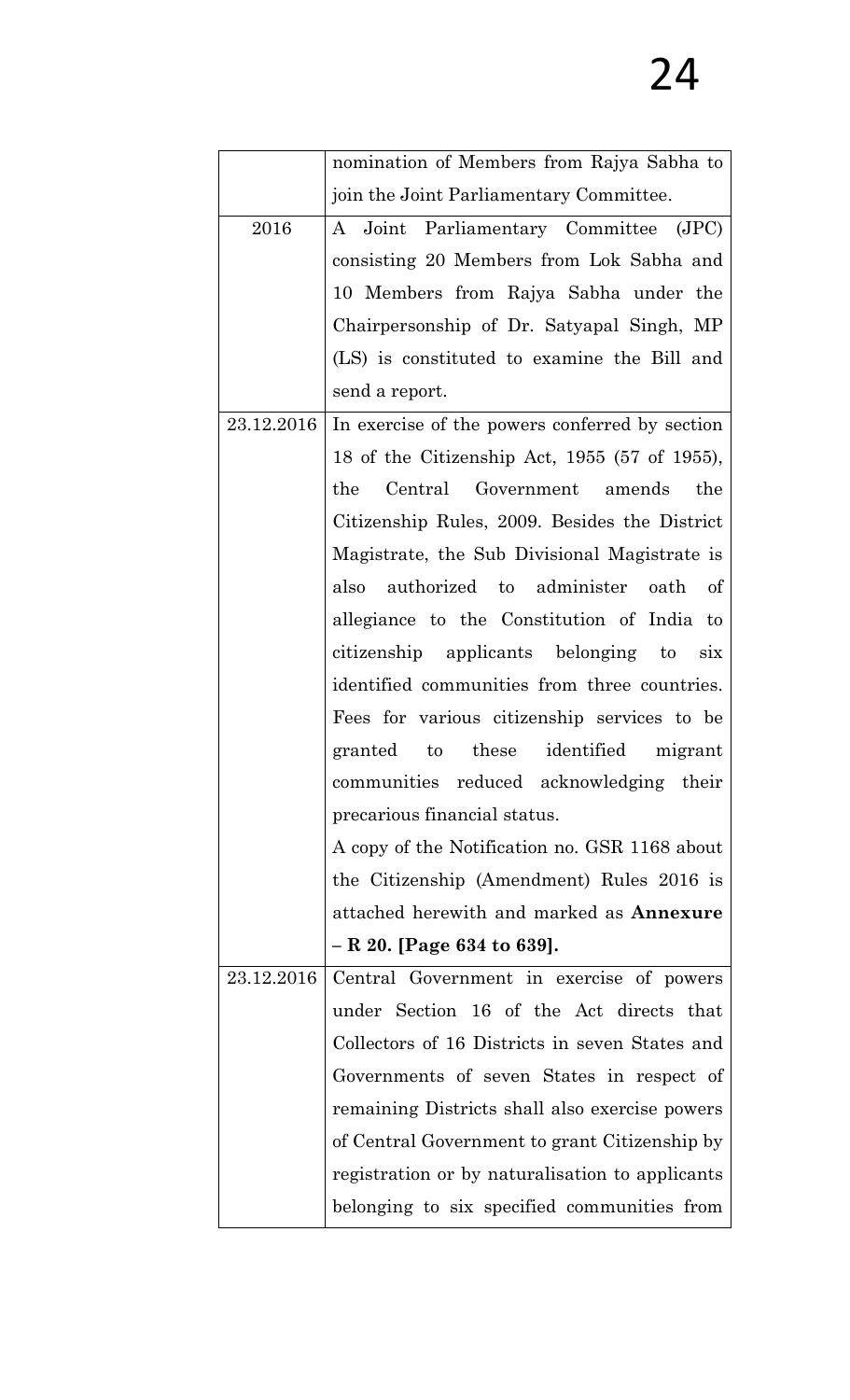|            | Afghanistan, Pakistan and Bangladesh. It                      |
|------------|---------------------------------------------------------------|
|            | may be noted that such power was granted for                  |
|            | a period of 2 years. A copy of the Notification               |
|            | no. 4132 is attached herewith and marked as                   |
|            | Annexure – R 21. [Page 640 to 642]                            |
| 23.10.2018 | Vide notification no. GSR 5377 dt 23/10/2018,                 |
|            | Central Government extends the above                          |
|            | delegation of powers till further orders.                     |
|            | A copy of a GSR No.5377 (E) dated 23.10.2018                  |
|            | attached herewith and marked<br>is<br>as                      |
|            | Annexure - R 22. [Page 643 to 645]                            |
| January    | The Joint Parliamentary Committee after                       |
| 2019       | conducting 14 hearings/meetings, touring                      |
|            | relevant areas in the country and holding                     |
|            | meetings with thousands of stakeholders                       |
|            | including legal experts and after examining                   |
|            | more than 9000 memoranda presents its                         |
|            | Report to the Parliament.                                     |
|            | A copy of a Report of the Joint Parliamentary                 |
|            | Committee 2019 is attached herewith and                       |
|            | marked as Annexure – R 23. [Page 646 to                       |
|            | 1083]                                                         |
| 07.01.2019 | Union<br>Cabinet<br>The<br>the<br>accepts                     |
|            | recommendations of the Joint Parliamentary                    |
|            | Committee and approves a revised Citizenship                  |
|            | (Amendment) Bill, 2019.                                       |
| 08.01.2019 | $\operatorname{Lok}$<br>The<br>Citizenship<br>Sabha<br>passes |
|            | (Amendment) Bill, 2019.                                       |
| May 2019   | As the Lok Sabha is dissolved, the Bill lapses.               |
| 04.12.2019 | The Union Cabinet approves the Citizenship                    |
|            | (Amendment) Bill, 2019.                                       |
| 09.12.2019 | The Citizenship (Amendment) Bill, 2019 is                     |
|            | passed by Lok Sabha.                                          |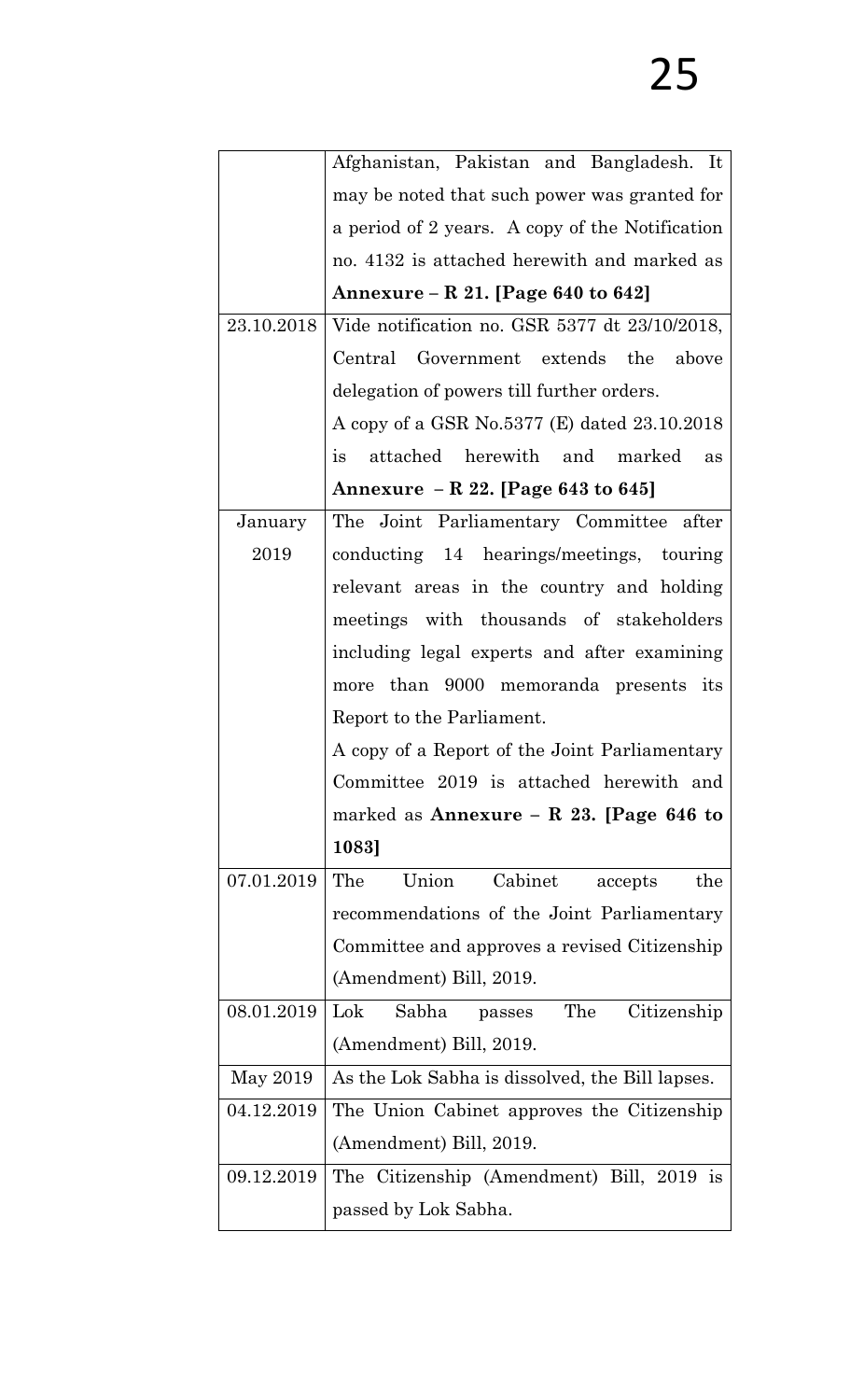| 11.12.2019 | The Citizenship (Amendment) Bill, 2019 is           |
|------------|-----------------------------------------------------|
|            | passed by the Rajya Sabha.                          |
| 12.12.2019 | Citizenship (Amendment) Act, 2019<br>The            |
|            | passed by Parliament receives assent of the         |
|            | Hon'ble President and is published in Gazette.      |
|            | A copy of the Citizenship (Amendment) Act,          |
|            | 2019 is attached herewith and marked as             |
|            | Annexure - R 24. [Page 1084 to 1086]                |
|            | The Citizenship Act, 1955 was amended so as         |
|            | to provide the already identified and classified    |
|            | class <i>i.e.</i> persons belonging to Hindu, Sikh, |
|            | Jain, Buddhist<br>Christian<br>Parsi,<br>and        |
|            | communities in Afghanistan, Bangladesh and          |
|            | Pakistan, who were compelled to seek shelter        |
|            | in India due to religious persecution or fear of    |
|            | religious persecution in such countries and         |
|            | have been exempted from<br>who<br>penal             |
|            | provisions of the Foreigners Act, 1946 and the      |
|            | Passport (Entry into India) Act, 1920 or rules      |
|            | or others would no longer be regarded as            |
|            | "illegal migrants" even if they have<br>no          |
|            | documents or have invalid/expired documents         |
|            | and to facilitate them to apply for citizenship     |
|            | by registration or naturalisation under the         |
|            | said Act.                                           |
|            | To illustrate, a number of Afghan,                  |
|            | and Pakistani<br>Bangladeshi<br>nationals           |
|            | belonging to Hindu, Sikh, Buddhist, Jain,           |
|            | Parsi and Christian communities were                |
|            | compelled to seek shelter in India due to           |
|            | persecution on grounds of religion or fear of       |
|            | such persecution and did not possess any            |
|            | travel documents or possessed invalid travel        |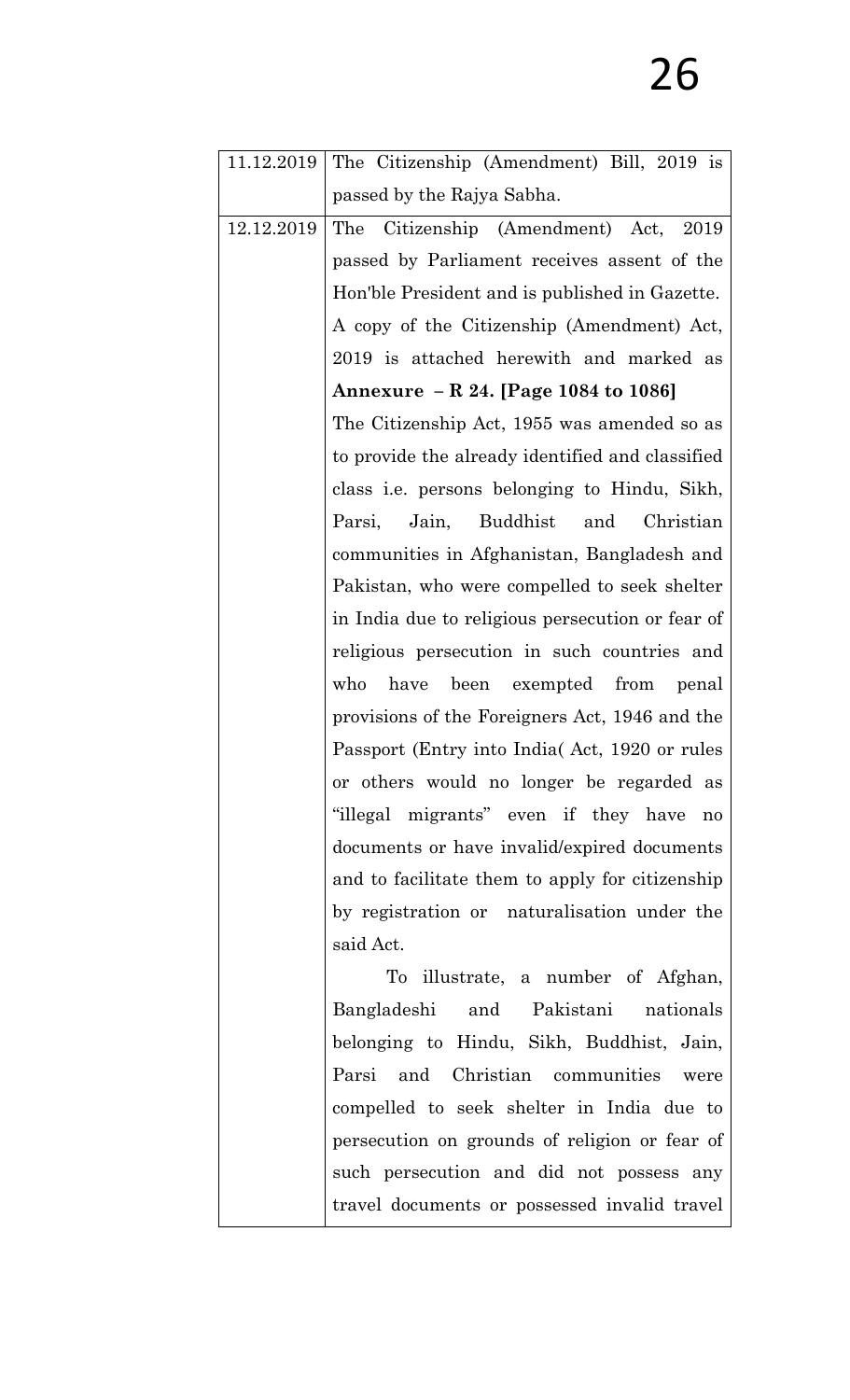documents. However, as per Rule 3 of The Passport (Entry into India) Rules 1950, a person proceeding from any place outside India can enter India only with a valid passport and a valid visa. Besides, any foreign nationals entering India without valid documents or continuing to stay in India even after the expiry of the validity of these documents were termed as "illegal migrants" who were deprived of any facilities like long term visa and citizenship in India. With a view to untangle the legal hurdles, the Ministry of Home Affairs in the Government of India had already published in the Gazette of India (Extraordinary) The Passport (Entry into India) Amendment Rules, 2015 and 2016 and The Foreigners (Amendment) Orders, 2015 and 2016 exempting such persons from requirement of valid passport and visa to enter and stay in India thus de-criminalising their entry & stay in India if they have entered India on or before 31 December, 2014. However, it was noticed that these nationals belonging to Afghanistan, Bangladesh and Pakistan and belonging to six communities still continued to be termed as 'illegal migrants' under The Citizenship Act, 1955 and were denied opportunity to make requisite applications for citizenship in India. The amendment seeks to tackle that particular issue.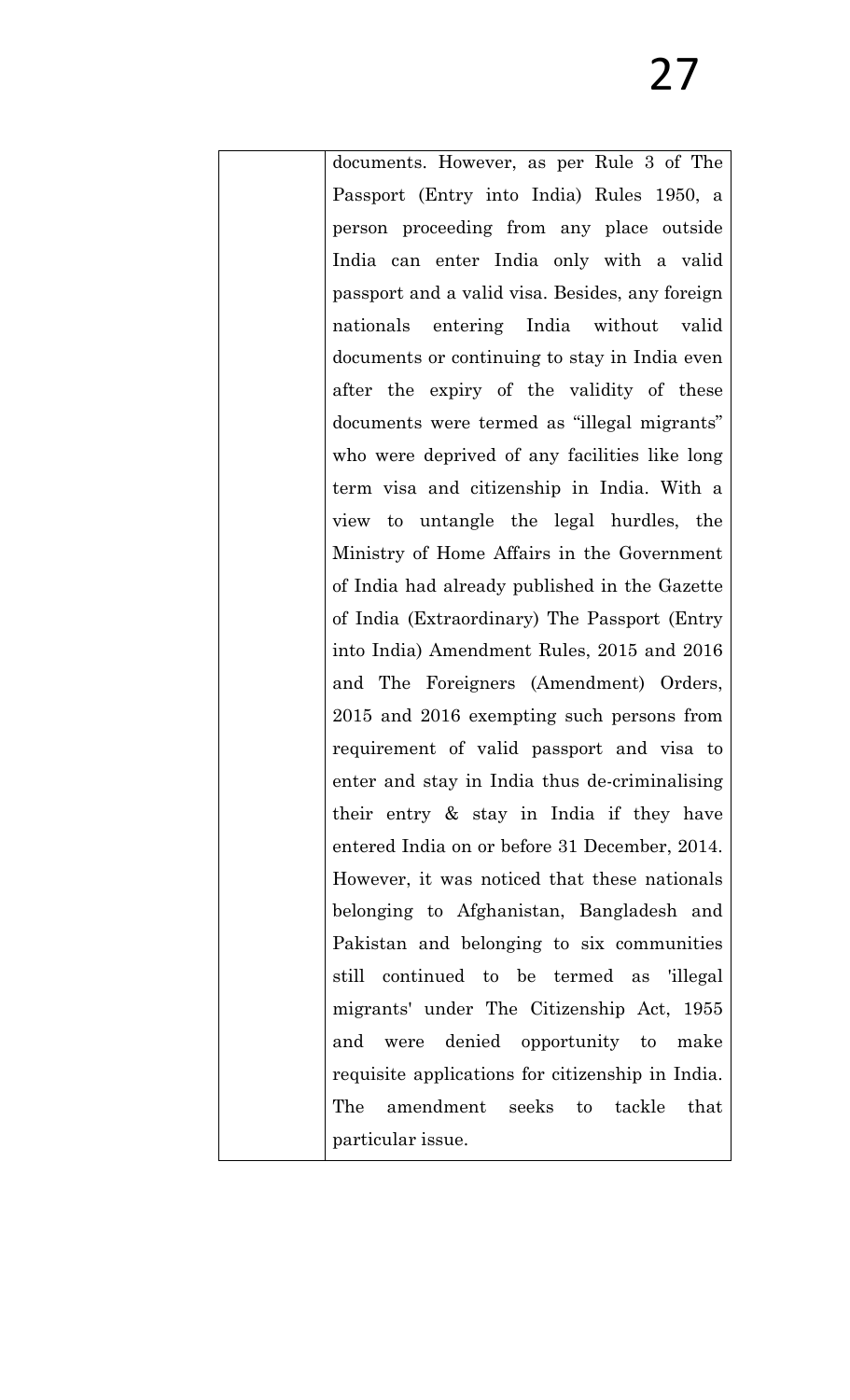**6.** It is submitted that the present writ petitions have been filed on behalf of the Petitioners, seeking the following broad reliefs :

| S. | <b>PRAYERS</b>                                                                                                                                                                                                                                                                                                                                                                                                                                                                                                                                                                                                                                                                                           |
|----|----------------------------------------------------------------------------------------------------------------------------------------------------------------------------------------------------------------------------------------------------------------------------------------------------------------------------------------------------------------------------------------------------------------------------------------------------------------------------------------------------------------------------------------------------------------------------------------------------------------------------------------------------------------------------------------------------------|
| N. |                                                                                                                                                                                                                                                                                                                                                                                                                                                                                                                                                                                                                                                                                                          |
| 1. | A writ in nature of Certiorari or any other appropriate writ<br>(s), order (s) or direction (s) declaring the Citizenship<br>(Amendment) Act, 2019 as a whole, and/or specifically<br>Sections 2, 3, 5 and 6 thereof as ultra-vires the<br>Constitution being palpably discriminatory, manifestly<br>arbitrary, illegal and violative of Articles 14,15, 19, 21, 25<br>and 29 and also against the basic structure of the<br>Constitution and consequently striking down the<br>impugned provision as ultra-vires the Constitution of<br>India.                                                                                                                                                          |
| 2. | Issue a writ, order or direction in the nature of mandamus<br>or any other writ, directing the Respondents to (i) consider<br>enacting a refugee law to address the claims of the<br>persecuted persons in India in conformity with the<br>Constitution of India and India's obligations under the<br>United Nations human rights treaties ratified by the<br>Government of India; and (ii) in the meantime not to<br>deport any non-national without examining whether the<br>person is a refugee or an economic migrant and any<br>proceeding pending against a person who claims to be a<br>refugee in respect of illegal migration shall stand abated<br>on conferment of refugee status to him/her. |
| 3. | Declare that Section 14A of the Citizenship Act, 1955 is<br><i>ultravires</i> the Constitution, unconstitutional and void ab<br>initio.                                                                                                                                                                                                                                                                                                                                                                                                                                                                                                                                                                  |
| 4. | Issue a writ, order or direction in the nature of certiorari                                                                                                                                                                                                                                                                                                                                                                                                                                                                                                                                                                                                                                             |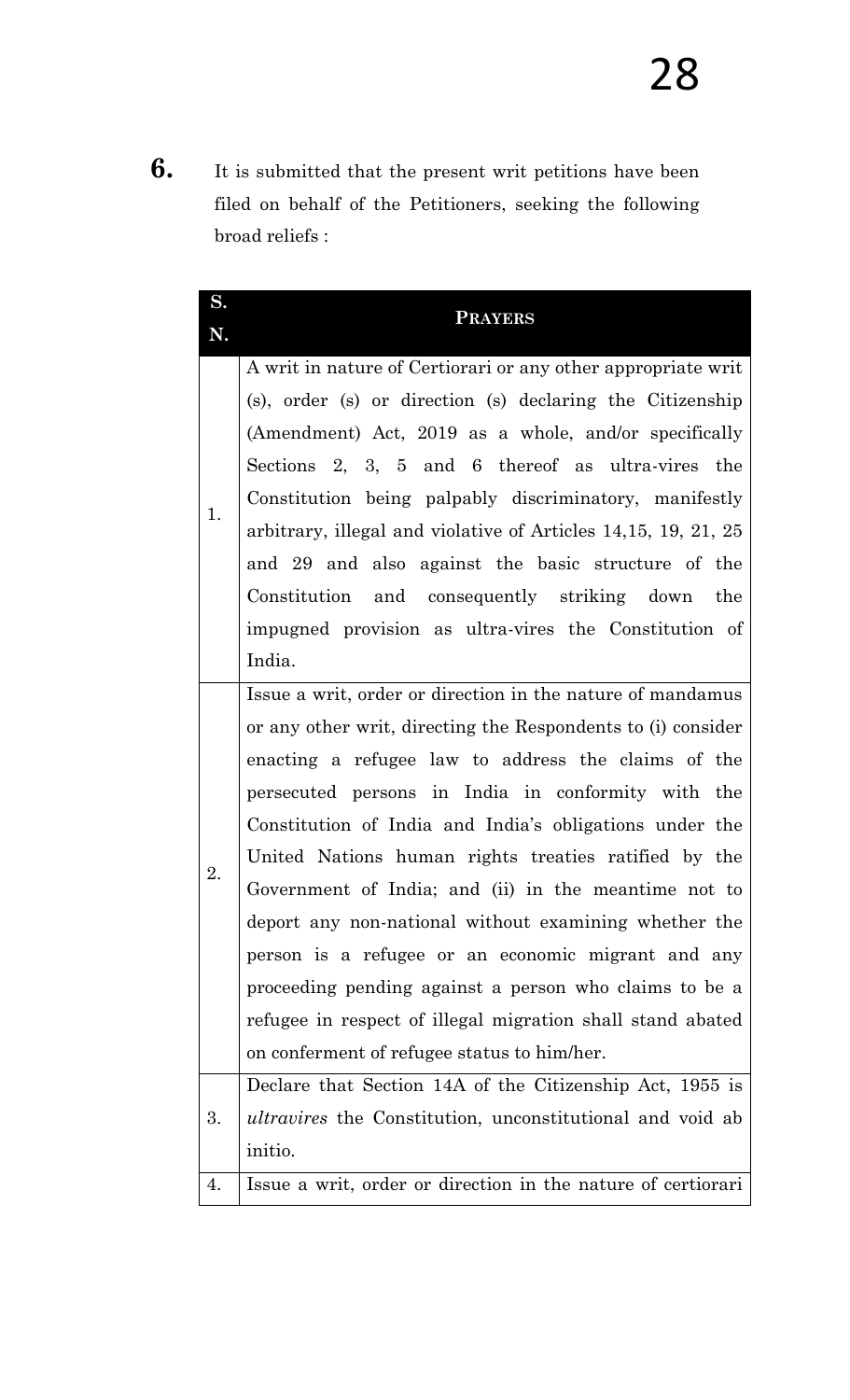|    | quashing the following:                                    |
|----|------------------------------------------------------------|
|    | (a) Notification Order No. GSR 685 (E) dated               |
|    | 08.09.2015;                                                |
|    | (b) Notification/ Order G.S.R. $686$ (E)<br>dated          |
|    | 08.09.2015;                                                |
|    | Notification/ Order G.S.R. 702 (E)<br>dated<br>(c)         |
|    | 18.07.2016;                                                |
|    | (d) Notification/ Order G.S.R. 703 $(E)$<br>dated          |
|    | 18.07.2016;                                                |
|    | (e) Notification/ Order G.S.R. 1168 (E)<br>dated           |
|    | 23.12.2016;                                                |
|    | (f)<br>Notification/ Order G.S.R. 5377 (E)<br>dated        |
|    | 23.10.2018;                                                |
|    | Issue a writ in the nature of prohibition, prohibiting the |
| 5. | Respondents from proceeding with preparation of pan-       |
|    | India National Register of Citizens.                       |
|    | Direct the Central Government to produce definite          |
|    | statistics of persons belonging to Hindu, Sikh, Buddhist,  |
| 6. | Jain, Parsi or Christian communities having come to India  |
|    | Afghanistan, Bangladesh and Pakistan<br>till<br>from       |
|    | 31.12.2014.                                                |

### **PRELIMINARY SUBMISSIONS**

**7.** At the outset, it is submitted that the Parliament is competent to make laws for the whole or any part of the territory of India as provided in Article 245 (1) of The Constitution of India.

> "Citizenship" is a part of the entry number 17 in list-I (Union List) under the Seventh Schedule of the Constitution and under Article 246(1) read with Article 11 of the Constitution of India, the Parliament has the legislative competence to frame citizenship laws for the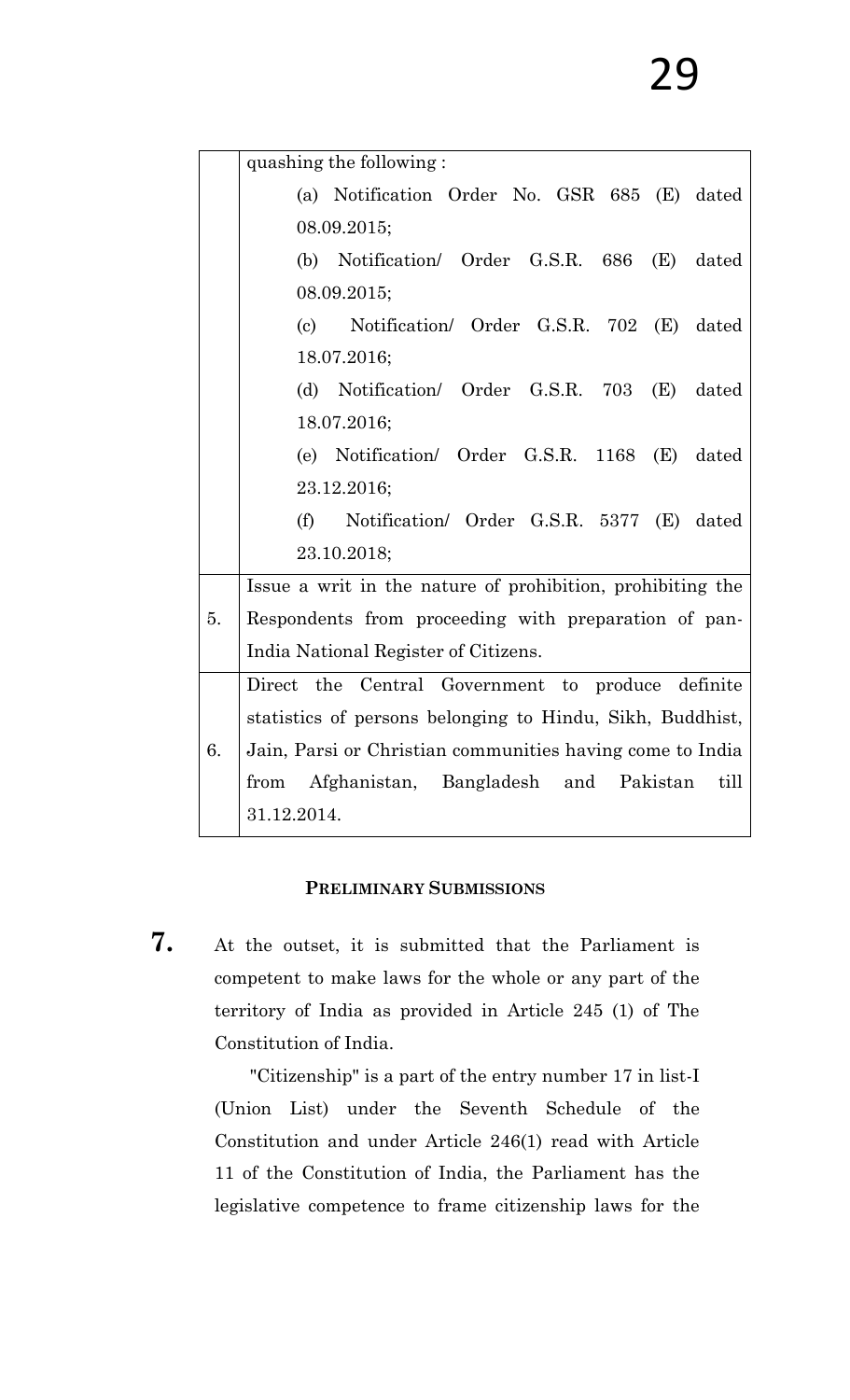country. Therefore, Citizenship Amendment Act, 2019 [hereinafter referred to as the "**CAA**"] has been enacted by a competent legislature. Further, Article 5 of the Constitution made every person domiciled in India on 26th January, 1950 a citizen provided such person was either born in India or either of whose parents was born in India or he had been ordinarily resident in India for not less than five years preceding 26th January, 1950.

Further, Article 6 of the Constitution deems all migrants from Pakistan in India as citizens of India if such persons or their parents or grandparents were born in undivided India (As per provisions of the 1935 Act) or such persons had migrated into India before 19th July, 1948. If such persons migrated after this date and got registered before a competent officer and had been resident in India for at least six months before the date of registration, then such persons were also deemed to be Indian citizens. It is obvious that the Article 6 deemed a special class of migrants post-partition [which clearly took place on religious lines which resulted in large scale migration also on religious lines] as citizens of India due to their very special circumstances.

**8.** It is submitted that CAA is a benign piece of legislation which seeks to provide a relaxation, in the nature of an amnesty, to specific communities from the specified countries with a clear cut-off date. It is submitted that the CAA is a specific amendment which seeks to tackle a specific problem prevalent in the specified countries i.e. persecution on the ground of religion in light of the undisputable theocratic constitutional position in the specified countries, the systematic functioning of such States and the perception of fear that may be prevalent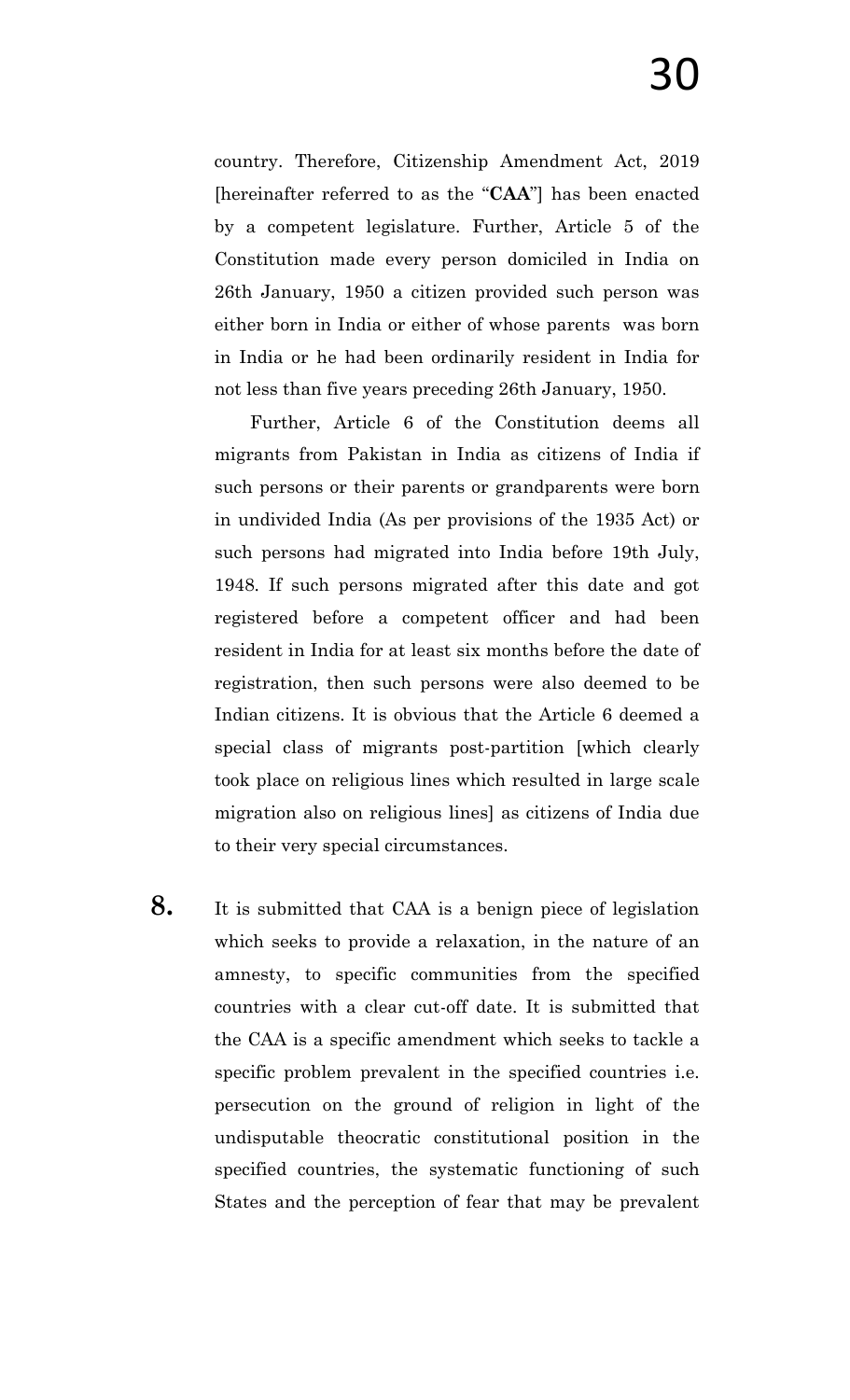amongst minorities as per the de facto situation in the said countries. The Parliament, after taking cognizance of the said issues over the course of the past seven decades and having taken into consideration the acknowledged class of minorities in three specific countries, has enacted the present amendment.

- **9.** It is submitted that the from the facts mentioned in the aforesaid list of dates, it becomes clear that the treatment given to the classified communities in the particular neighbouring countries has been attracting the attention of successive governments but no government took any legislative measure and merely acknowledged the problem.
- **10.** It is submitted that the CAA does not seek to recognize or seek to provide answers to all or any kind of purported persecution that may be taking place across the world or that may have taken place previously anywhere in the world. It is submitted that in that regard, the CAA is a narrowly tailored legislation seeking to address the specific problem which awaited India"s attention for a solution since several decades as elaborated hereinabove.

It is respectfully submitted that the constitutionality of such a legislative measure ought to be tested within that legislative domain and cannot be conflated to extend beyond that object and the reasons behind the Parliamentary cognizance of the issue by which the competent Legislature has, in its wisdom, devised a legislative policy to deal with the acknowledged problem of persecution of the particular communities in the specified countries who are, by their very Constitutions,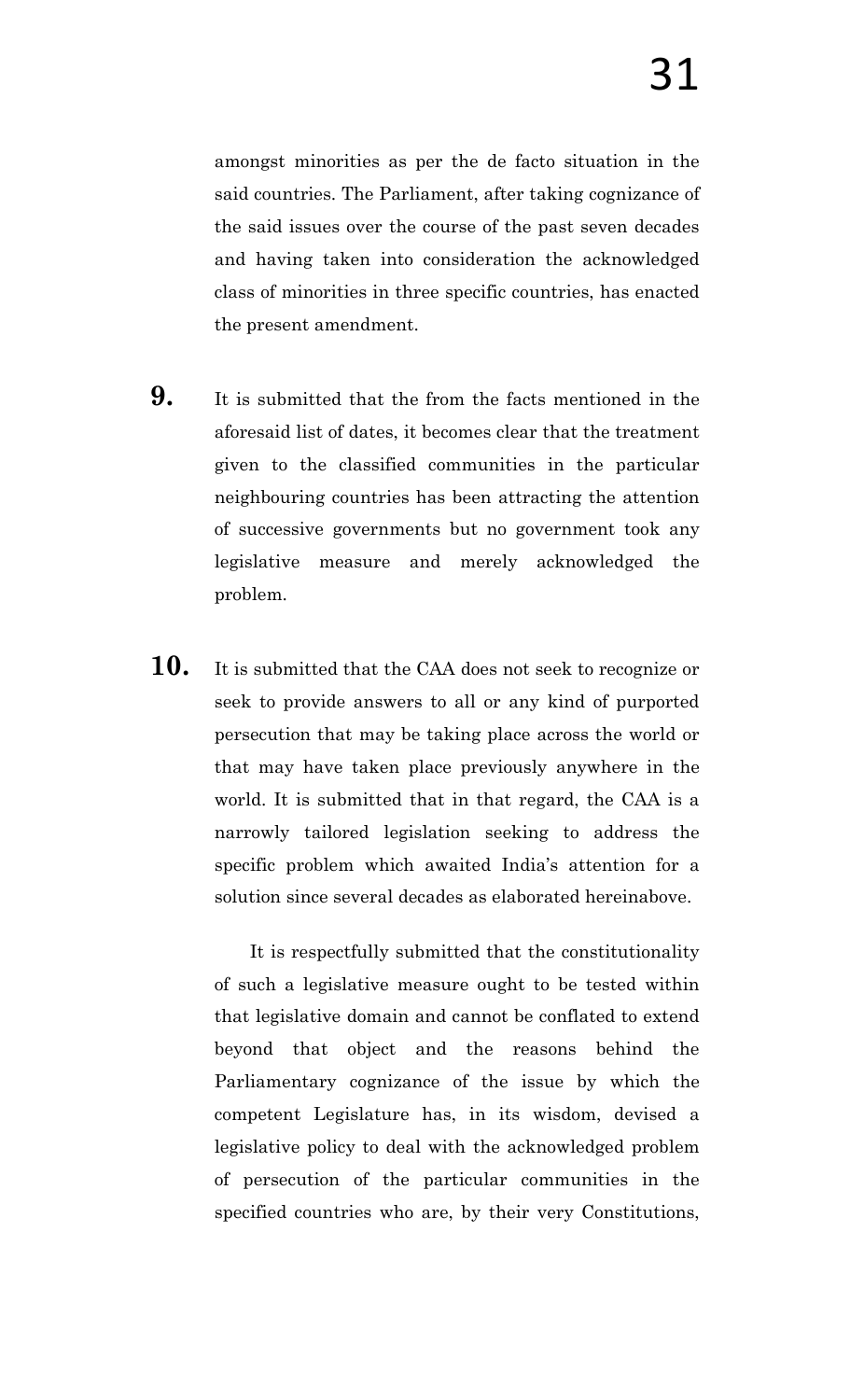theocratic countries. The Statement of Objects and Reasons appended to the Citizenship (Amendment) Bill, 2019 is reproduced as under :

*―The Citizenship Act, 1955 (57 of 1955) was enacted to provide for the acquisition and determination of Indian citizenship.* 

*2. It is a historical fact that trans-border migration of population has been happening continuously between the territories of India and the areas presently comprised in Pakistan, Afghanistan and Bangladesh. Millions of citizens of undivided India belonging to various faiths were staying in the said areas of Pakistan and Bangladesh when India was partitioned in 1947. The constitutions of Pakistan, Afghanistan and Bangladesh provide for a specific state religion. As a result, many persons belonging to Hindu, Sikh, Buddhist, Jain, Parsi and Christian communities have faced persecution on grounds of religion in those countries. Some of them also have fears about such persecution in their day-to-day life where right to practice, profess and propagate their religion has been obstructed and restricted. Many such persons have fled to India to seek shelter and continued to stay in India even if their travel documents have expired or they have incomplete or no documents.*

*3. Under the existing provisions of the Act, migrants from Hindu, Sikh, Buddhist, Jain, Parsi or Christian communities from Afghanistan, Pakistan or Bangladesh who entered into India without valid travel documents or if the validity of their documents has expired are regarded as illegal migrants and ineligible to apply for Indian citizenship under section 5 or section 6 of the Act.*

*4. The Central Government exempted the said migrants from the adverse penal consequences of the Passport (Entry into India) Act, 1920 and the Foreigners Act, 1946 and rules or orders made thereunder vide notifications, dated 07.09.2015 and dated 18.07.2016. Subsequently,*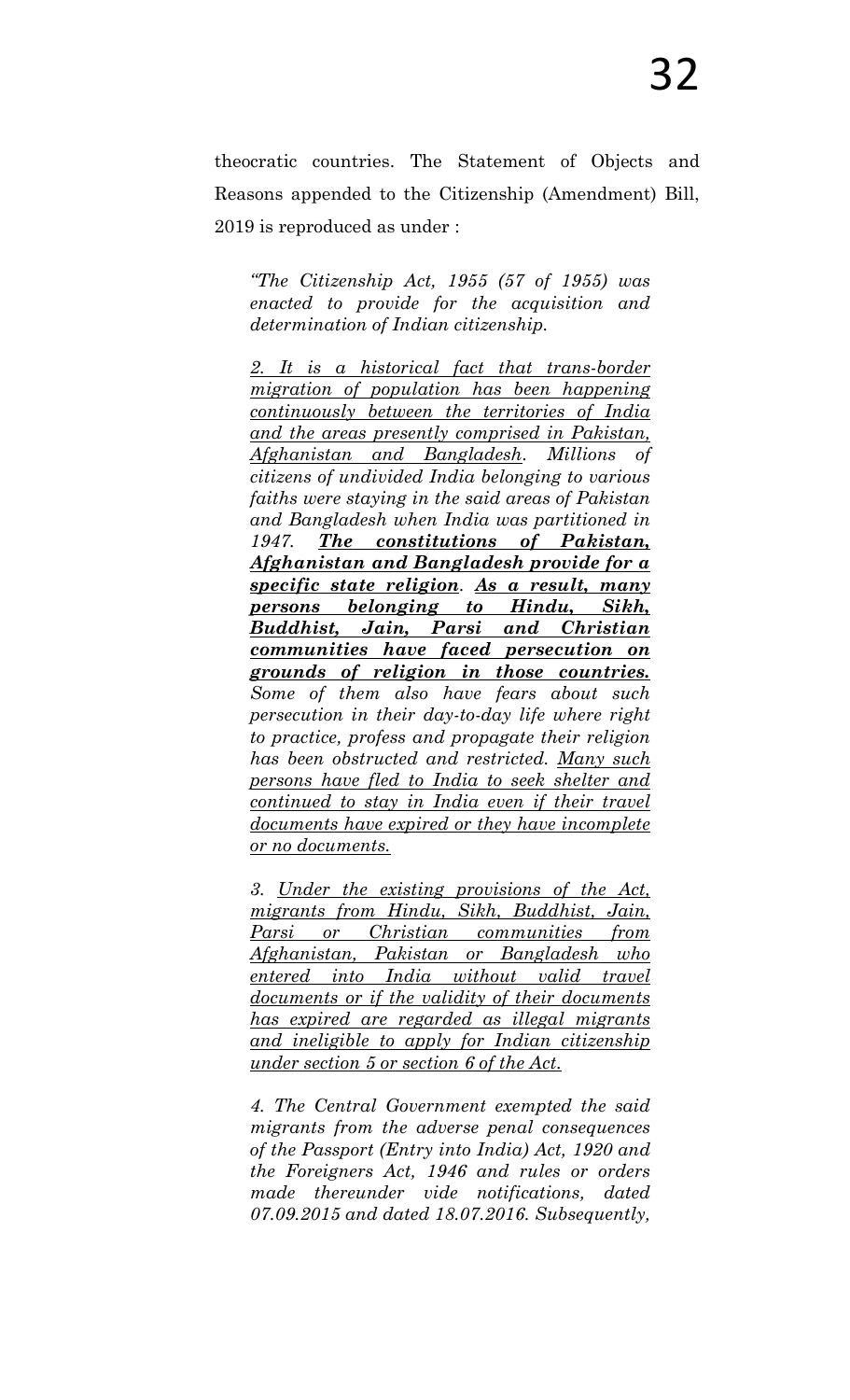*the Central Government also made them eligible for long term visa to stay in India, vide, orders dated 08.01.2016 and 14.09.2016. Now, it is proposed to make the said migrants eligible for Indian Citizenship.*

*5. The illegal migrants who have entered into India up to the cut of date of 31.12.2014 need a special regime to govern their citizenship matters. For this purpose the Central Government or an authority specified by it, shall grant the certificate of registration or certificate of naturalisation subject to such conditions, restrictions and manner as may be prescribed. Since many of them have entered into India long back, they may be given the citizenship of India from the date of their entry in India if they fulfil conditions for Indian citizenship specified in section 5 or the qualifications for the naturalisation under the provisions of the Third Schedule to the Act.* 

*6. The Bill further seeks to grant immunity to the migrants of the aforesaid Hindu, Sikh, Buddhist, Jain, Parsi and Christian communities so that any proceedings against them in respect of their status of migration or citizenship does not bar them from applying for Indian citizenship. The competent authority, to be prescribed under the Act, shall not take into account any proceedings initiated against such persons regarding their status as illegal migrant or their citizenship matter while considering their application under section 5 or section 6 of the Act, if they fulfil all the conditions for grant of citizenship.* 

*7. Many persons of Indian origin including persons belonging to the said minority communities from the aforesaid countries have been applying for citizenship under section 5 of the Citizenship Act, 1955 but they are unable to produce proof of their Indian origin. Hence, they are forced to apply for citizenship by naturalisation under section 6 of the said Act, which, inter alia, prescribes twelve years residency as a qualification for naturalisation in terms of the Third Schedule to the Act. This denies them many opportunities and*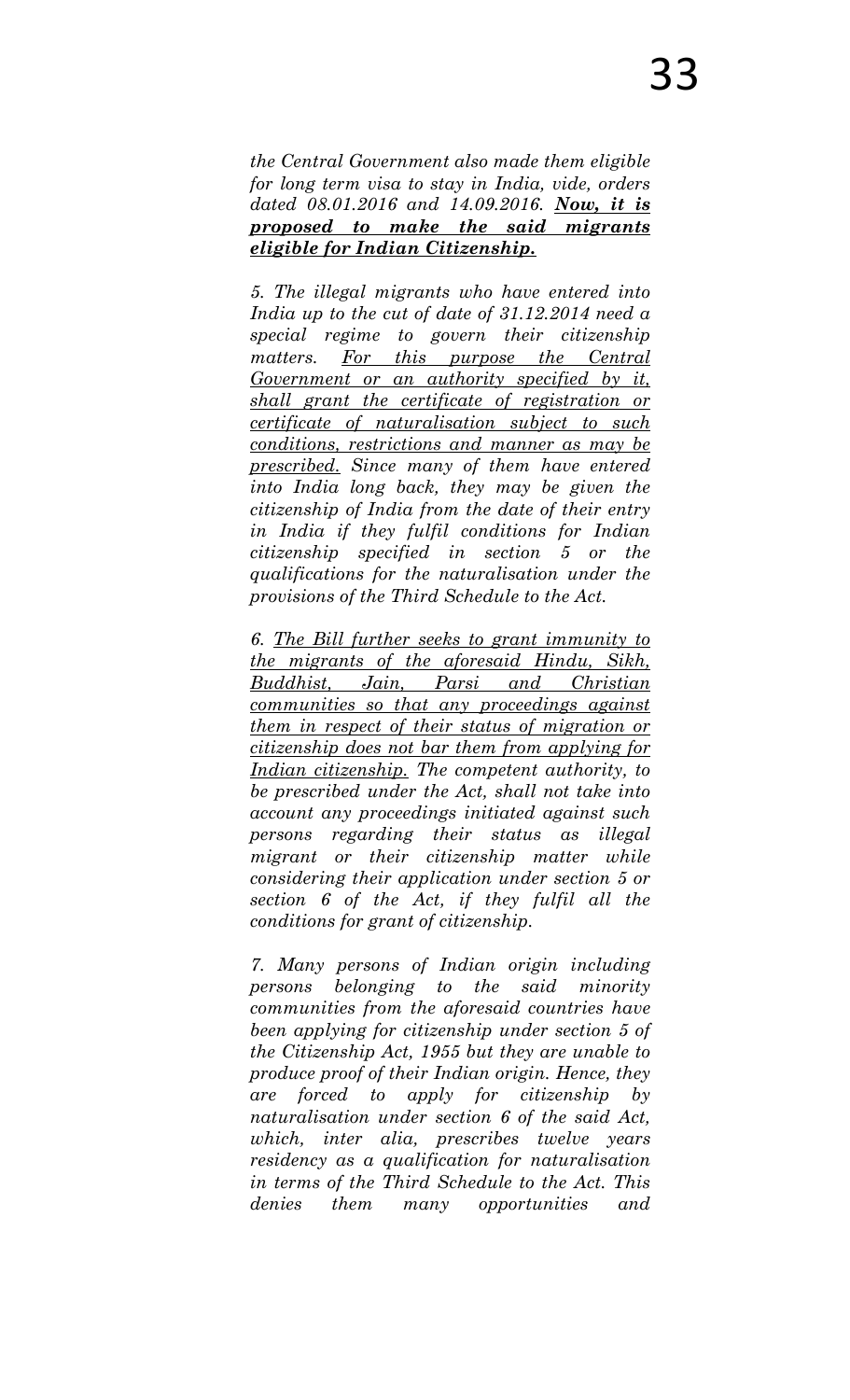*advantages that may accrue only to the citizens of India, even though they are likely to stay in India permanently. Therefore, it is proposed to amend the Third Schedule to the Act to make applicants belonging to the said communities from the aforesaid countries eligible for citizenship by naturalisation if they can establish their residency in India for five years instead of the existing eleven years.* 

*8. Presently, there is no specific provision in section 7D of the Act to cancel the registration of Overseas Citizen of India Cardholder who violates any provisions of the Act or any other law for the time being in force. It is also proposed to amend the said section 7D so as to empower the Central Government to cancel registration as Overseas Citizen of India Cardholder in case of violation of any provisions of the Act or any other law for the time being in force.* 

*9. Since there is no specific provision in the Act at present to provide an opportunity of being heard to the Overseas Citizen of India Cardholder before cancellation of the Overseas Citizen of India Card under section 7D, it is proposed to provide the opportunity of being heard to the Overseas Citizen of India Cardholder before the cancellation of the Overseas Citizen of India Card.* 

*10. The Bill further seeks to protect the constitutional guarantee given to indigenous populations of North Eastern States covered under the Sixth Schedule to the Constitution and the statutory protection given to areas covered under "The Inner Line" system of the Bengal Eastern Frontier Regulation, 1873.* 

*11. The Bill seeks to achieve the above objectives.‖*

*Emphasis supplied*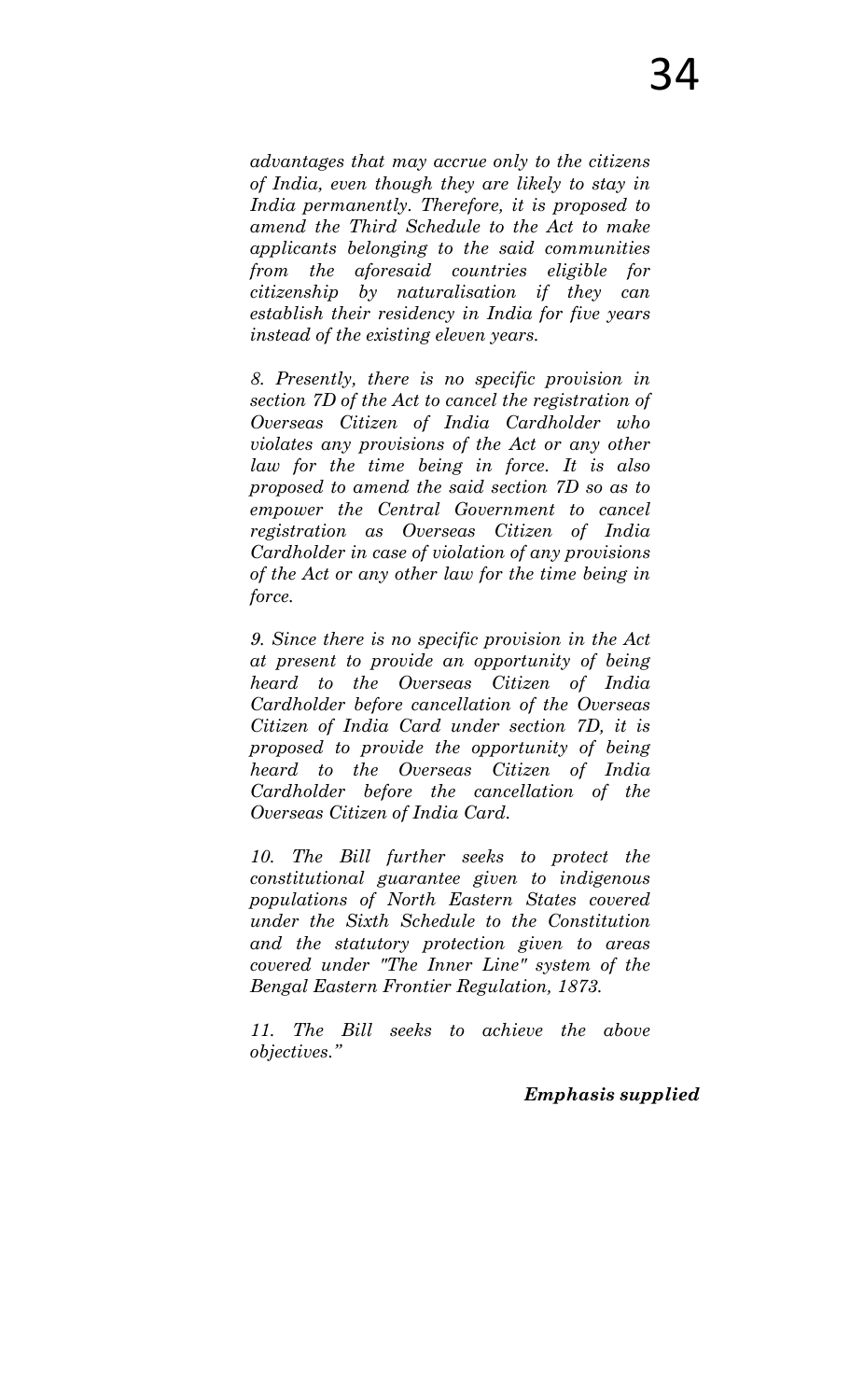**11.** I submit that the following are the legislative changes carried out by the CAA [the amended portion/additions are underlined]:

*―Section 2 –Interpretation-*

*xx xx xx* 

*(b) "illegal migrant" means a foreigner who has entered into India—*

> *(i) without a valid passport or other travel documents and such other document or authority as may be prescribed by or under any law in that behalf; or*

> *(ii) with a valid passport or other travel documents and such other document or authority as may be prescribed by or under any law in that behalf but remains therein beyond the permitted period of time;*

> *Provided that any person belonging to Hindu, Sikh, Buddhist, Jain, Parsi or Christian community from Afghanistan, Bangladesh or Pakistan, who entered into India on or before the 31st day of December, 2014 and who has been exempted by the Central Government by or under clause (c) of sub-section (2) of section 3 of the Passport (Entry into India) Act, 1920 or from the application of the provisions of the Foreigners Act, 1946 or any rule or order made thereunder, shall not be treated as illegal migrant for the purposes of this Act;*

*Section 6 - Citizenship by naturalisation* 

| xxx |       | xxx | $\mathbf{X}\mathbf{X}\mathbf{X}$ | $\mathbf{X}\mathbf{X}\mathbf{X}$ |
|-----|-------|-----|----------------------------------|----------------------------------|
|     | x x x |     |                                  |                                  |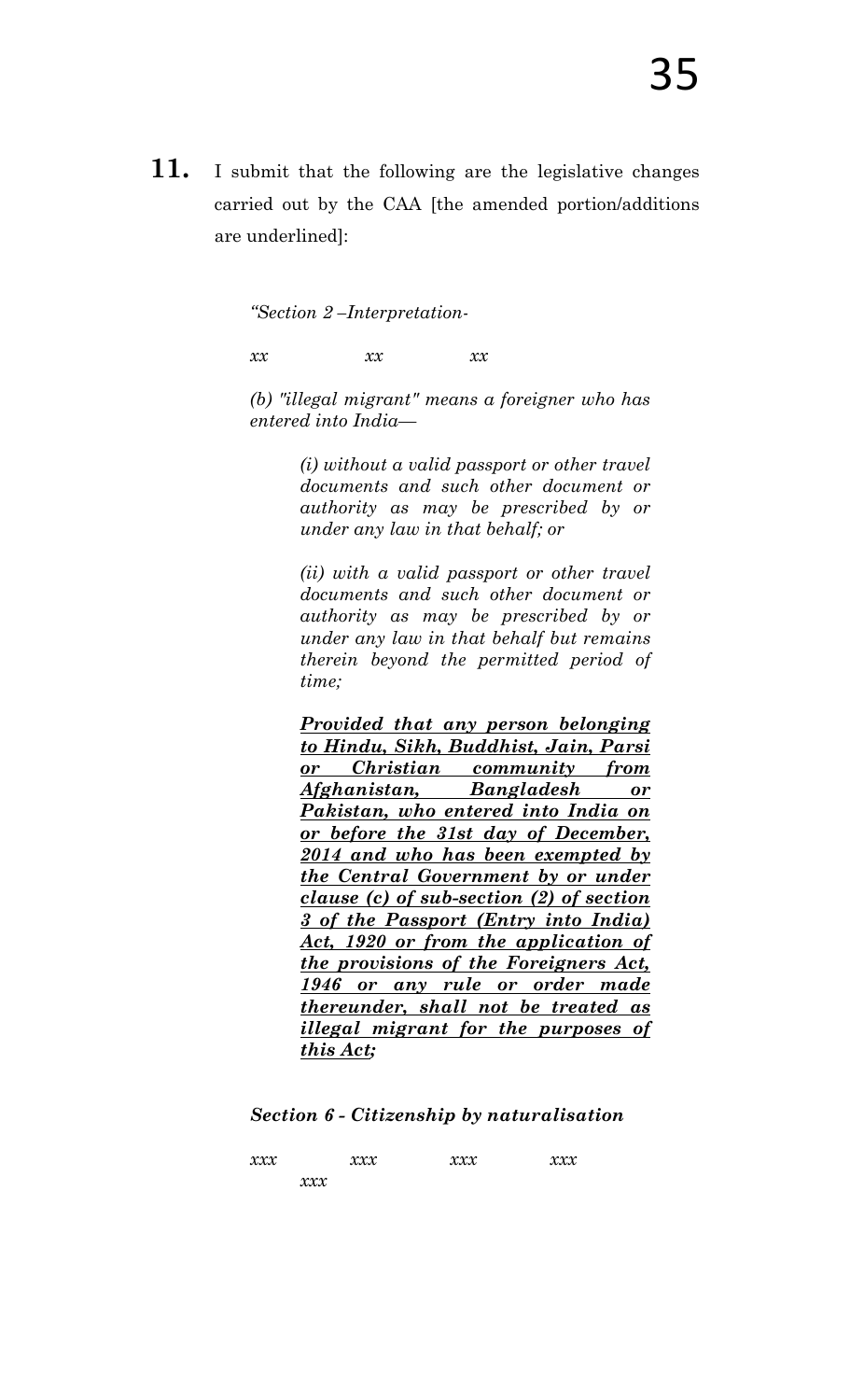*Section 6A. Special provisions as to citizenship of persons covered by the Assam Accord.-*

*xxx xxx xxx xxx xxx*

*6B. - Special provisions as to citizenship of person covered by proviso to clause (b) of sub-section (1) of section 2.*

*(1) The Central Government or an authority specified by it in this behalf may, subject to such conditions, restrictions and manner as may be prescribed, on an application made in this behalf, grant a certificate of registration or certificate of naturalisation to a person referred to in the proviso to clause (b) of sub-section (1) of section 2.* 

*(2) Subject to fulfilment of the conditions specified in section 5 or the qualifications for naturalisation under the provisions of the Third Schedule, a person granted the certificate of registration or certificate of naturalisation under sub-section (1) shall be deemed to be a citizen of India from the date of his entry into India.* 

*(3) On and from the date of commencement of the Citizenship (Amendment) Act, 2019, any proceeding pending against a person under this section in respect of illegal migration or citizenship shall stand abated on conferment of citizenship to him:* 

*Provided that such person shall not be disqualified for making application for citizenship under this section on the ground that the proceeding is pending against him and the Central Government or authority specified by it in this behalf shall not reject his application on that ground if he is otherwise found qualified for grant of citizenship under this section:*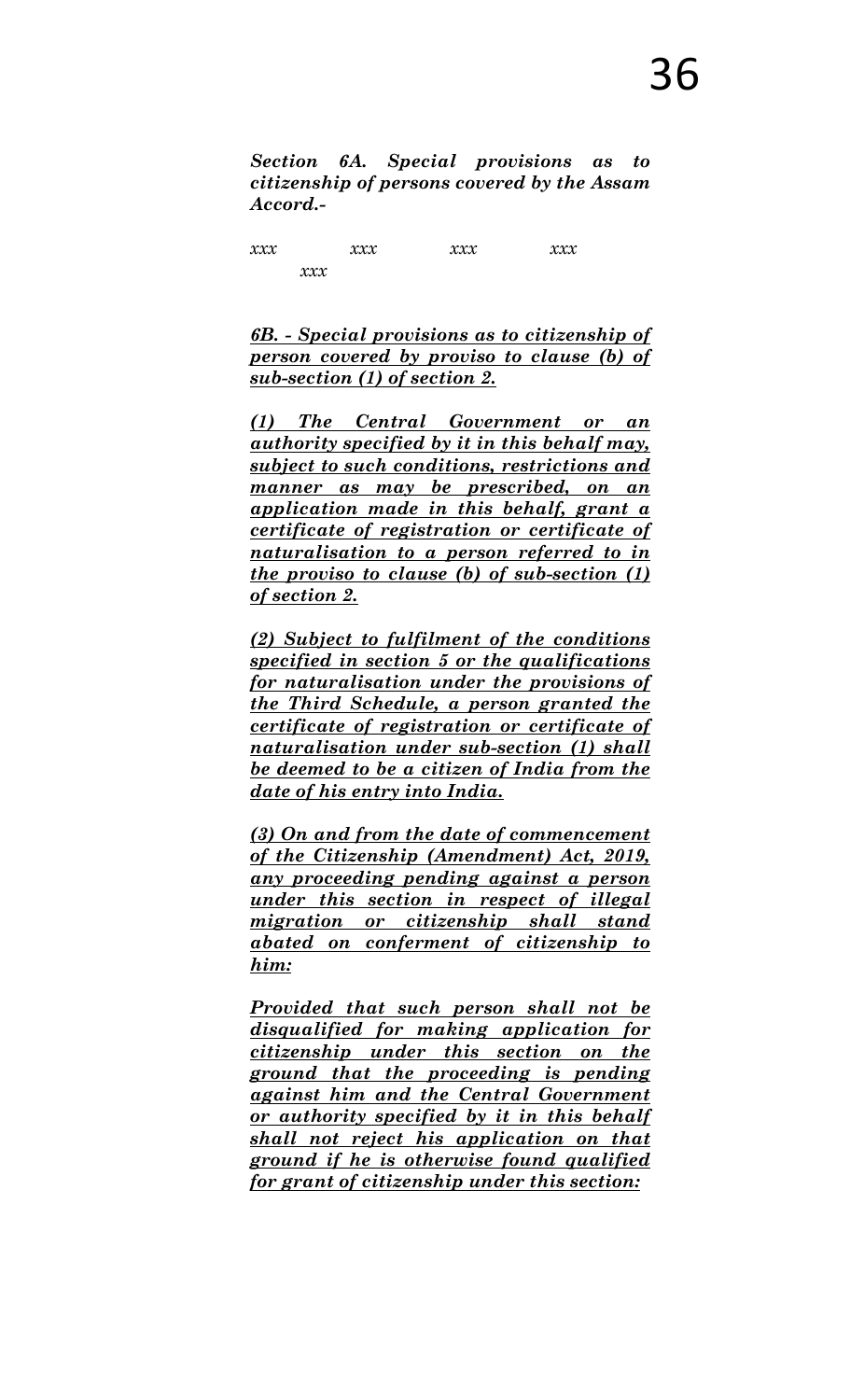*Provided further that the person who makes the application for citizenship under this section shall not be deprived of his rights and privileges to which he was entitled on the date of receipt of his application on the ground of making such application.* 

*(4) Nothing in this section shall apply to tribal area of Assam, Meghalaya, Mizoram or Tripura as included in the Sixth Schedule to the Constitution and the area covered under "The Inner Line" notified under the Bengal Eastern Frontier Regulation, 1873.*

### *7D. – Cancellation of registration as Overseas Citizen of India Cardholders :*

*The Central Government may, by order, cancel the registration granted under sub-section (1) of section 7A, if it is satisfied that―* 

*(a) the registration as an Overseas Citizen of India Cardholder was obtained by means of fraud, false representation or the concealment of any material fact; or*

*(b) the Overseas Citizen of India Cardholder has shown disaffection towards the Constitution, as by law established; or* 

*(c) the Overseas Citizen of India Cardholder has, during any war in which India may be engaged, unlawfully traded or communicated with an enemy or been engaged in, or associated with, any business or commercial activity that was to his knowledge carried on in such manner as to assist an enemy in that war; or* 

*(d) the Overseas Citizen of India Cardholder has, within five years after registration under sub-section (1) of section 7A, been sentenced to imprisonment for a term of not less than two years; or* 

*(da) the Overseas Citizen of India Cardholder has violated any of the*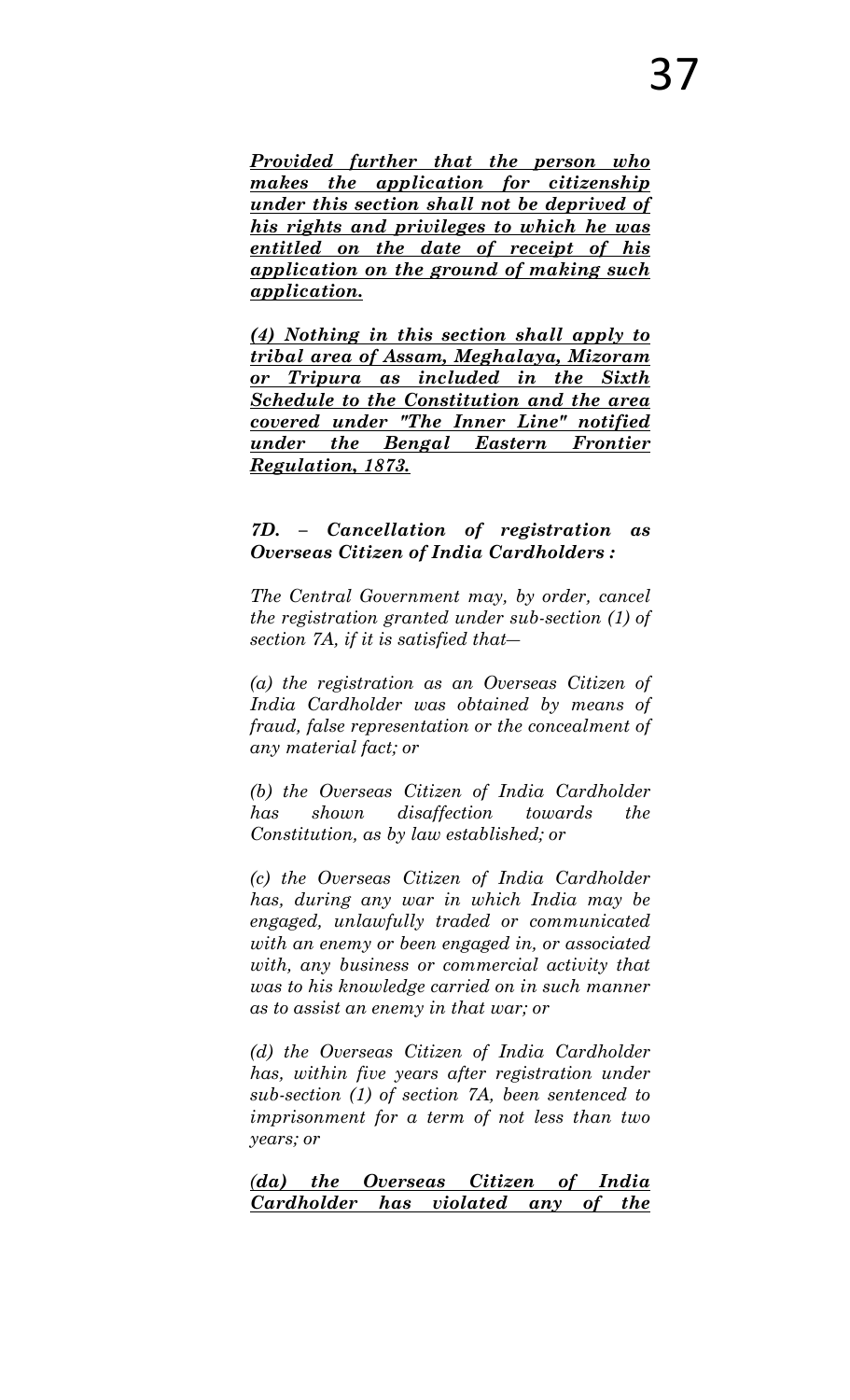*provisions of this Act or provisions of any other law for time being in force as may be specified by the Central Government in the notification published in the Official Gazette; or*

*(e) it is necessary so to do in the interests of the sovereignty and integrity of India, the security of India, friendly relations of India with any foreign country, or in the interests of the general public; or* 

*(f) the marriage of an Overseas Citizen of India Cardholder, who has obtained such Card under clause (d) of sub-section (1) of section 7A,―* 

> *(i) has been dissolved by a competent court of law or otherwise; or*

> *(ii) has not been dissolved but, during the subsistence of such marriage, he has solemnised marriage with any other person;*

> *Provided that no order under this section shall be passed unless the Overseas Citizen of India Cardholder has been given a reasonable opportunity of being heard.*

### *Section 18 - Power to make rules*

*(1) The Central Government may, by notification in the Official Gazette make rules to carry out the purposes of this Act.* 

*(2) In particular and without prejudice to the generality of the foregoing power, such rules may provide for* 

*(a) the registration of anything required or authorised under this Act to be registered, and the conditions and restrictions in regard to such registration;* 

> *(aa) the form and manner in which a declaration under sub-section (1) of section 4 shall be made;*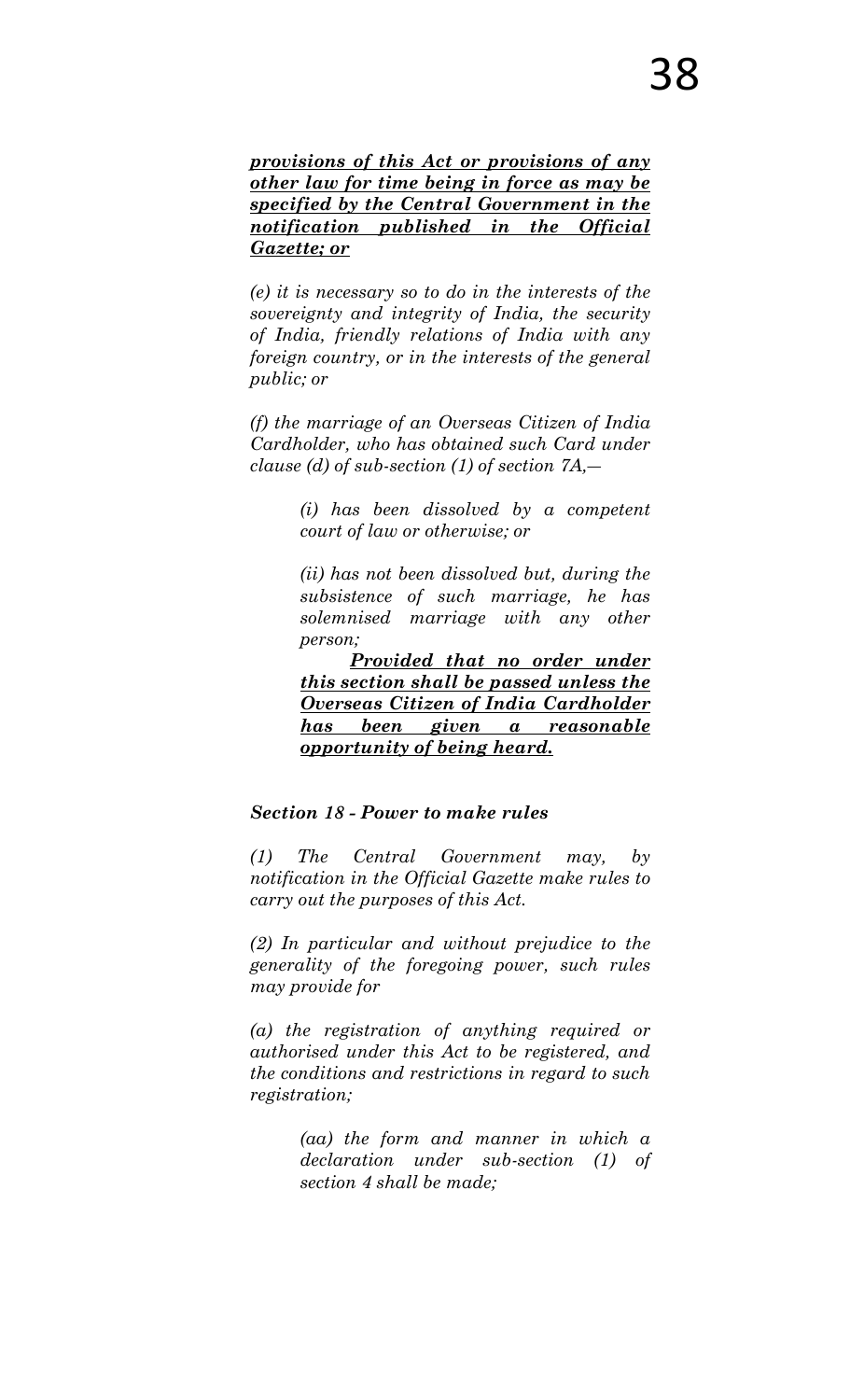*(b) the forms to be used and the registers to be maintained under this Act;* 

*(c) the administration and taking of oaths of allegiance under this Act and the time within which and the manner in which, such oaths shall be taken and recorded;* 

*(d) the giving of any notice required or authorised to be given by any person under this Act;* 

*(e) the cancellation of the registration of, and the cancellation and amendment of certificates of naturalisation relating to, persons deprived of citizenship under this Act, and the delivering up of such certificates for those purposes;* 

*(ee) the manner and form in which and the authority to whom declarations referred to in clauses (a) and (b) of subsection (6) of section 6A shall be submitted and other matters connected with such declarations;* 

*(eei) the conditions, restrictions and manner for granting certificate of registration or certificate of naturalisation under sub-section (1) of section 6B;*

*(eea) the conditions and the manner subject to which a person may be registered as an Overseas Citizen of India Cardholder under sub-section (1) of section 7A;* 

*(eeb) the manner of making declaration for renunciation of Overseas Citizen of India Card under sub-section (1) of section 7C;* 

*(f) the registration at Indian consulates of the births and deaths of persons of any class or description born or dying outside India;*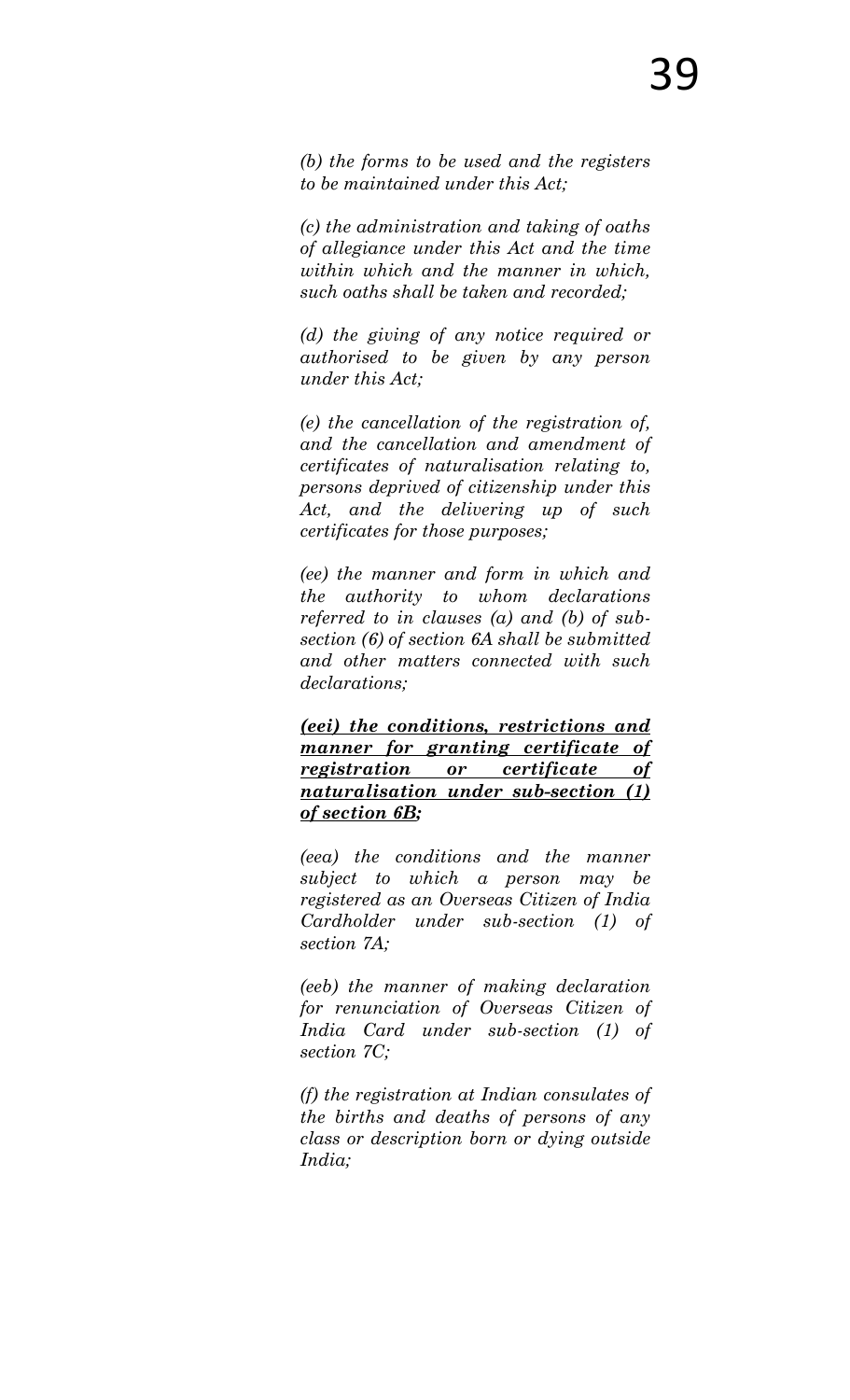*(g) the levy and collection of fees in respect of applications, registrations, declarations and certificates under this Act, in respect of the taking of an oath of allegiance, and in respect of the supply of certified or other copies of documents;* 

*(h) the authority to determine the question of acquisition of citizenship of another country, the procedure to be followed by such authority and rules of evidence relating to such cases;* 

*(i) the procedure to be followed by the committees of inquiry appointed under section 10 and the conferment on such committees of any of the powers, rights and privileges of civil courts;* 

*(ia) the procedure to be followed in compulsory registration of the citizens of India under sub-section (5) of section 14A;* 

*(j) the manner in which applications for revision may be made and the procedure to be followed by the Central Government in dealing with such applications; and* 

*(k) any other matter which is to be, or may be, prescribed under the Act.* 

*(3) In making any rule under this section, the Central Government may provide that a breach thereof shall be punishable with fine which may extend to one thousand rupees.* 

*Provided that any rule made in respect of a matter specified in clause (ia) of sub-section (2) may provide that a breach thereof shall be punishable with imprisonment for a term which may extend to three months, or with fine which may extend to five thousand rupees, or with both.* 

*(4) Every rule made under this section shall be laid, as soon as may be after it is made before each House of Parliament, while it is in session, for a total period of thirty days which may be comprised in one session or in two or more successive sessions, and if, before the expiry of*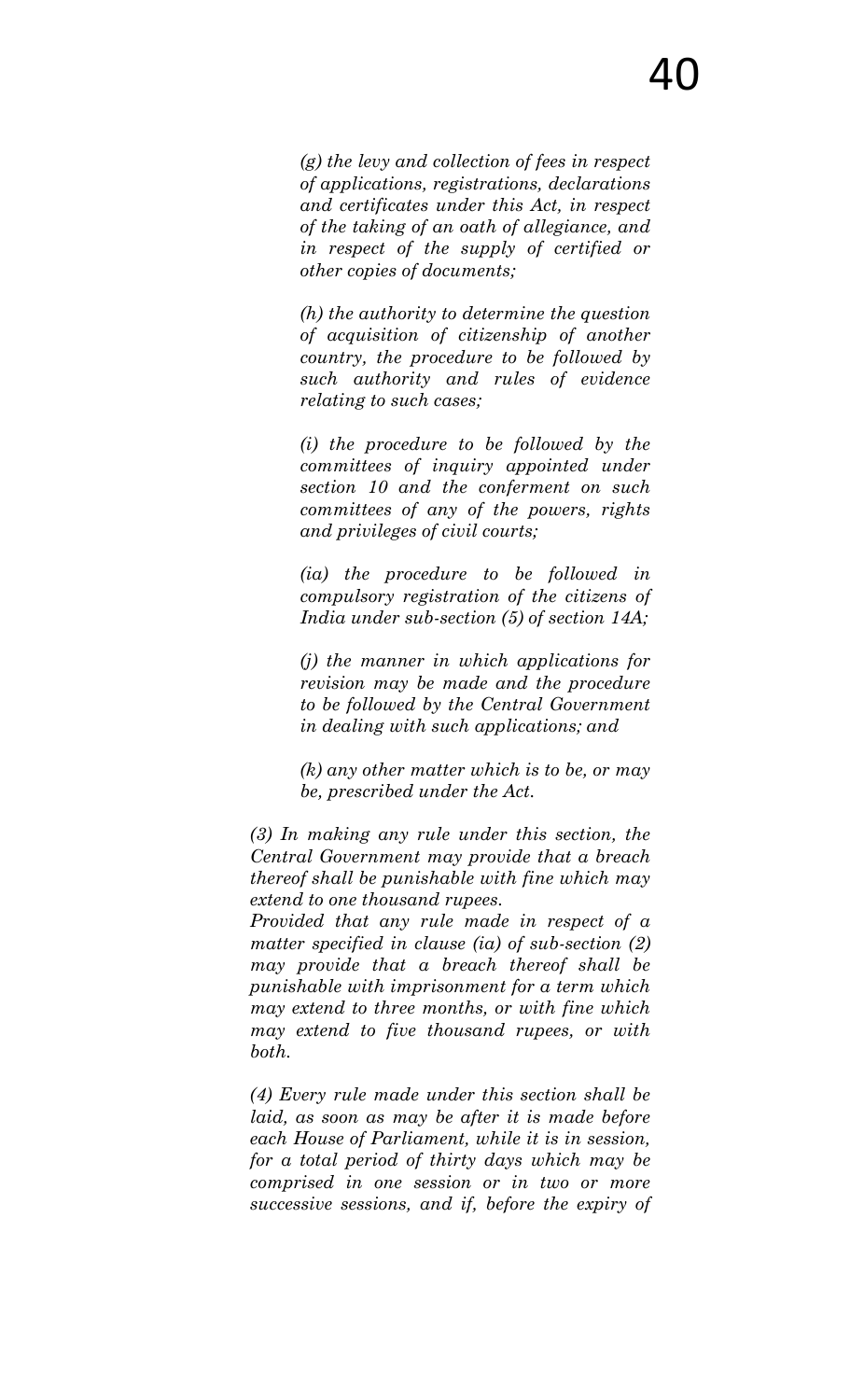*session, immediately following the session or the successive sessions aforesaid, both Houses agree in making any modification in the rule or both Houses agree that the rule should not be made, the rule shall thereafter have effect only in such modified form or be of no effect, as the case may be; so, however, that any such modification or annulment shall be without prejudice to the validity of anything previously done under that rule.*

*xx xx xx*

*THE THIRD SCHEDULE (see section 6(1)) QUALIFICATIONS FOR NATURALISATION* 

*The qualifications for naturalisation of a person are―* 

*(a) that he is not a subject or citizen of any country where citizens of India are prevented by law or practice of that country from becoming subjects or citizens of that country by naturalisation;* 

*(b) that, if he is a citizen of any country, he undertakes to renounce the citizenship of that country in the event of his application for Indian citizenship being accepted;*

*(c) that he has either resided in India or been in the service of a Government in India or partly the one and partly the other, throughout the period of twelve months immediately preceding the date of the application;* 

*Provided that if the Central Government is satisfied that special circumstances exist, it may, after recording the circumstances in writing, relax the period of twelve months up to a maximum of thirty days which may be in different breaks.* 

*(d) that during the fourteen years immediately preceding the said period of twelve months, he has either resided in India or been in the service*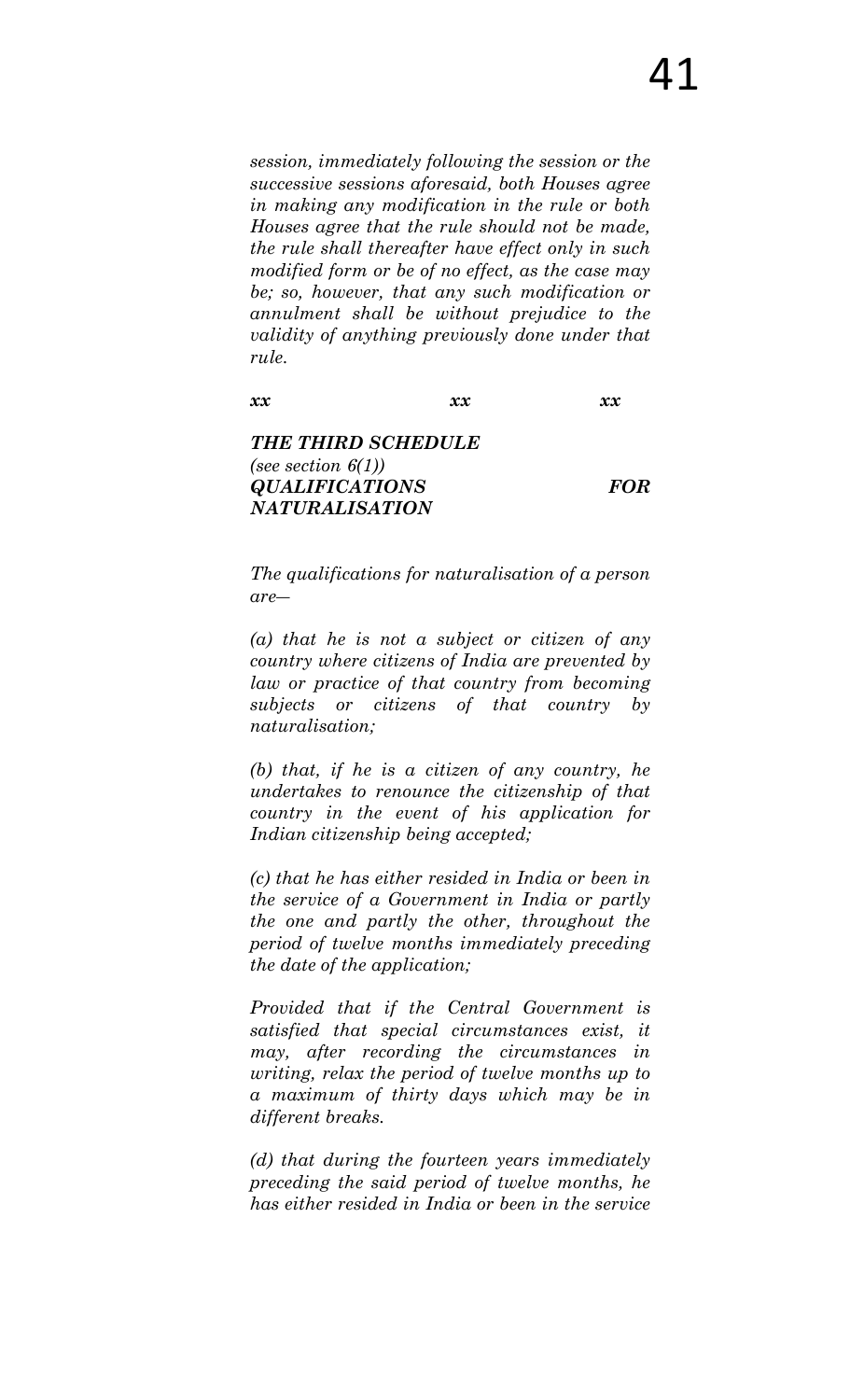*of a Government in India, or partly the one and partly the other, for periods amounting in the aggregate to not less than eleven year;* 

*Provided that for the person belonging to Hindu, Sikh, Buddhist, Jain, Parsi or Christian community in Afghanistan, Bangladesh or Pakistan, the aggregate period of residence or service of Government in India as required under this clause shall be read as ―not less than five years*" in place of "not less than eleven *years‖.* 

*(e) that he is of good character;* 

*(f) that he has an adequate knowledge of a language specified in the Eighth Schedule to the Constitution; and* 

*(g) that in the event of a certificate of naturalisation being granted to him, he intends to reside in India, or to enter into, or continue in, service under a Government in India or under an international organisation of which India is a member or under a society, company or body of persons established in India:* 

*Provided that the Central Government may, if in the special circumstances of any particular case it thinks fit―* 

> *(i) allow a continuous period of twelve months ending not more than six months before the date of the application to be reckoned, for the purposes of clause (c) above, as if it had immediately preceded that date;*

> *(ii) allow periods of residence or service earlier than fifteen years before the date of the application to be reckoned in computing the aggregate mentioned in clause (d) above.‖*

## *Emphasis supplied*

**12.** I state and submit that the CAA does not impinge upon any existing right that may have existed prior to the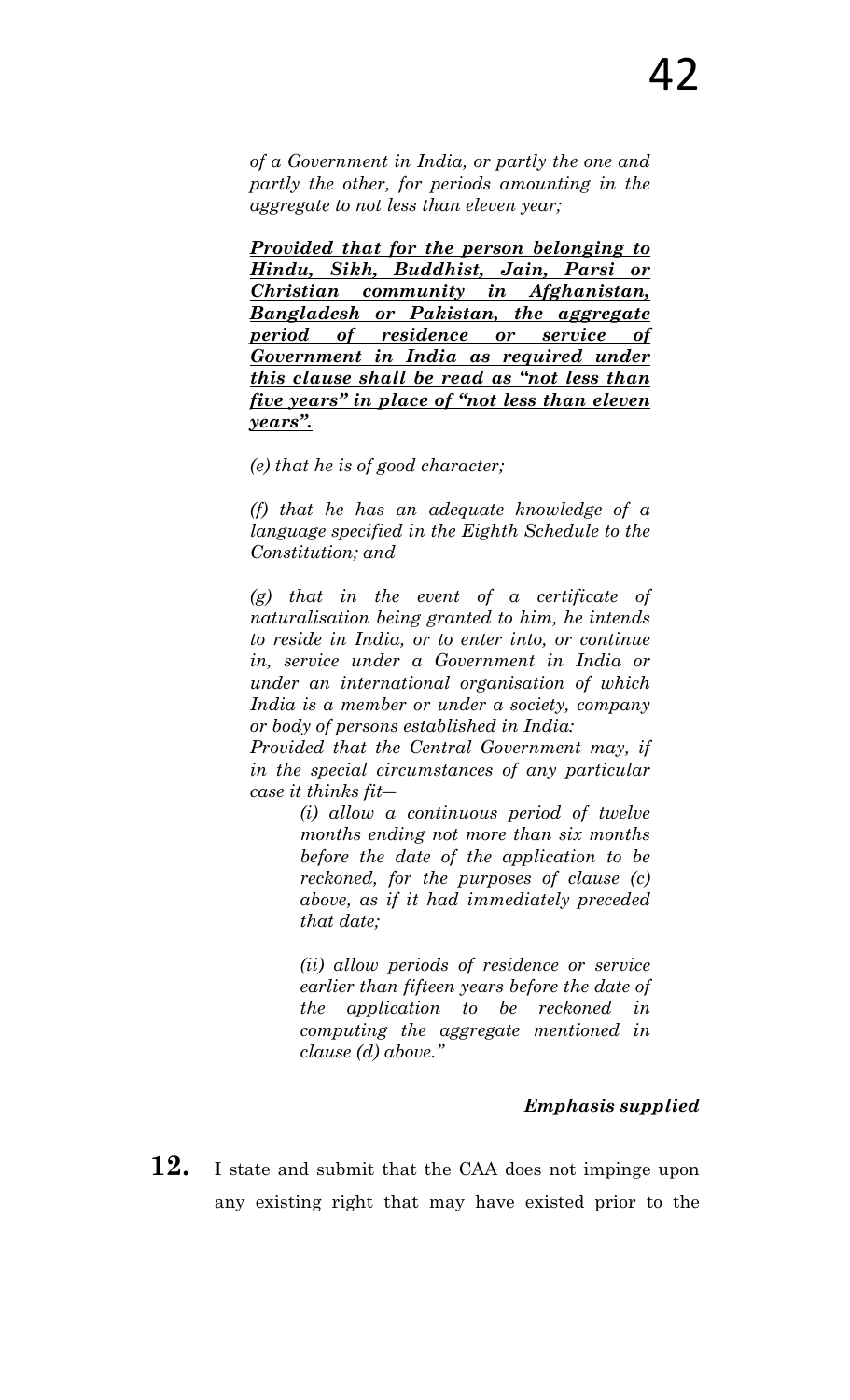enactment of the amendment and further, in no manner whatsoever, seeks to affect the legal, democratic or secular rights of any of the Indian citizens. It is submitted that the existing regime for obtaining citizenship of India by foreigners of any country is untouched by the CAA and remains the same. It is submitted that the legal migration, on the basis of valid documents and visa, continues to be permissible from all countries of the world including from the three specified countries. It is submitted that as per Sections 5 & 6 of the Citizenship Act, 1955 [hereinafter referred to as the "**1955 Act**"], all foreigners [irrespective of their religion] living in the said specified countries [or other countries] can legally migrate to India and subject to fulfilment of conditions mentioned therein, apply for and get Indian citizenship if found eligible. It is submitted that in light of the above, the CAA is merely a limited legislative measure, circumscribed in its application which does not affect the existing legal rights or regime concerning citizenship [falling outside the purview of specialized measure] in any manner.

**13.** I state and submit that the gravamen of challenge posed by the present set of petitions, are the assertions surrounding Article 14 which prohibits arbitrariness. It is respectfully submitted that the scope, expanse and width of application of Article 14 and the corresponding power of the Legislatures to make a reasonable classification which has a clear nexus with the object of an enactment, varies as per the subject matter of the classification.

> It is respectfully submitted that this Hon"ble Court has repeatedly held that in matters concerning foreign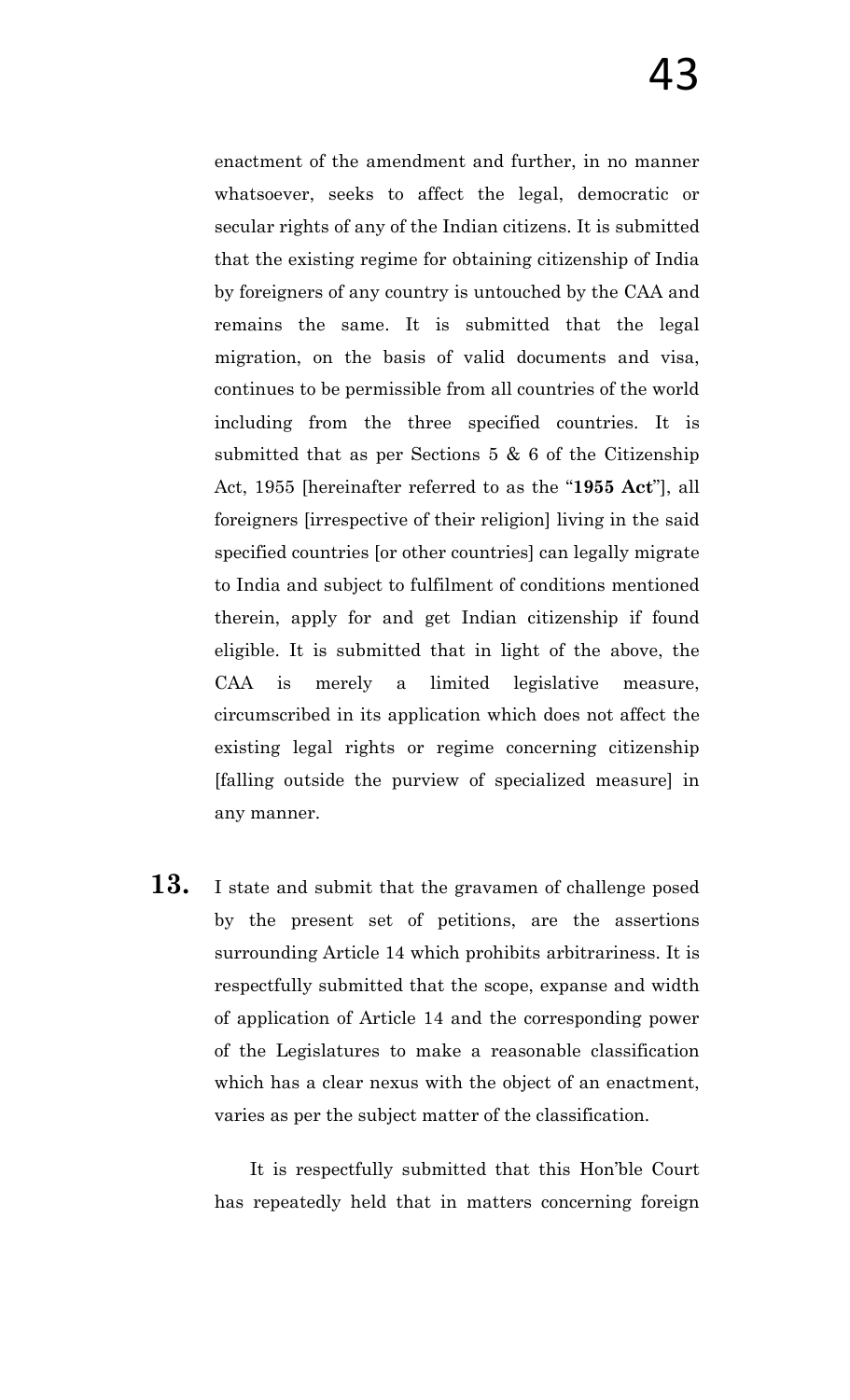policy, citizenship, economic policy, etc., a wider latitude for classification is available to the Parliament/Legislature considering the subject matters of the challenge and the nature of the field which the Legislature seeks to deal with.

**14.** Further, at the outset, it is submitted that the question of entitlement and conferment of citizenship and issues related thereto are within the plenary domain of the competent legislature. The competent legislature devises its own legislative policy with respect to the issues concerning the citizenship. It is submitted that by the very nature of the question regarding citizenship of the country and issues pertaining thereto, the said subject matter may not be within the scope of judicial review and may not be justiciable. It is submitted that such decisions are the result of *Parliamentary legislative policy* based upon the executive – foreign policy decision making for which the constitutional courts may not have the requisite expertise to examine the parameters based upon which such legislative policy is enacted.

Without prejudice to the aforesaid submission, it is submitted that even if this Hon"ble Court would consider exercising its power of judicial review, such review would be very restrictive and limited considering wider width of legislative policy and legislative wisdom available to the competent legislature. It is submitted that the legislative policy making in certain subjects and the enhanced scope of question available to the competent legislature in such matters has been recognized by the courts across the world which may not be examined on the touchstone of Article 14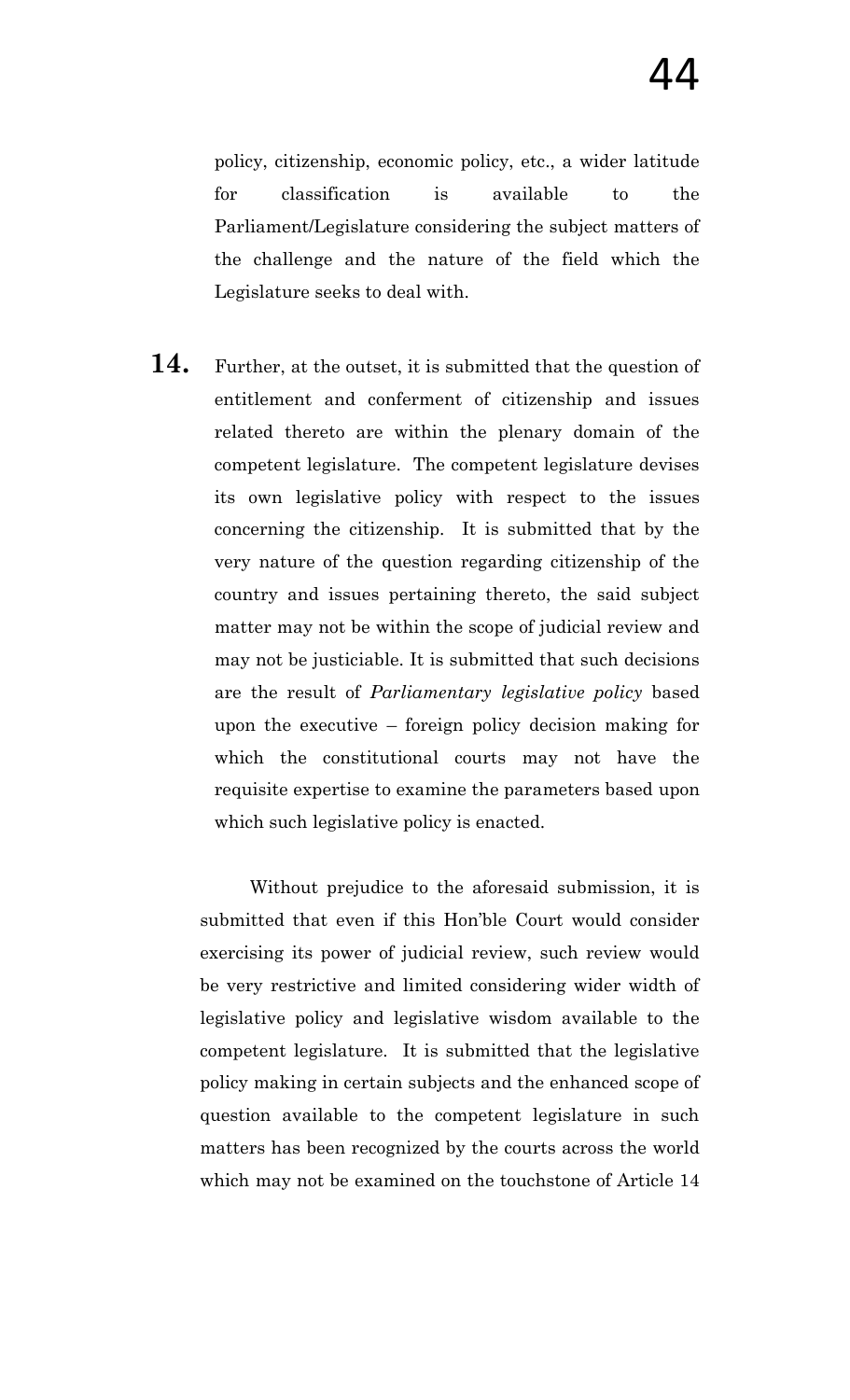of the constitution and that too in a public interest jurisdiction.

- **15.** It is humbly submitted that in matter concerning immigration policy and citizenship in particular, it is the *executive policy of the sovereign manifested by competent legislation*, which would govern the decision making. It is submitted that the legislative policies in this regard are designedly entrusted exclusively to elected representatives [to be carried out as per the procedure of legislation established by law]. It is humbly submitted that the power of exclusion of immigrants is, therefore, an incident of sovereignty belonging to a duly constituted Nation-State and immigration policy, which has an impact on the foreign policy of a State and by extension, affects the security apparatus of the State and would fall squarely within the domain of the Parliament.
- **16.** I state and submit that equal protection of the laws guaranteed by Article 14 of the Constitution does not mean that all laws must be general in character and universal in application and that the legislature no longer has the power of distinguishing and classifying persons or things for the purposes of legislation. It is humbly submitted that the only requirement prior to making a particular classification or a special legislation [as is in the CAA] is that the legislative classification must not be based on any arbitrary classification and should be based on an intelligible differentia having a reasonable relation to the object which the legislature seeks to attain. It is humbly submitted that if the classification on which the legislation is founded fulfils the above said requirement,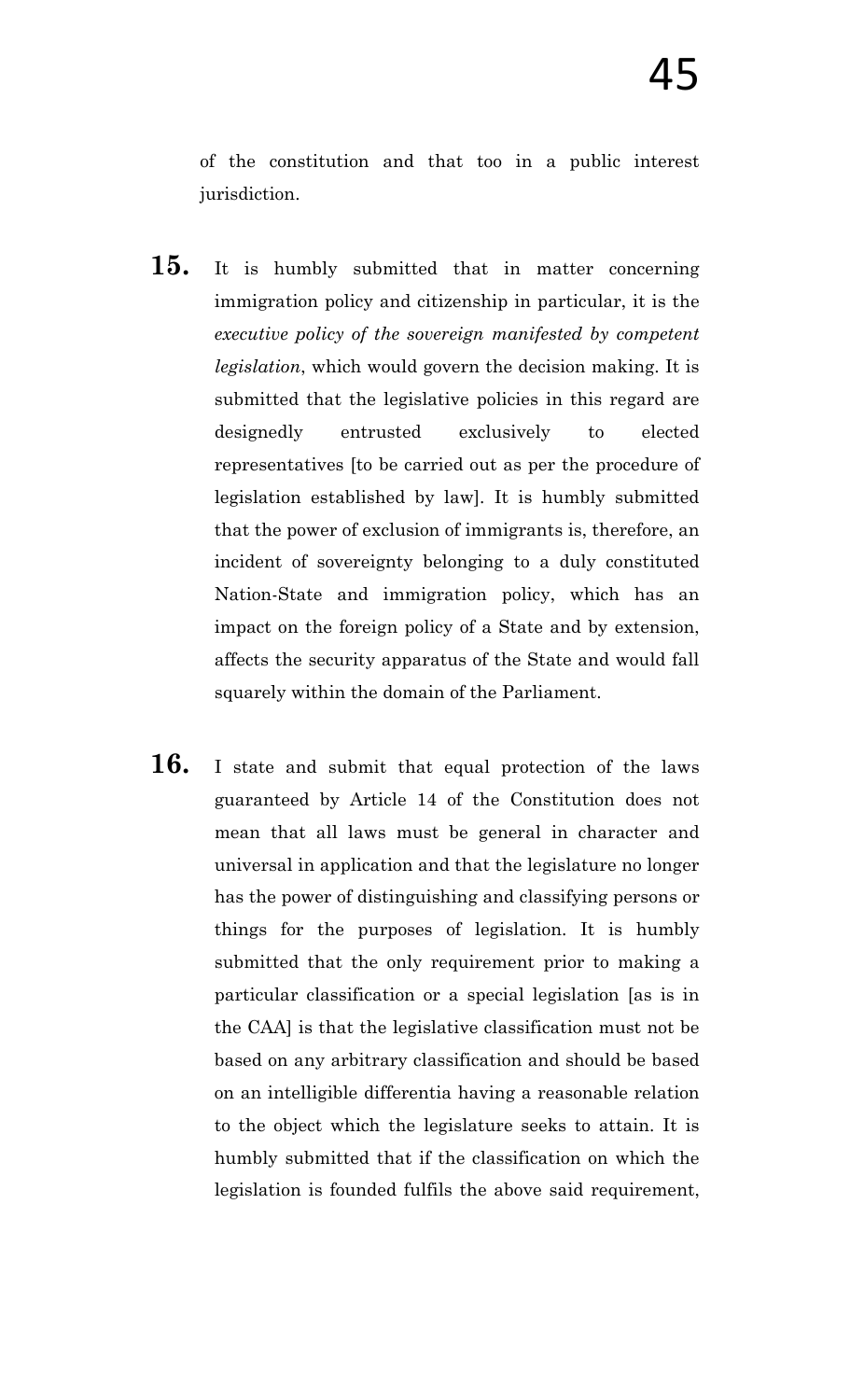then the differentiation which the legislation makes between the class of persons or things to which it applies and other persons or things left outside the purview of the subject matter of legislation cannot be regarded as a denial of the equal protection of the law.

**17.** Further, as a proposition of law, this Hon"ble Court may be pleased to take note of the fact that a number of petitions before this Hon"ble Court concerning the present issue have been purportedly filed in "public interest" with regard to the above mentioned reliefs. It is respectfully submitted that matters concerning the sovereign plenary power of the Parliament, especially in regard to citizenship and the contours thereof, cannot be questioned before this Hon"ble Court by way of a public interest petition. It is submitted that the cardinal principle of *locus standi* has been diluted by this jurisprudence evolved by this Hon"ble Court only in limited fact situations which cannot be extrapolated to include the present constitutional challenge to the legislative measure of the Indian Parliament in the domain of issues concerning citizenship/immigration. It is therefore submitted that the scope of public interest petitions, and the maintainability thereof, especially in matters concerning immigration policy must be decided as question of law by this Hon"ble Court.

# **DETAILED SUBMISSIONS**

**18.** The Respondent seeks to place a consolidated reply to the assertions made by the Petitioners which are received so far in all connected matters and therefore seeks to deal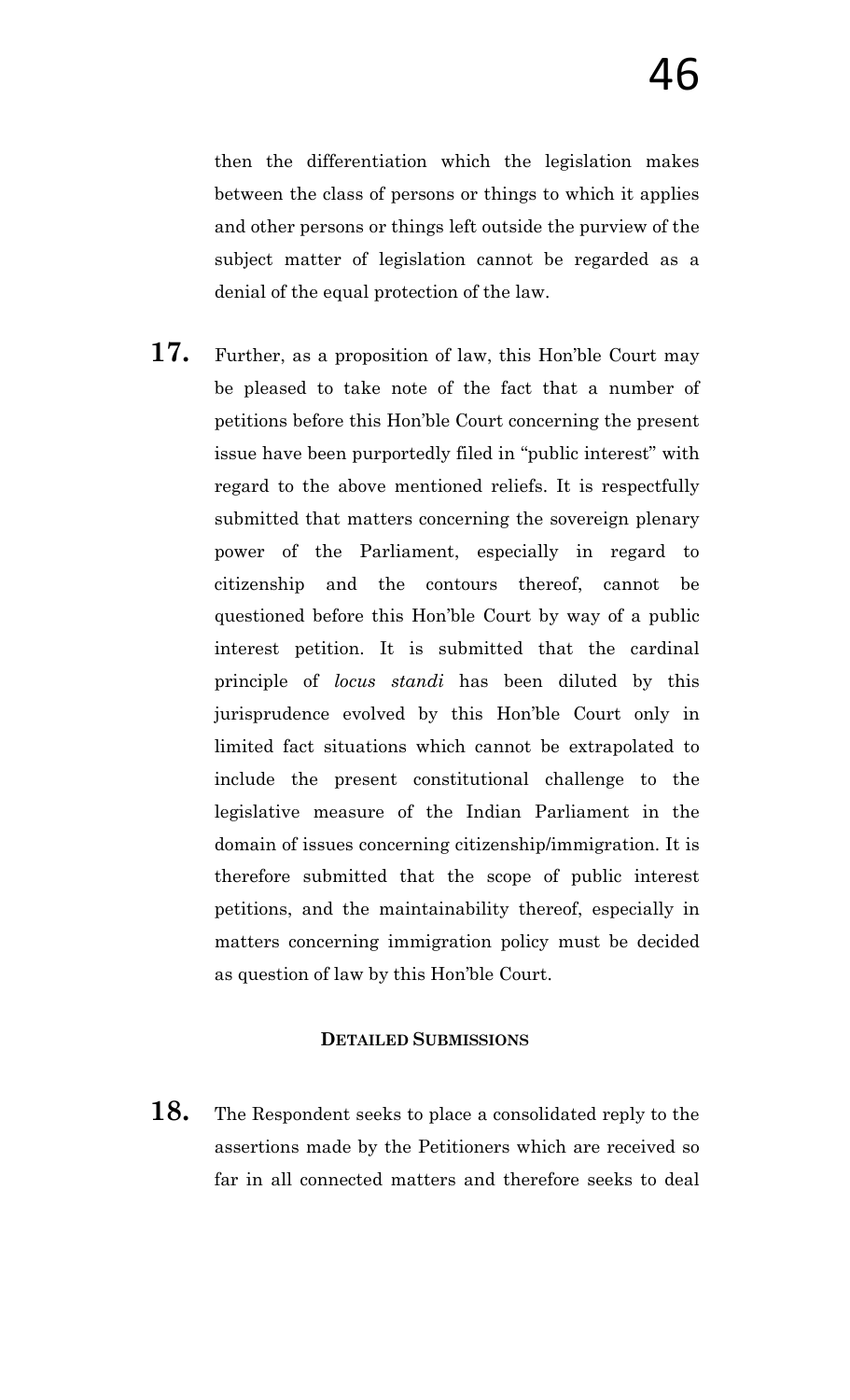with broad submissions of the Petitioners by dividing the issues raised by them under the following heads :

- **(i)** The challenge on the basis of violation of Article 14;
- **(ii)** The challenge on the basis of violation of the principle of secularism which is a part of the basic structure and Article 25 – Article 28;
- **(iii)** The challenge on the basis of violation of Article 21 by the proposed NRC and the international covenants that may encompass the said rights;
- **(iv)** The challenge on the basis of violation of Articles 15 and 19 of the Constitution;
- **(v)** The challenge on the basis of violation of Article 5, Article 6, Article 7, Article 8, Article 9, Article 10 and Article 11;
- **(vi)** The challenge to Section 14A of the Act;
- **(vii)** The challenge to Section 9 of the Foreigners Act, 1946 and the procedure therein;
- **(viii)** The challenge to Section 3(1) of the Act [amended in 2004];
- **(ix)** The challenge to the cut-off date;
- **(x)** The challenge related to cancellation of OCI Cards;
- **(xi)** The challenge on the basis of violation of constitutional morality;
- **(xii)** The challenge on the basis of violation of principle of Federalism;

### **THE CHALLENGE ON THE BASIS OF VIOLATION OF ARTICLE 14**

### *Broad Classifications*

**19.** I state and submit that in the first tier of classifications in the CAA is the identification of six communities i.e. Hindus, Buddhists, Sikhs, Jains, Parsis and Christians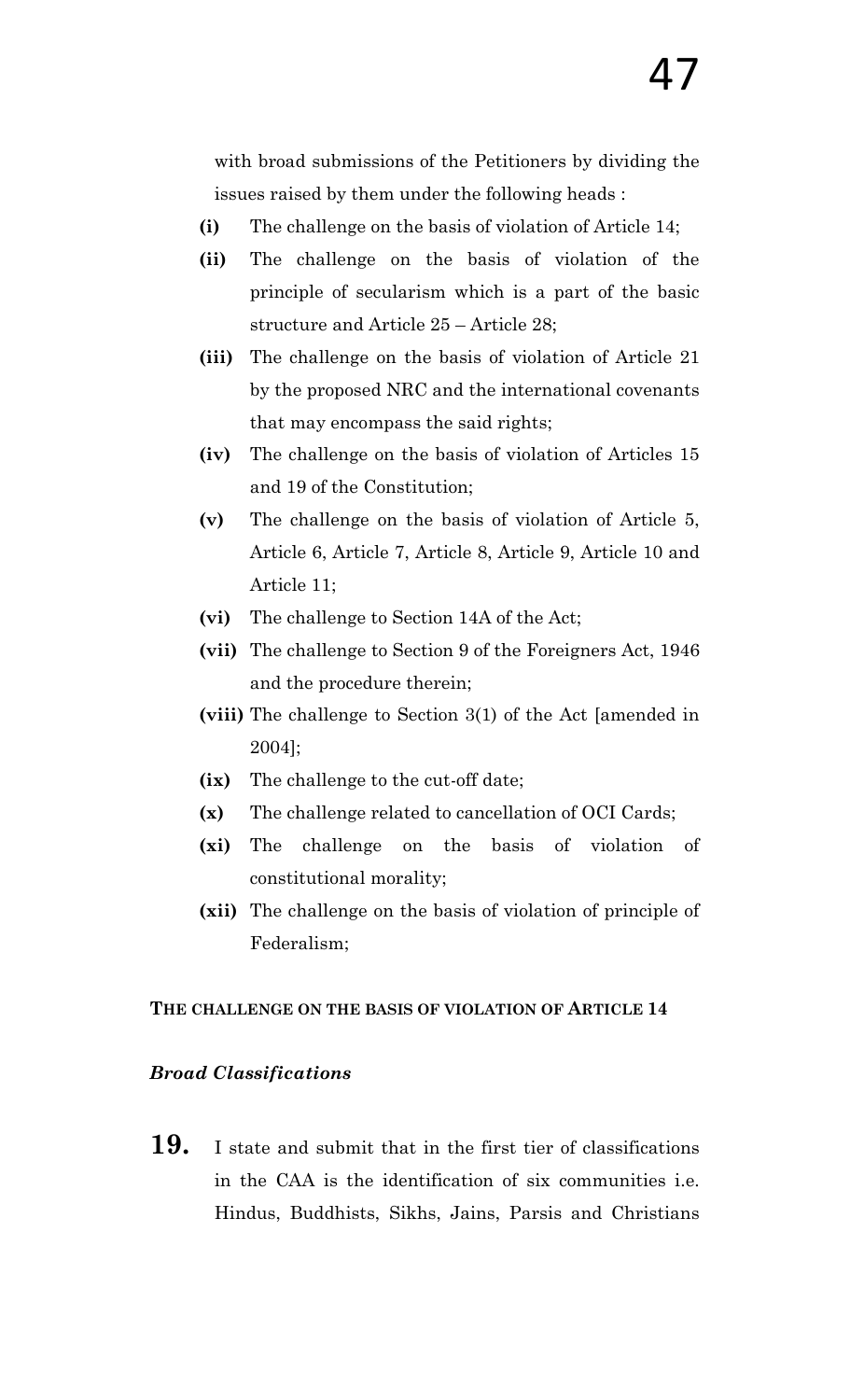[hereinafter referred to as "**classified communities**"] to be provided the limited exemption contemplated in the amendment to the 1955 Act.

The second tier of classification is the identification of three countries in the Indian-subcontinent i.e. the People's Republic of Bangladesh, the Islamic Republic of Afghanistan and the Islamic Republic of Pakistan [hereinafter referred to as "**particular neighbouring countries**"] to identify the theocratic countries within the neighbourhood recognising the systematic functioning of such States/Countries and the acknowledged religious persecutions as well as the fear of such persecution on part of such classified communities in the particular neighbouring countries as per the *de facto* situation in said countries.

It is submitted that the third tier of classification is exclusion of the application of Section 6B to tribal areas of Assam, Meghalaya, Mizoram or Tripura as included in the Sixth Schedule to the Constitution and the areas covered under "The Inner Line" notified under the Bengal Eastern Frontier Regulation, 1873 [hereinafter referred to as the "**excluded areas**"] representing the recognition of the Parliament of the constitutional and ethnic rights of the indigenous persons belonging to such areas.

20. I state and submit that the first tier of the classification is the qualitative selection of Hindus, Buddhists, Sikhs, Parsis, Jains and Christians as a class in themselves in the particular neighbouring countries. It is humbly submitted that the said classification is grounded on an intelligible differentia of the said minorities as persecuted communities on the basis of a separate religion practiced by the said communities than the one recognised by the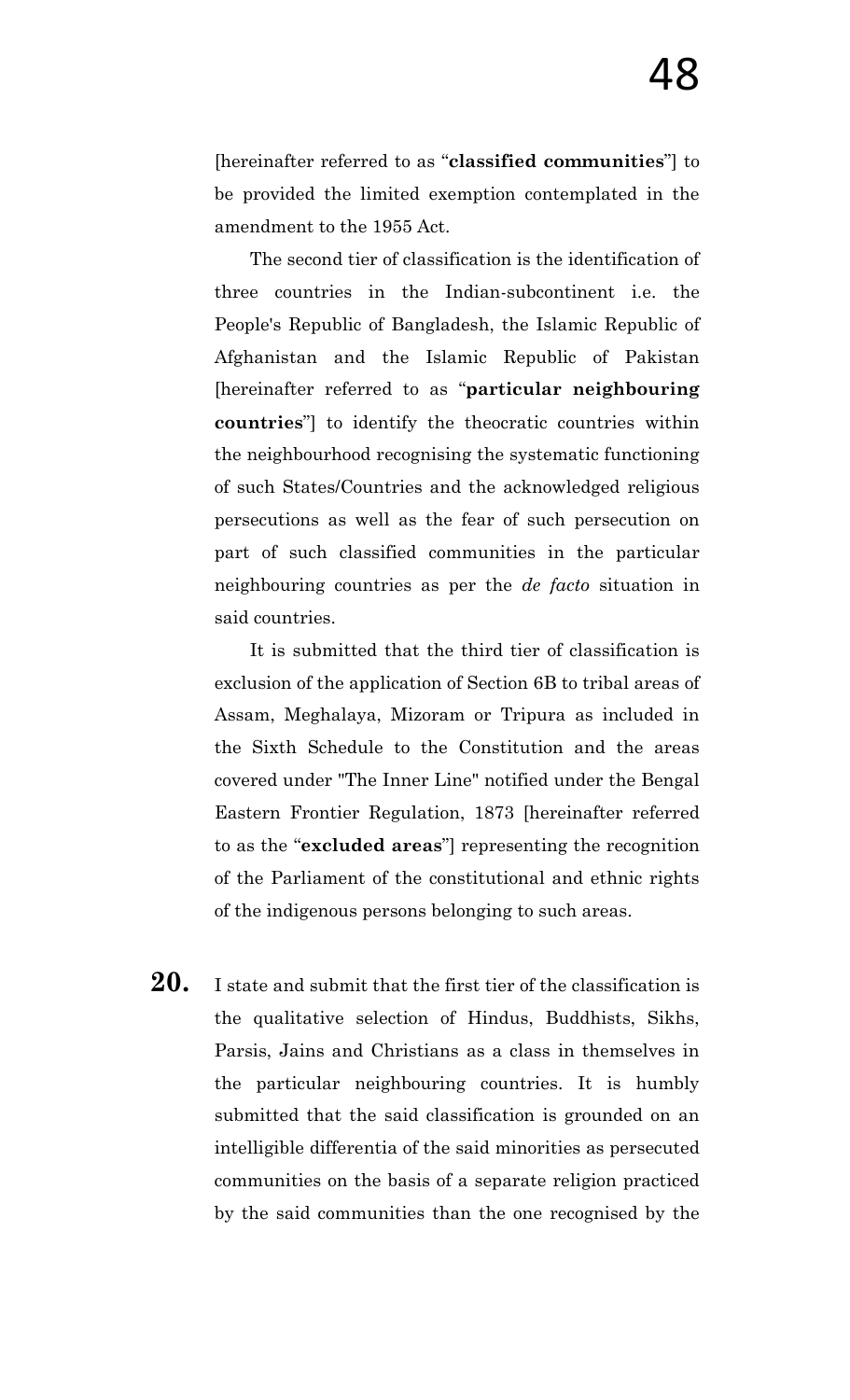Constitutions of such countries as State religion. The said classified communities are persecuted in the particular neighbouring countries as has been acknowledged and recognised by Parliamentary Committees as well as other contemporaneous official record and during the debates in the Indian Parliament.

21. I state and submit that the situation with regard to the classified communities has been highlighted since decades ever since the partition took place. It is submitted that in 1947, the country was divided primarily on the basis of religion with no fault of citizens.

> It is submitted that not only the partition of undivided India was based on religion, even cross-border migration took place based on religion. It is relevant to point out that the then Ministry of Relief and Rehabilitation created by the Government of India had prepared its first "Annual Progress Report on Evacuation, Relief and Rehabilitation" for the a period between September, 1947 and March, 1948. The said Ministry continued to prepare such Reports every year thereafter. However, it is relevant to note that even in the said Reports prepared contemporaneously by the Government of India, through its Ministry of Relief and Rehabilitation, the migration is discussed as migration of "Muslims" and "non-Muslims".

> It is submitted that the Government of India set up the said Ministry on 6th September, 1947 in view of the gigantic problem pertaining to evacuation, reception, relief and rehabilitation of desperate migrants. As per the said Report, mass migration of population started even before 15th August, 1947. As per the said Report,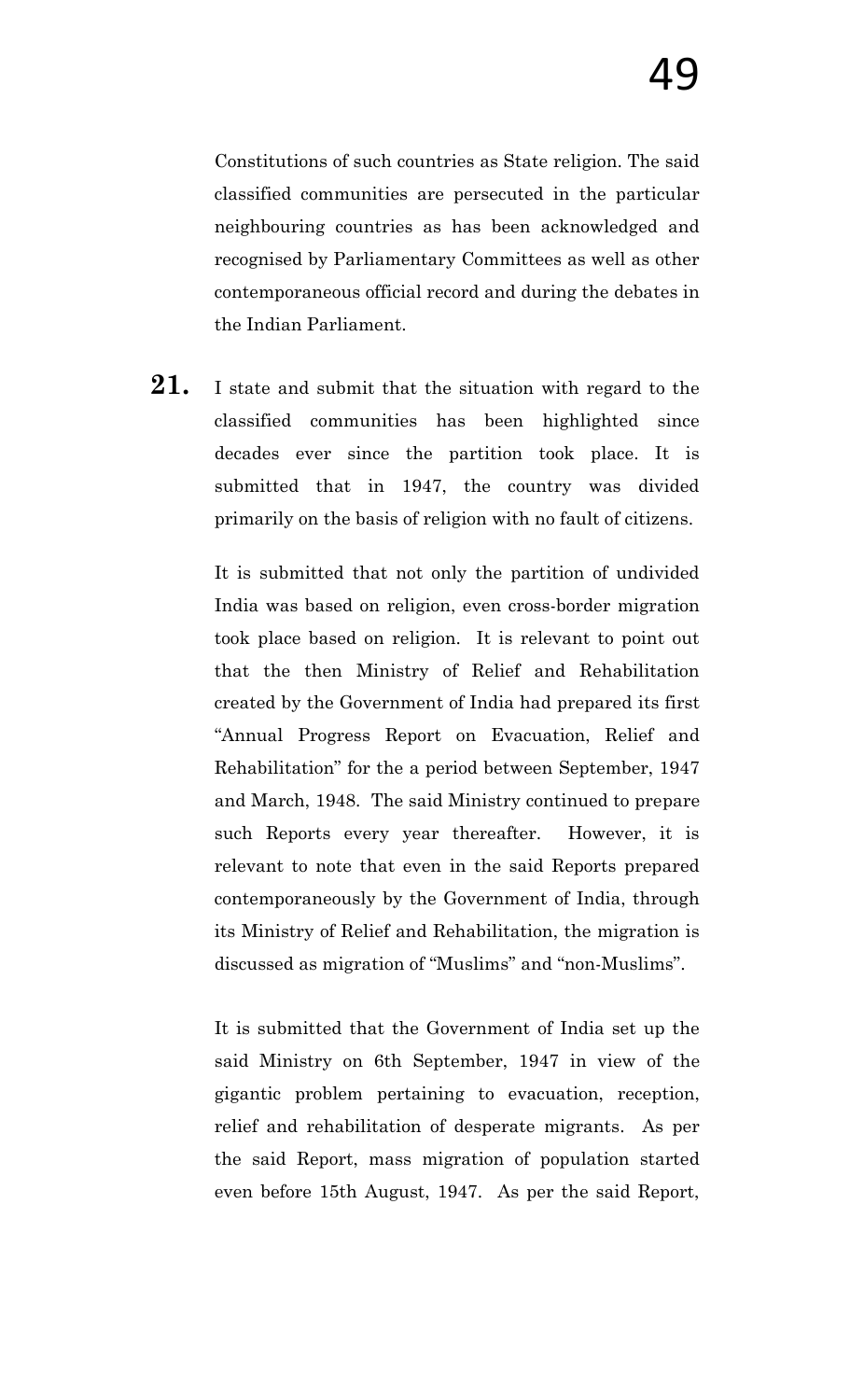the minorities were threatened with total annihilation and nearly 5 lakhs "non-Muslims" crossed over to the Indian Union even before 15th August, 1947. As per the said Report, the number of "non-Muslims" evacuated up to the end of March, 1948 was 10,36,598 on foot, 15,18,359 by rail transport and 4.64 lakhs by motor transport. Towards the end of August, 1947, the Government of India decided to provide facilities for the transport of refugees by air from different points in Pakistan. During the period from 15th August, 1947 to 7th December, 1947, the aircrafts belonging to BOAC [British Overseas Airways Corporation] carried 18,000 "non-Muslims" from Pakistan to India. As per the said Report, the migration of "non-Muslims" from East Bengal to West Bengal proceeded slowly. It was estimated that by the end of March, 1948, nearly 10 lakhs "non-Muslims" had migrated from East Bengal to West Bengal. The total population of displaced persons in India as recorded in All India Decennial Census of 1951 was 74.80 lakhs comprised roughly 49.05 lakhs refugees from West Pakistan and 25.75 lakhs from East Pakistan.

It is submitted that a perusal of the said Report and the Reports made subsequently would make it absolutely clear that what the competent legislature has done by the present amendment, is merely recognition of a historic fact and ensuring that the communities which are in numerical and religious minorities in the three countries and whose natural place of return would be India in case of a displacement are granted citizenship which is a sovereign function to be exercised by the competent legislature.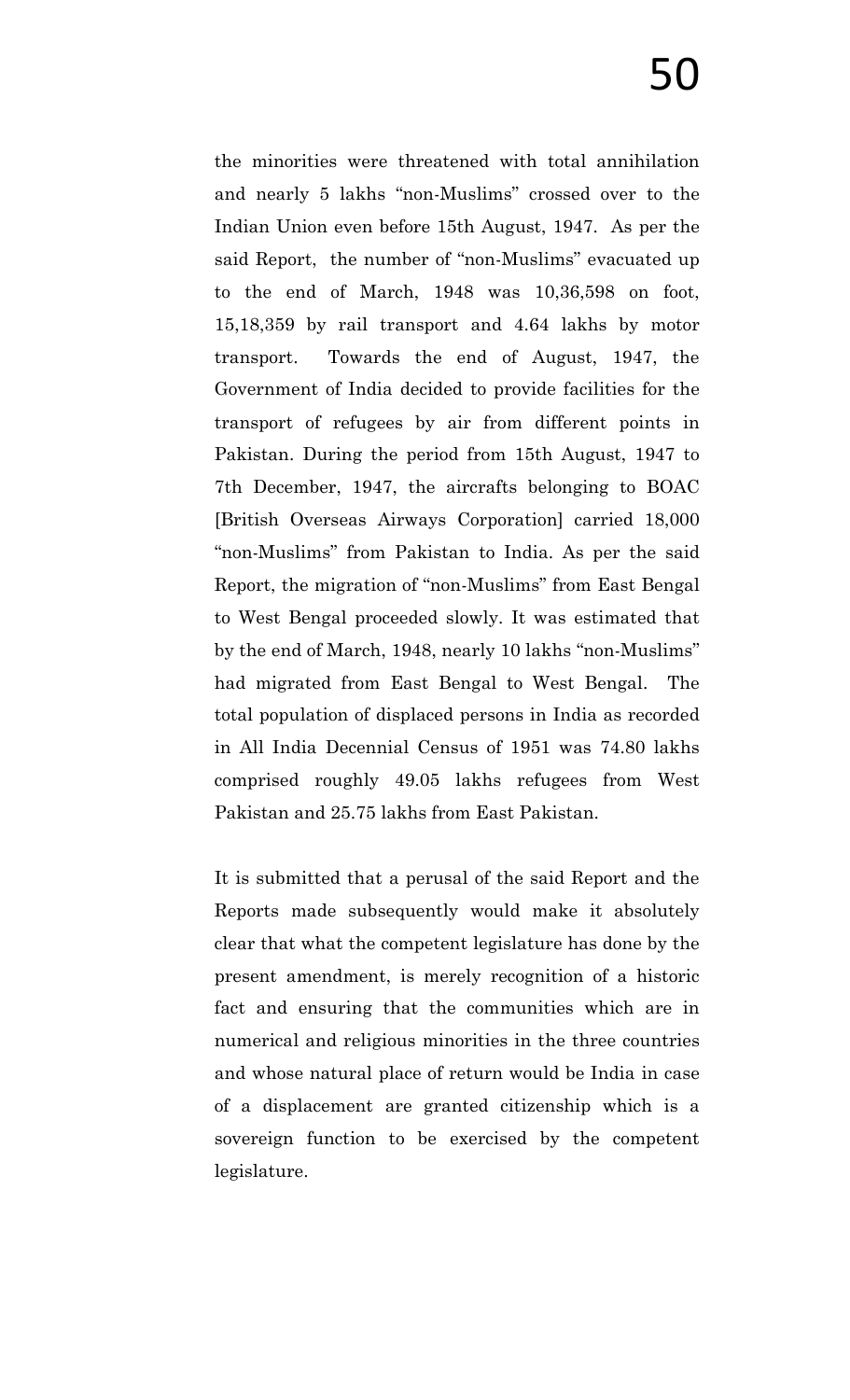It is submitted that as per the report of the Ministry of Rehabilitation for the year 1964-65, new influx of members of minority communities from East Pakistan into West Bengal, Assam and Tripura which began in January 1964 assumed formidable proportions in the months of March, April and May, 1964. The Report further states that the persons who migrated from erstwhile East Pakistan till 31st January, 1965 were 8,94,137. Out of the said persons, 2,61,899 came with migration certificates while 1,76,602 came with Pakistani passport and Indian visas. Approximately 4,55,636 persons came without any travel documents. A striking feature of the new influx was that several thousand of Buddhists and Christians came from the erstwhile East Pakistan along with Hindus.

The history clearly depicts that persecuted minorities in the said three countries were left without any rights and the said historical injustice is sought to be remedied by the amendment without taking away or whittling down the right of any other person (Extracts from the copies of Annual Reports of 1947-48 (September 1947 to March 1948) of Ministry of Relief and Rehabilitation and 1964- 65 of Ministry of Rehabilitation are placed at **Annexure – R 25 [Page 1087 to 1103 ].**

It is submitted that after partition, India became a Secular State while at the same time the other nations namely Pakistan (including East Pakistan) and later on Bangladesh, chose to become theocratic States and adopted one religion as the State religion. It is submitted that it has been noticed that this has led to organised religious persecution of the named classified communities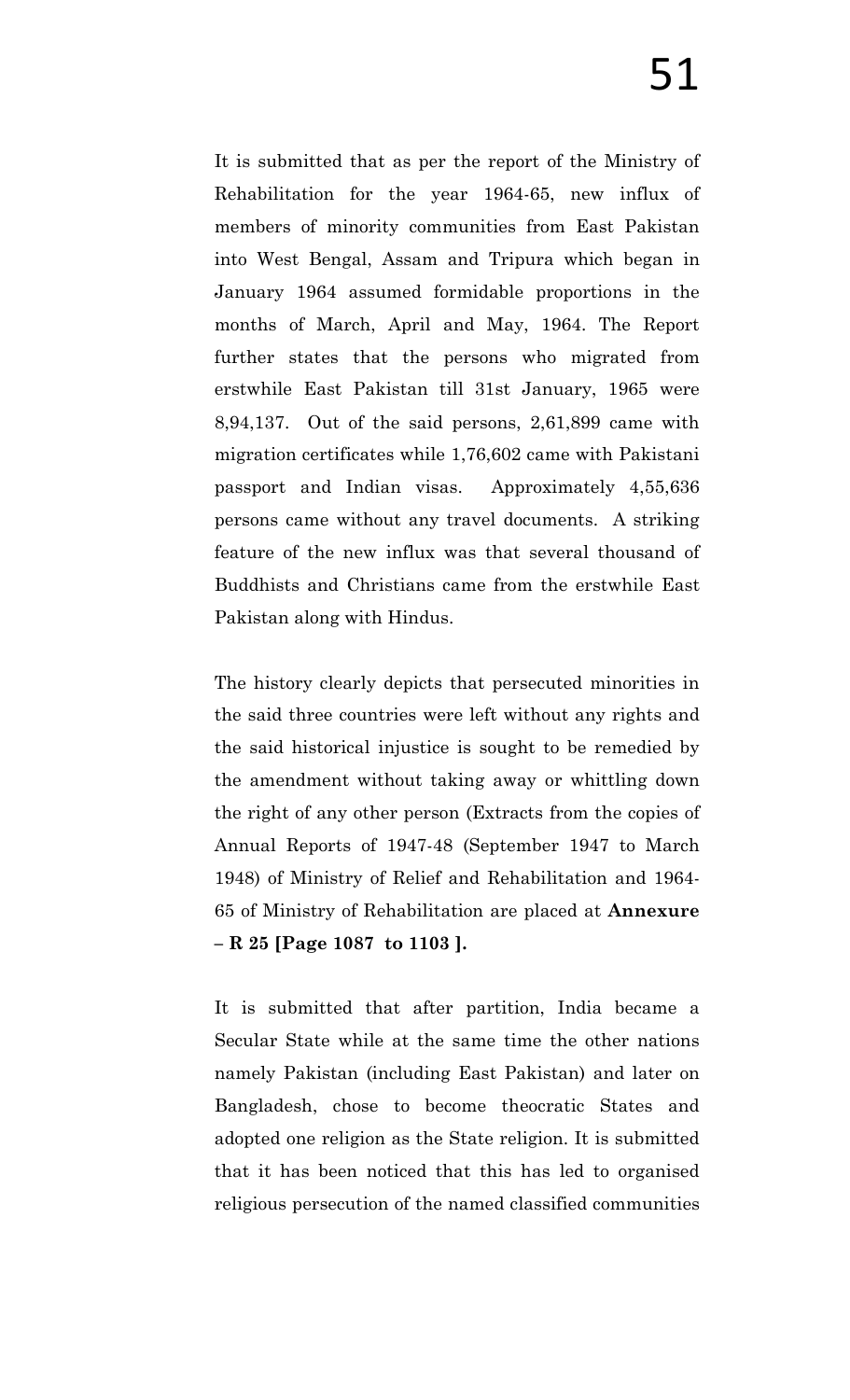which has continued for a long time. It is submitted that understanding the situation, the country had Nehru-Liaqat agreement on 8 April, 1950 but since Pakistan did not honour its commitments, religious persecution of the said classified communities continued there.

22. It is submitted that many petitioners have contended that the amendment is unconstitutional as it applies to six named minorities in the three named countries and **there are** other minorities in the said three countries. It is submitted that conferment of citizenship is a sovereign function. The Indian Parliament, which doubtlessly has the legislative competence, is not required to take into consideration as to which other communities are treated as minorities in the said three named countries. The definition of the religious minorities for the purpose of the present Act contained in the legislation made by the Indian Parliament cannot be dependent upon the discretion of the respective Legislature and Governments of the said three named countries so far as the minority status in their countries are concerned.

> In other words, the Parliament is competent, taking into consideration the historic background to earmark the religious minorities in the said three countries and is not be bound by the declaration of minority status to any other community or sect by the said three named countries.

23. It is submitted that the Ministry of Home Affairs has, over the course of time, issued various instructions to lay down the provisions of Long Term Visa (LTV) for classified communities from West Pakistan (the present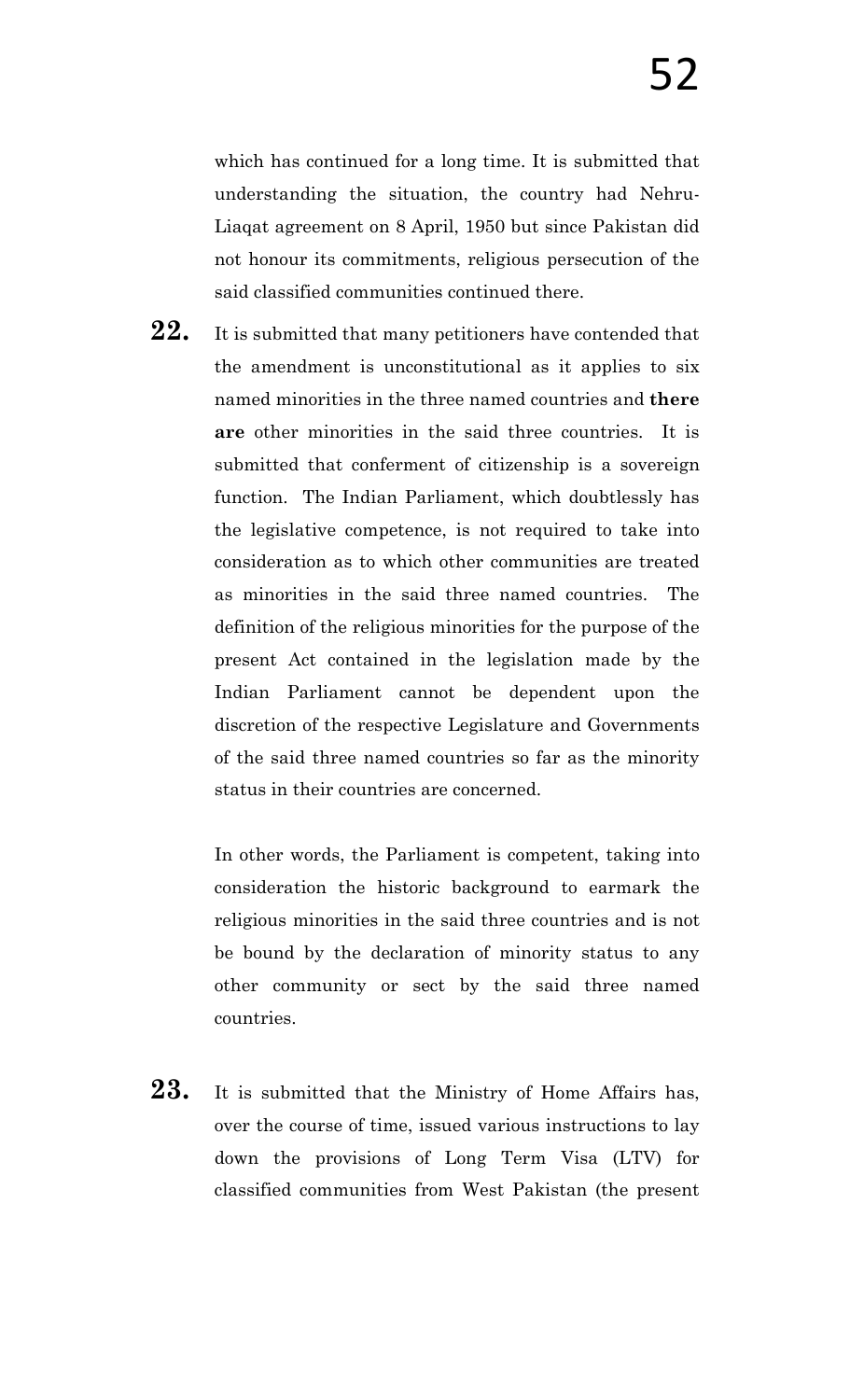day Pakistan) and East Pakistan (the present day Bangladesh).

Migrants of classified minorities from West Pakistan (present day Pakistan) and East Pakistan (present day Bangladesh) have always enjoyed special preferential privileges and facilities for entry and settlement in India since the partition of India. Ministry of Home Affairs [MHA], Government of India has been steadily issuing various instructions to State Governments, visa granting authorities, border guarding forces and other relevant authorities since 1950s in this regard. The instructions repeatedly emphasize provisions of special regime for entry and long term stay of migrants of classified communities from Pakistan and Bangladesh. They also recognize that these migrants are not economic migrants; they have been forced out of their homelands due to persecution. Therefore, they deserve and have been granted since India"s independence a very liberal and accommodative/preferential visa regime including long term visa to settle in India with an aim to ultimately acquire Indian citizenship. Since 1980s, these minority migrants have also been specifically identified Hindus and Sikhs and later on as Buddhists or Christians also.

Further, in 1986, the then Home Secretary prepared a note for Cabinet Committee on Political Affairs [CCPA] to change the policy regarding illegal entrance and settlement in India of minority communities from Pakistan. It was suggested that illegal crossers in India do not deserve any sympathetic consideration and should be pushed back. However, it was proposed in para 17(ii) that "*as regards the member of minority community who*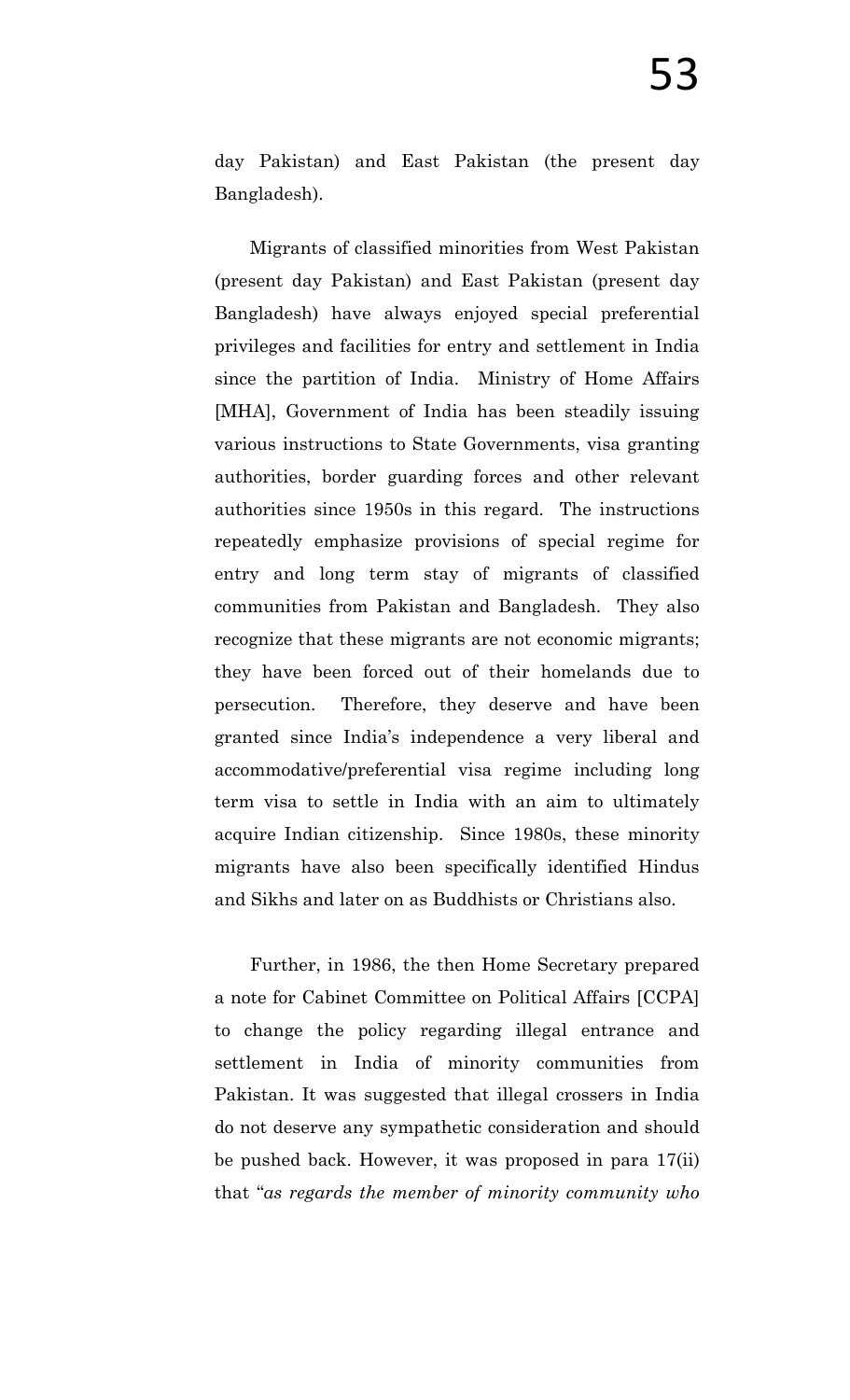*come to India for short visit by obtaining Indian visa, the existing policy is that if they desire to stay in India on long term basis with an intention to get ultimately Indian citizenship, their request for long term stay in India should be considered liberally*". It may be noted that vide its decision dated 23rd January, 1986, the Cabinet Committee on Political Affairs approved this proposal of the Home Ministry.

Further, the available instructions since internal guidelines of 1980 and those dated 17.11.1984 specifically identify these classifies communities as "Hindus" and "Sikhs". In 2011, "Christians" and "Buddhists" from Pakistan were also added to the list of eligible categories of minorities for grant of liberal LTV. A similar LTV regime for such named communities of Bangladesh has also been prescribed since at least 2010. These executive instructions have flowed from the general powers available to Central Government under the Section 3 of the Foreigners Act, 1946 and provisions of Passport (Entry into India) Act, 1920. Therefore, a classification based on special circumstances of specified minorities migrating into India from Pakistan and Bangladesh for long term stay has been in existence since last many years. A copy of the of the LTV instructions, the instructions issued by the Ministry of Home Affairs since 03/12/1956 till 15/09/2017 and the Note dated 14.01.1986 of the Home Secretary along with its approval by CCPA are already attached herewith and marked as **Annexure - R 9.** A detailed table of the contents of the LTV instructions and the Note of the then Home Secretary in 1986 is as under :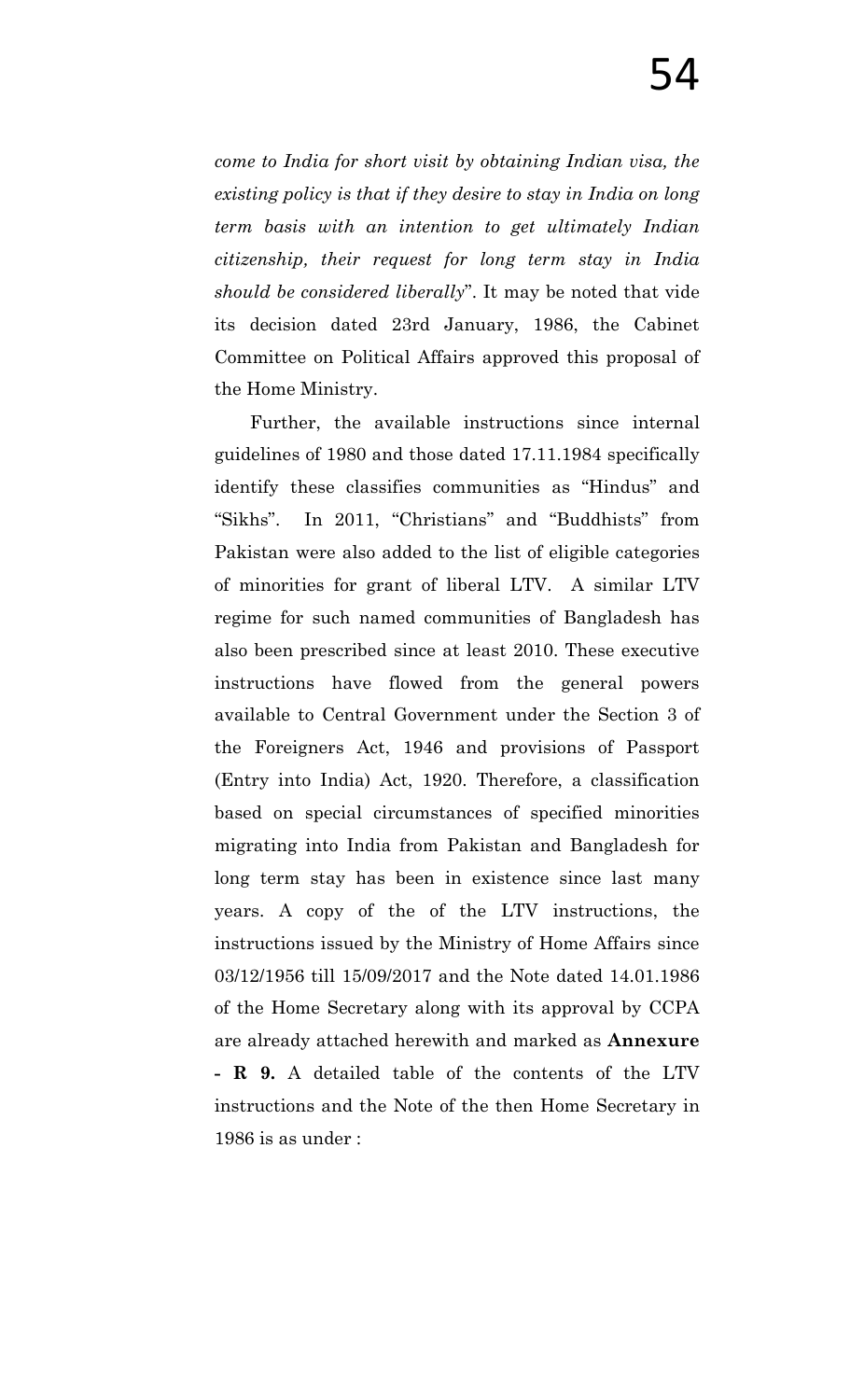| <b>Serial</b> | Date<br>of                   | Summary of Visa/Long Term                             |
|---------------|------------------------------|-------------------------------------------------------|
| <b>Number</b> | <b>Ministry</b>              | of Visa(LTV) instructions                             |
|               | Home Affairs                 |                                                       |
|               | [MHA]<br><b>Instructions</b> |                                                       |
| 1.            | 15.10.1952                   | Vide notes dated 14.01.1986 of                        |
|               | (pages $7-20$ )              | Home<br>the<br>Secretary,                             |
|               |                              | Government of<br>India.<br>the                        |
|               |                              | Cabinet Committee on Political                        |
|               |                              | Affairs was informed that first                       |
|               |                              | passport and visa system for                          |
|               |                              | regulation of human traffic                           |
|               |                              | between India and Pakistan                            |
|               |                              | came into force on 15.10.1952.                        |
|               |                              | Members<br>of<br>minority                             |
|               |                              | community in Pakistan wishing                         |
|               |                              | to migrate to India could apply                       |
|               |                              | to an Indian Diplomatic Mission                       |
|               |                              | in Pakistan for this purpose. If                      |
|               |                              | Government of India agreed to                         |
|               |                              | such migration, an emergency                          |
|               |                              | certificate was issued to enable                      |
|               |                              | holder to<br>enter India<br>the                       |
|               |                              | without passport or visa. It is                       |
|               |                              | further recorded in para 5 of the                     |
|               |                              | aforementioned note that "it,                         |
|               |                              | <u>therefore, appears that during</u>                 |
|               |                              | $\frac{\text{this period}}{\text{(1949-1964)}}$ also, |
|               |                              | members of the minority                               |
|               |                              | <u>community</u> were accorded all                    |
|               |                              | facilities for migration to India."                   |
| 2.            | 03.12.1956                   | Instructions of the Ministry of                       |
|               | (Pages 21-22)                | Home Affairs to all States &                          |
|               |                              | Indian Missions regarding issue                       |
|               |                              | of visas to Pakistan nationals                        |
|               |                              | desiring to enter India<br>for                        |
|               |                              | acquiring Indian citizenship. In                      |
|               |                              | these instructions, grant of                          |
|               |                              | long-term visas<br>earlier                            |
|               |                              | introduced was discontinued in                        |
|               |                              | view of the enactment of the                          |
|               |                              | Citizenship Act, 1955 and                             |
|               |                              | framing of its rules. It was                          |
|               |                              | further provided that<br>such                         |
|               |                              | Pakistani nationals desirous of                       |
|               |                              | entering India for acquiring                          |
|               |                              | Indian citizenship<br>may be                          |
|               |                              | granted one year visas and then                       |
|               |                              | they may apply for citizenship.                       |
|               |                              | It was indicated<br>that                              |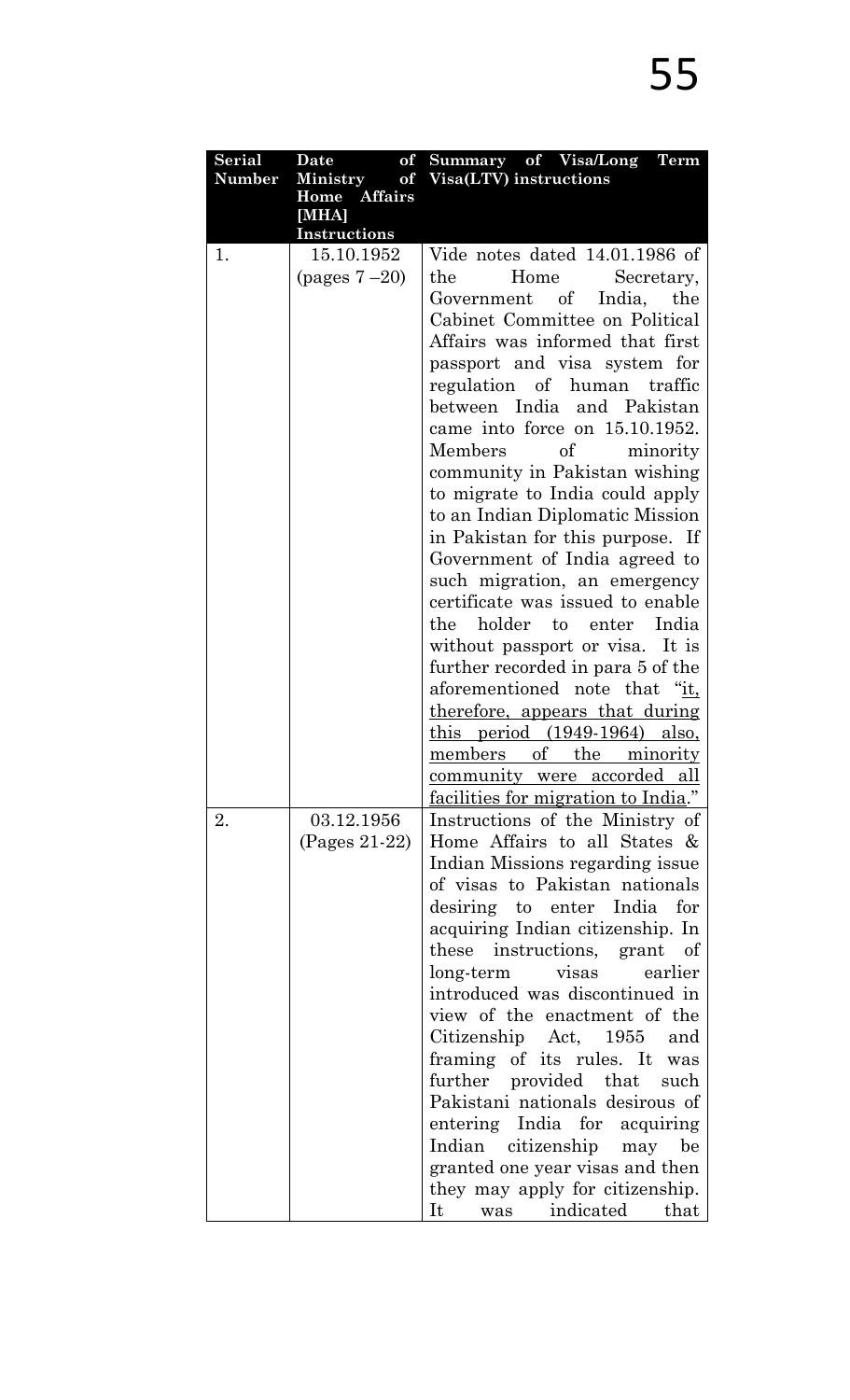| <b>Serial</b> | Date<br>of                      | Summary of Visa/Long Term                                                    |
|---------------|---------------------------------|------------------------------------------------------------------------------|
| <b>Number</b> | <b>Ministry</b><br>Home Affairs | of Visa(LTV) instructions                                                    |
|               | [MHA]                           |                                                                              |
|               | <b>Instructions</b>             |                                                                              |
|               |                                 | applications for this visa will be                                           |
|               |                                 | entertained only from those                                                  |
|               |                                 | Pakistani<br>nationals<br>covered                                            |
|               |                                 | under categories like the case of                                            |
|               |                                 | re-union of divided families and                                             |
|               |                                 | for recovered abducted women.                                                |
|               |                                 | It was <u>further provided that</u>                                          |
|               |                                 | <i>those members of the minority</i>                                         |
|               |                                 | communities in Pakistan even if                                              |
|               |                                 | <u>they are not covered under item</u>                                       |
|               |                                 | of the Indo-Pakistan<br>18                                                   |
|               |                                 | Passport Agreement, 1953                                                     |
|               |                                 | <u>regarding re-union of undivided</u><br><u>families can also apply for</u> |
|               |                                 | <i>migration certificates.</i><br>This                                       |
|               |                                 | special window for minority                                                  |
|               |                                 | communities of Pakistan                                                      |
|               |                                 | facilitated their stay in India                                              |
|               |                                 | even if they were not covered                                                |
|               |                                 | the<br>aforementioned<br>under                                               |
|               |                                 | Passport Agreement                                                           |
| 3             | 30.03.1964                      | Letter from MHA to the Deputy                                                |
|               | $(Pages 23-24)$                 | High Commissioner for India,                                                 |
|               |                                 | East Pakistan informing that in                                              |
|               |                                 | <i>the case of minority community,</i>                                       |
|               |                                 | Visas for 21 days may be                                                     |
|               |                                 | <u>granted by Indian Mission even</u>                                        |
|               |                                 | <u>if clearance of the State</u>                                             |
|               |                                 | <u>Government concerned is not</u>                                           |
|               |                                 | given within a period of 45 day                                              |
|               |                                 | <u>if there is no objection from the</u>                                     |
|               |                                 | <u>High Commission of India.</u>                                             |
|               |                                 | <u>However a slightly tougher visa</u>                                       |
|               |                                 | <u>regime for "majority</u><br><i>community" in Pakistan</i> was             |
|               |                                 | envisaged where there was a                                                  |
|               |                                 | provision to inform the State                                                |
|               |                                 | Government again to send their                                               |
|               |                                 | report else the visa would be                                                |
|               |                                 | granted.                                                                     |
| 4             | 29.12.1964                      | from MHA<br>Letter<br>to                                                     |
|               | (Page 25)                       | Government of Bihar<br>and                                                   |
|               |                                 | Ministry of External Affairs                                                 |
|               |                                 | informing that the displaced                                                 |
|               |                                 | from Pakistan<br><i>persons</i>                                              |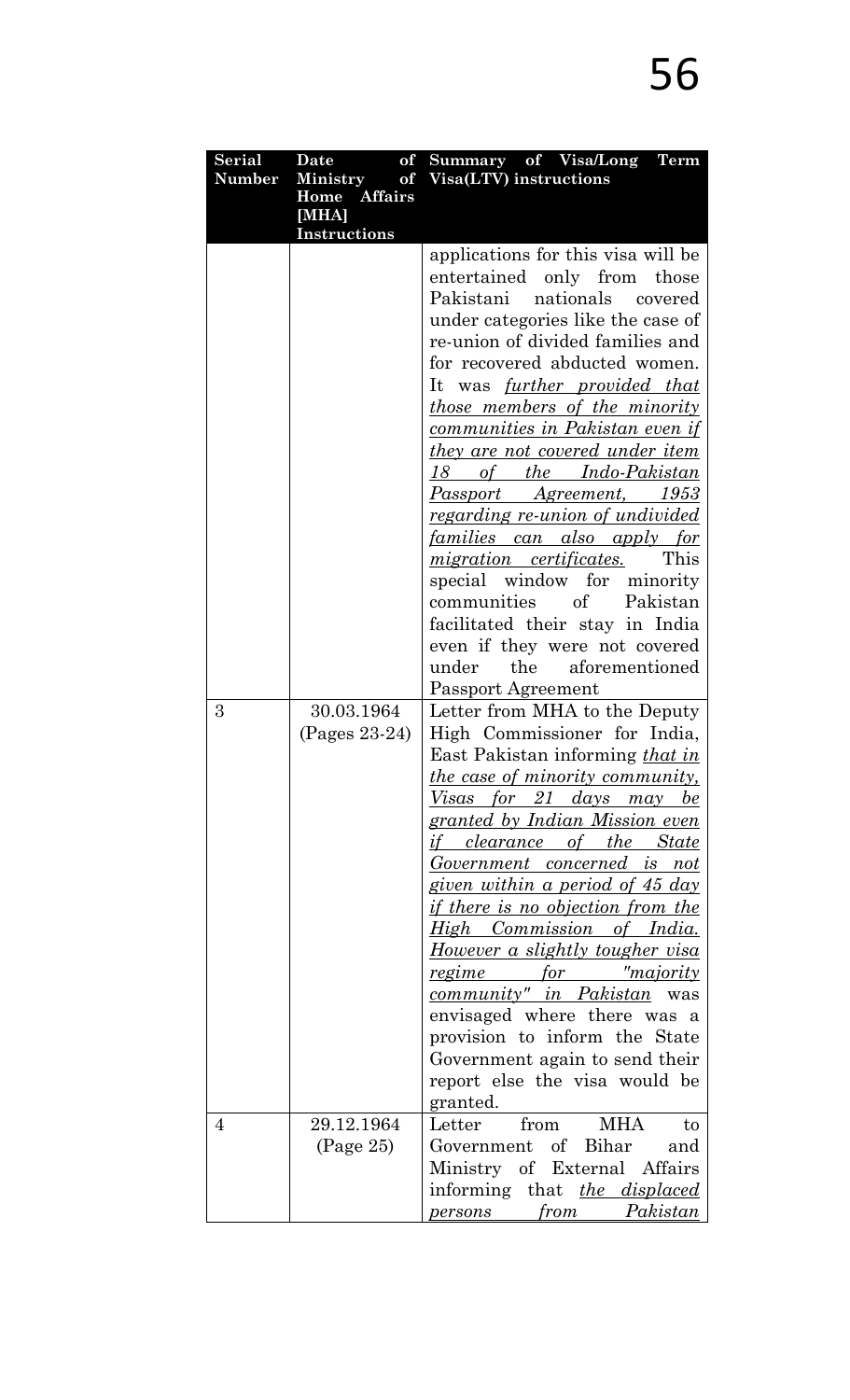| <b>Serial</b> | Date and Date<br>of   | Summary of Visa/Long Term                                 |
|---------------|-----------------------|-----------------------------------------------------------|
| Number        |                       | Ministry of Visa(LTV) instructions                        |
|               | Home Affairs<br>[MHA] |                                                           |
|               | <b>Instructions</b>   |                                                           |
|               |                       | <u>belonging to minority</u>                              |
|               |                       | <i>communities</i> in that country                        |
|               |                       | can continue to be employed in                            |
|               |                       | Government services in India                              |
|               |                       | by granting them eligibility                              |
|               |                       | certificates even before they are                         |
|               |                       | granted Indian citizenship.                               |
|               |                       | <i>This special facility was not</i>                      |
|               |                       | <i><u>available to any "fresh</u></i>                     |
|               |                       | <i>Pakistani national</i> " unless he                     |
|               |                       | was registered as an Indian                               |
|               |                       | citizen. Such a fresh Pakistani                           |
|               |                       | was also to be excluded from                              |
|               |                       | employment in vital                                       |
|               |                       | undertakings in private sector                            |
|               |                       | in terms of MHA Letter dated                              |
|               |                       | 13th July, 1964.                                          |
| 5.            | 05.08.1966            | Letter from MHA to<br><b>State</b>                        |
|               | $(Pages 26-27)$       | UT<br>Governments/                                        |
|               |                       | Administrations regarding                                 |
|               |                       | deportation of Pakistani                                  |
|               |                       | nationals. It was informed that                           |
|               |                       | the<br>Pakistani nationals                                |
|               |                       | belonging to minority                                     |
|               |                       | communities in Pakistan may                               |
|               |                       | <u>continue to be accorded facilities</u>                 |
|               |                       | <u>for continued stay in India</u>                        |
|               |                       | <u>liberally as under existing</u>                        |
|               |                       | <i>instructions</i> . This facility was                   |
|               |                       | not available to other Pak                                |
|               |                       | nationals who would<br>be                                 |
|               |                       | "deported to Pakistan discreetly                          |
|               |                       | through unauthorized routes at                            |
|               |                       | the border in consultation with                           |
|               |                       | the border State Government                               |
|               |                       | concerned after serving them                              |
|               |                       | with quit India orders under                              |
|               |                       | The<br>Section<br>3(2)(c)<br>of                           |
|               |                       | Foreigners Act, 1946".                                    |
| 6             | 10.12.1974            | Letter from MHA to State                                  |
|               | (Pages 18-19)         | Governments/UT                                            |
|               |                       | Administrations regarding                                 |
|               |                       | deportation of Pakistani                                  |
|               |                       | nationals, after the Indo-<br>Pakistan war of 1971. These |
|               |                       |                                                           |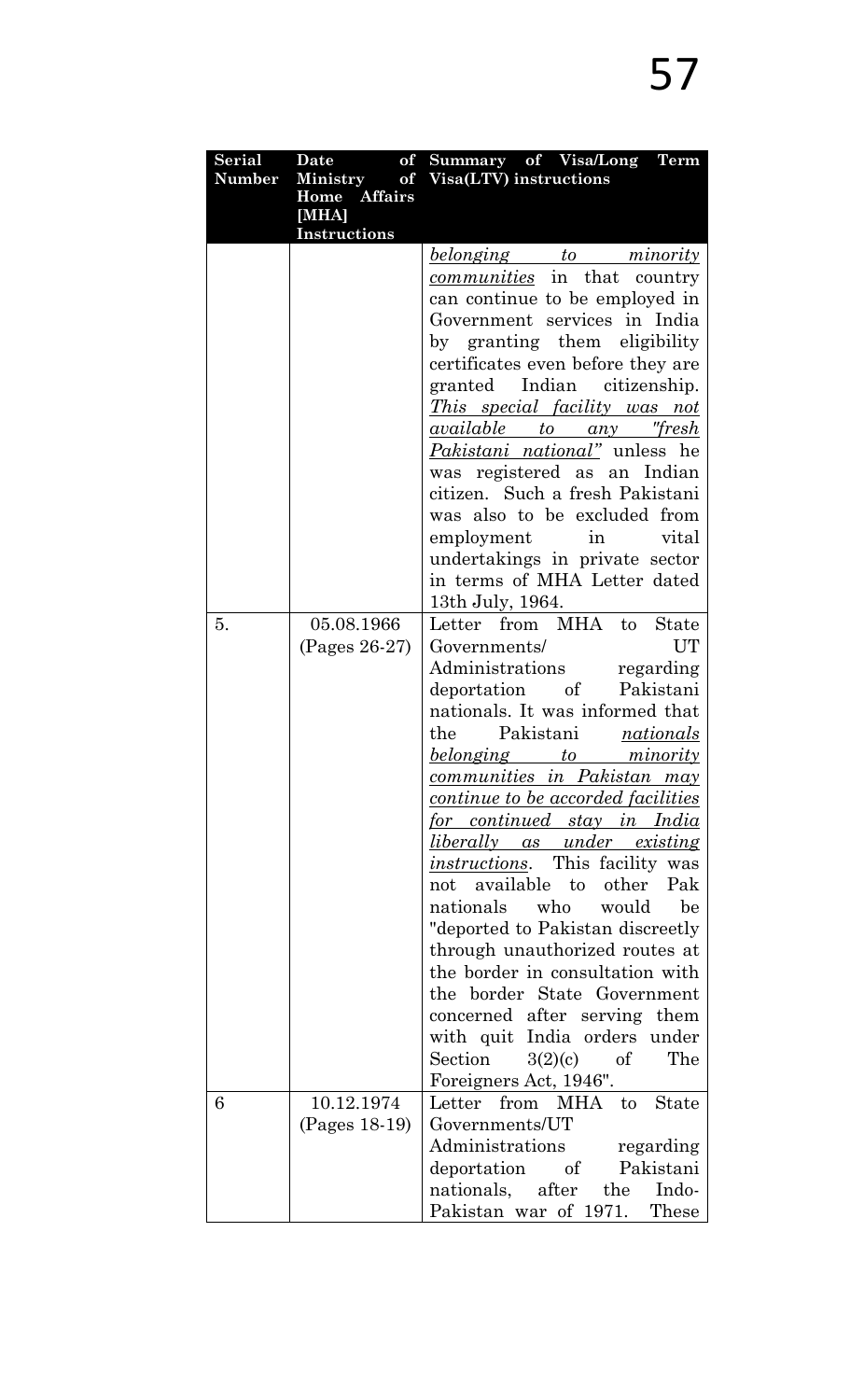| <b>Serial</b> | of<br>Date            | Summary of Visa/Long Term                   |
|---------------|-----------------------|---------------------------------------------|
| <b>Number</b> | <b>Ministry</b>       | of Visa(LTV) instructions                   |
|               | Home Affairs<br>[MHA] |                                             |
|               | <b>Instructions</b>   |                                             |
|               |                       | instructions reiterated<br>the              |
|               |                       | discreet deportation procedure              |
|               |                       | unwanted<br>regarding<br>and                |
|               |                       | unauthorized<br>Pakistani                   |
|               |                       | nationals through border points             |
|               |                       | Barmer. However, "as<br>$\operatorname{at}$ |
|               |                       | regards the Pakistani nationals             |
|               |                       | belonging<br>minority<br>to                 |
|               |                       | community in Pakistan, they                 |
|               |                       | may continue to be accorded                 |
|               |                       | facilities for continued stay in            |
|               |                       | India liberally as under the                |
|               |                       | If.<br>existing instructions.               |
|               |                       | however, it is proposed to                  |
|               |                       | deport any such person, his case            |
|               |                       | may be referred to this Ministry            |
|               |                       | before action is initiated against          |
|               |                       | him under the Foreigners Act."              |
| 7.            | 09.02.1978            | Letter<br>from<br>MHA<br>to                 |
|               | (Pages 28-29)         | Government of Rajasthan                     |
|               |                       | informing that some members                 |
|               |                       | of disadvantaged groups and                 |
|               |                       | other families had<br>illegally             |
|               |                       | crossed over to India early in              |
|               |                       | 1971 because of repression of               |
|               |                       | minorities in Pakistan. These               |
|               |                       | families were reported to be                |
|               |                       | other than those who came over              |
|               |                       | from Pakistan on occupation of              |
|               |                       | the Pakistan territories by the             |
|               |                       | Indian<br>State<br>Army.                    |
|               |                       | Government was informed that                |
|               |                       | such persons <i>who are members</i>         |
|               |                       | <u>of the minority community &amp;</u>      |
|               |                       | <u>who are persistent in staying in</u>     |
|               |                       | <u>India and have not indulged in</u>       |
|               |                       | <u>any undesirable activities and</u>       |
|               |                       | <b>State Government thinks them</b>         |
|               |                       | <u>to be deserving cases, they may</u>      |
|               |                       | <u>be considered for long term stay</u>     |
|               |                       | by the State Government. Such               |
|               |                       | a liberal approach was<br>not               |
|               |                       | available to other migrants                 |
|               |                       | from Pakistan. Actually they                |
|               |                       | were liable to be pushed back /             |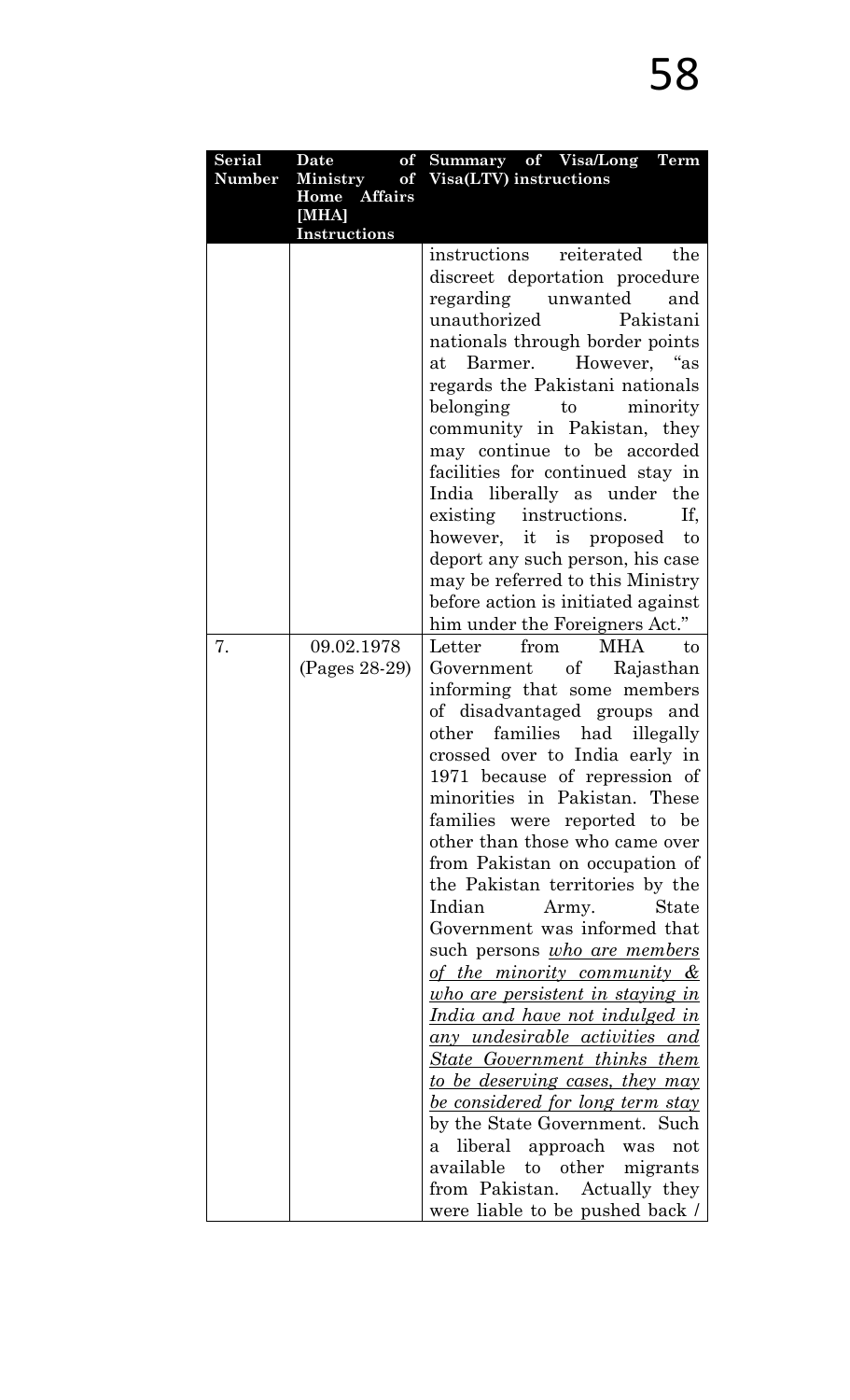| Serial | of<br>Date      | Summary of Visa/Long Term                                               |
|--------|-----------------|-------------------------------------------------------------------------|
| Number |                 | Ministry of Visa(LTV) instructions                                      |
|        | Home Affairs    |                                                                         |
|        | [MHA]           |                                                                         |
|        | Instructions    |                                                                         |
|        |                 | deported.                                                               |
| 8      | 17.11.1984      | Letter from MHA<br>to                                                   |
|        | $(Pages 20-22)$ | Government of Rajasthan                                                 |
|        |                 | regarding illegal entry into                                            |
|        |                 | India of Pak nationals                                                  |
|        |                 | belonging to minority                                                   |
|        |                 | community. It was instructed                                            |
|        |                 | that such Pak nationals who                                             |
|        |                 | are suspect and detrimental to                                          |
|        |                 | the security of India may be                                            |
|        |                 | sent back. However, "as the                                             |
|        |                 | minority communities in                                                 |
|        |                 | <u>Pakistan including the Hindus</u>                                    |
|        |                 | <u>are a persecuted lot, it is</u>                                      |
|        |                 | <i>desirable to examine on merits</i><br><u>each such case of Hindu</u> |
|        |                 | <u>families coming across from </u>                                     |
|        |                 | <u>Pakistan before their</u>                                            |
|        |                 | <i>repatriation to that country.</i> It                                 |
|        |                 | is, therefore, requested that all                                       |
|        |                 | such cases may be referred to                                           |
|        |                 | this Ministry for decision.                                             |
| 9      | Note dated      | The Home Secretary prepared                                             |
|        | 14.01.1986 of   | a note for Cabinet Committee                                            |
|        | Home            | on Political Affairs to review                                          |
|        | Secretary for   | the policy regarding illegal                                            |
|        | Cabinet         | entrance and settlement in                                              |
|        | Committee on    | India of minority communities                                           |
|        | Political       | Pakistan.<br>It<br>from<br>was                                          |
|        | Affairs         | suggested that illegal crossers                                         |
|        | $(pages 30-44)$ | in India do not deserve any                                             |
|        |                 | sympathetic consideration and<br>should be pushed back. This            |
|        |                 | note <u>recognized the view of the</u>                                  |
|        |                 | <u>Ministry of External Affairs</u>                                     |
|        |                 | <i>that minority communities in</i>                                     |
|        |                 | <u>Pakistan including the</u>                                           |
|        |                 | 'Hindus' are a persecuted lot.                                          |
|        |                 | <u>Therefore, it may be desirable</u>                                   |
|        |                 | <u>to examine on merits each such </u>                                  |
|        |                 | case of Hindu families coming                                           |
|        |                 | <u>across from Pakistan before a</u>                                    |
|        |                 | <i>decision is taken about their</i>                                    |
|        |                 | repatriation back to that                                               |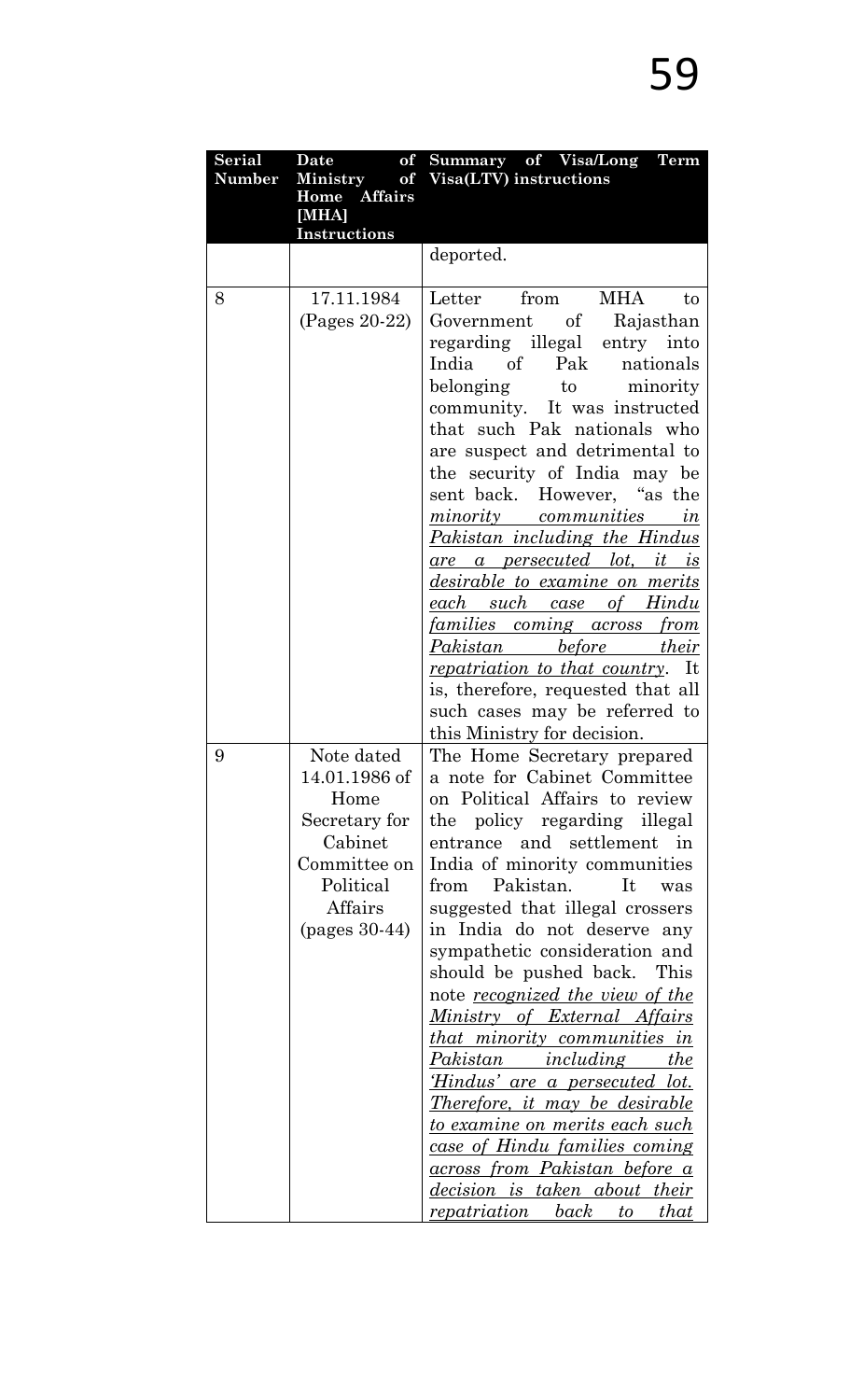| <b>Serial</b> | of<br>Date            | Summary of Visa/Long Term                |
|---------------|-----------------------|------------------------------------------|
| Number        | <b>Ministry</b>       | of Visa(LTV) instructions                |
|               | Home Affairs          |                                          |
|               | [MHA]<br>Instructions |                                          |
|               |                       | country. It further                      |
|               |                       | <i><u>acknowledges internal</u></i>      |
|               |                       | guidelines issued in 1980                |
|               |                       | prescribing that the request of          |
|               |                       |                                          |
|               |                       | nationals who came into India            |
|               |                       | <u>for short visits as per the Indo-</u> |
|               |                       | <u>Pak Visa Agreement 1974 by</u>        |
|               |                       | <i>obtaining Indian visa and</i>         |
|               |                       | desired to stay in India on long         |
|               |                       | <u>term basis with an intention to</u>   |
|               |                       | get ultimately Indian                    |
|               |                       | <i>citizenship</i> . The note further    |
|               |                       | acknowledges that members of             |
|               |                       | the minority community in                |
|               |                       | when<br>Pakistan<br>they have            |
|               |                       | entered into India either                |
|               |                       | illegally or with valid travel           |
|               |                       | documents <i>have all along been</i>     |
|               |                       | <u>accorded</u> preferential treatment   |
|               |                       | <u>so far. It further documents</u>      |
|               |                       | <u>that such migration may not be</u>    |
|               |                       | <i>entirely on grounds of religious</i>  |
|               |                       | persecution but may also be for          |
|               |                       | seeking better livelihood. These         |
|               |                       | <u>economic migrants may not be</u>      |
|               |                       | settled in India. Taking into            |
|               |                       | consideration the overall policy         |
|               |                       | direction regarding entrance             |
|               |                       | and settlement of persons of             |
|               |                       | from<br>minority communities             |
|               |                       | Pakistan and after considering           |
|               |                       | the report of Committee of               |
|               |                       | Secretaries (which met<br>on             |
|               |                       | $19.11.1985$ , it was decided to         |
|               |                       | <i>suitably</i> modify the liberal       |
|               |                       | <u>policy adopted so far towards</u>     |
|               |                       | Pak nationals of minorities              |
|               |                       | <i>coming into India</i> . It was felt   |
|               |                       | that policy of <i>preferential</i>       |
|               |                       | <u>treatment to members of</u>           |
|               |                       | <i>minority communities</i><br>1n        |
|               |                       | Pakistan regarding entry and             |
|               |                       | stay of such persons is based            |
|               |                       | <u>on historical and cultural</u>        |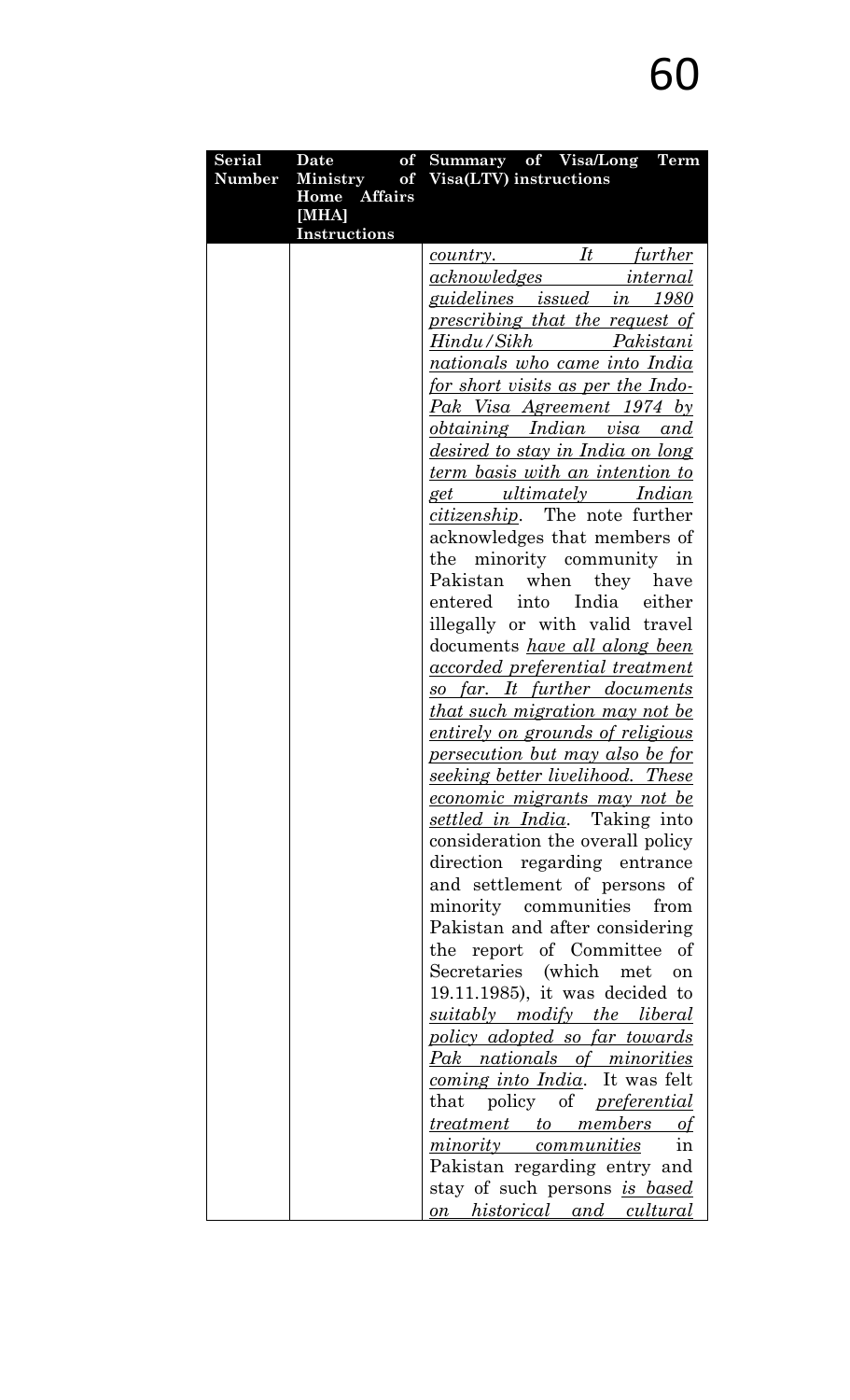| <b>Serial</b><br><b>Number</b> | Date and Date<br>of<br>Home Affairs<br>[MHA] | Summary of Visa/Long Term<br>Ministry of Visa(LTV) instructions                                                                                                                                                                                                                                                                                                                                                                                                                                                                                                                                                                                                                                                                                                                                     |
|--------------------------------|----------------------------------------------|-----------------------------------------------------------------------------------------------------------------------------------------------------------------------------------------------------------------------------------------------------------------------------------------------------------------------------------------------------------------------------------------------------------------------------------------------------------------------------------------------------------------------------------------------------------------------------------------------------------------------------------------------------------------------------------------------------------------------------------------------------------------------------------------------------|
|                                | Instructions                                 | <u>considerations. However,</u><br>security considerations may<br><u>also be henceforth taken into</u><br>account.                                                                                                                                                                                                                                                                                                                                                                                                                                                                                                                                                                                                                                                                                  |
|                                |                                              | Therefore, despite the subtle<br>change<br><i>in policy</i> , <i>the</i><br><u>fundamental rule regarding the</u><br><u>minorities remains the same,</u><br><u>which was proposed in para</u><br>17(ii) that "as regards the<br><u>member of minority community</u><br><u>who come to India for short</u><br><u>visit by obtaining Indian visa,</u><br><u>the existing policy is that if they</u><br><u>desire to stay in India on long</u><br><u>term basis with an intention to</u><br><u>get ultimately Indian</u><br><i>citizenship, their request for</i><br><u>long term stay in India should</u><br>be considered liberally". Vide<br>its decision dated 23 <sup>rd</sup> January,<br>1986, the Cabinet Committee<br>on Political Affairs approved<br>this proposal of the Home<br>Ministry. |
| 10.                            | 03.02.1986<br>$(pages 45-47)$                | Ministry of Home Affairs<br>issued instructions to Chief<br>Secretaries of Government of<br>well<br>Rajasthan<br>as<br>as<br>Government of Gujarat, DG,<br>BSF and Ministry of Defence,<br>after considering the decision<br>of the Cabinet Committee on<br>Political Affairs. Earlier<br>instructions dated 16 <sup>th</sup> April<br>1964, $15^{th}$ August 1966 and<br>10 <sup>th</sup> December 1974 were<br>noted where<br>persons<br>belonging to<br>minority<br>communities of Pakistan were<br>allowed to stay on in India<br><u>undisturbed without any</u>                                                                                                                                                                                                                                |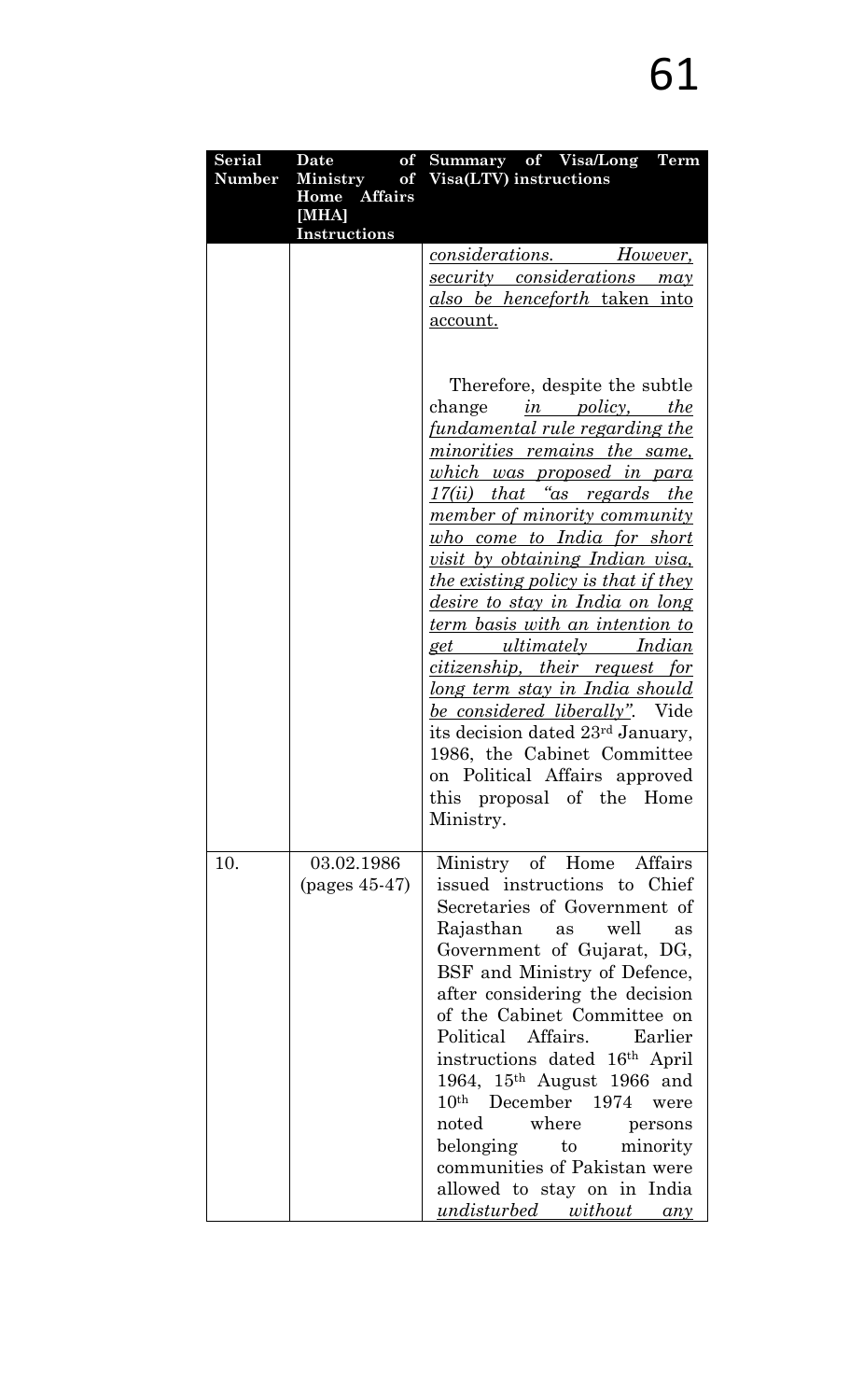| <b>Serial</b> | Date                  | of Summary of Visa/Long Term                                 |
|---------------|-----------------------|--------------------------------------------------------------|
| <b>Number</b> | <b>Ministry</b>       | of Visa(LTV) instructions                                    |
|               | Home Affairs<br>[MHA] |                                                              |
|               | <b>Instructions</b>   |                                                              |
|               |                       | <u>action being taken against</u>                            |
|               |                       | <i>them under the Indian</i>                                 |
|               |                       | <u>Passport Act 1920 and the </u>                            |
|               |                       | Foreigners Act 1946, even                                    |
|               |                       | <u>though they entered India</u>                             |
|               |                       | without appropriate travel                                   |
|               |                       | documents. It was further                                    |
|               |                       | noted in these instructions                                  |
|               |                       | that <i>minority communities in</i>                          |
|               |                       | Pakistan including Hindus                                    |
|               |                       | <u>and Sikhs are a persecuted lot, </u>                      |
|               |                       | <i>therefore, any decision to</i>                            |
|               |                       | <u>deport them should be taken</u>                           |
|               |                       | <u>by State Government only</u>                              |
|               |                       | <u>after taking approval of MHA</u> .                        |
|               |                       | The<br>following instructions                                |
|               |                       | were accordingly issued:-                                    |
|               |                       | "(i) The Pak nationals who                                   |
|               |                       | cross over illegally to India do                             |
|               |                       | not deserve any sympathetic                                  |
|               |                       | consideration. The security                                  |
|               |                       | forces on the western borders                                |
|               |                       | should<br>adopt push-back                                    |
|               |                       | methods irrespective of the                                  |
|               |                       | religious complexion of the                                  |
|               |                       | infiltrants.                                                 |
|               |                       | (ii) <i>Members of the minority</i>                          |
|               |                       | <u>community of Pakistan who</u>                             |
|               |                       | <u>come to India for short visits</u>                        |
|               |                       | <u>by obtaining Indian visa, are</u>                         |
|               |                       | <u>allowed to stay in India on</u>                           |
|               |                       | long term basis if they so                                   |
|               |                       | <u>desire with an intention to get</u>                       |
|               |                       | <u>ultimately Indian citizenship.</u>                        |
|               |                       | <u>But they should not</u><br>be                             |
|               |                       | <i>permitted to stay in four</i>                             |
|               |                       | districts of Rajasthan                                       |
|               |                       | Bikaner,<br>(G <u>anganagar,</u>                             |
|               |                       | <u>Jaisalmer and Barmer) and </u>                            |
|               |                       | <u>two</u> districts of Gujarat                              |
|               |                       | <u>(Banaskantha and Kutch)</u><br><u>bordering Pakistan.</u> |
|               |                       | (iii) As regards such persons                                |
|               |                       | who have already been granted                                |
|               |                       | long term stay and are settled                               |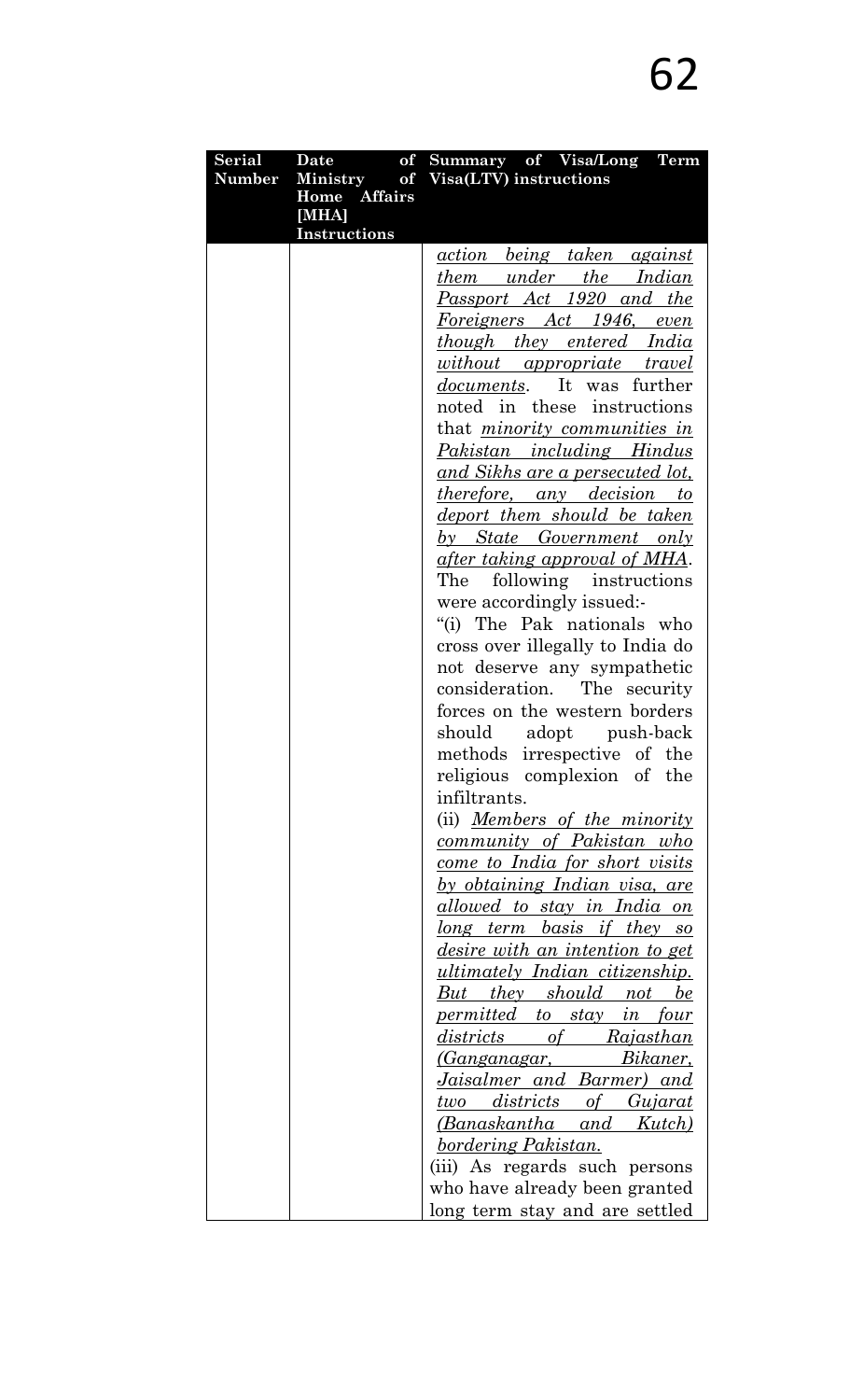| <b>Serial</b> | <b>Date</b><br>of            | Summary of Visa/Long Term                  |
|---------------|------------------------------|--------------------------------------------|
| Number        | <b>Ministry</b>              | of Visa(LTV) instructions                  |
|               | Home Affairs                 |                                            |
|               | [MHA]<br><b>Instructions</b> |                                            |
|               |                              | in the above mentioned border              |
|               |                              | districts, strict security watch           |
|               |                              | may be kept over them by I.B.              |
|               |                              | and State Police. This watch               |
|               |                              | will include security vetting of           |
|               |                              | these persons staying in the               |
|               |                              | border areas at regular                    |
|               |                              | intervals. Strict level action             |
|               |                              | should be taken against                    |
|               |                              | persons indulging in unlawful/             |
|               |                              | undesirable activities."                   |
| 11            | 13.07.1987                   | The MHA issued instructions                |
|               | $(pages 48-50)$              | to various State Governments               |
|               |                              | & UTs regarding grant of                   |
|               |                              | Long Term Visa to Pak                      |
|               |                              | nationals. It was specifically             |
|               |                              | mentioned that "requests from              |
|               |                              | <u>the minority communities of</u>         |
|               |                              | Pakistan i.e. Hindus and                   |
|               |                              | <u>Sikhs who come to India by</u>          |
|               |                              | <i>obtaining short term visa may</i>       |
|               |                              | <u>be considered sympathetically</u>       |
|               |                              | <u>after thorough checks from</u>          |
|               |                              | <u>security angle."</u>                    |
| 12            | 10.06.1997                   | Letter from MHA to State                   |
|               | $(Pages 51-52)$              | <b>UT</b><br>Governments/                  |
|               |                              | Administrations to extend                  |
|               |                              | <u>facility of long term visa for 5</u>    |
|               |                              | <i><u>years at a time</u></i> to (a) Young |
|               |                              | Pak nationals up to the age of             |
|               |                              | 12 years and (b) <i>Pakistan</i>           |
|               |                              | nationals of minority                      |
|               |                              | <u>communities in Pakistan of</u>          |
|               |                              | the age of 70 years and above.             |
|               |                              | It also provided for grant of              |
|               |                              | LTV to Pak women married to                |
|               |                              | Indian nationals for 2 years at            |
|               |                              | This is another<br>time.<br>a              |
|               |                              | <u>instance of preferential</u>            |
|               |                              | treatment to Pak nationals of              |
|               |                              | minority communities where                 |
|               |                              | all other categories of Pak                |
|               |                              | nationals were to be given                 |
|               |                              | only a Short Term Visa.                    |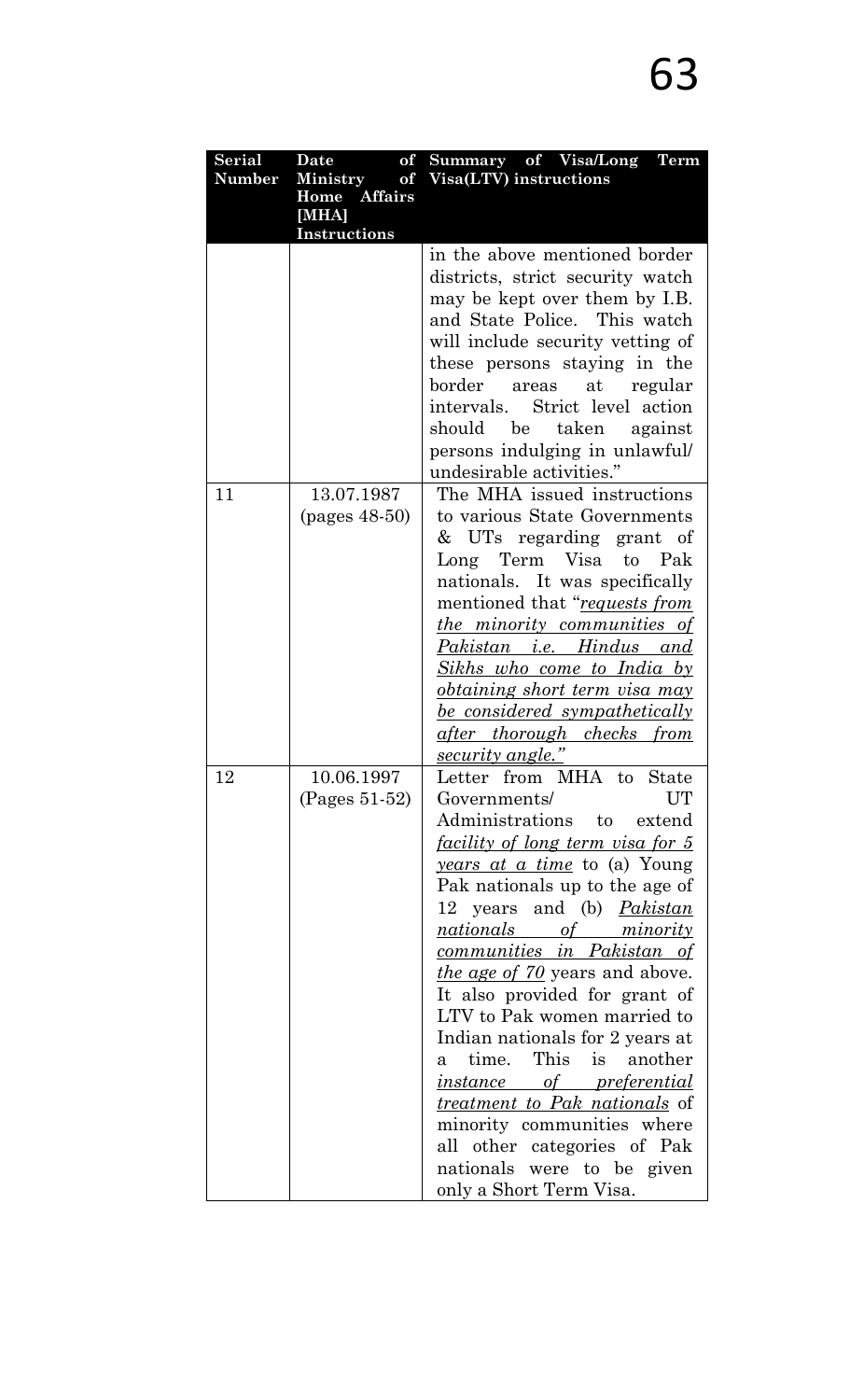| <b>Serial</b> | Date and Date<br>of          | Summary of Visa/Long Term                                    |
|---------------|------------------------------|--------------------------------------------------------------|
| Number        |                              | Ministry of Visa(LTV) instructions                           |
|               | Home Affairs                 |                                                              |
|               | [MHA]<br><b>Instructions</b> |                                                              |
| 13            | 16.07.1997                   | Letter from MHA to State                                     |
|               | (Pages 53-55)                | UT<br>Governments/                                           |
|               |                              | Administrations regarding                                    |
|               |                              | liberalization of procedure for                              |
|               |                              | grant of extension of long                                   |
|               |                              | term visa to Pak nationals.                                  |
|               |                              | These instructions <i>specifically</i>                       |
|               |                              | <i>mention the four</i> categories of                        |
|               |                              | Pak nationals who are eligible                               |
|               |                              | for LTV, which <i>specifically</i>                           |
|               |                              | <u>included Member of minority</u>                           |
|               |                              | communities in Pakistan                                      |
|               |                              | ( <i>Hindus and Sikhs</i> ). It is                           |
|               |                              | further mentioned that these                                 |
|               |                              | instructions have<br>been<br>in                              |
|               |                              | existence since some time                                    |
| 14            | 23.02.1999                   | Letter from MHA to State                                     |
|               | (Pages 56-57)                | UT<br>Governments/                                           |
|               |                              | Administrations regarding                                    |
|               |                              | grant of permission to Pak                                   |
|               |                              | nationals staying in India on                                |
|               |                              | LTV to engage themselves in                                  |
|               |                              | employment and permitting                                    |
|               |                              | their children to take                                       |
|               |                              | admission in schools, colleges,                              |
|               |                              | universities<br>These<br>etc.<br>instructions also mentioned |
|               |                              | specifically the<br>four                                     |
|               |                              | categories of Pak nationals                                  |
|               |                              | who are eligible for LTV,                                    |
|               |                              | <i>including Members</i><br>of                               |
|               |                              | <i>minority communities</i><br>in                            |
|               |                              | <u> Pakistan (Hindus &amp; Sikhs)</u>                        |
| 15            | 02.06.2010                   | Letter from MHA to State                                     |
|               | (Pages 58-59)                | UT<br>Governments/                                           |
|               |                              | Administrations advising                                     |
|               |                              | them to consider cases of                                    |
|               |                              | extension of LTV of Pakistan                                 |
|               |                              | nationals who are covered by                                 |
|               |                              | Order<br>MHA's<br>the                                        |
|               |                              | S.O.No.1115(E)<br>dated                                      |
|               |                              | 15.05.2010 under their                                       |
|               |                              | delegated powers <u>without</u>                              |
|               |                              | <i>insisting</i> on <i>validity</i><br>οf                    |
|               |                              | <u>passports as per provisions in</u>                        |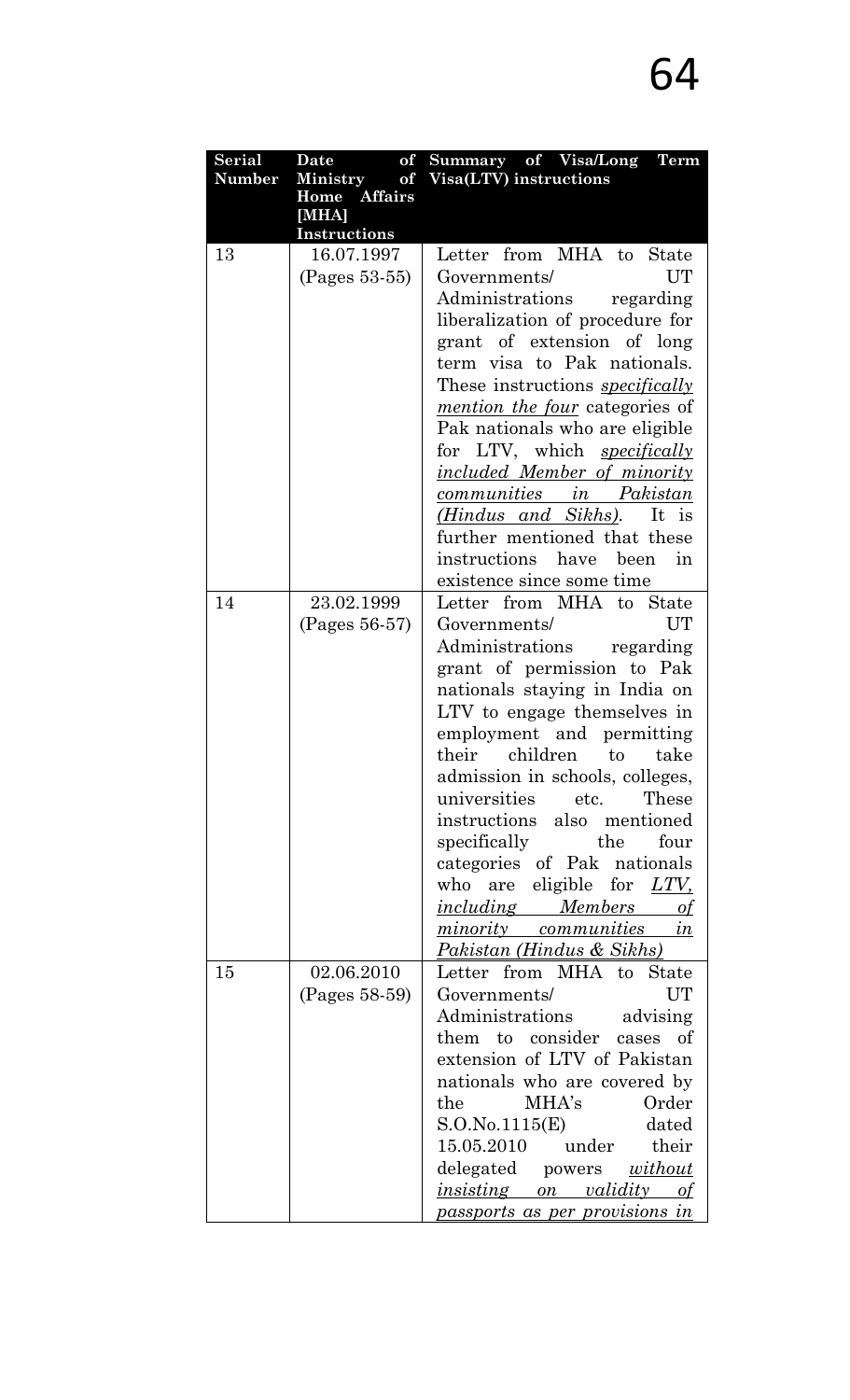| <b>Serial</b> | <b>Date</b><br>of            | Summary of Visa/Long<br><b>Term</b>                                     |
|---------------|------------------------------|-------------------------------------------------------------------------|
| <b>Number</b> | <b>Ministry</b>              | of Visa(LTV) instructions                                               |
|               | Home Affairs                 |                                                                         |
|               | [MHA]<br><b>Instructions</b> |                                                                         |
|               |                              | this Order. These instructions                                          |
|               |                              | also mentioned specifically the                                         |
|               |                              | categories<br>$\sigma f$<br>Pak<br>four                                 |
|               |                              | nationals who are eligible for                                          |
|               |                              |                                                                         |
|               |                              | LTV, <i>including Members of</i>                                        |
|               |                              | <i>minority</i><br>communities<br>$\iota$ n                             |
|               |                              | Pakistan (Hindus & Sikhs).<br>For<br>such                               |
|               |                              | Pak nationals                                                           |
|               |                              | <u>exemption was granted from</u>                                       |
|               |                              | <i>the provisions</i><br>of The                                         |
|               |                              | Passports (Entry into India)                                            |
|               |                              | <u>Act, 1920 for grant as well as</u>                                   |
|               |                              | extension of their LTV.                                                 |
| 16.           | 05.10.2010                   | from MHA to<br>Letter<br><b>State</b>                                   |
|               | $(Pages 60-61)$              | UT<br>Governments/                                                      |
|               |                              | Administrations<br>regarding                                            |
|               |                              | grant of LTV facility to eligible                                       |
|               |                              | Bangladeshi<br>of<br>category                                           |
|               |                              | nationals. This covered grant of                                        |
|               |                              | LTV to Bangladeshi nationals of                                         |
|               |                              | minority community viz.                                                 |
|               |                              | Hindus, Sikhs and Buddhists                                             |
|               |                              | married to Indian women.                                                |
| 17            | 11.08.2011                   | from<br>MHA<br><b>State</b><br>Letter<br>to                             |
|               | (Page 62)                    | Governments/<br>UT                                                      |
|               |                              | Administrations conveying<br>the                                        |
|               |                              | addition<br>$\Omega$<br>two<br>more                                     |
|               |                              | communities i.e. Christians and                                         |
|               |                              | Buddhists in the list of minority                                       |
|               |                              | communities in Pakistan in the                                          |
|               |                              | eligible<br>for<br>categories<br>the                                    |
|               |                              | purpose of grant of LTV                                                 |
| 18            | 07.03.2012                   | from MHA to<br>Letter<br><b>State</b>                                   |
|               | (Page 63)                    | <b>UT</b><br>Governments/                                               |
|               |                              | Administrations conveying that                                          |
|               |                              | of Pakistani nationals<br>cases                                         |
|               |                              | <u>belonging</u><br>to minority                                         |
|               |                              | <u>communities in Pakistan i.e.</u><br><u>Hindus and Sikhs who have</u> |
|               |                              | <u>come to India on Pilgrim visa</u>                                    |
|               |                              | <u>and who have not gone back to</u>                                    |
|               |                              | <i>Pakistan on grounds of religious</i>                                 |
|               |                              | <u>persecution may be considered</u>                                    |
|               |                              | <u>for grant of LTV based on</u>                                        |
|               |                              | $MHA's \_\_$<br><i>guidelines dated</i>                                 |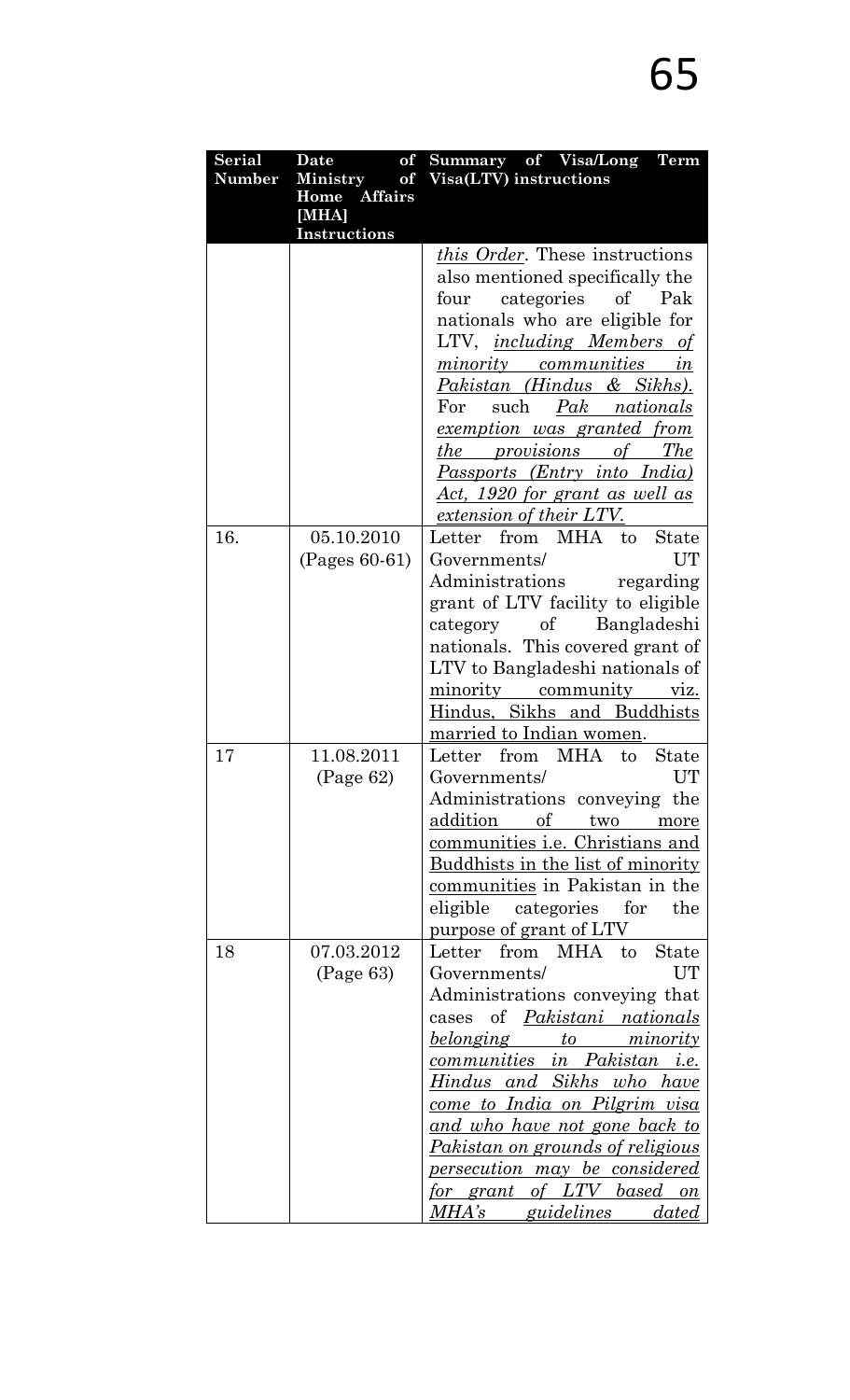| Serial | <b>Date</b><br>of               | Summary of Visa/Long Term                                        |
|--------|---------------------------------|------------------------------------------------------------------|
| Number | <b>Ministry</b><br>Home Affairs | of Visa(LTV) instructions                                        |
|        | [MHA]                           |                                                                  |
|        | Instructions                    |                                                                  |
|        |                                 | regarding<br><u>29.12.2011</u><br>the                            |
|        |                                 | procedure to be followed to deal                                 |
|        |                                 | with<br>foreign nationals who                                    |
|        |                                 | claim to be refugees                                             |
| 19     | 15.12.2014                      | from MHA to<br>Letter<br><b>State</b>                            |
|        | (Pages 64-68)                   | UT<br>Governments/                                               |
|        |                                 | Administrations conveying                                        |
|        |                                 | grant of <u>LTV for 5 years at a</u>                             |
|        |                                 | <i>time to (i) Member of minority</i>                            |
|        |                                 | communities in Pakistan                                          |
|        |                                 | ( <i>Hindus, Sikhs, Christians and</i>                           |
|        |                                 | <i>Buddhists</i> ), (ii) Pak women                               |
|        |                                 | marked to Indian nationals and                                   |
|        |                                 | staying in India and (iii) Indian                                |
|        |                                 | Pak<br>married<br>to<br>women                                    |
|        |                                 | nationals and returning due to                                   |
|        |                                 | widowhood/ divorce and having                                    |
|        |                                 | male member to<br>support<br>no                                  |
|        |                                 | them in Pakistan.<br>These                                       |
|        |                                 | <i>instructions also covered other</i>                           |
|        |                                 | <u>facilities to all Pak nationals</u>                           |
|        |                                 | <i>living in India on LTV like</i> - (i)                         |
|        |                                 | permitting children of Pakistan                                  |
|        |                                 | nationals staying on LTV to                                      |
|        |                                 | take<br>admission in<br>schools,                                 |
|        |                                 | colleges, universities, technical/                               |
|        |                                 | professional institutions<br>etc.                                |
|        |                                 | without any specific permission,                                 |
|        |                                 | (ii) permitting a maximum of 2                                   |
|        |                                 | additional places at any given                                   |
|        |                                 | point of time in addition to the                                 |
|        |                                 | place of stay, (iii) grant of No<br>Objection to Return to India |
|        |                                 | (NORI) facility for a maximum                                    |
|        |                                 | period of 90 days $-$ once in a                                  |
|        |                                 | calendar year to go to Pakistan                                  |
|        |                                 | and once in a calendar year to                                   |
|        |                                 | go to a third country, (iv) grant                                |
|        |                                 | of permission for change<br>in                                   |
|        |                                 | mode of travel and port of exit                                  |
|        |                                 | etc.                                                             |
|        |                                 |                                                                  |
| 20.    | 19.08.2016                      | from MHA<br>Letter<br>to<br>State                                |
|        | (Pages 69-81)                   | UT<br>Governments/                                               |
|        |                                 | Administrations<br>conveying                                     |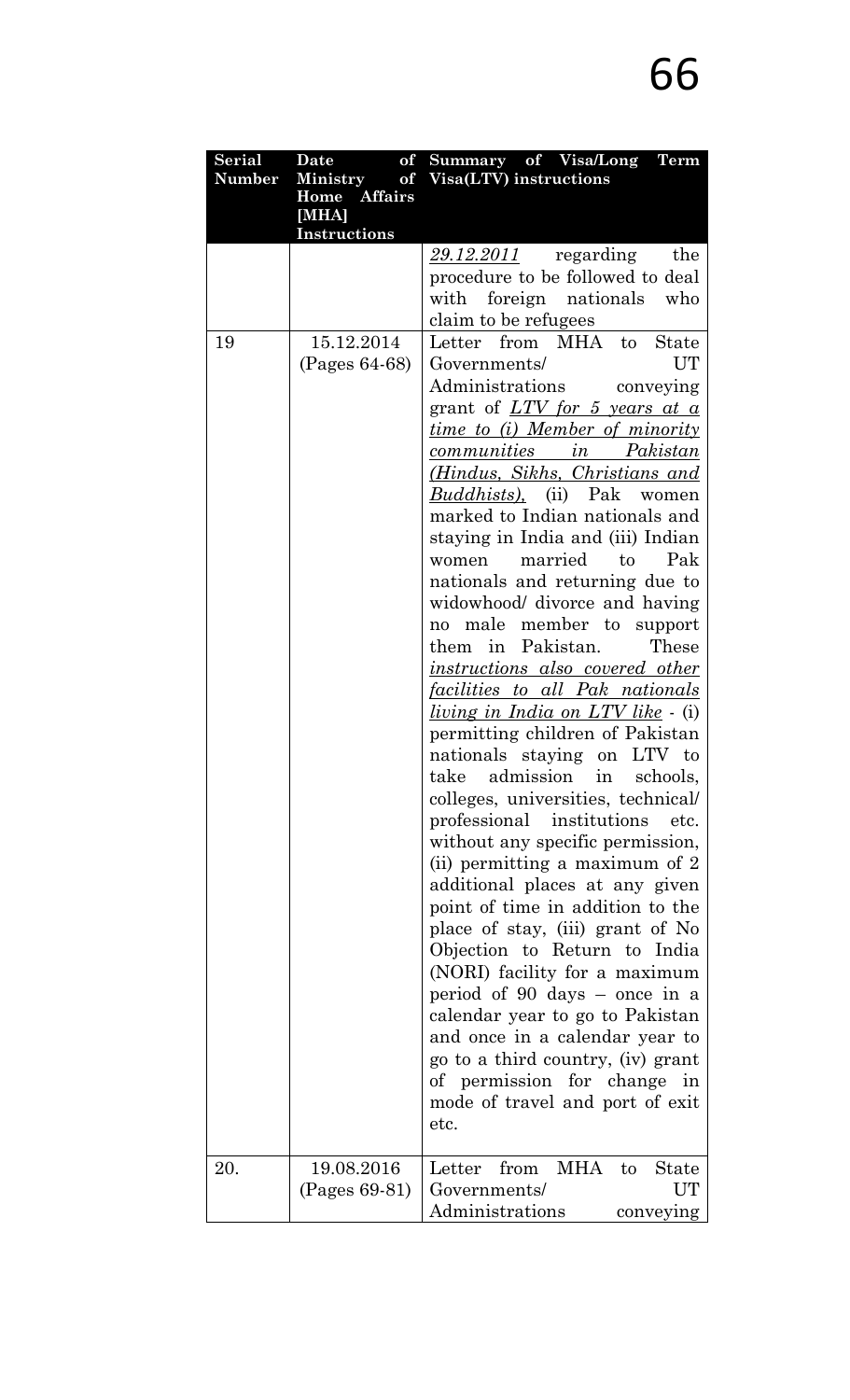| <b>Serial</b> | Date                          | of Summary of Visa/Long Term                                        |
|---------------|-------------------------------|---------------------------------------------------------------------|
| <b>Number</b> | <b>Ministry</b>               | of Visa(LTV) instructions                                           |
|               | Home Affairs                  |                                                                     |
|               | [MHA]<br><b>Instructions</b>  |                                                                     |
|               |                               | grant of various <i>facilities to</i>                               |
|               |                               |                                                                     |
|               |                               | <u>persons belonging to minority</u><br>communities in Afghanistan, |
|               |                               |                                                                     |
|               |                               | Bangladesh and Pakistan,                                            |
|               |                               | <u>namely, Hindus, Sikhs,</u>                                       |
|               |                               | <u>Buddhists, Jains, Parsis and </u>                                |
|               |                               | <i>Christians living in India on</i>                                |
|               |                               | LTV. These facilities are $-$ (i)                                   |
|               |                               | permission to take up self-                                         |
|               |                               | employment or for doing                                             |
|               |                               | business, (ii) allowing free                                        |
|               |                               | movement within the State/UT                                        |
|               |                               | (excluding Protected)                                               |
|               |                               | Restricted/ Cantonment areas)                                       |
|               |                               | & permitting short term visit                                       |
|               |                               | for a period of maximum 15                                          |
|               |                               | days to another State/ UT after                                     |
|               |                               | informing the FRRO/ FRO                                             |
|               |                               | concerned, (iii) permission for                                     |
|               |                               | transfer of LTV papers from one                                     |
|               |                               | State/UT to another State/ UT,                                      |
|               |                               | (iv) reduction of penalty on non-                                   |
|               |                               | extension of short term visa                                        |
|               |                               | LTV on time, (v) permission to                                      |
|               |                               | apply for LTV at the place of                                       |
|               |                               | $\overline{\text{in}}$<br>present residence<br>cases                |
|               |                               | where the applicant has moved                                       |
|               |                               | to the present place of residence                                   |
|               |                               | without prior permission,<br>(vi)                                   |
|               |                               | opening<br>of bank<br>accounts                                      |
|               |                               | without permission of RBI, (vii)                                    |
|               |                               | purchase of a dwelling unit for                                     |
|               |                               | self occupation and suitable                                        |
|               |                               | accommodation for carrying out<br>self                              |
|               |                               | employment without                                                  |
|               |                               | permission<br>of RBI,<br>(viii)                                     |
|               |                               | issuance of driving license, (ix)<br>issuance of PAN card and (x)   |
|               |                               |                                                                     |
| 21            | $2017$ Visa                   | issuance of Aadhaar number.<br>The Visa Manual                      |
|               | Manual                        | (a                                                                  |
|               |                               | compendium of instructions                                          |
|               | (updated upto<br>15 September | regarding grant of visa of India)                                   |
|               |                               | issued in Sept. 2017 indicated                                      |
|               | 2017)                         | members<br>minority<br>οf                                           |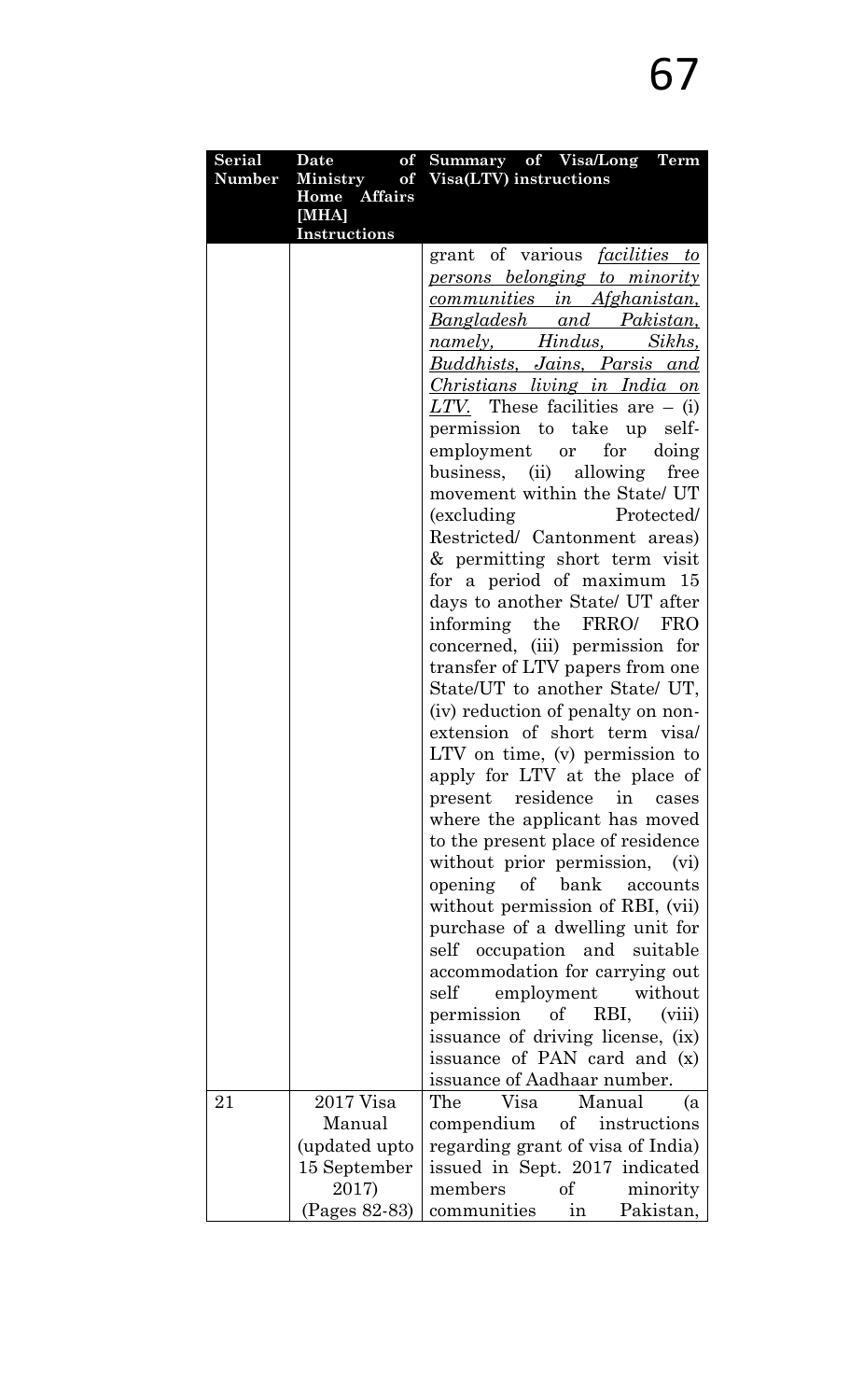|                     | Serial Date of Summary of Visa/Long Term<br>Number Ministry of Visa(LTV) instructions |
|---------------------|---------------------------------------------------------------------------------------|
| Home Affairs        |                                                                                       |
| [MHA]               |                                                                                       |
| <b>Instructions</b> |                                                                                       |
|                     | Bangladesh and Afghanistan,                                                           |
|                     | namely, Hindus, Sikhs,                                                                |
|                     | Buddhists, Jains, Parsis and                                                          |
|                     | Christians as one of the                                                              |
|                     | categories eligible for grant of                                                      |
|                     | LTV.                                                                                  |

*Emphasis supplied*

24. I state and submit that the Joint Parliamentary Committee constituted by Parliament in 2016 to examine theCitizenship (Amendment) Bill, 2016 conducted detailed factual surveys and collected more than 9000 memoranda from various stakeholders in order to arrive at the said classification. It is further submitted that Joint Parliamentary Committee took oral evidence and was apprised of the situation in first hand by the persons who have migrated from the particular neighbouring countries belonging to the classified communities. In its report, the Joint Parliamentary Committee has noted the following: -

> *―1.23 Gist of the important points brought to the notice of the Committee at Jodhpur is as under:*

> *(i) Most of the immigrants in Refugee colonies in Jodhpur had come from Rahim Yar Khan city in Punjab province and TandoAllahyar town in Sindh province of Pakistan, respectively. They used to be farmers in Pakistan and are now working as casual labourers.*

> *(ii) Migrants were forced to convert their religions. Girls were forcefully converted to Islam.*

> *(iii) Untouchability was practiced in Pakistan. Hindus are suppressed in Pakistan. Ladies have*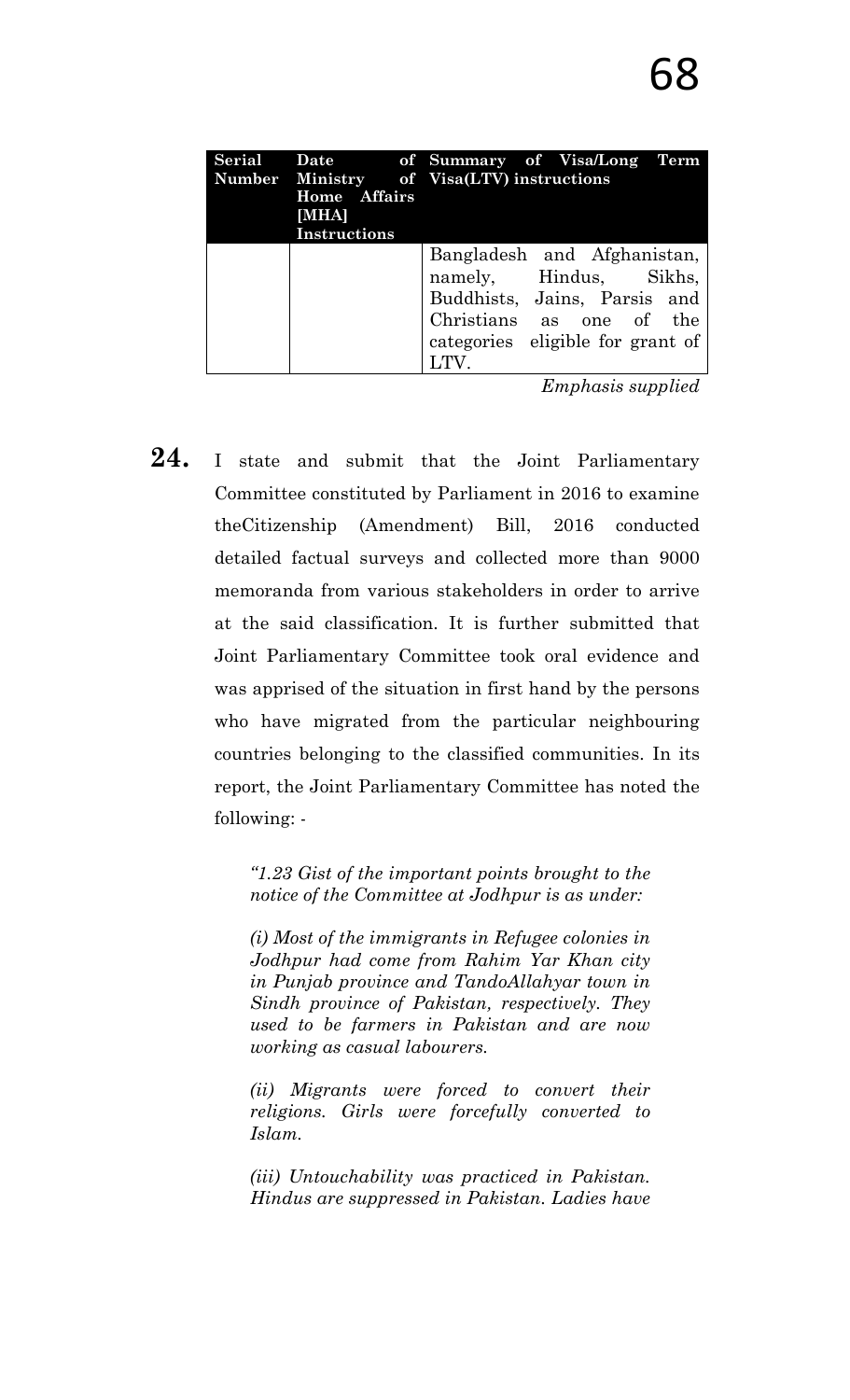*to wear muslim dress and gents have to wear skull cap.* 

*(iv) Discrimination towards Hindu children was very common in Pakistani schools. Students were subjected to mental torture in schools/colleges. They were forced to study Islam. Urdu language was their medium of study.* 

*(v) Hindus were tortured irrespective of their castes (Meghwal, Bhil, Adivasi, Raika, Rajput, Kumar). They were called Kafir.* 

*(vi) Snatching, theft, dacoity, kidnapping were very common. No Hindu was in Government service.* 

*(vii) Temples had been destroyed specially after Babri Masjid demolition in India. No facilities for pujas, kirtan etc. were available.* 

*(viii) No cremation ground was available. People were finding difficulties in burning dead bodies.* 

#### *xxx*

*1.24 Gist of the pertinent concerns expressed before the Committee at Ahmedabad and Rajkot is as under:* 

*(i) In Karachi there was hardly any temple to perform religious rituals. All the temples were converted to Godowns or Masjids.* 

*(ii) Snatching, theft, dacoity and kidnapping was a common phenomenon with Hindus staying in Pakistan.* 

*(iii) Temples were destroyed in Pakistan. Very few temples were left for Hindus to perform religious activities such as pujas, kirtan etc.* 

*(iv) In order to survive, Hindus who were called Kafirs had to change their names which sounded similar to Muslim names. 300 Hindu migrant families came to Rajkot due to religious*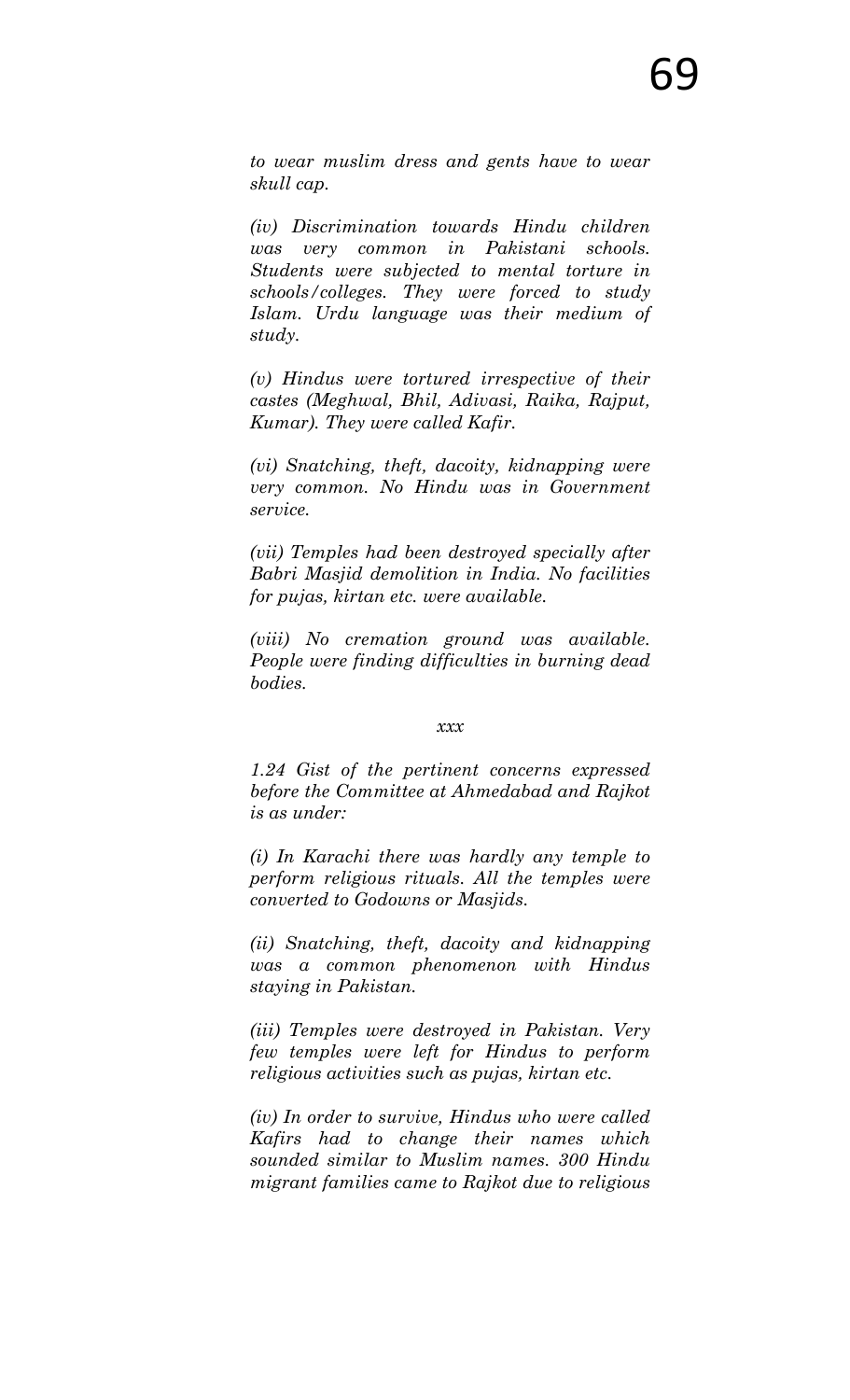*persecution in Pakistan. They faced all types of harassment in Pakistan.‖*

The Joint Parliamentary Committee, in this regard, alsonoted as under:

*―2.15 The Committee then enquired whether the fear of religious persecution was a very subjective view. In reply, the MHA stated as follows:*

*"Oral evidences given in the Committee clearly establish that the fear of religious persecution is real and widely prevalent in all the three countries under reference."‖*

25. I state and submit that India has on previous occasions highlighted the said issue to the particular neighbouring countries as explained hereinafter. It is submitted that the condition of minorities in Pakistan, especially those of the Hindus and Sikhs therein, had been taken up with Government of Pakistan in the context of incidents that members of these communities, or the communities themselves, face from time to time. It is submitted that it has been emphasised upon the Government of Pakistan on those occasions that protecting the classified communities is its responsibility. It is submitted that many instances of religious persecution came to notice, in case of Afghanistan between mid 1990s and 2001, when the Taliban were in power in Afghanistan. It is submitted that the atrocities perpetrated by them against non-Muslims were noted across the world. It is submitted that in case of Bangladesh, the Central Government has from time to time highlighted the responsibility of the said Government of that country to protect the interest and promote welfare of its citizens belonging to the classified communities.It is further submitted that the classified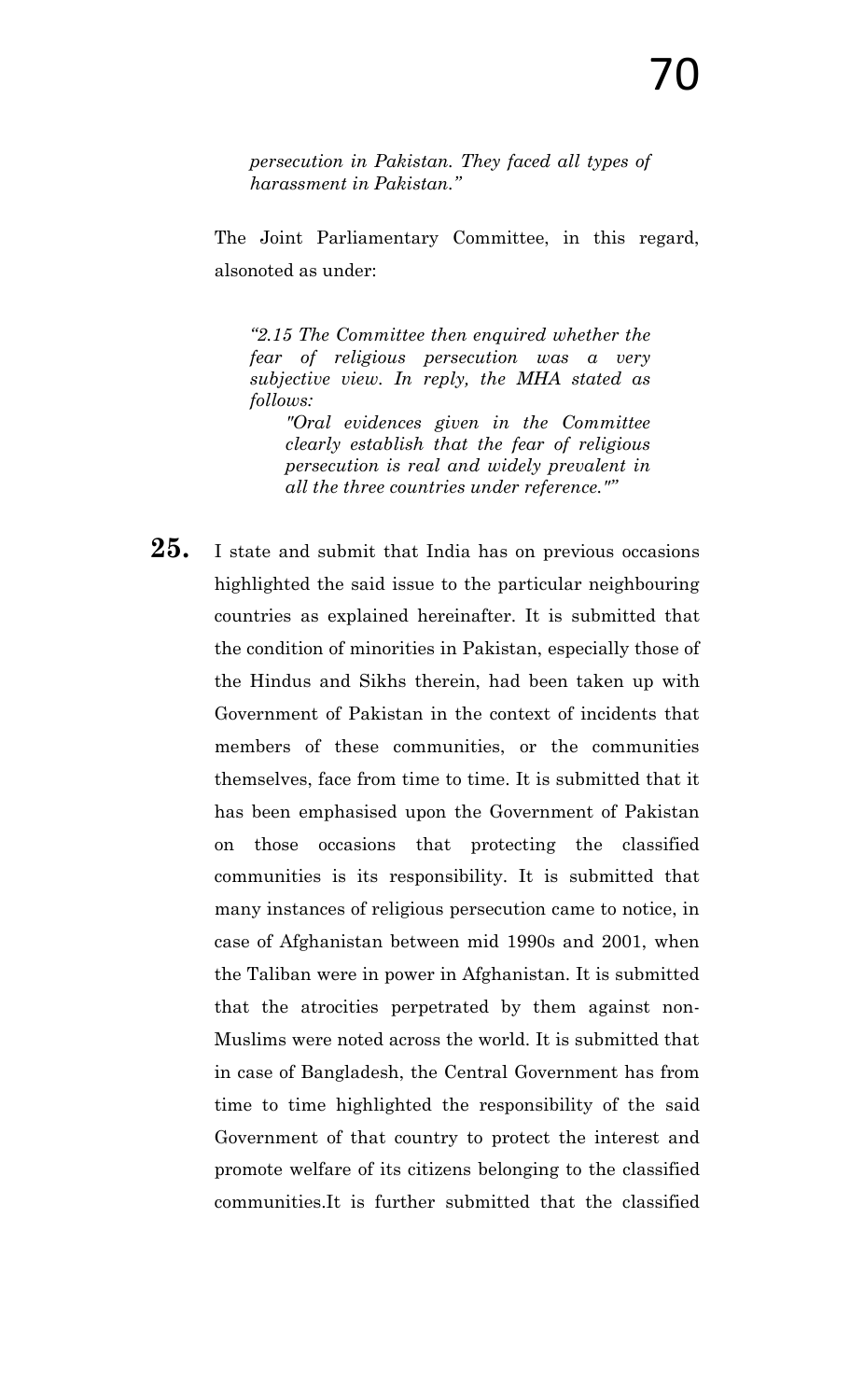communities from the particular neighbouring countries appear to be most closely connected, in interest or in sympathy, with Indian nationality considering the closely connected history of such communities within the territorial/geographical landmass of India.

**26.** I state and submit that the issue of persecution of classified communities on grounds of their religion has been raised in the form of *note verbales* or *demarche* or during bilateral talks between India and the said countries.It is submitted that certain correspondence in this regard is classified in nature and cannot be made public and the same can be handed over for the perusal of the Hon"ble Court.It is submitted that in this regard *note verbales* sent to High Commission of Pakistan on 29/12/2009 regarding sale of agricultural land associated with Gurudwaras in Pakistan is one such example.It is submitted that various Press releases have also been made in this regard by Government officials.It is submitted that External Affairs Minister and Minister of State in MEA have made statements in Parliament on this issueon many occasions. It is submitted that the issue of persecution of classified communities has also been raised in Parliament Questions on many occasions. It is submitted that in reply to these questions, successive Governments have acknowledged reports of persecution of classified communities in these countries. It is submitted that various governmentshave also stated in these Parliament questions that the matter has been taken up with these Governments. It is submitted that the Ministry of External Affairs has also received numerous representations from various organizations in Indiaregarding atrocities against aforesaid communities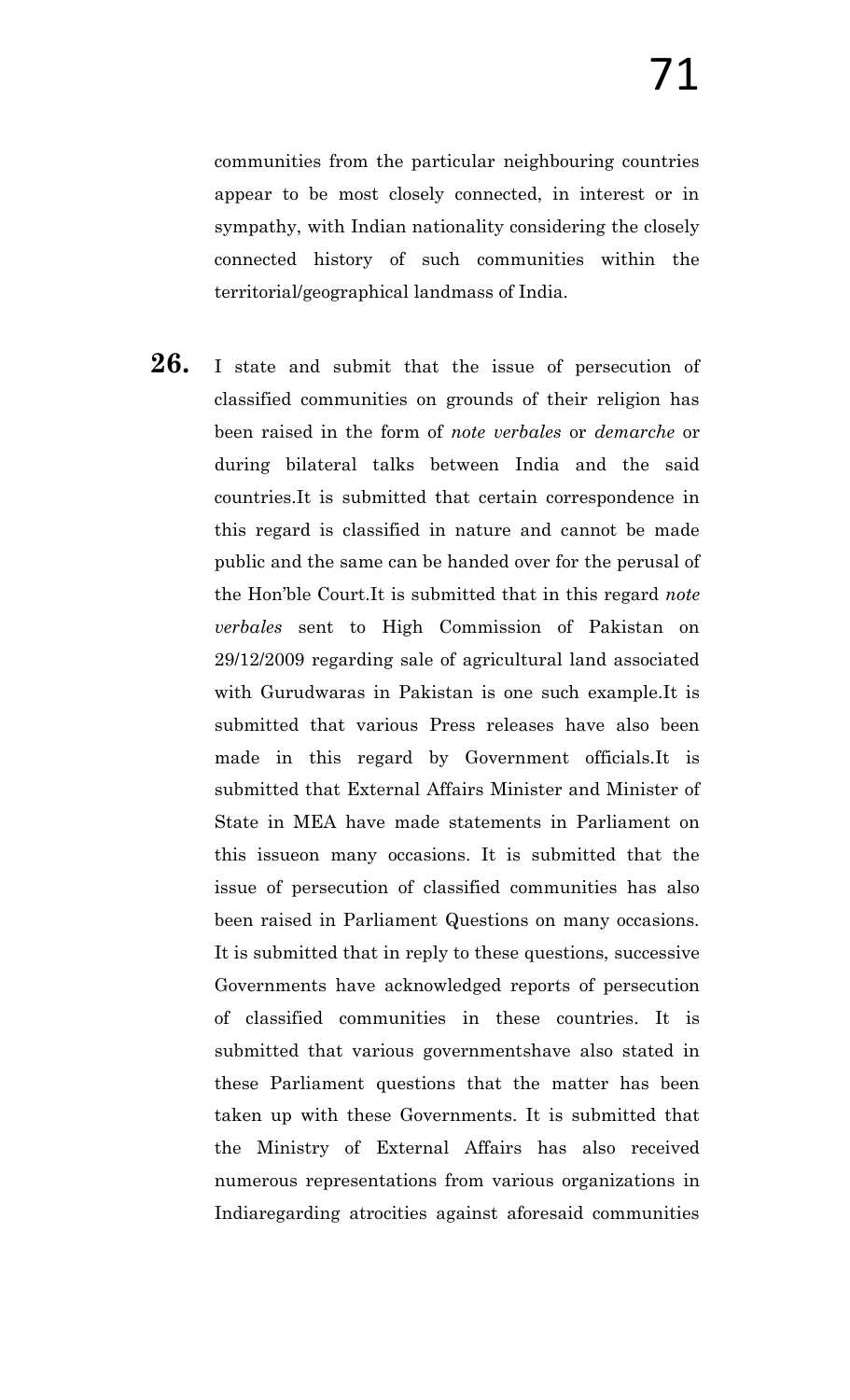in Pakistan. It is submitted that these representations speak about persecution of the aforesaid minorities. The annexures on the history of the efforts on part of the Government of India with regard to the issue of persecution of classified communities which was officially taken up with the Governments of Bangladesh and Pakistan along with the Parliamentary questions of atrocities against the classified communities in Afghanistan are already attached and marked as **Annexure - R 12.** The Details of *note verbales*, press releases, statements, Parliament Questions replied and representations received about persecution of aforesaid minorities in Annexure 12 are listed below :

| SR.            | <b>PARTICULARS</b>                                       |
|----------------|----------------------------------------------------------|
| N <sub>O</sub> |                                                          |
| 1.             | Note Verbale sent to High Commission of Pakistan on      |
|                | December 2009 on sale of agricultural land<br>29         |
|                | associated with Gurdwaras in Pakistan                    |
| 2.             | Note Verbale sent to Ministry of Foreign Affairs of      |
|                | Pakistan on 28 November 2011 on conversion of birth      |
|                | place of Maharaja Ranjit Singh into a Police Station     |
| 3.             | Statement by External Affairs Minister in LokSabha on    |
|                | 02 May 2012 on persecution and intimidation of           |
|                | minority communities in Pakistan                         |
| 4.             | Statement made by MoS for External Affairs<br>on         |
|                | 07.12.1992 on violence and brutality on minority         |
|                | (Hindus, Jains and Sikhs)                                |
| 5.             | Statement by MoS for External Affairs on 13.12.1992      |
|                | on acts of terrorism and arson on minority communities   |
|                | in Pakistan, on reports of destruction of 124 temples, 2 |
|                | Gurdwaras and 5 churches                                 |
| 6.             | SuoMotu Statement by External affairs Minister on        |
|                | 24.02.2010 on 'beheading of a Sikh in Pakistan'          |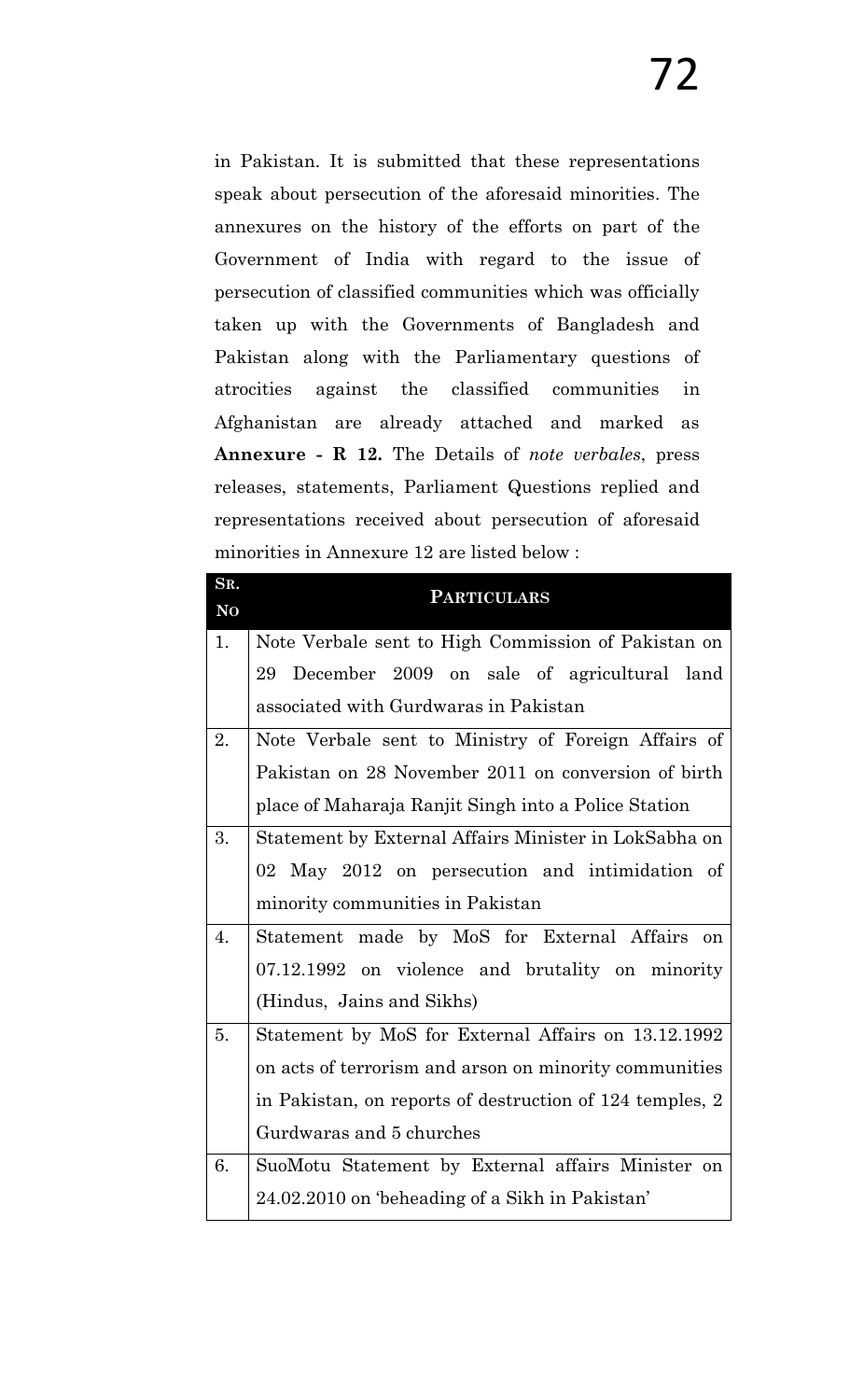| SR.<br>N <sub>O</sub> | <b>PARTICULARS</b>                                     |  |  |
|-----------------------|--------------------------------------------------------|--|--|
| 7.                    | Lok Sabha Parliament Question No.4135 answered on      |  |  |
|                       | 19.02.2014 on attacks on minorities in neighbouring    |  |  |
|                       | countries.                                             |  |  |
| 8.                    | Lok Sabha Parliament Question No.5388 answered on      |  |  |
|                       | 09.05.2012 on discrimination against Hindu minorities  |  |  |
|                       | in Bangladesh and Pakistan.                            |  |  |
| 9.                    | Lok Sabha Parliament Question No.132 answered on       |  |  |
|                       | 30.11.2011 on killing of Hindus in Pakistan.           |  |  |
| 10.                   | Lok Sabha Parliament Question No. 879 answered on      |  |  |
|                       | 16.07.2014 on migration of Hindus from Pakistan on     |  |  |
|                       | grounds of religious persecution.                      |  |  |
| 11.                   | Lok Sabha Parliament Question No. 815 answered on      |  |  |
|                       | 16.07.2014 on desecration of temples in Pakistan.      |  |  |
| 12.                   | Lok Sabha Parliament Question No. 293 answered on      |  |  |
|                       | 31.08.2012 on migration of Hindu and Sikhs from        |  |  |
|                       | Pakistan and incidents of alleged looting, kidnapping, |  |  |
|                       | particularly of girls and conversion of Hindus and     |  |  |
|                       | Sikhs. (Demarche was made with Pakistan on 08 May      |  |  |
|                       | 2012 conveying India's serious concerns on matter of   |  |  |
|                       | abduction, forced conversion and marriage).            |  |  |
| 13.                   | Lok Sabha Parliament Question No.5493 answered on      |  |  |
|                       | 09.05.2012 on killing of Hindus in Pakistan.           |  |  |
| 14.                   | Lok Sabha Parliament Question No. 160 answered on      |  |  |
|                       | 10.08.2011 on atrocities committed against Hindus and  |  |  |
|                       | Sikhs in Pakistan.                                     |  |  |
| 15.                   | Lok Sabha Parliament Question No. 389 answered on      |  |  |
|                       | 23.11.2011 on migration of Hindus from Pakistan due    |  |  |
|                       | to ill-treatment meted out to them in Pakistan.        |  |  |
| 16.                   | Lok Sabha Parliament Question No. 294 answered on      |  |  |
|                       | 16.03.2011 on alleged atrocities committed on Hindus,  |  |  |
|                       | Sikhs and other minorities in Pakistan.                |  |  |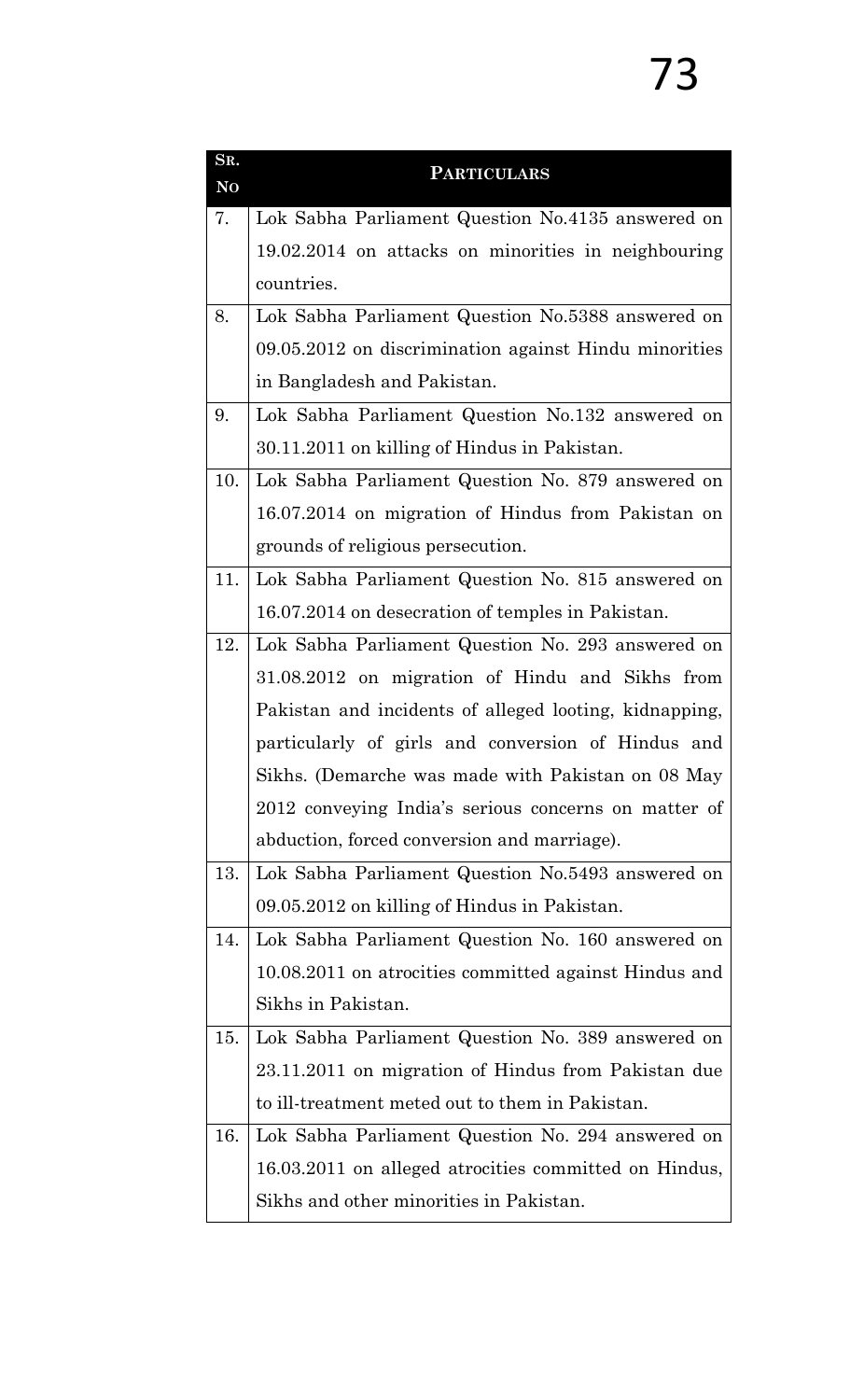| SR.<br>N <sub>O</sub> | <b>PARTICULARS</b>                                        |  |  |
|-----------------------|-----------------------------------------------------------|--|--|
| 17.                   | Lok Sabha Parliament Question No. 467 answered on         |  |  |
|                       | 03.08.2011 on desecration of Gurudwara Sahib in           |  |  |
|                       | Rawalpindi, Pakistan and temples in Pakistan.             |  |  |
| 18.                   | Lok Sabha Parliament Question No. 6512 answered on        |  |  |
|                       | 05.05.2010 on killing of Sikhs in Pakistan.               |  |  |
| 19.                   | Lok Sabha Parliament Question No. 4229 answered on        |  |  |
|                       | 21.04.2010 on attack on Hindus in Pakistan.               |  |  |
| 20.                   | Lok Sabha Parliament Question No. 366 answered on         |  |  |
|                       | 29.07.2009 on displacement of Sikh, Hindu families        |  |  |
|                       | living in Pakistan and forced to pay 'jaziya'.            |  |  |
| 21.                   | Lok Sabha Parliament Question No. 1253 answered on        |  |  |
|                       | 07.03.2007 on report by Human Rights Commission of        |  |  |
|                       | Pakistan on abduction, disappearances and forced          |  |  |
|                       | conversion of Hindus in Pakistan.                         |  |  |
| 22.                   | Lok Sabha Parliament Question No. 2077 answered on        |  |  |
|                       | 16.12.2006 on alleged conversion of temple to abattoir    |  |  |
|                       | in Pakistan.                                              |  |  |
| 23.                   | Lok Sabha Parliament Question No. 2166 answered on        |  |  |
|                       | 07.12.2005 on kidnapping of Hindus in Pakistan.           |  |  |
| 24.                   | Lok Sabha Parliament Question No. 1734 answered on        |  |  |
|                       | 28.11.2001<br>plight of Hindus<br>in<br>Pakistan,<br>on   |  |  |
|                       | complaining of increasing insecurity and systematic       |  |  |
|                       | discrimination.                                           |  |  |
| 25.                   | Statement by MEA Spokesperson on 01 May 2009 on           |  |  |
|                       | reports of Sikh families in Pakistan being driven out of  |  |  |
|                       | their homes and being subjected to Jaziya.                |  |  |
| 26.                   | Representation of Lama Chosphel Zotpa to Hon'ble          |  |  |
|                       | External Affairs Minister dated 22.10.2007<br>the<br>on   |  |  |
|                       | issue of destruction of the statue of Lord Buddha at      |  |  |
|                       | Swat valley in Pakistan                                   |  |  |
| 27.                   | Representation of the Buddhist Society of India to<br>the |  |  |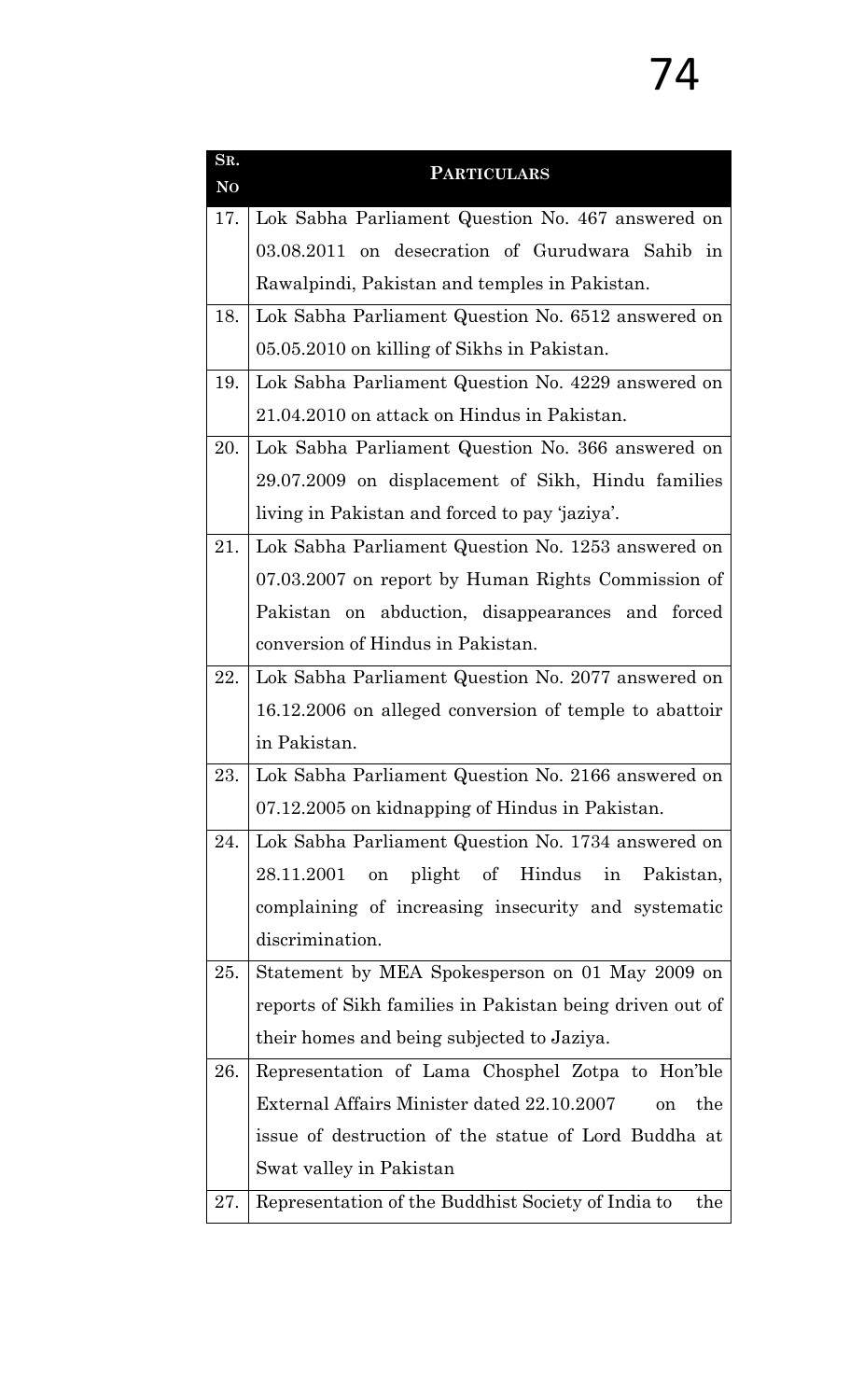| SR.<br>N <sub>O</sub> | <b>PARTICULARS</b>                                    |  |  |
|-----------------------|-------------------------------------------------------|--|--|
|                       | Hon'ble Prime Minister of India dated 14.09.2007      |  |  |
|                       | regarding the desecration and destruction of Bhagwan  |  |  |
|                       | Buddha's Monuments in the Pakistan                    |  |  |
| 28.                   | Representation of the Centre for Legal Aid Assistance |  |  |
|                       | & Settlement dated 04.07.2009 on the brutal attack on |  |  |
|                       | Christian Community by Muslims at BahminWala          |  |  |
| 29.                   | D.O. letter of Dr. M.S. Gill, MOS, Youth Affairs &    |  |  |
|                       | Sports to the Hon'ble External Affairs Minister dated |  |  |
|                       | 13.09.2009 regarding the plight of Hindus in Sindh,   |  |  |
|                       | Pakistan                                              |  |  |
| 30.                   | Representation of Shiromani Gurdwara Parbandhak       |  |  |
|                       | Committee to the Hon'ble External Affairs Minister    |  |  |
|                       | dated 16.12.2009 regarding the beating up a Pakistan- |  |  |
|                       | Sikh Lawyer by some Muslims                           |  |  |
| 31.                   | Representation submitted by Shri Sudhir Aggarwal,     |  |  |
|                       | Regional Convenor BJP on 03.05.2011 on human rights   |  |  |
|                       | violation against Minorities in Pakistan              |  |  |
| 32.                   | Representation of Shiromani Gurdwara Parbandhak       |  |  |
|                       | Committee to the Hon'ble Prime Minister of India      |  |  |
|                       | 19.07.2011 regarding the infringement<br>of           |  |  |
|                       | religious rights of Sikhs in Pakistan                 |  |  |
| 33.                   | Representation of Shri Avinash Rai Khanna, M.P to the |  |  |
|                       | Hon'ble External Affairs Minister dated 23.09.2011    |  |  |
|                       | regarding the Pak Sikh leader under threat in         |  |  |
|                       | Pakistan, wants to migrate to India                   |  |  |
| 34.                   | Representation of Shri Avinash Rai Khanna, M.P to the |  |  |
|                       | Hon'ble Prime Minister of India dated 08.11.2011      |  |  |
|                       | regarding the four Hindu doctors gunned down in       |  |  |
|                       | Pakistan                                              |  |  |
| 35.                   | Representation of Shri Avtar Singh, President,        |  |  |
|                       | Shiromani Gurdwara Parbandhak Committee to the        |  |  |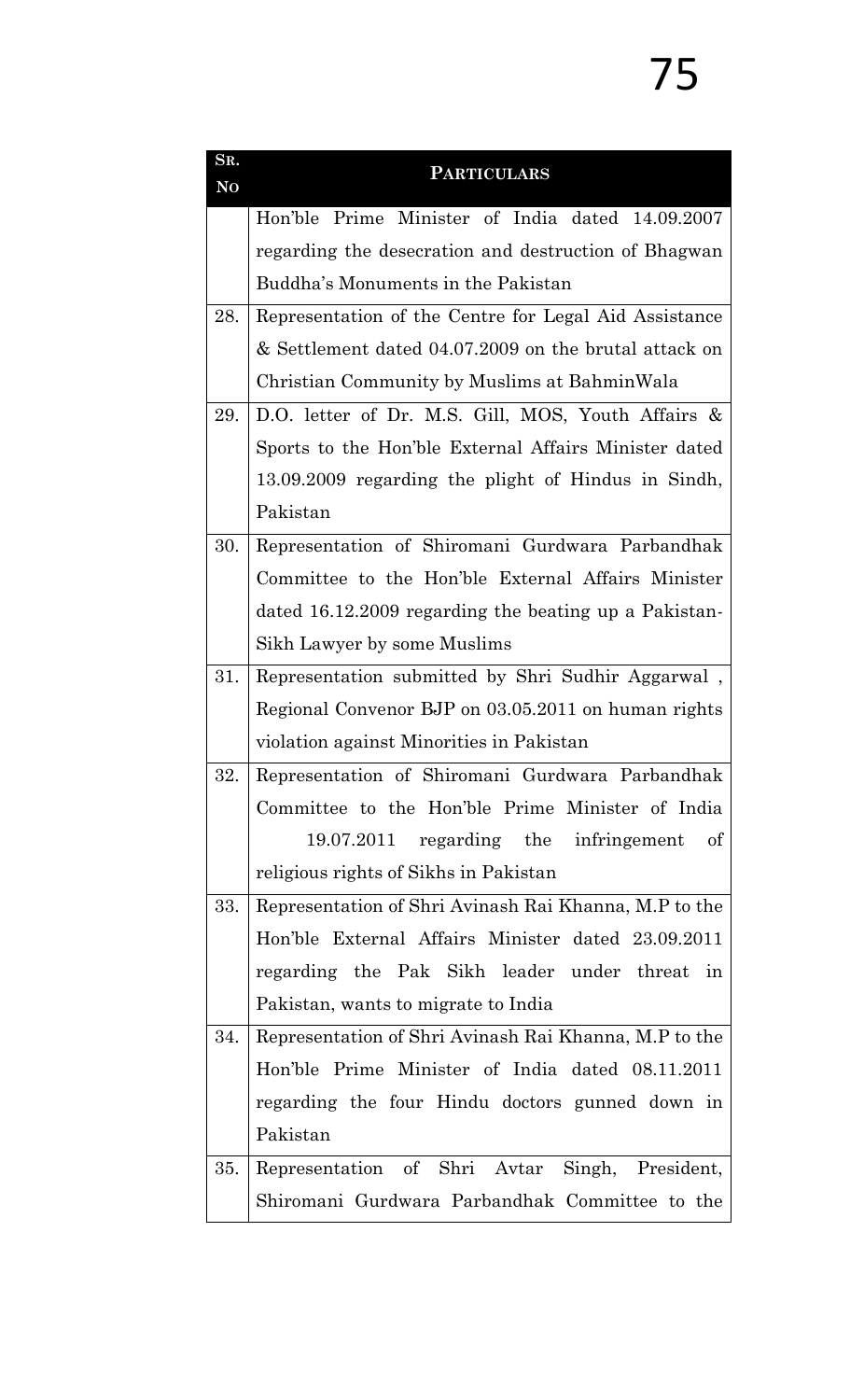| SR.<br>N <sub>O</sub> | <b>PARTICULARS</b>                                     |  |  |  |  |
|-----------------------|--------------------------------------------------------|--|--|--|--|
|                       | Hon'ble Prime Minister of India dated<br>09.01.2012    |  |  |  |  |
|                       | regarding disallowing the Sikhs to enter Gurdwara      |  |  |  |  |
|                       |                                                        |  |  |  |  |
|                       | Sahib Bhai Taru Singh ji in Lahore during observance   |  |  |  |  |
|                       | of his Martyrdom day                                   |  |  |  |  |
| 36.                   | Representation of Shri B B Palit to the Hon'ble        |  |  |  |  |
|                       | Speaker, Parliament House<br>dated<br>10.01.2012       |  |  |  |  |
|                       | regarding the inhuman conditions of Hindu girl's       |  |  |  |  |
|                       | in Pakistan                                            |  |  |  |  |
| 37.                   | Representation of Shri Avinash Rai Khanna, M.P to the  |  |  |  |  |
|                       | Hon'ble Prime Minister of India dated 09.03.2012       |  |  |  |  |
|                       | regarding kidnapping of Hindus in Pakistan.            |  |  |  |  |
| 38.                   | Representation of Shri Tarlochan Singh to the Hon'ble  |  |  |  |  |
|                       | Prime Minister of India dated 10.04.2012 regarding     |  |  |  |  |
|                       | demolition of a Sikh heritage building at Khaibar      |  |  |  |  |
|                       | Pakhtunkhwa, Pakistan                                  |  |  |  |  |
| 39.                   | Representation of Shiromani Gurdwara Parbandhak        |  |  |  |  |
|                       | Committee to the Hon'ble External Affairs Minister     |  |  |  |  |
|                       | dated 30.05.2012 regarding the issue of demolition and |  |  |  |  |
|                       | misappropriation of the Sikh historic properties and   |  |  |  |  |
|                       | buildings in Pakistan                                  |  |  |  |  |
| 40.                   | Representation of Bharat Nirman Sena to the Hon'ble    |  |  |  |  |
|                       | Prime Minister of India dated 12.06.2011 regarding the |  |  |  |  |
|                       | demand for justice for Pakistani Hindus                |  |  |  |  |
| 41.                   | Representation of Shri Avinash Rai Khanna, M.P to the  |  |  |  |  |
|                       | Hon'ble External Affairs Minister dated 13.08.2012     |  |  |  |  |
|                       | regarding kidnapping of a minor Hindu girl in Pakistan |  |  |  |  |
| 42.                   | Representation of Smt. Chandresh Kumari, M.P to the    |  |  |  |  |
|                       | Hon'ble Minister of State for External Affairs dated   |  |  |  |  |
|                       | 06.09.2012 forwarding the representation of Seemant    |  |  |  |  |
|                       | Lok Sangthan regarding condition of Minorities in      |  |  |  |  |
|                       | Pakistan                                               |  |  |  |  |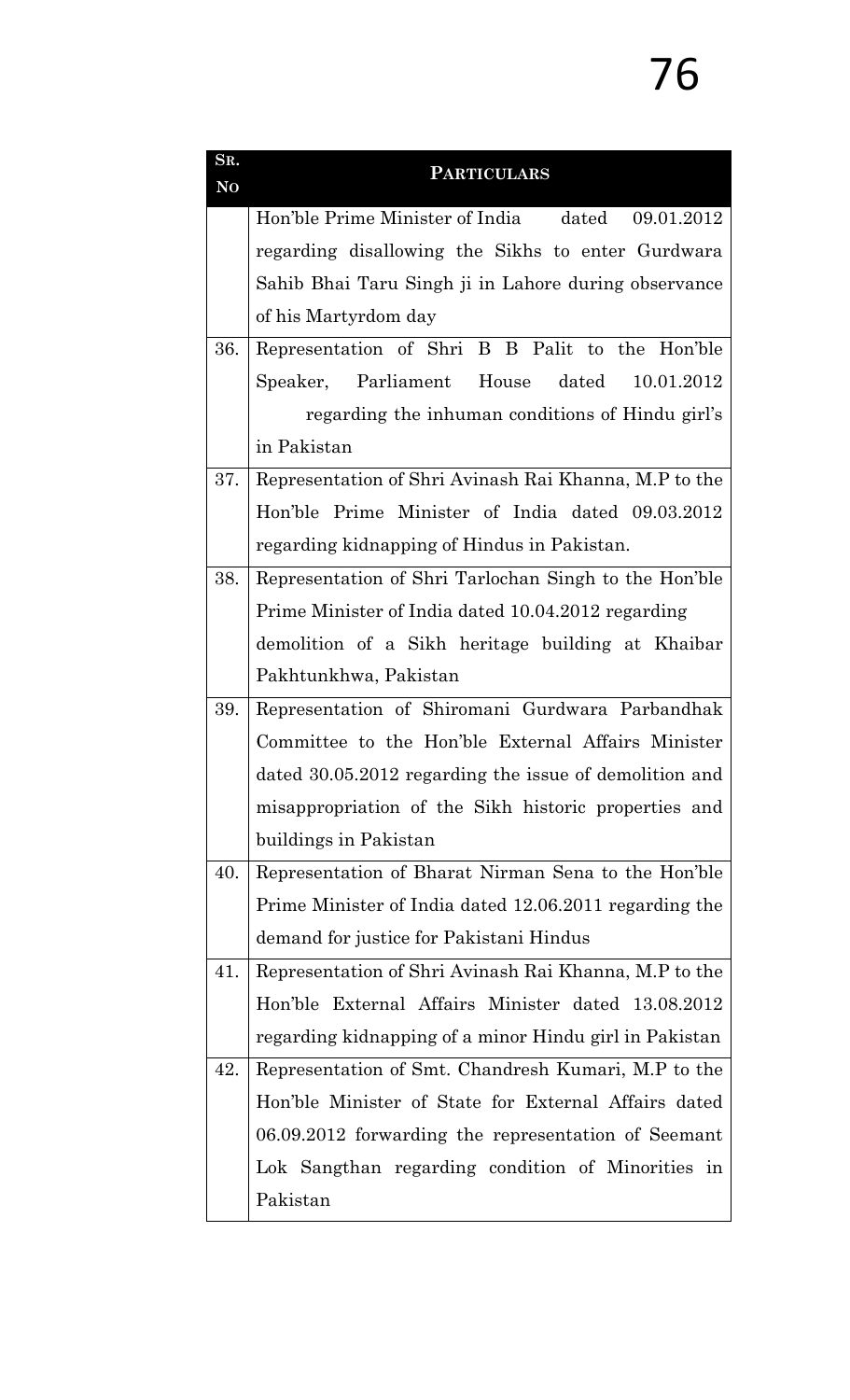| SR.<br>N <sub>O</sub> | <b>PARTICULARS</b>                                      |  |  |
|-----------------------|---------------------------------------------------------|--|--|
| 43.                   | Answer tabled in Parliament LSQ 4815 on 20/12/2000      |  |  |
|                       | on the Fate of Sikh and Hindu Families in Afghanistan   |  |  |
| 44.                   | Answer tabled in Parliament LSQ 60 on 25/07/2001 on     |  |  |
|                       | the Taliban Decree                                      |  |  |
| 45.                   | Answer tabled in Parliament RSQ 546 on 26/07/2001 on    |  |  |
|                       | the dress Code for Hindus in Afghanistan                |  |  |
| 46.                   | Official Statement by GOI: October 23, 2001 on issue of |  |  |
|                       | attacks on Minority in Bangladesh.                      |  |  |
| 47.                   | Rajya Sabha (RS) Parliament Question (PQ) No.516        |  |  |
|                       | (November 22, 2001) - Answer tabled by EAM Shri         |  |  |
|                       | Jaswant Singh on harassment of Minorities<br>in         |  |  |
|                       | Bangladesh.                                             |  |  |
| 48.                   | Parliament Question RS PQ No.265 (November 21,          |  |  |
|                       | 2002) regarding the damage to temples in Bangladesh:    |  |  |
|                       | Answer tabled by MEA in Parliament                      |  |  |
| 49.                   | Parliament Question Lok Sabha (LS) PQ No.603            |  |  |
|                       | (November 21, 2001) on the attacks on Hindus in         |  |  |
|                       | Bangladesh                                              |  |  |
| 50.                   | Parliament Question LS PQ No.58 (17 July 2002) on       |  |  |
|                       | the Atrocities on minorities in Bangladesh : Reference  |  |  |
|                       | made to action taken by GOI authorities in discussions  |  |  |
|                       | Bangladesh authorities about<br>with<br>attacks<br>on   |  |  |
|                       | minorities                                              |  |  |
| 51.                   | Information provided by Bangladesh Hindu, Buddhist,     |  |  |
|                       | Christian Unity Organization regarding communal         |  |  |
|                       | attacks and repression in Bangladesh in 2001.           |  |  |
| 52.                   | Letter to Indian High Commission by Bangladeshi Non     |  |  |
|                       | Governmental Organization PRIP TRUST dated              |  |  |
|                       | 18/10/2001 listing cases of violence against Hindus,    |  |  |
|                       | Christians and Buddhists in Bangladesh.                 |  |  |
| 53.                   | Letter from Indian National Sikh Youth Forum            |  |  |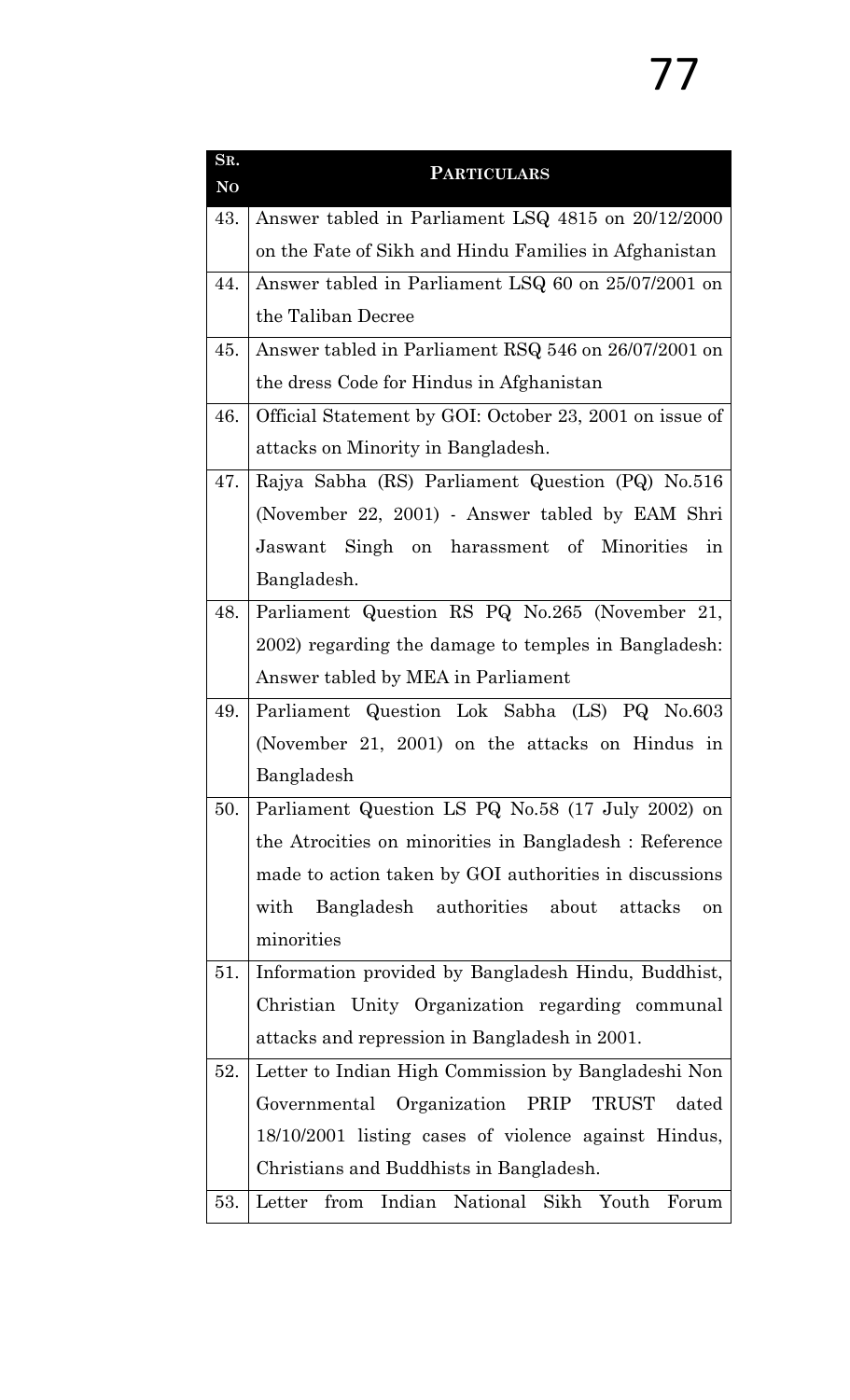| SR.<br>N <sub>O</sub> | <b>PARTICULARS</b>                                      |  |  |
|-----------------------|---------------------------------------------------------|--|--|
|                       | (REGD.) to Minister for Home Affairs dated 25.02.2010   |  |  |
|                       | to condemn brutal killing of innocent Sikhs in Pakistan |  |  |
|                       | by terrorist groups.                                    |  |  |
| 54.                   | Letter from Seemant Lok Sangathan to General            |  |  |
|                       | Secretary, Indian National Congress New Delhi dated     |  |  |
|                       | 30.05.2012 regarding condition of minorities<br>in      |  |  |
|                       | Pakistan.                                               |  |  |
| 55.                   | from President, Shiromani<br>Gurudwara<br>Letter        |  |  |
|                       | Parbandhak Committee, to Hon'ble Prime Minister of      |  |  |
|                       | India dated 30.05.2012 regarding the issue of           |  |  |
|                       | demolition and misappropriation of the Sikh historic    |  |  |
|                       | properties and buildings in Pakistan.                   |  |  |
| 56.                   | Letter from Hindu Janjagruti Samiti to NHRC, New        |  |  |
|                       | Delhi dated 17.08.2012 with the request to give         |  |  |
|                       | immediate asylum and Indian citizenship to the          |  |  |
|                       | Pakistan Hindus seeking refuge in India.                |  |  |
| 57.                   | from Sayonjak, Bihar Pradesh, Congress<br>Letter        |  |  |
|                       | Committee, to Smt Sonia Gandhi, Shri Rahul Gandhi,      |  |  |
|                       | Shri Salman Khurshid dated 27.08.2012 regarding         |  |  |
|                       | forcible conversion of Hindus, Sikhs and Christians in  |  |  |
|                       | Pakistan.                                               |  |  |
| 58.                   | Letter from Shri. Avinash Rai Khanna then Member of     |  |  |
|                       | Parliament to Minister of External Affairs,<br>dated    |  |  |
|                       | 24.09.2012 regarding undisclosed ban on giving          |  |  |
|                       | passports to Hindus in Pakistan.                        |  |  |
| 59.                   | Letter from Shri. Mansukh L. Mandaviya, then            |  |  |
|                       | Member of Parliament to Hon'ble Minister of External    |  |  |
|                       | Affairs dated 20.11.2012 regarding compulsory           |  |  |
|                       | religious conversion, rape, kidnap of<br>minority       |  |  |
|                       | community in Pakistan                                   |  |  |
| 60.                   | Letter from Shri. Tarun Vijay, then Member<br>of        |  |  |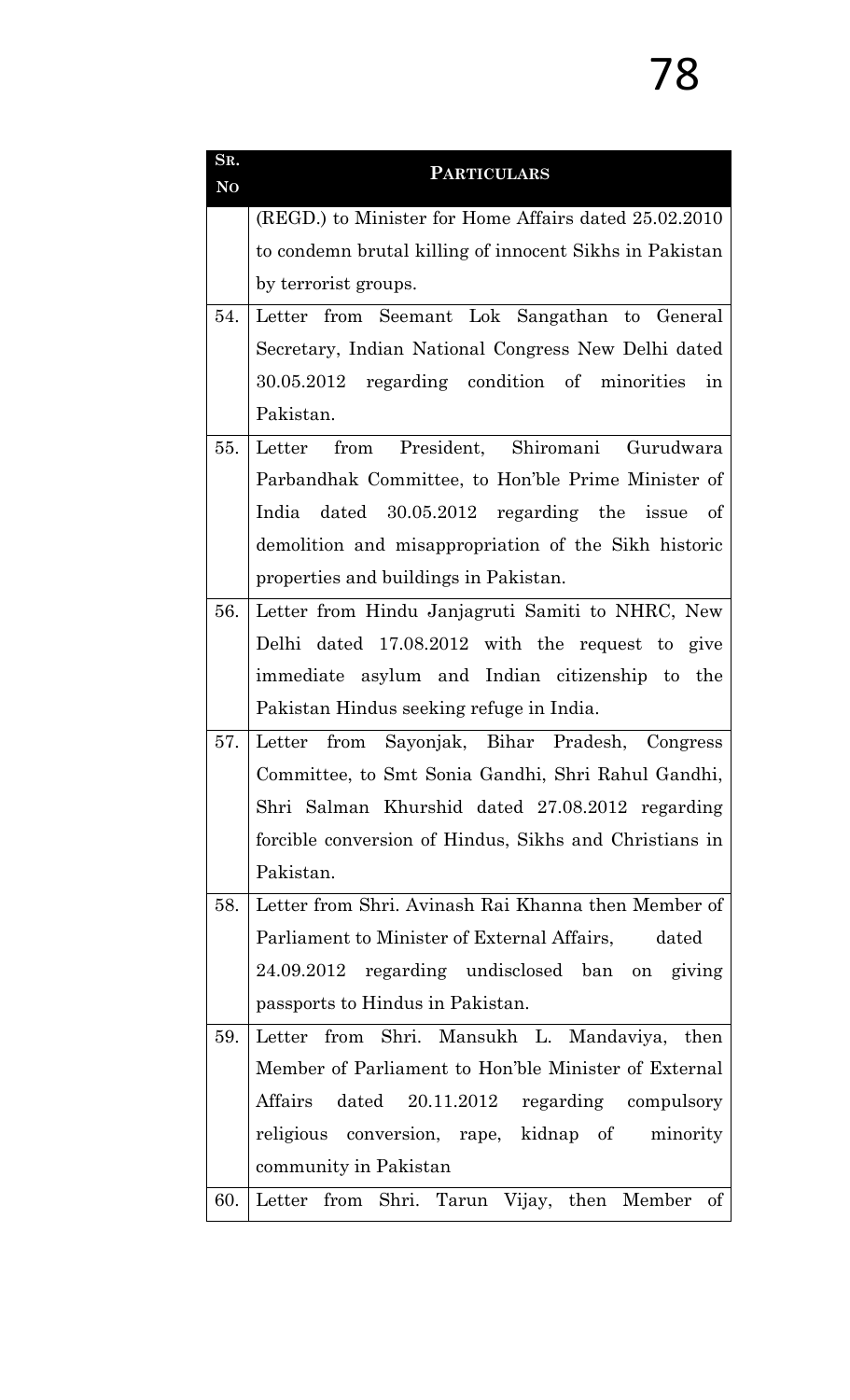| SR.<br>N <sub>O</sub> | <b>PARTICULARS</b>                                        |  |  |  |
|-----------------------|-----------------------------------------------------------|--|--|--|
|                       | Parliament to the Prime Minister of India dated           |  |  |  |
|                       | 04.12.2012 regarding continuous violence against          |  |  |  |
|                       | Hindus in Pakistan.                                       |  |  |  |
| 61.                   | Letter from Chief Minister, Punjab to Prime Minister of   |  |  |  |
|                       | India dated 06.12.2012 regarding demolition of Sri Ram    |  |  |  |
|                       | Pir Mandir, Soldier Bazar, Karachi, Pakistan.             |  |  |  |
| 62.                   | Letter from Shri Avinash Rai Khanna, then Member          |  |  |  |
|                       | Parliament (Rajya Sabha), Punjab to Minister for          |  |  |  |
|                       | External Affairs, Govt. of India, dated 30.12.2013 to put |  |  |  |
|                       | the international pressure on the Pakistan Govt. so       |  |  |  |
|                       | that they should not violate the human rights of          |  |  |  |
|                       | minorities in Pakistan.                                   |  |  |  |
| 63.                   | Letter from Shri Avinash Rai Khanna, then Member          |  |  |  |
|                       | Parliament (Rajya Sabha), Punjab to Minister for          |  |  |  |
|                       | External Affairs, Govt. of India, dated 15.02.2014        |  |  |  |
|                       | regarding kidnapping of 2 Sikhs in Pakistan.              |  |  |  |
| 64.                   | Letter from the Trustee, The Art of Living to Minister    |  |  |  |
|                       | of the External Affairs dated 11.03.2014 regarding        |  |  |  |
|                       | damage of Art of Living Center, Bani Gala, Islamabad,     |  |  |  |
|                       | Pakistan.                                                 |  |  |  |
| 65.                   | President, Shiromani<br>Gurduwara<br>Letter<br>from       |  |  |  |
|                       | Parbandhak committee. Amritsar to External Affairs        |  |  |  |
|                       | Minister dated 10.09.2014 regarding killings of the       |  |  |  |
|                       | members of Sikhs community in Pakistan. Sikhs have        |  |  |  |
|                       | been targeted in Pakistan for quite some time now and     |  |  |  |
|                       | the issue is a serious matter which has attained          |  |  |  |
|                       | dangerous proportions.                                    |  |  |  |
| 66.                   | Letter from Pratap Singh Bajwa, Punjab Pradesh            |  |  |  |
|                       | Congress Committee, to the Prime Minister of India        |  |  |  |
|                       | dated 04.10.2014 to raise concerns with President and     |  |  |  |
|                       | Prime Minister of Pakistan in the wake news reports of    |  |  |  |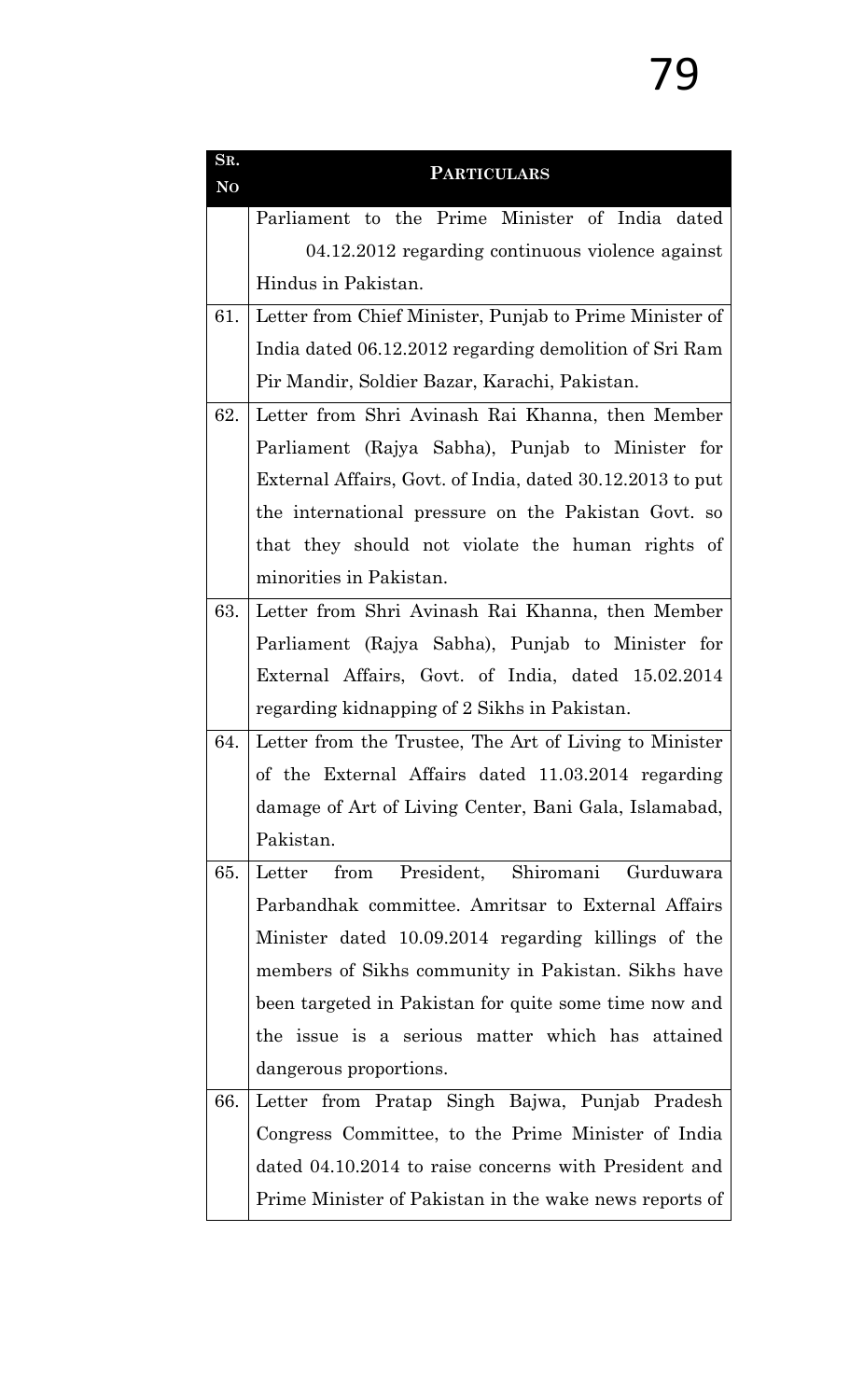| SR.            | <b>PARTICULARS</b>                                     |  |  |
|----------------|--------------------------------------------------------|--|--|
| N <sub>0</sub> |                                                        |  |  |
|                | "Pakistani Sikhs living under threat of terrorists, 8  |  |  |
|                | killed in 18 months"                                   |  |  |
| 67.            | Letter from Shri. Rajesh Maheshwari, Sindh Minority    |  |  |
|                | Migrants Association to the Prime Minister dated       |  |  |
|                | 27.10.2014 regarding alleviation of hardships faced by |  |  |
|                | Pakistani Hindu migrants.                              |  |  |

27. It is further submitted that considering the totality of factors, including factors of international geopolitics, the demographic profile of nations surrounding the particular neighbouring countries, the situation of or the presence of other persons of classified communities in other nations surrounding the neighbouring classified countries and the presence of state religions/theocratic regimes in other countries surrounding the neighbouring classified countries, makes it amply clear that India represents the sole rational and logically feasible place to seek shelter for the said communities.

> It is further submitted that unlike the particular neighbouring countries, India is a constitutionally secular country and further has a large population of persons belonging to the classified communities already residing as Indian citizens. It is therefore submitted that the said classification is logically complete and made as a legislative policy strictly in light of prevailing geo-political and other allied reasons which would not be justiciable. In totality of the above mentioned factors, it is submitted that the first tier of classification is just, fair and reasonable and has a reasonable nexus with the object sought to be achieved by the Act.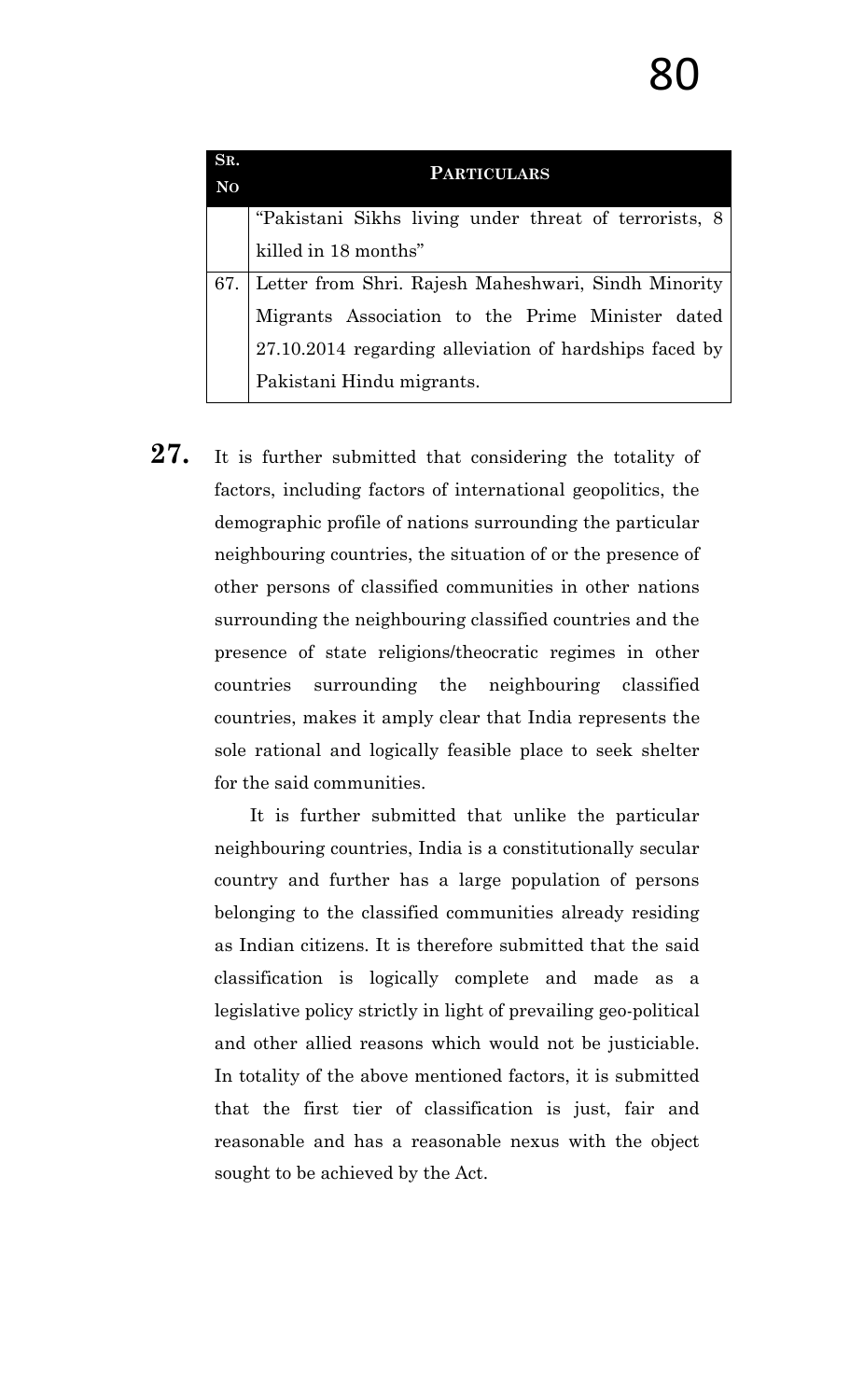- 28. I state and submit that the second tier of classification is the identification of the People's Republic of Bangladesh, the Islamic Republic of Afghanistan and the Islamic Republic of Pakistan within the Indian subcontinent. It is submitted that these countries are a class in themselves, which is centered on a recognition of countries with a specific state religion within the neighbourhood of India. It is submitted that the intelligible differentia in the three countries is in fact, enshrined in their respective Constitutions, their geographical locations and systematic functioning of their organs of State. It is further submitted that inclusion of one particular country in the list and non-inclusion of other(s) cannot be subject-matter of judicial review. It is humbly submitted that the same is in the domain of legislative decision making and the legislative wisdom. It is submitted that if such an exercise is treated to be a part of judicial review, it will not only be an unending process but it will render all legislative classifications *ultra vires*.
- **29.** The following provisions of the constitutions of the particular neighbouring countries would further illustrate the same :

## **THE CONSTITUTION OF THE ISLAMIC REPUBLIC OF PAKISTAN**

## *Preamble*

*Whereas sovereignty over the entire Universe belongs to Almighty Allah alone, and the authority to be exercised by the people of Pakistan within the limits prescribed by Him is a sacred trust;*

## *XX XXXX*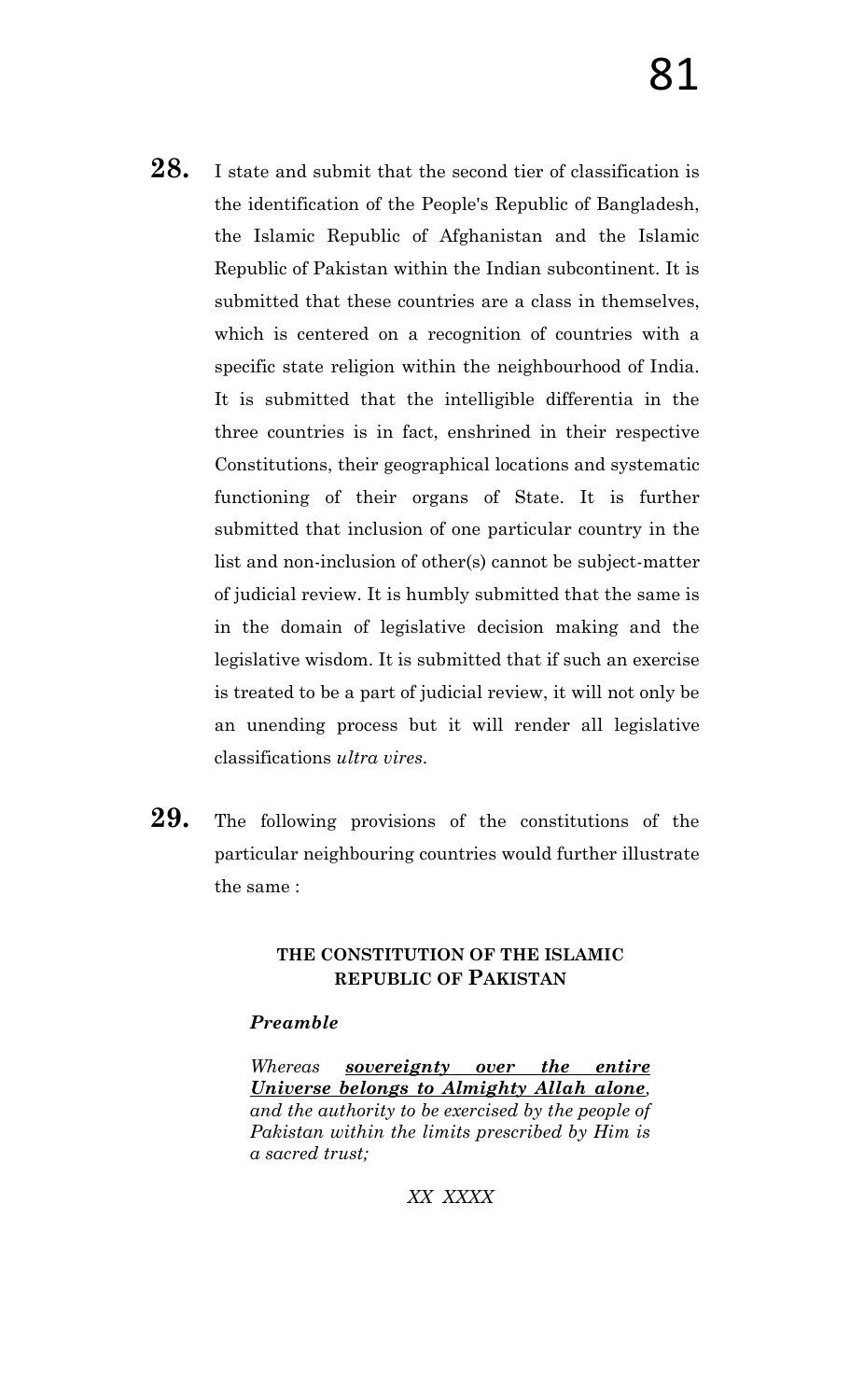*Wherein the principles of democracy, freedom, equality, tolerance and social justice, as enunciated by Islam, shall be fully observed; Introductory*

*Article 1: The Republic and its territories*

*(1) Pakistan shall be a Federal Republic to be known as the Islamic Republic of Pakistan, hereinafter referred to as Pakistan.*

## *XXXX XX*

### *Article 2- Islam to be State religion*

*Islam shall be the State religion of Pakistan.*

## *Article 19 - Freedom of speech, etc.*

*Every citizen shall have the right to freedom of speech and expression, and there shall be freedom of the press, subject to any reasonable restrictions imposed by law in the interest of the glory of Islam or the integrity, security or defence of Pakistan or any part thereof, friendly relations with foreign States, public order, decency or morality, or in relation to contempt of court, commission of or incitement to an offence.*

*Article – 40 - Strengthening bonds with Muslim world and promoting international peace.* 

*The State shall endeavour to preserve and strengthen fraternal relations among Muslim countries based on Islamic unity, support the common interests of the peoples of Asia, Africa and Latin America, promote international peace and security, foster goodwill and friendly relations among all nations and encourage the settlement of international disputes by peaceful means.*

*Article 62 - Qualifications for membership of Majlis-e-Shoora (Parliament):*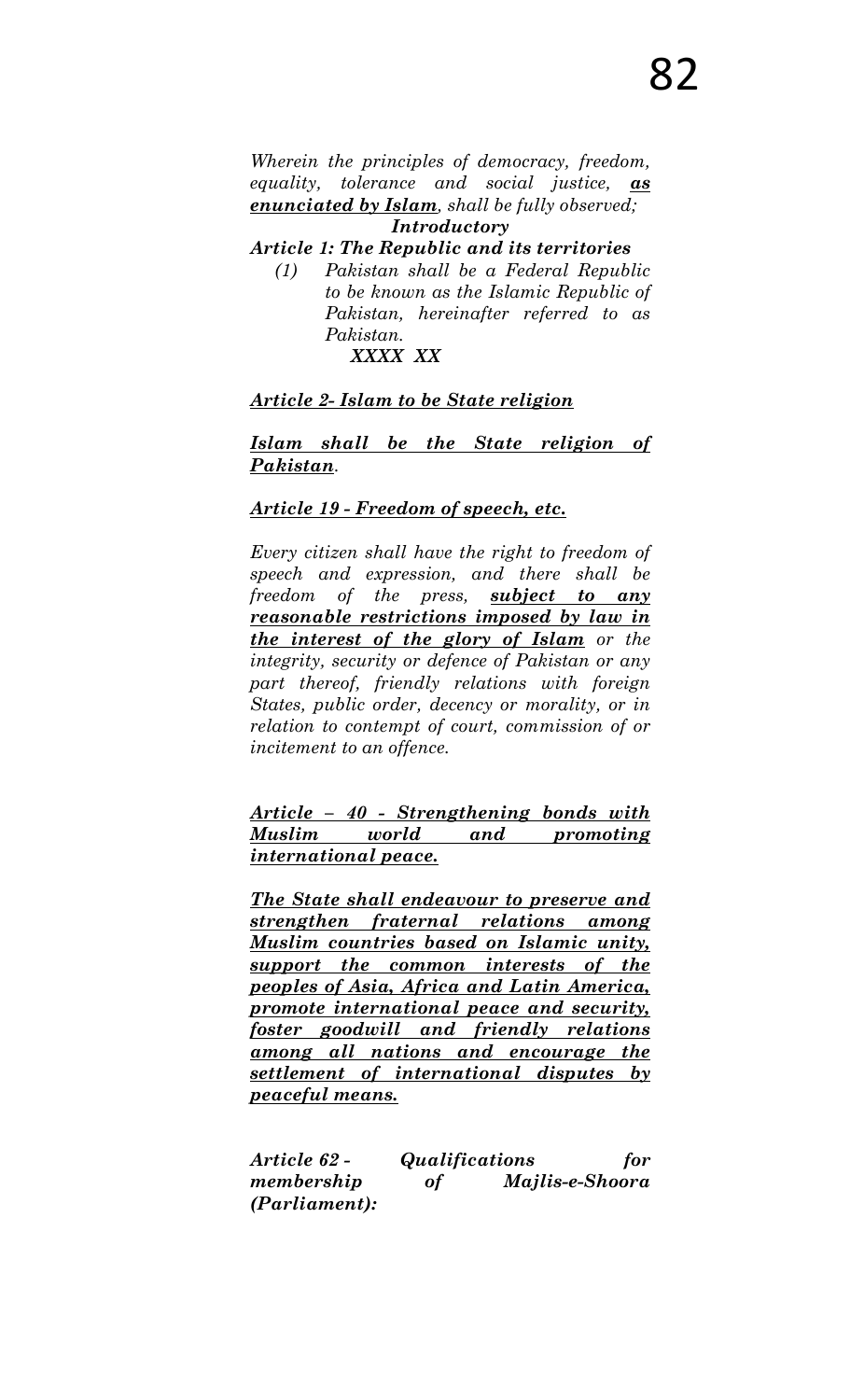*(1) A person shall not be qualified to be elected or chosen as a member of Majlis-e-Shoora (Parliament) unless-*

*(a) he is a citizen of Pakistan; ….*

*(e) he has adequate knowledge of Islamic teachings and practises obligatory duties prescribed by Islam as well as abstains from major sins ;* 

*(f) he is sagacious, righteous and nonprofligate, honest and ameen, there being no declaration to the contrary by a court of law;*

### *Chapter 3A: Federal Shariat Court*

*Article 203A - Provisions of Chapter to override other Provisions of Constitution The provisions or this Chapter shall have effect notwithstanding anything contained in the Constitution.* 

*Article 203C - The Federal Shariat Court.*

*(1) There shall be constituted for the purposes of this Chapter a court to be called the Federal Shariat Court.* 

*(2) The Court shall consist of not more than eight Muslim Judges, including the Chief Justice, to be appointed by the President in accordance with Article 175A* 

*Article 203D - Powers, Jurisdiction and Functions of the Court.*

*(1) The Court may, either of its own motion or on the petition of a citizen of Pakistan or the Federal Government or a Provincial Government, examine and decide the question whether or not any law or provision of law is repugnant to the injunctions of Islam, as laid down in the Holy Quran and Sunnah of the Holy Prophet, hereinafter referred to as the Injunctions of Islam.*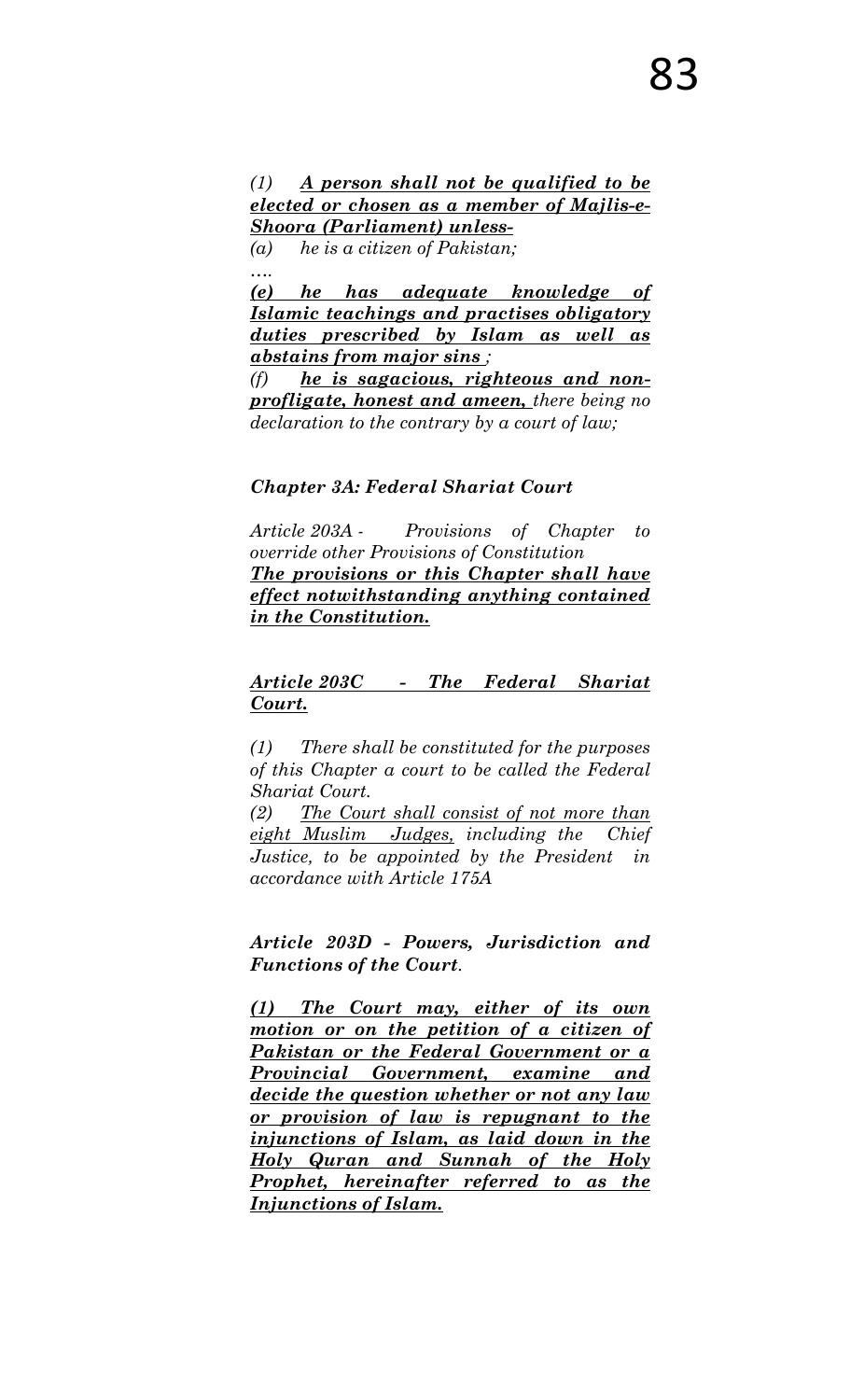*(1A) Where the Court takes up the examination of any law or provision of law under clause (1) and such law or provision of law appears to it to be repugnant to the Injunctions of Islam, the Court shall cause to be given to the Federal Government in the case of a law with respect to a matter in the Federal Legislative List , or to the Provincial Government in the case of a law with respect to a matter not enumerated in the Federal Legislative List, a notice specifying the particular provisions that appear to it to be so repugnant, and afford to such Government adequate opportunity to have its point of view placed before the Court.* 

*(2) If the Court decides that any law or provision of law is repugnant to the Injunctions of Islam, it shall set out in its decision:* 

> *(a) the reasons for its holding that opinion; and*

*(b) the extent to which such law or provision is so repugnant; and specify the day on which the decision shall take effect Provided that no such decision shall be deemed to take effect before the expiration of the period within which an appeal therefrom may be preferred to the Supreme Court or, where an appeal has been so preferred, before the disposal of such appeal.*

*(3) If any law or provision of law is held by the Court to be repugnant to the Injunctions of Islam –*

> *(a) the President in the case of a law with respect to a matter in the Federal Legislative List or the Concurrent Legislative List, or the Governor in the case of a law with respect to a matter not enumerated in either of those Lists, shall take steps to amend the law so as to bring such law or provision into conformity with the Injunctions of Islam; and*

> *(b) such law or provision shall, to the extent to which it is held to be so repugnant, cease to have effect on the day on which the decision of the Court takes effect.*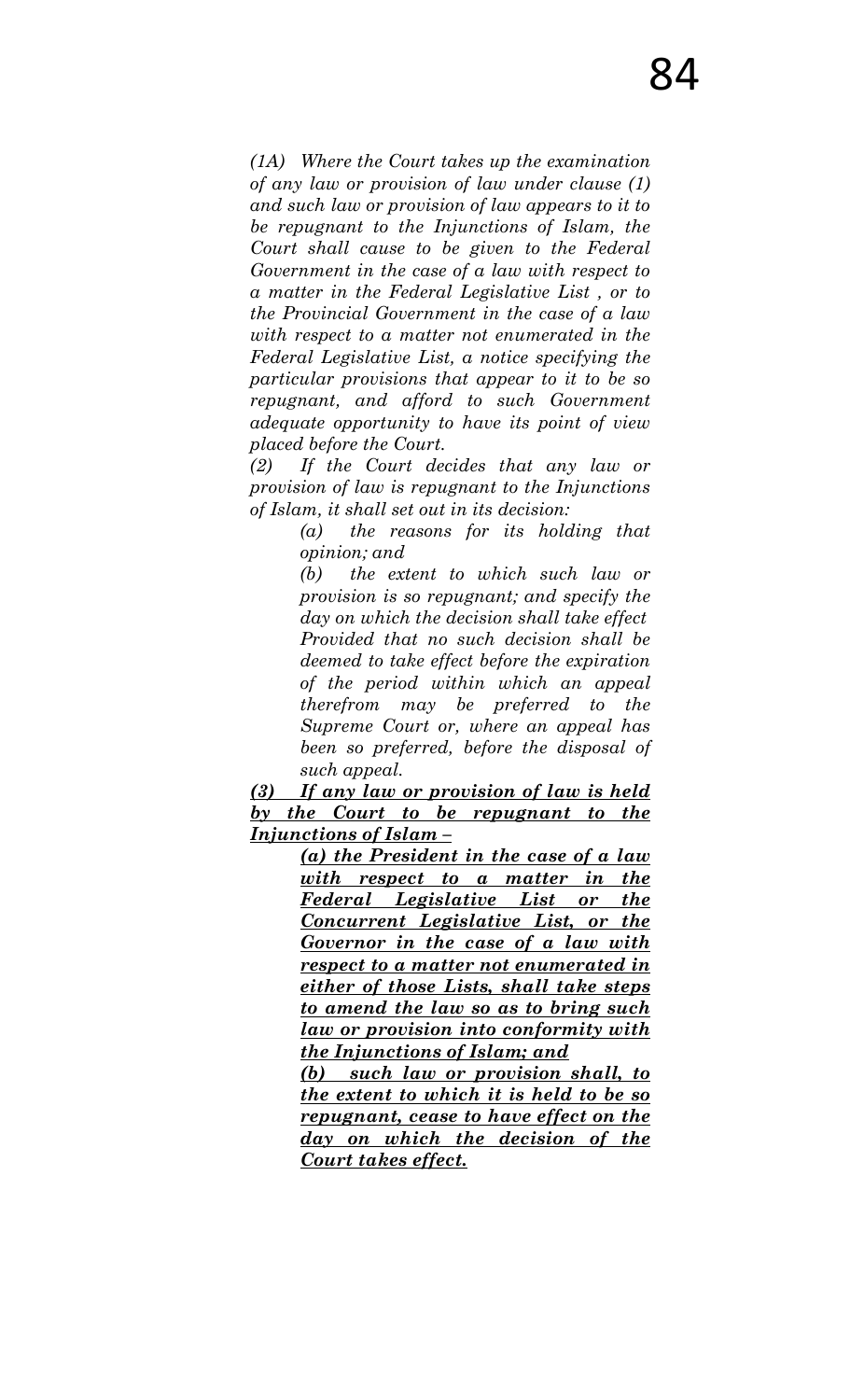## *Article 203DD - Revision and other Jurisdiction of the Court.*

*(1) The Court may call for and examine the record of any case decided by any criminal court under any law relating to the enforcement of Hudood for the purpose of satisfying itself as to the correctness, legality or propriety of any finding, sentence or order recorded or passed by, and as to the regularity of any proceedings of, such court and may, when calling for such record, direct that the execution of any sentence be suspended and, if the accused is in confinement, that he be released on bail or on his own bond pending the examination of the record.* 

*(2) In any case the record of which has been called for by the Court, the Court may pass such order as it may deem fit and may enhance the sentence: Provided that nothing in this Article shall be deemed to authorize the Court to convert a finding of acquittal into one of conviction and no order under this Article shall be made to the prejudice of the accused unless he has had an opportunity of being heard in his own defence.* 

*(3) The Court shall have such other jurisdiction as may be conferred on it by or under any law.*

*Article 227 - Provisions relating to the Holy Qur'an and Sunnah.* 

*(1) All existing laws shall be brought in conformity with the Injunctions of Islam as laid down in the Holy Quran and Sunnah, in this Part referred to as the Injunctions of Islam, and no law shall be enacted which is repugnant to such Injunctions. Explanation:- In the application of this clause to the personal law of any Muslim sect, the expression "Quran and Sunnah" shall mean the Quran and Sunnah as interpreted by that sect. (2) Effect shall be given to the provisions of clause (1) only in the manner provided in this* 

*Part.*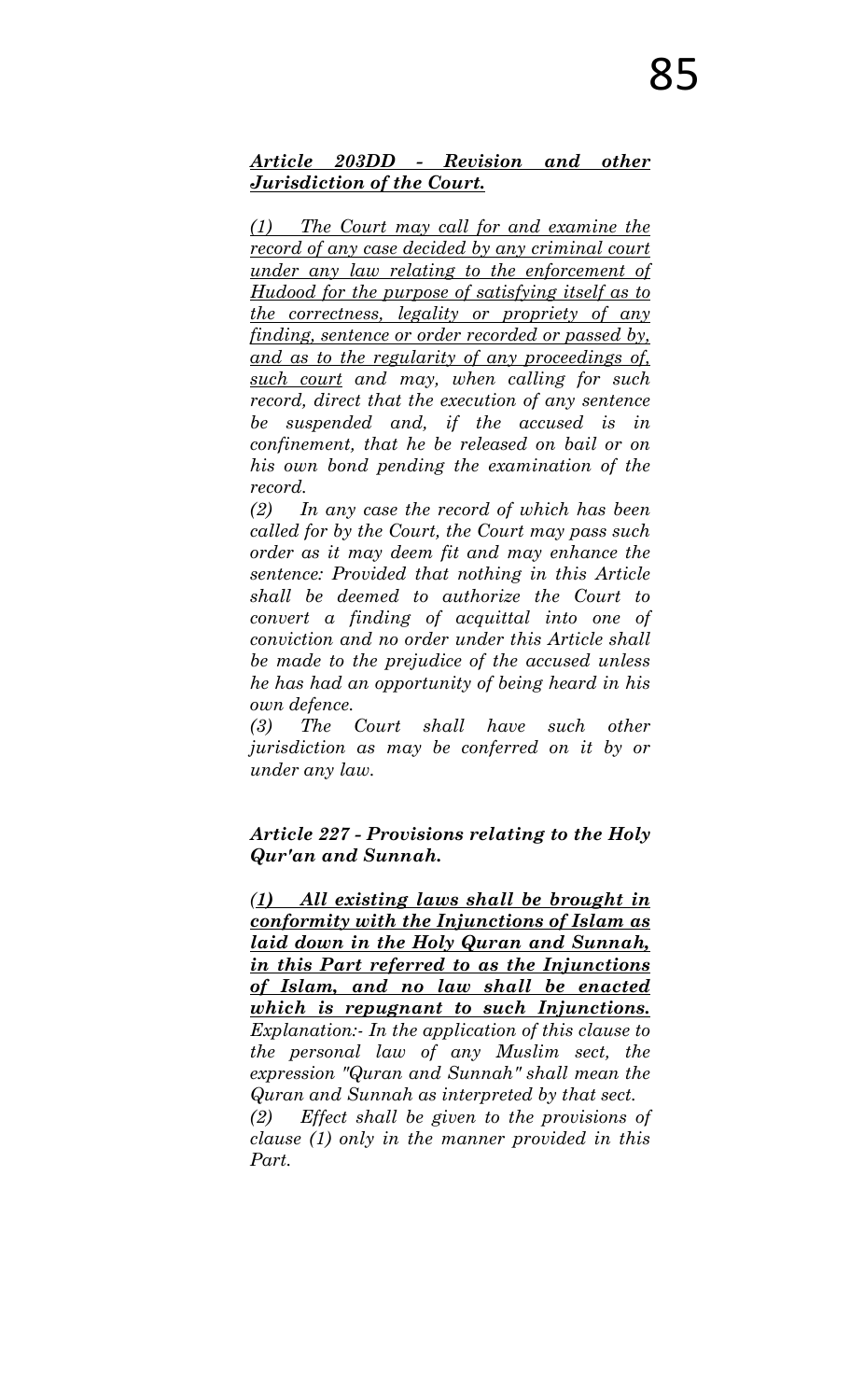*Article 228 - Composition, etc. of Islamic Council*

*(1) There shall be constituted within a period of ninety days from the commencing day a Council of Islamic Ideology, in this part referred to as the Islamic Council.* 

*(2) The Islamic Council shall consist of such members, being not less than eight and not more than twenty, as the President may appoint from amongst persons having knowledge of the principles and philosophy of Islam as enunciated in the Holy Quran and Sunnah, or understanding of the economic, political, legal or administrative problems of Pakistan.* 

*(3) While appointing members of the Islamic Council the President shall ensure that: (a) so far as practicable various schools of thought are represented in the Council; (b) not less than two of the members are persons each of whom is, or has been, a Judge of the Supreme Court or of a High Court;* 

> *(c) not less than one-third of the members are persons each of whom has been engaged, for a period of not less than fifteen years, in Islamic research or instruction; and*

*(d) at least one member is a woman.*

*(4) The President shall appoint one of the members of the Islamic Council to be the Chairman thereof.* 

*(5) Subject to clause (6) a member of the Islamic Council shall hold office for a period of three years.* 

### *Article 229 - Reference by Majlis-e-Shoora (Parliament), etc. to Islamic Council.*

*The President or the Governor of a Province may, or if two-fifths of its total membership so requires, a House or a Provincial Assembly shall, refer to the Islamic Council for advice any question as to whether a proposed law is or is not repugnant to the Injunctions of Islam.*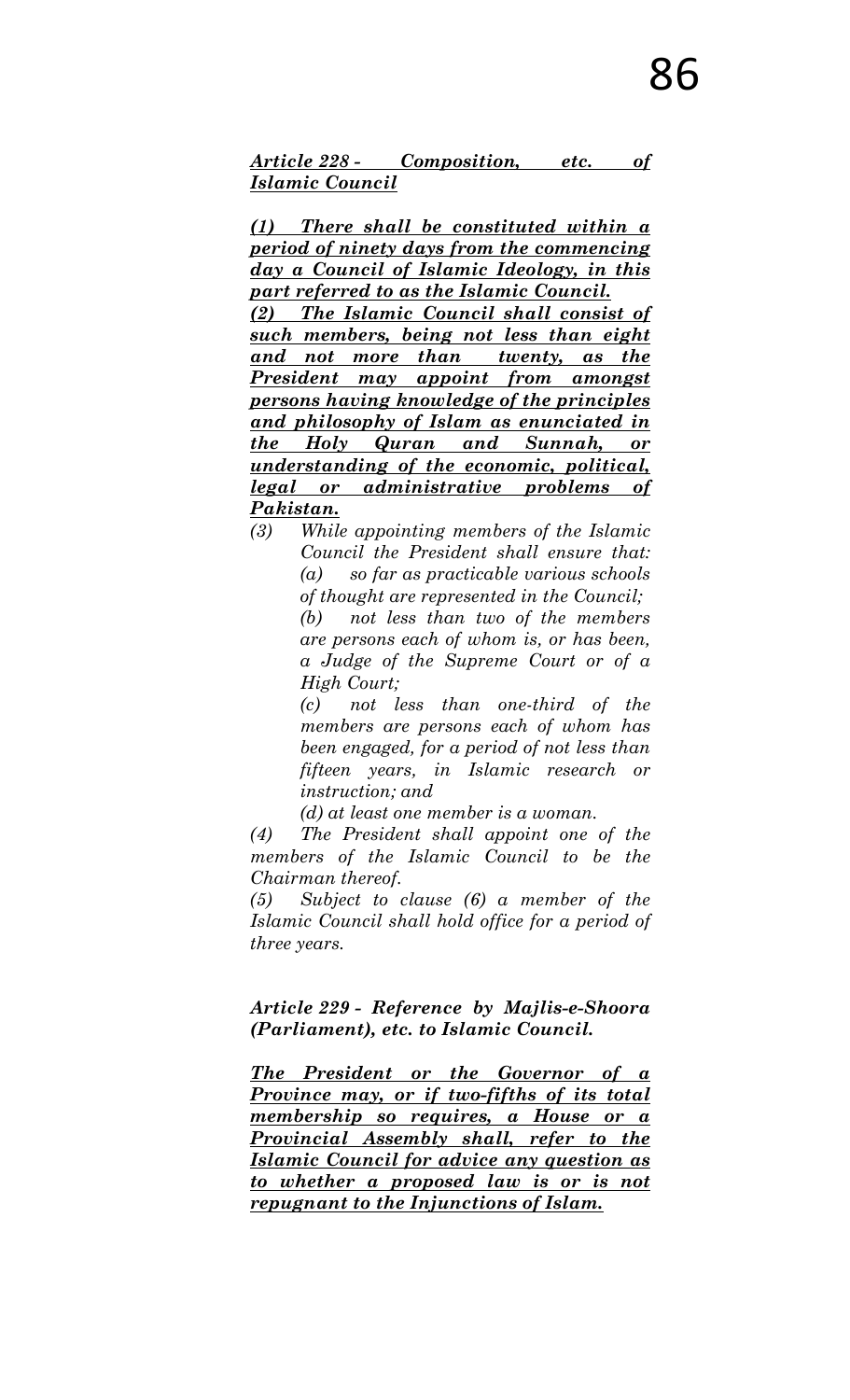*Article 230 - Functions of Islamic Council*

*(1) The functions of the Islamic Council shall be –*

> *(a) to make recommendations to Majlis-e-Shoora (Parliament) and the Provincial Assemblies as to the ways and means of enabling and encouraging the Muslims of Pakistan to order their lives individually and collectively in all respects in accordance with the principles and concepts of Islam as enunciated in the Holy Quran and Sunnah;*

> *(b) to advise a House, a Provincial Assembly, the President or a Governor on any question referred to the Council as to whether a proposed law is or is not repugnant to the Injunctions of Islam;*

> *(c) to make recommendations as to the measures for bringing existing laws into conformity with the Injunctions of Islam and the stages by which such measures should be brought into effect; and*

> *(d) to compile in a suitable form, for the guidance of Majlis-e-Shoora (Parliament) and the Provincial Assemblies, such Injunctions of Islam as can be given legislative effect.*

## **CONSTITUTION OF AFGHANISTAN**

### *Article Two*

*The sacred religion of Islam is the religion of the Islamic Republic of Afghanistan. Followers of other faiths shall be free within the bounds of law in the exercise and performance of their religious rituals.* 

*Article Three*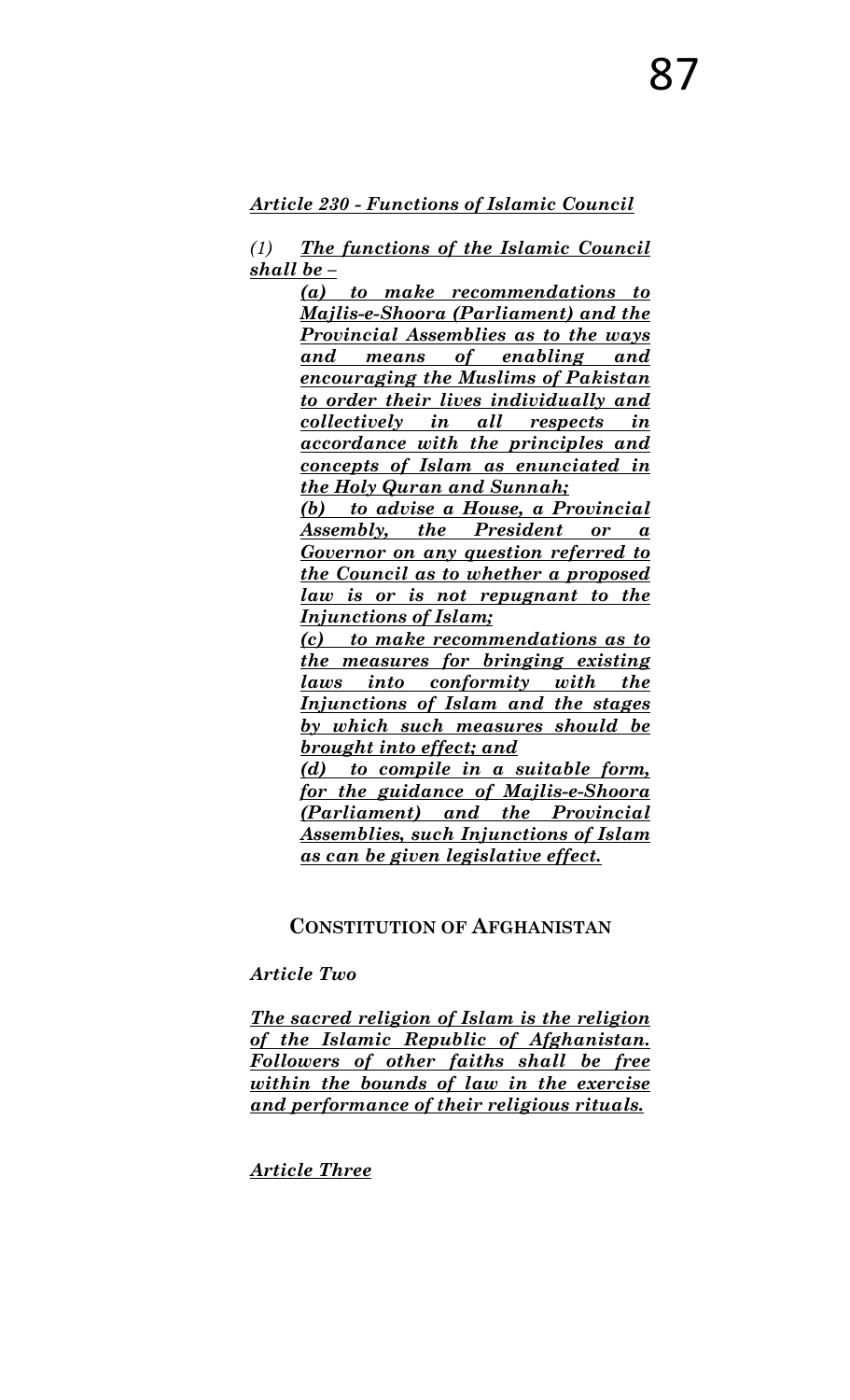*No law shall contravene the tenets and provisions of the holy religion of Islam in Afghanistan.* 

*Article Thirty-Five* 

*To attain moral and material goals, the citizens of Afghanistan shall have the right to form associations in accordance with provisions of the law. The people of Afghanistan shall have the right, in accordance with provisions of the law, to form political parties, provided that:* 

> *1. Their manifesto and charter shall not contravene the Holy religion of Islam and principles and values enshrined in this constitution;*

*Article Sixty-Two* 

*The individual who becomes a presidential candidate shall have the following qualifications:* 

*1. Shall be a citizen of Afghanistan, Muslim, born of Afghan parents and shall not be a citizen of another country;* 

## *Article One Hundred Forty-Nine*

*The principles of adherence to the tenets of the Holy religion of Islam as well as Islamic Republicanism shall not be amended.*

### **CONSTITUTION OF BANGLADESH**

*Article 2A.The state religion.*

*The state religion of the Republic is Islam, but other religions may be practiced in peace and harmony in the Republic.* 

*Emphasis supplied*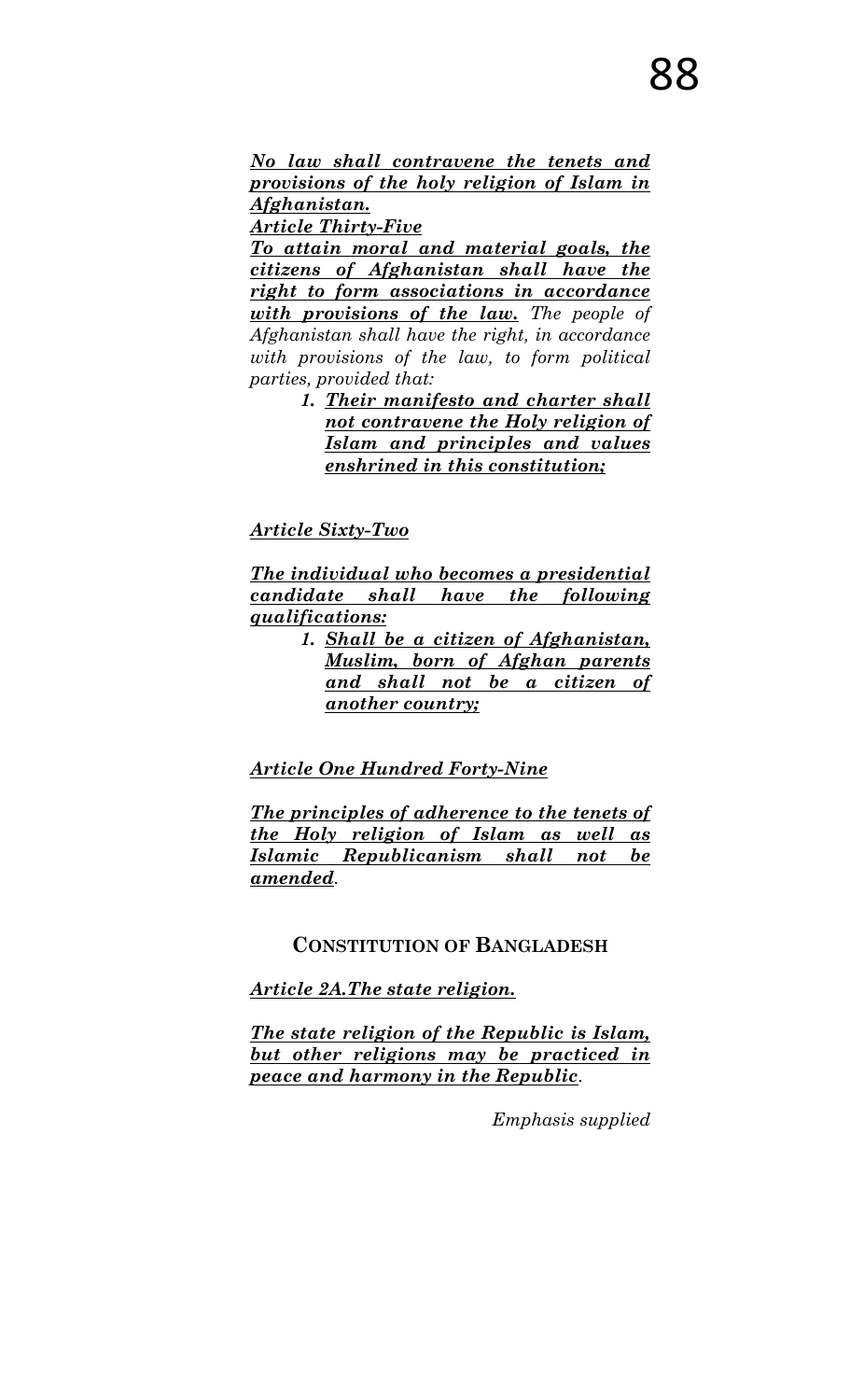**30.** In light of the above, apart from the empirical data gathered by the Joint Parliamentary Committee establishing actual religious persecution on part of such classified communities, it is submitted that the constitutional order of the particular neighbouring countries rather than protecting the social conditions and position of classified communities, it justifies the apprehension of religious persecution.

> It is further submitted that due to the actual and apprehended persecution, numerous persons had to flee the respective countries. At this juncture, it is clarified that though the mere presence of a "state religion" in a country"s constitution may not be the sole criteria for a legislative classification, though it is intrinsically embedded in record of the Joint Parliamentary Committee regarding the past experiences, the parliamentary recognition of persecution of specified communities, the systematic functioning of the respective neighbouring countries, the perception of fear that may be prevalent amongst minorities and the *defacto* situation in respective neighbouring countries.

**31.** It is further submitted that the *defacto* situation of the particular neighbouring countries is also to be appreciated in light of the historical events/functioning of the said countries. It is submitted that it is common knowledge that there have been numerous military regimes in Pakistan over the course of seven decades. It may further be noted that Afghanistan has also suffered numerous invasions, civil wars, the Taliban and Mujaheedin regimes and other destabilising events. It is submitted that East Pakistan, now Bangladesh, saw horrific civil war which led to the creation of the new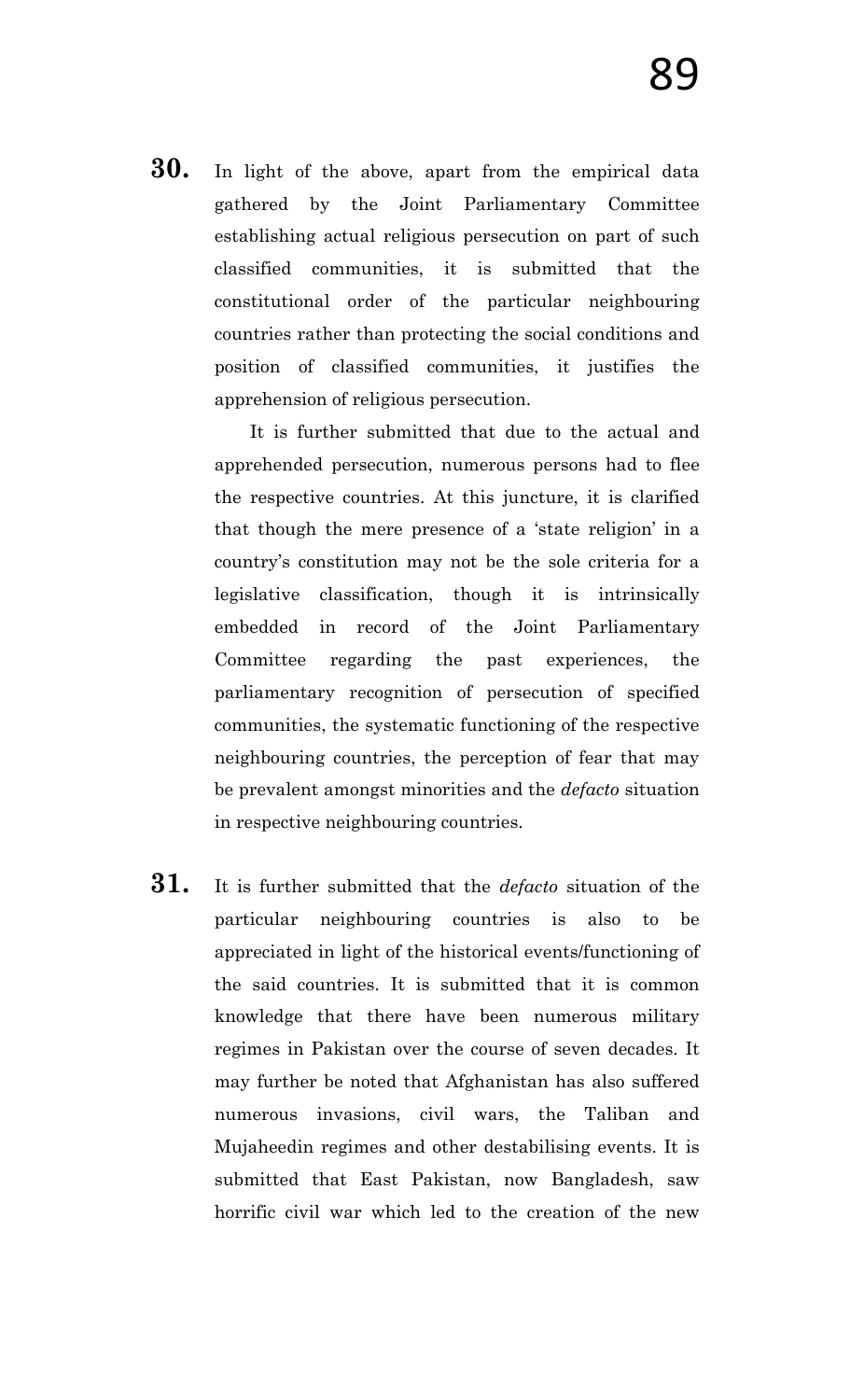state. It is submitted that above said events, along with other factors, have an intrinsic connection with the classification of the three countries wherein the classified religious minorities were afforded certain relaxations. It is submitted that these specific circumstances prevailing in these countries accentuate the otherwise existing religious persecution of the classified communities.

- **32.** I state and submit that for both first tier of classification of communities and the second tier of classification of countries, the scope of judicial review in the legislative choice made is, respectfully, limited and ought to be narrowly tailored. It is submitted that the classification of foreigners into categories and the selection of theocratic states with a state religion is a reasonable and rational classification and so does not, on the authority of this Hon'ble Court's previous decisions, offend Article 14. It is submitted that there is no individual discrimination and it is easily understandable that *reasons of State* may make it desirable to classify foreigners into different groups and select limited countries for the otherwise benign exercise.
- **33.** I state and submit that the three tier classification made by the Parliament in the present case represents a typical class or special legislation based on an intelligible principle having a reasonable relation to the object which the legislature seeks to attain. It is submitted that the equal protection of the laws guaranteed by Article 14 of the Constitution does not mean that all laws must be general in character and universal in application and that the State is no longer to have the power of distinguishing and classifying persons or things for the purposes of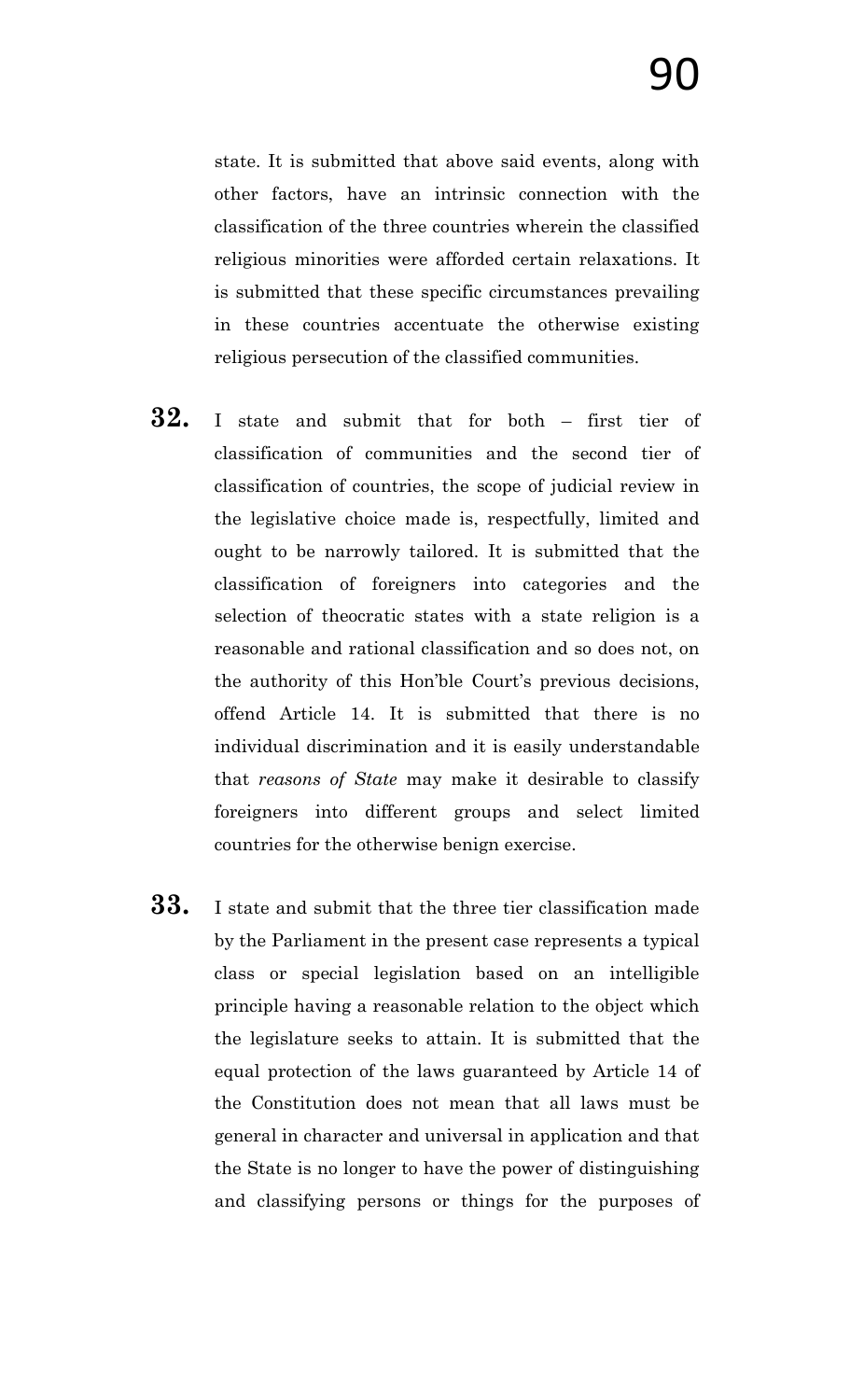legislation. It is submitted that the mere production of inequality is not enough to attract the constitutional inhibition because every classification is likely in some degree to produce some inequality. It is submitted that the Parliament is legitimately empowered to frame laws for classification for securing the requisite requirements for citizenship. It is submitted that in applying the wide language of Articles 14 to the present three tiers classifications, a doctrinaire approach should be avoided and the matter considered in a practical way without whittling down the equality clauses. The classifications made are founded on an intelligible differentia which on rational grounds distinguishes persons grouped together from those left out. It is further respectfully submitted that the differences which warrant the present classification are real and substantial and bear a just and reasonable relation to the object sought to be achieved. It is submitted that therefore, the above said classifications are well within the permissible legislative domain for classification in matter concerning the plenary powers of the Parliament. I state and submit that, based on the foregoing paragraphs, there is no merit in the contentions raised in the petitions concerning the broad initial basis of classification.

## *The non-identification of certain groups/countries is Discriminatory*

**34.** I state and submit that the assertion of the Petitioners in this regard is that the exclusion of Ahamadis, Shias, Bahaiis, Hazras, Jews, Atheists or Baloch communities from the first tier of classification is arbitrary and hence, discriminatory. It is submitted that the said submissions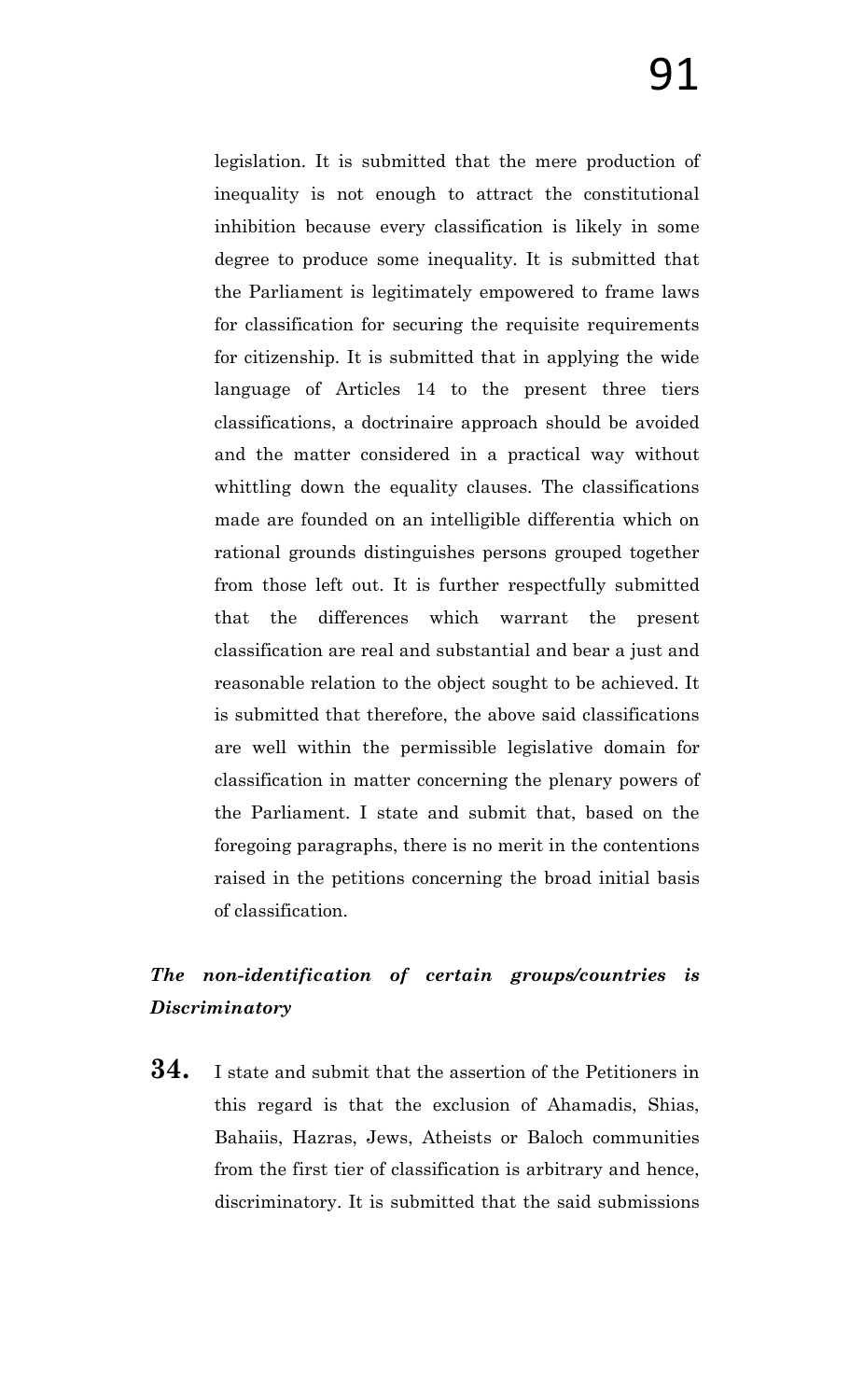are erroneous and ignore the intelligible differentia of classification of the communities in the particular neighbouring countries. It is submitted that the intelligible differentia that operates at the first tier of classification is persecution on the basis of religion which cannot be said to be equated with the purported persecution of the communities mentioned in the petitions filed by the Petitioners. It is submitted that intra-religious persecutions or sectarian persecution or persecution due to non-recognition of particular sects to be within the fold of majority religion in the said countries, cannot be equated with the persecution of religious minorities admittedly following and practicing a different and completely distinct religion than the majority religion in particular neighbouring countries. It is further submitted that purported persecution arising out of political movement within the recognised border of the particular neighbouring countries cannot be equated with the systematic religious persecution that the CAA seeks to deal with.

**35.** It is respectfully submitted that the first tier of classification, as submitted above, is not a solution for all possible persecutions, at a community level or individual level that may be prevalent in the particular neighbouring countries. It is respectfully submitted that it may be a legislative impossibility to surgically segregate the said classes of persons that may have been excluded without interminably expanding the scope of the classifications made, thereby impairing the limited legislative measure that has been adopted by the Parliament.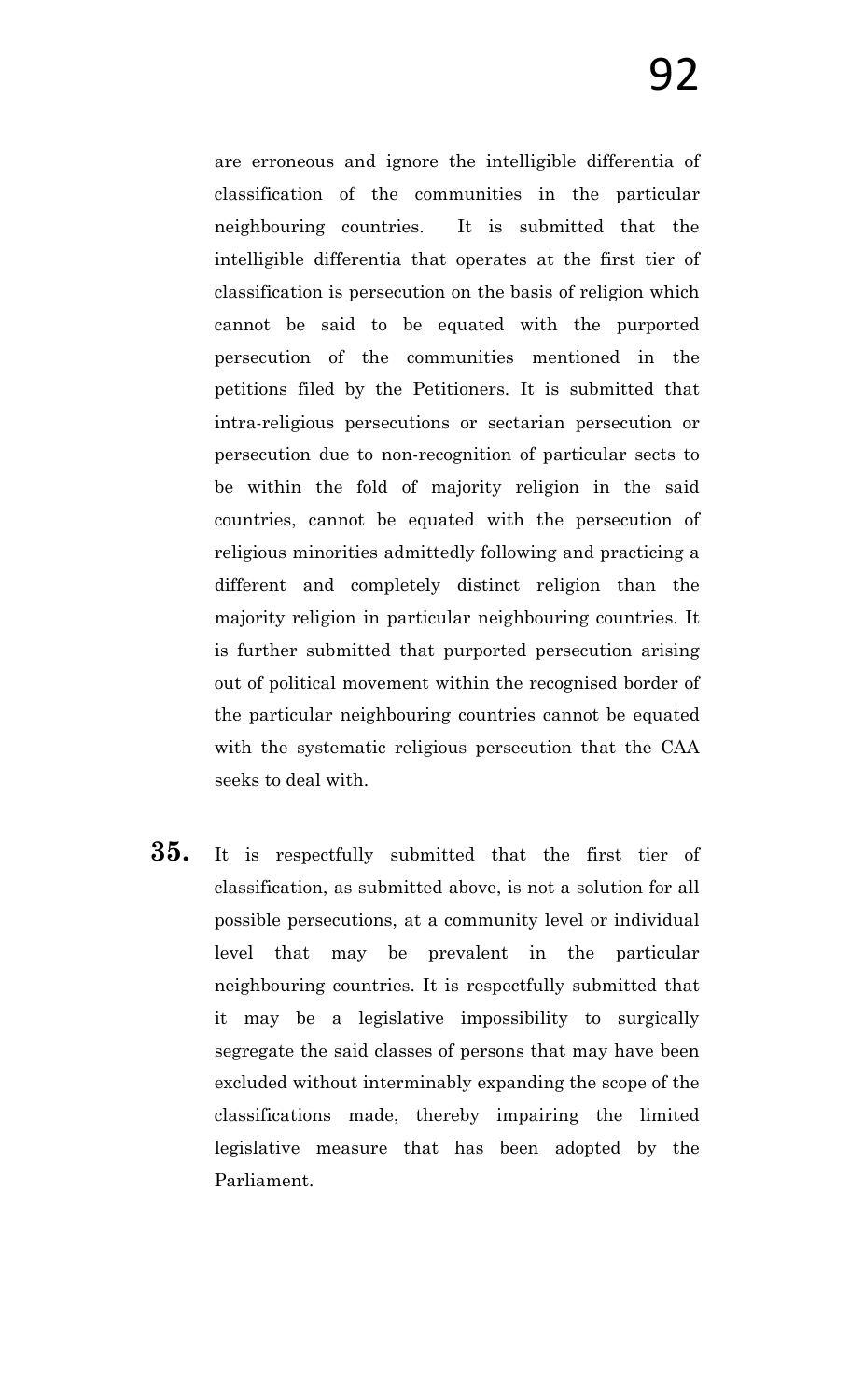**36.** I state and respectfully submit that as per the test laid down by this Hon"ble Court under Article 14, the mere production of inequality is not enough to attract the constitutional inhibition because every classification is likely in some degree to produce some inequality. It is respectfully submitted that merely because the classification has not been carried out with mathematical precision, or that there are some categories distributed across the dividing line, is hardly a ground for holding that the legislation falls foul of Article 14, as long as there is broad discernible classification based on intelligible differentia, which advances the object of the legislation, even if it be class legislation. It is respectfully submitted that as long as the extent of over-inclusiveness or underinclusiveness of the classification is marginal, as may be in the present case, the constitutional vice of infringement of Article 14 would not infect the legislation. It is respectfully submitted that in case of permissible classification as is in the present one, mathematical nicety and perfect equality are not required and if there is equality and uniformity within each group, the law ought not to be condemned as discriminative, though due to some fortuitous circumstances arising out of a peculiar situation some included in a class get an advantage over others. It is further respectfully submitted that in the application of the arbitrariness and non-discrimination principles, in view of the inherent complexity in dealing with wide mosaic of society, immigration, foreigners and citizenship, foreign policy, national security, cultures and religions, it is not conceivable to perfectly tailor a legislation and therefore larger discretion to the Legislature ought to be permitted in such matters of classification. It is respectfully submitted that the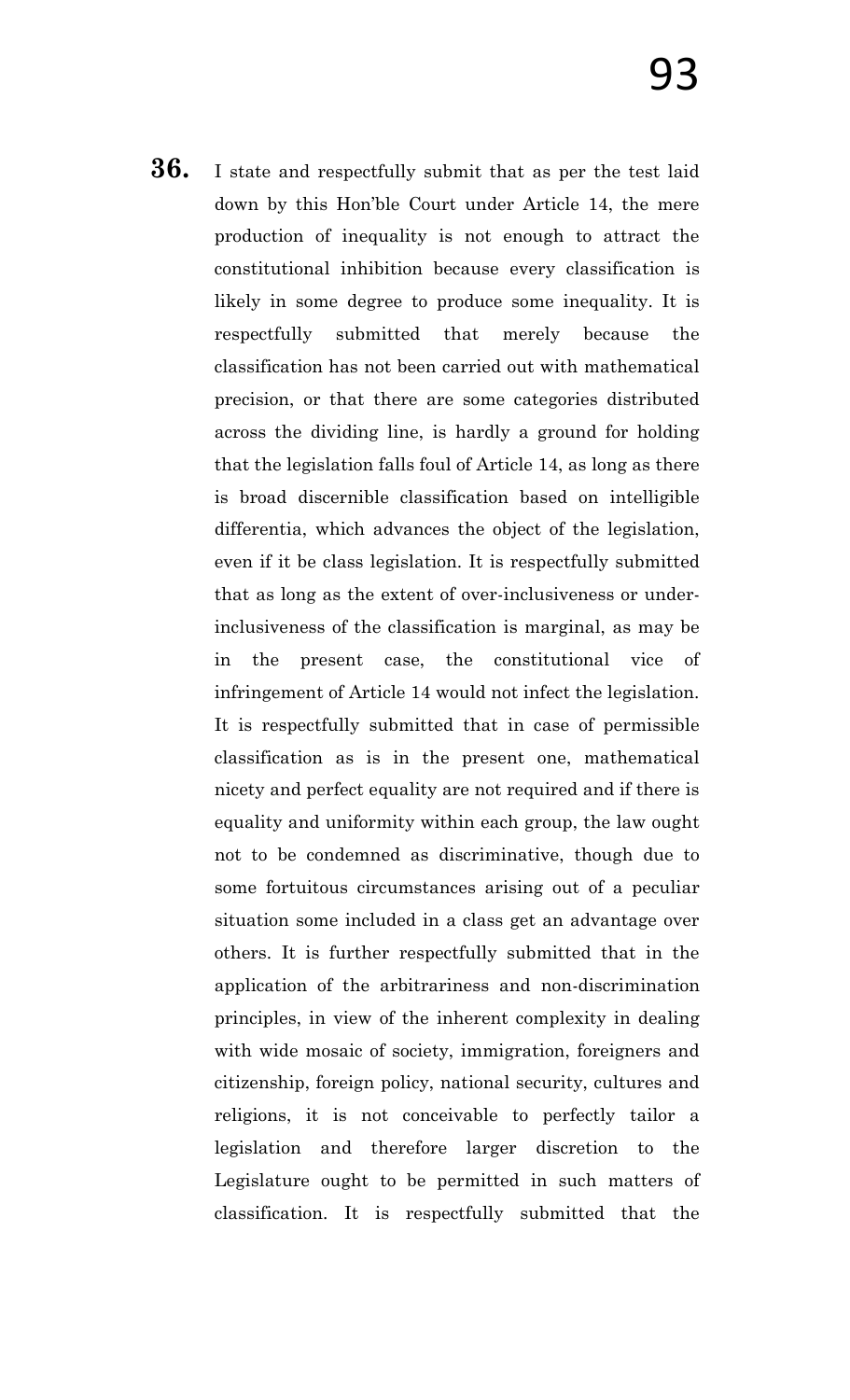legislature enjoys considerable latitude while exercising its wisdom taking into consideration myriad circumstances, enriched by its experience and strengthened by people's will and as long as the classification can withstand the test of Article 14 of the Constitution, it cannot be questioned why one subject was included and the other left out and why one was given more benefit than the other.

- **37.** It is humbly submitted that legislation is not meant to be all-embracing in its scope, as if that was the case, no question could arise of classification being based on intelligible differentia having a reasonable relation to the legislative purpose. It is further humbly submitted that legislation enacted for the achievement of a particular object or purpose need not be all embracing. It is most respectfully submitted that it is for the Legislature, in its plenary wisdom, to determine what categories it would include within the scope of such a legislation and merely because certain categories claim to stand on the same footing as those which are covered by the legislation are not included, the same would not render the legislation which has been enacted in any manner discriminatory or ultra vires.
- **38.** I further state and submit that the other assertion of some of the Petitioners in this regard is non-recognition of China, Myanmar and Sri lanka from the second tier of classification. The Petitioners allege that the said exclusion for the classification of particular neighbouring countries results in excluding the Rohingya community in Myanmar, the Tamil community in Sri lanka and the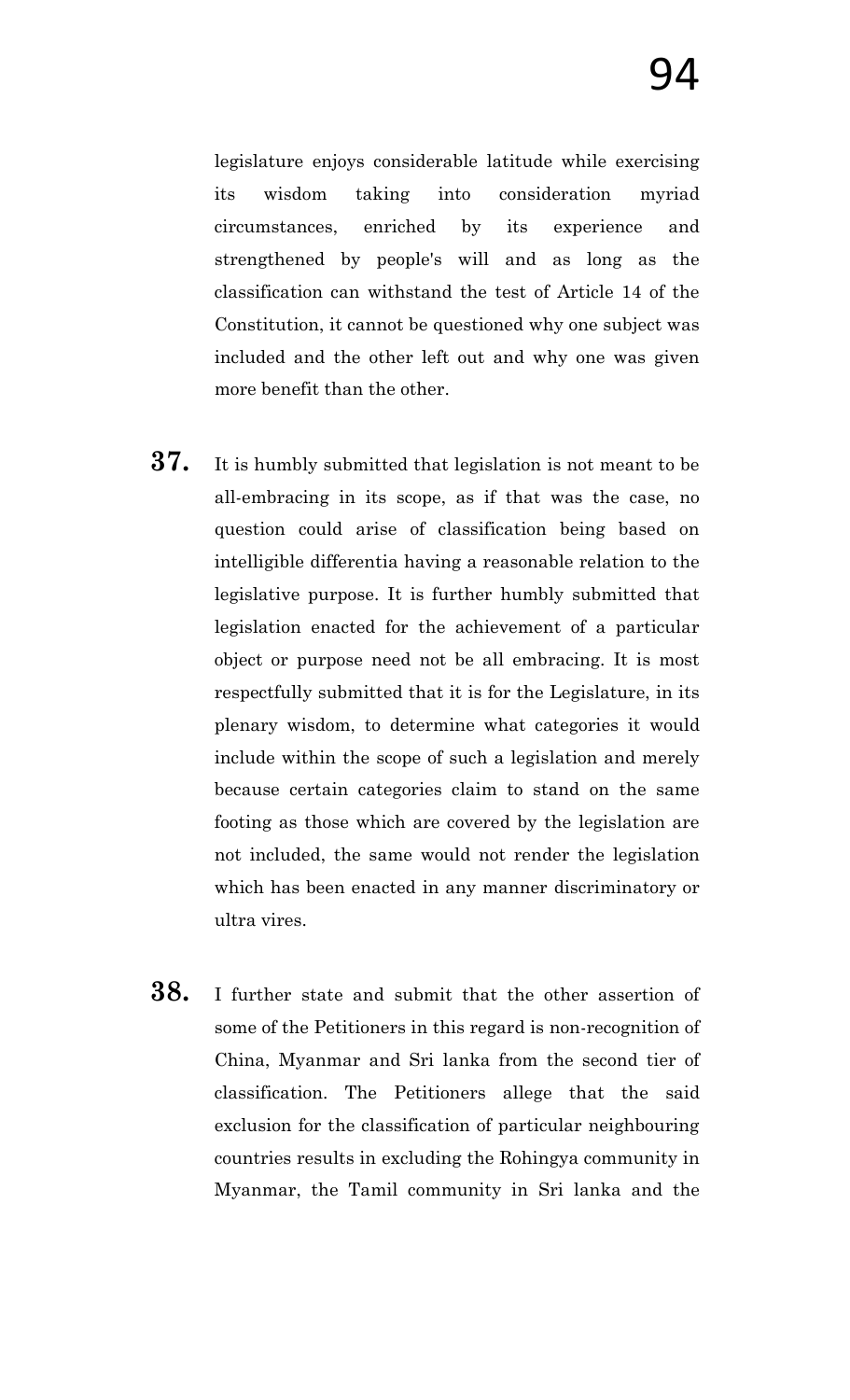Buddhist community in Tibet and hence, is discriminatory and arbitrary.

**39.** At the outset, it is submitted that the classification of particular neighbouring countries is directly relatable to the foreign policy of the nation and cannot be questioned on the ground of under-inclusiveness. It is submitted that the classification, as stated above, is based upon an intelligible differentia arrived on the basis of recognisable criterion. It is further respectfully submitted that the relationship of any minority or any community, seeking citizenship in the manner provided in the 1955 Act, with the constitutional order of the original country from wherein such community belongs is relevant recognizable criterion for distinction and classification as the same has obvious and palpable political and foreign policy implications. Further, as stated above, without prejudice to the merits of the purported persecution of the communities mentioned in this paragraph, the CAA is not meant to be an omnibus solution to issues across the world and the Indian Parliament cannot be expected to take note of possible persecutions that may be taking place across various countries in the world. It is submitted that the classification is based upon the Parliamentary recognition of the situation prevalent in the classified neighbouring countries which is based on intelligible factors, constitutional provisions, numerous circumstances. It is submitted that if the underinclusiveness argument of the Petitioners is accepted, it would make any classification in the second tier impermissible as every classification would fall short of including certain countries wherein certain communities may be purportedly persecuted.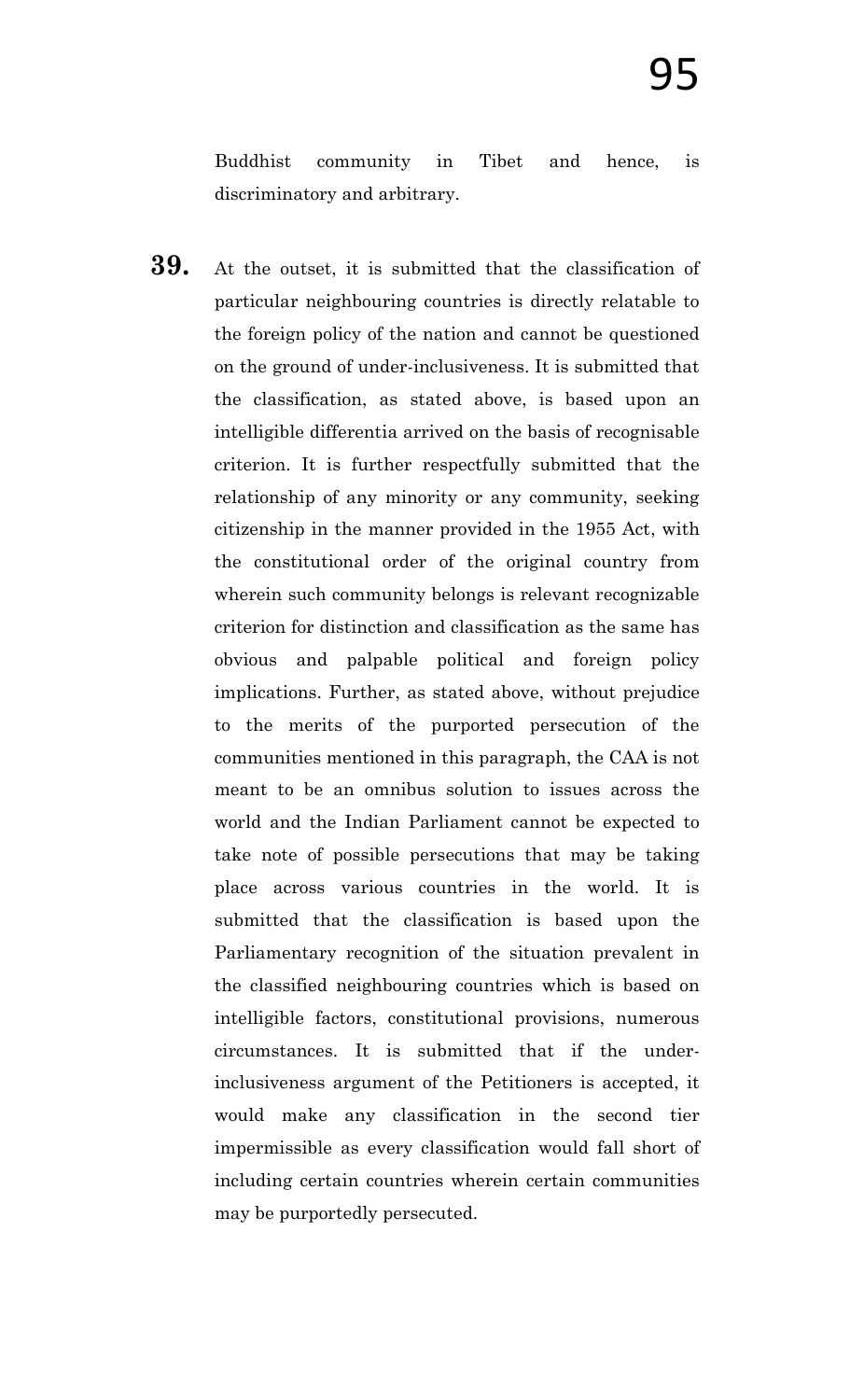**40.** It is respectfully submitted that so far as the illustration of Sri Lanka is concerned, the Central Government has separately and independently dealt with the said subject which has no comparison with the issue in question. It is submitted that so far as the issues raised with regard to Rohingya community is concerned, the said issue also has separate parameters as the said issue is also being dealt with under a separate regime by the Union of India for which separate legal proceedings – totally unconnected with the present proceedings - are pending and are being dealt with separately by this Hon"ble Court. It is submitted that the purported persecution of the Rohingya community from Myanmar is more related to ethnic and linguistic discrimination which is to be differentiated from persecution on religious grounds alone. It is further submitted that thousands of Rohingyas have come into India mainly through Bangladesh in search of better economic opportunities. It is submitted that Rohingyas are not on the same footing as the religiously persecuted minorities who have fled into India from the particular neighbouring countries.

## **THE CHALLENGE ON THE BASIS OF VIOLATION OF THE PRINCIPLE OF SECULARISM WHICH IS A PART OF THE BASIC STRUCTURE AND ARTICLE 25 - ARTICLE 28**

**41.** I state and submit that the Petitioner have challenged the validity of the CAA on the touchstone of principles of secularism which form a part of the basic structure of the constitution. In this regard, at the outset, it is submitted that the assertion that the CAA is against any particular community is erroneous, unfounded and designedly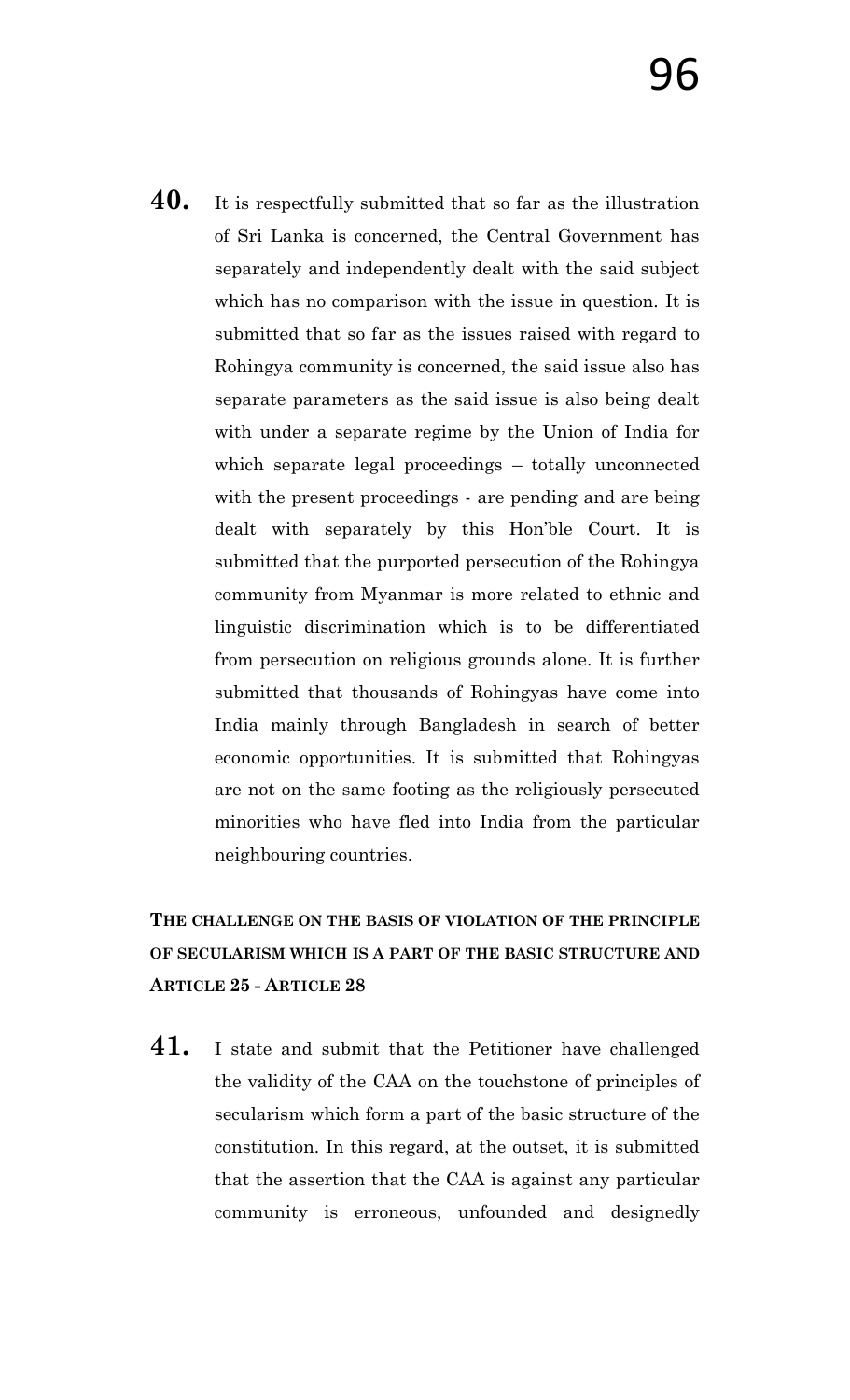mischievous. It is submitted that the CAA also results in not granting any kind of exceptions/exemptions to Tibetan Buddhists from China and Tamil Hindus from Sri Lanka and therefore, the assertion that the CAA attempts to classify the persons belonging only to the Muslim community as "illegal migrants" has no basis in law or in fact. It is further submitted that the recognition of religious persecution in the particular neighbouring states, which have a specific state religion and long history of religious persecution of minorities, is actually a reinstatement of Indian ideals of secularism, equality and fraternity.

**42.** I state and submit that as per the existing legal regime in India, any person of any religion from any country in the world can legally travel/migrate to India, satisfy the conditions mentioned in Section 6 read with the Third Schedule or Section 5 of the 1955 Act and become an Indian citizen. It is unequivocally submitted that the CAA has, in no manner whatsoever, made religion a basis of determining citizenship of a person. It is further submitted that as stated above, the CAA is a limited and narrowly tailored legislation, which is a manifestation of the executive/legislative policy of the Government and the Parliament since decades.

> It is submitted that the CAA reaffirms India's faith and commitment to secularism by protecting the minorities in non-secular countries within the neighbourhood. It is submitted that as on date, numerous persons from majority community from the classified particular neighbouring countries are residing on valid visa in India and the said persons, subject to conditions in the Act, would always be eligible for the citizenship. It is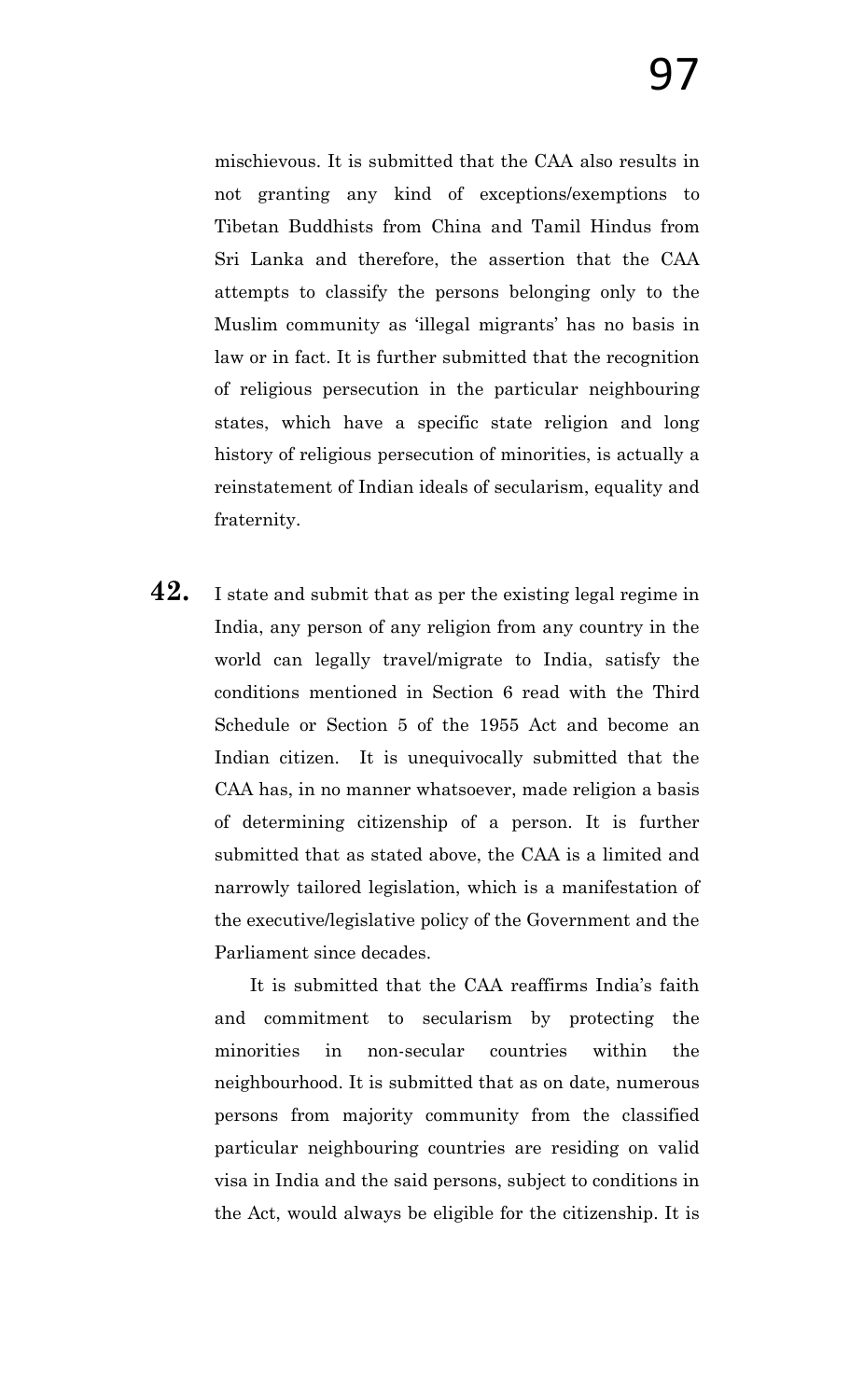further submitted that hundreds of foreigners belonging to the majority community in the 3 specified countries, have been granted Indian citizenship during the last few years when they satisfied the conditions mentioned in Section 6 read with The Third Schedule or Section 5 of the 1955 Act. It is submitted that limited recognition of religious persecution in limited theocratic countries with a State Religion neither violates the principles of secularism nor falls foul of the arbitrariness clauses. A copy of the note depicting the information of number of valid visa granted to the persons belonging to majority community in the particular neighbouring countries is attached herewith and marked as **Annexure – R 26. [Page 1104].**It is therefore further submitted that foreigners belonging to the classified communities from these three classified countries are being granted longterm Indian visas as well as citizenship if they satisfy the laid down conditions under the Visa Regulations and the Citizenship Act, 1955.

**43.** It is submitted that the Indian Parliament has, on numerous issues, recognised religion as a distinct criteria and made classification on the basis of the same. It is submitted that the merely because religion is the starting point of any classification [and not the sole basis of classification], would not imply such classification falls foul of the principles of secularism. It is submitted that the Indian secularism is not irreligious rather it takes cognizance of all religions and promote comity and brotherhood between all. It is further submitted that across subjects, the Indian Parliament and State Legislature, have made classifications on the basis of religious identities of Indian citizens as a starting point.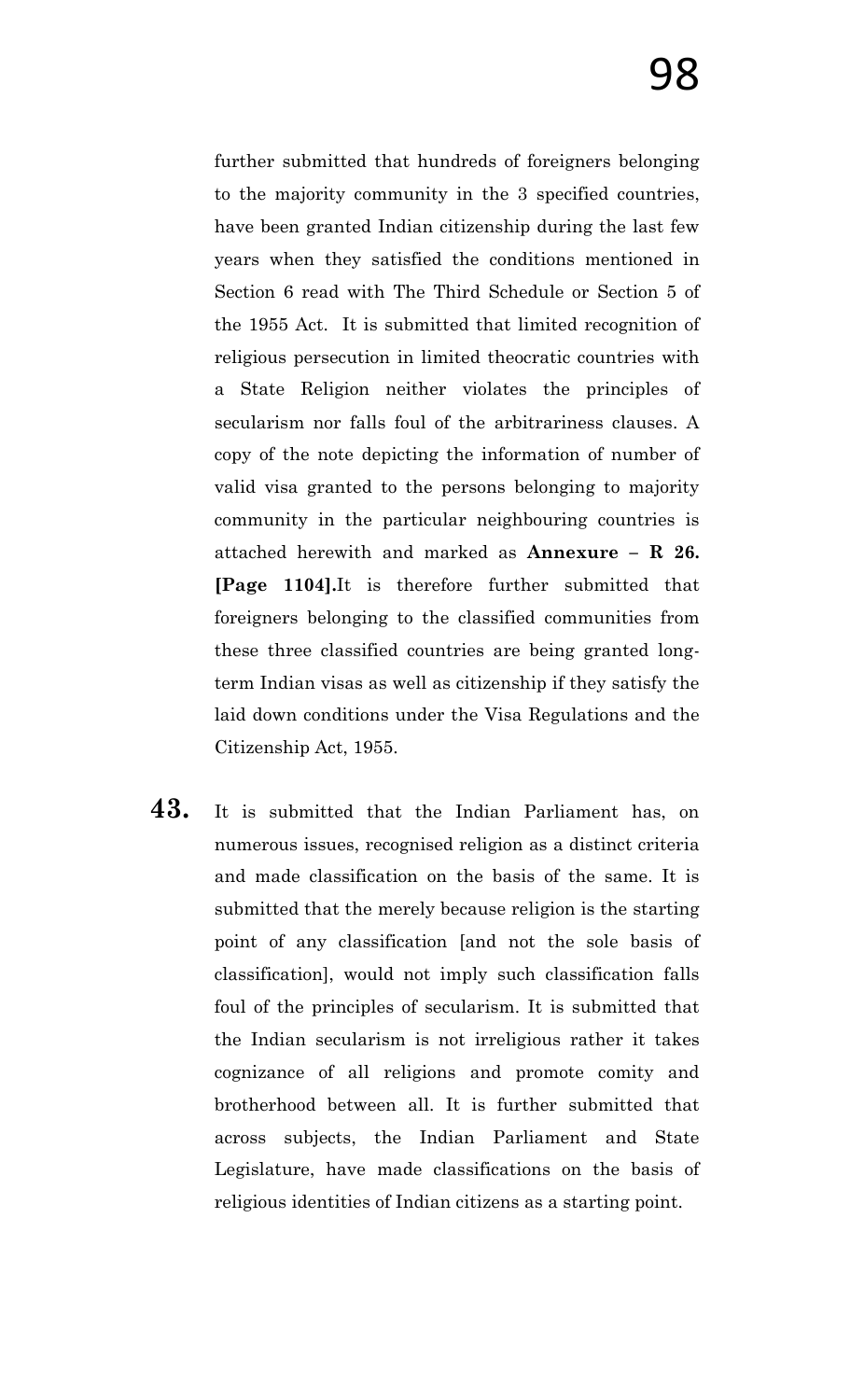*44.* I state and submit that legislative recognition of religious persecution in a limited geographical area with established non-secular states cannot be termed to be against the concept of secularism. It is submitted that the said recognition, in a different manner, resonates in legislations across the world and is in no manner a novel or an immoral form of classification as alleged. It is submitted that the CAA, is in the nature of a measure, thereby recognising the religious persecution systematically faced by the classified communities in the particular neighbouring countries is a representation of the country"s legislative policy with regard to relaxation of qualifications of citizenship. It is submitted that the said measures are merely in the nature of prescribing qualifications for citizenship based upon rational and reasonable classifications and do not grant carte-blanche citizenship to the classified communities. It is submitted that the CAA is in consonance with the statutory regime of the 1955 Act and the Foreigner Act, 1946. It is submitted that the CAA does not classify or differentiate on the ground of religion rather it classifies on the ground of "religious persecution" in countries functioning with a state religion. The CAA therefore does not violate the cherished principle of secularism. It is submitted that the speech of the Home Minister in the Rajya Sabha and the Lok Sabha is also a reflection of the legislative policy of the Parliament. A copy of the speech of the Home Minister in the Rajya Sabha and the Lok Sabha is attached herewith and marked as **Annexure – R 27. [Page 1105 to 1202]**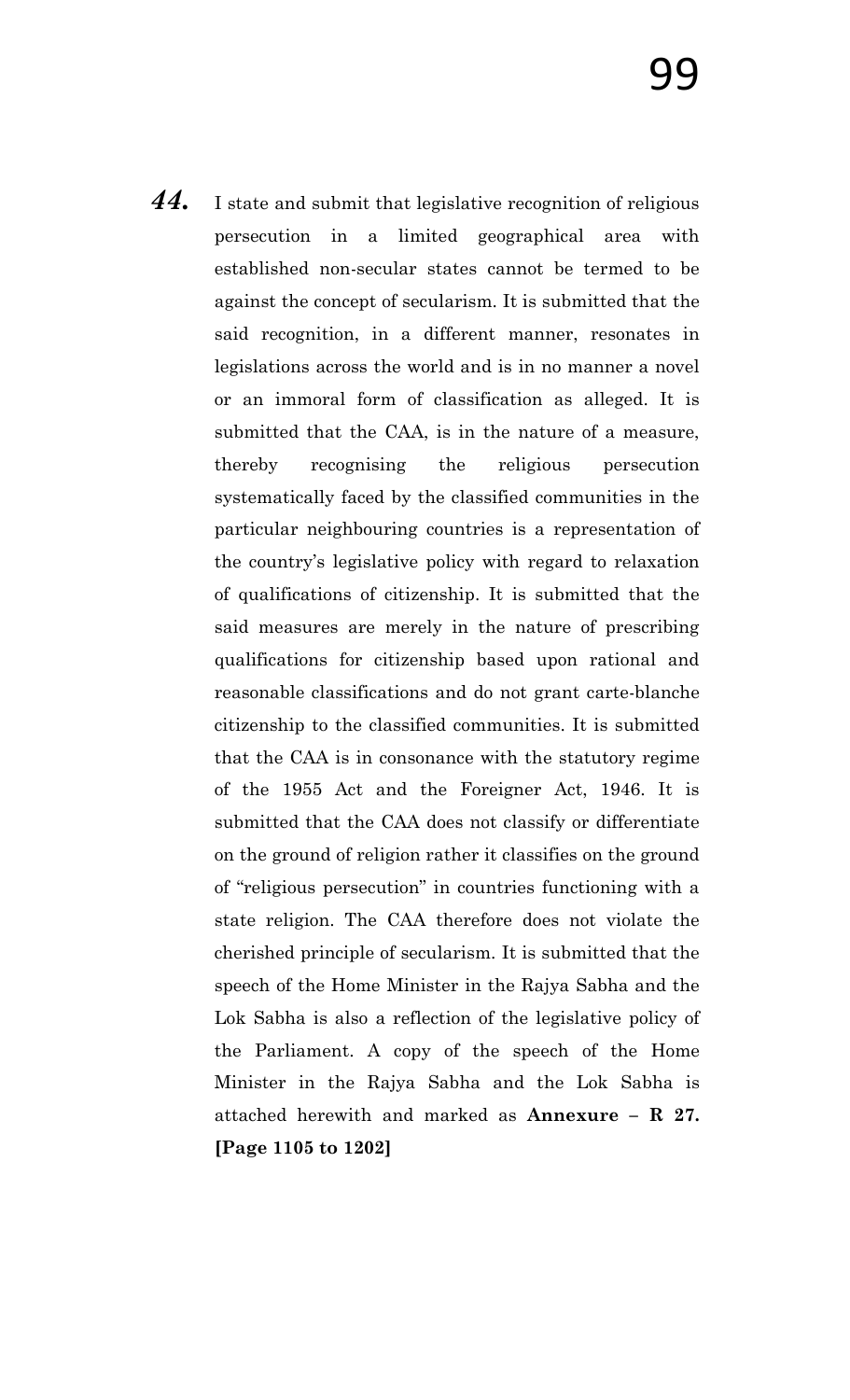**45.** I state and submit that with regard to the submissions of the Petitioners on "freedom of religion" and rights of minorities recognised in India under the Constitution, it is submitted that the freedom of religion of any person, including illegal migrants for that matter is not being violated by the CAA. Therefore, it is submitted that the assertion that the CAA, and the limited relaxation contained therewith, would result in persons" freedom of religion being violated, has no basis in law or in fact. It is submitted that the requirement of the cut-off date further protects the freedom of religion as the relaxation in CAA cannot be used *in futuro*. It is further submitted that in fact, the CAA represents a protection of rights of the classified communities and their freedom of religion, which is an invaluable human right. It is submitted that rather than breaching any principle of "freedom of religion' the CAA seeks to protect the 'freedom of religion' of the classified communities who have been persecuted for exactly expressing and practicing their respective religions in the particular neighbouring countries.

**THE CHALLENGE ON THE BASIS OF VIOLATION OF ARTICLE 21 BY THE PROPOSED NRC AND THE INTERNATIONAL COVENANTS THAT MAY ENCOMPASS THE SAID RIGHTS**

**46.** It is submitted that the Petitioners have alleged that the CAA may result in the expulsion/deportation/refoulement of person who may be classified as "illegal migrants" and therefore, it violates Article 21.

> At the outset, in this regard, it is submitted that the CAA does not result in expulsion/deportation/refoulement of any person who may be classified as 'illegal migrant'. It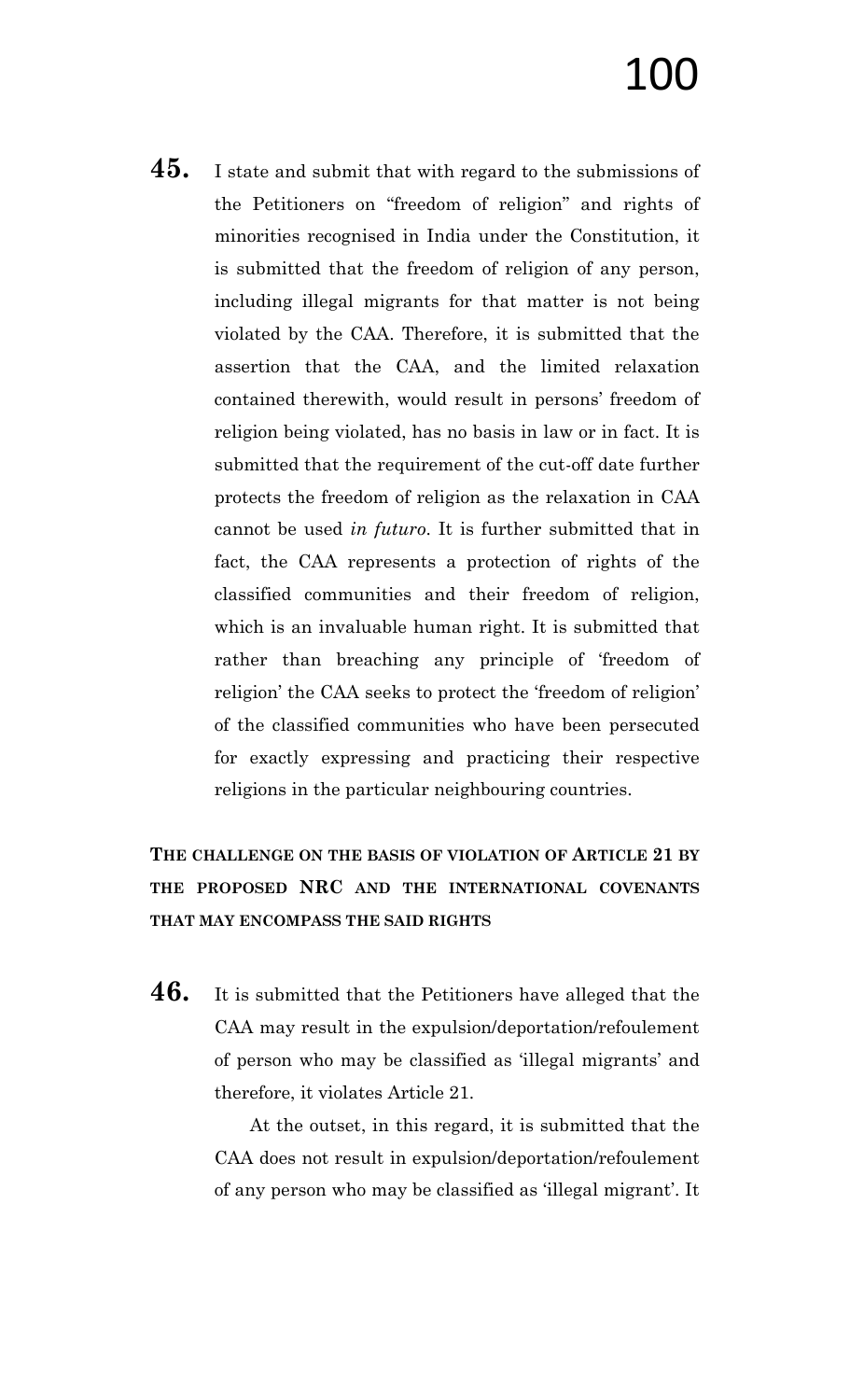is submitted that the CAA is merely a classification for relaxations in qualifications of otherwise settled principles of citizenship. It is submitted that regime concerning the expulsion/deportation/refoulement of person who may be classified as 'illegal migrants' is governed by other statutes which are not under challenge in the present petitions.

- **47.** I state and submit that the legal provisions regarding the National Register of Citizens i.e. Section 14A of the 1955 Act have been part of said 1955 Act since December, 2004. It is submitted that said provisions consist merely of the procedure and the authority concerned for the preparation of a national register of citizens. It is submitted that the preparation of a national register of citizens is a necessary exercise for any sovereign country for mere identification of citizens from non-citizens. It is submitted that as per the existing statutory regime, there are three classes of persons residing in India – Citizens, Illegal migrants and foreigners on valid visas. It is therefore, the responsibility entrusted on the Central Government, on a combined reading of the Foreigners Act, The Passport (Entry into India) Act, 1920 and the 1955 Act to identify/detect illegal migrants and thereafter, follow the due process of law.
- **48.** It is submitted that the assertion of the Petitioners with regard to the International Conventions and prayers with regard to the non-deportation of any non-national without examining whether the person is a refugee or an economic migrant and the consideration by the Parliament to enact a refugee law is completely misplaced. It is submitted that the subjects like foreign affairs, all matters which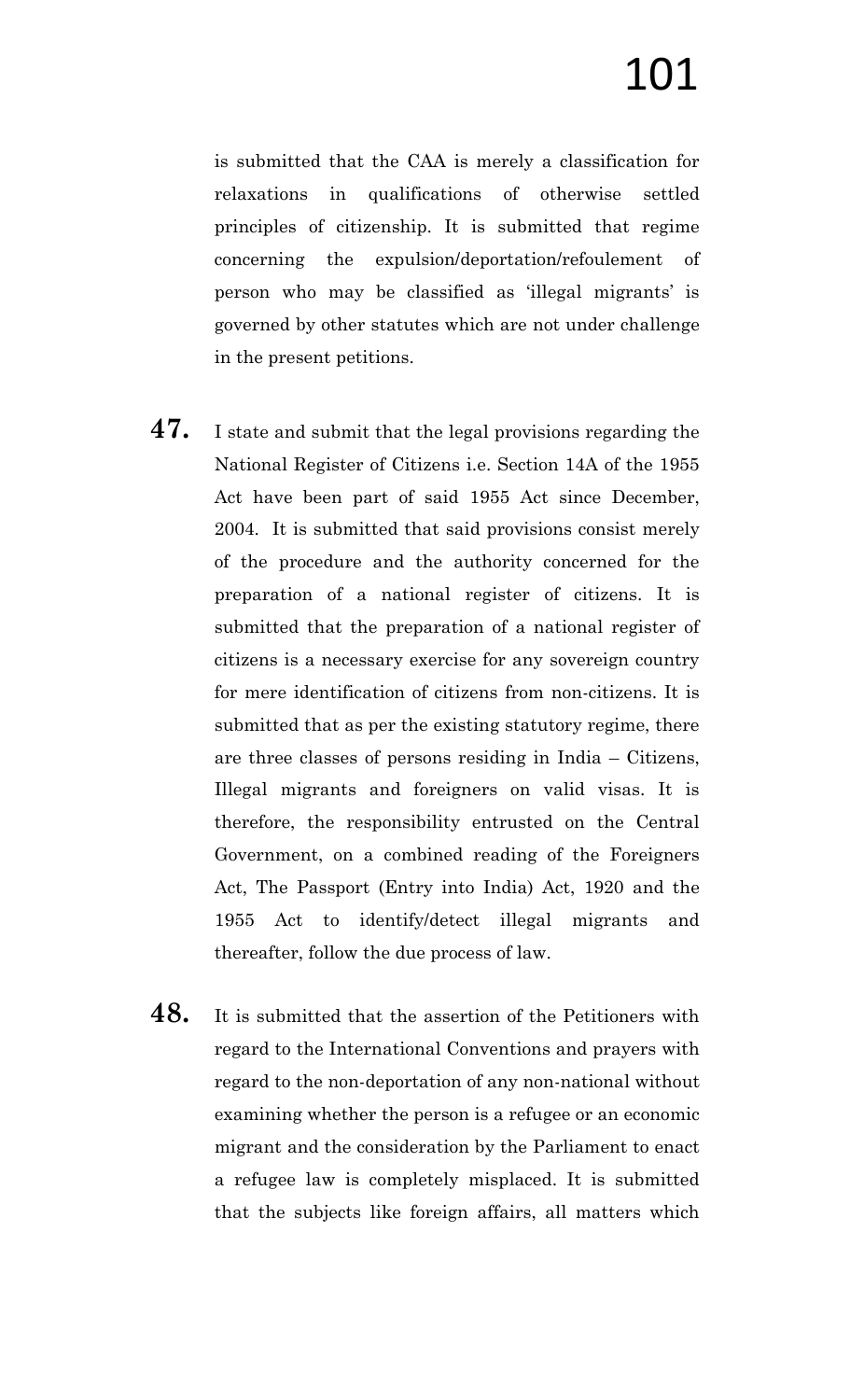bring the Union into relations with any foreign country, diplomatic relations, citizenship, extradition, admission into and emigration and expulsion from India etc. form part of the Union List [List I] contained in the Seventh Schedule to the Constitution read with Article 246 of the Constitution. It is thus, within the domain of Parliament to make laws and for the Central Government to take executive / administrative decisions with regard to the said subjects. It is respectfully submitted that the measures governing the foreigners are found in -

- (i) The Foreigners Act, 1946; and
- (ii) The Registration of Foreigners Act, 1939
- (iii) The Passport (Entry into India) Act, 1920

The Parliament enacted the Foreigners Act, 1946 with an object which is reflected in the following Statement of Objects and Reasons:

### **"Statement of Objects and Reasons**

*At present the only permanent measures governing foreigners specifically are the Registration of Foreigners Act, 1939 and the Foreigners Act, 1864. The Act of 1939 provides for the making of rules to regulate registration of foreigners and formalities connected therewith, their movement in, or departure from, India. The Act of 1864 provides for the expulsion of foreigners and their apprehension and detention pending removal and for a ban on their entry into India after removal; the rest of the Act which provides for report on arrival, travel under a licence and certain incidental measures can be enforced only on the declaration of an emergency. The powers under this Act have been found to be ineffective and inadequate both during normal times and during an emergency.*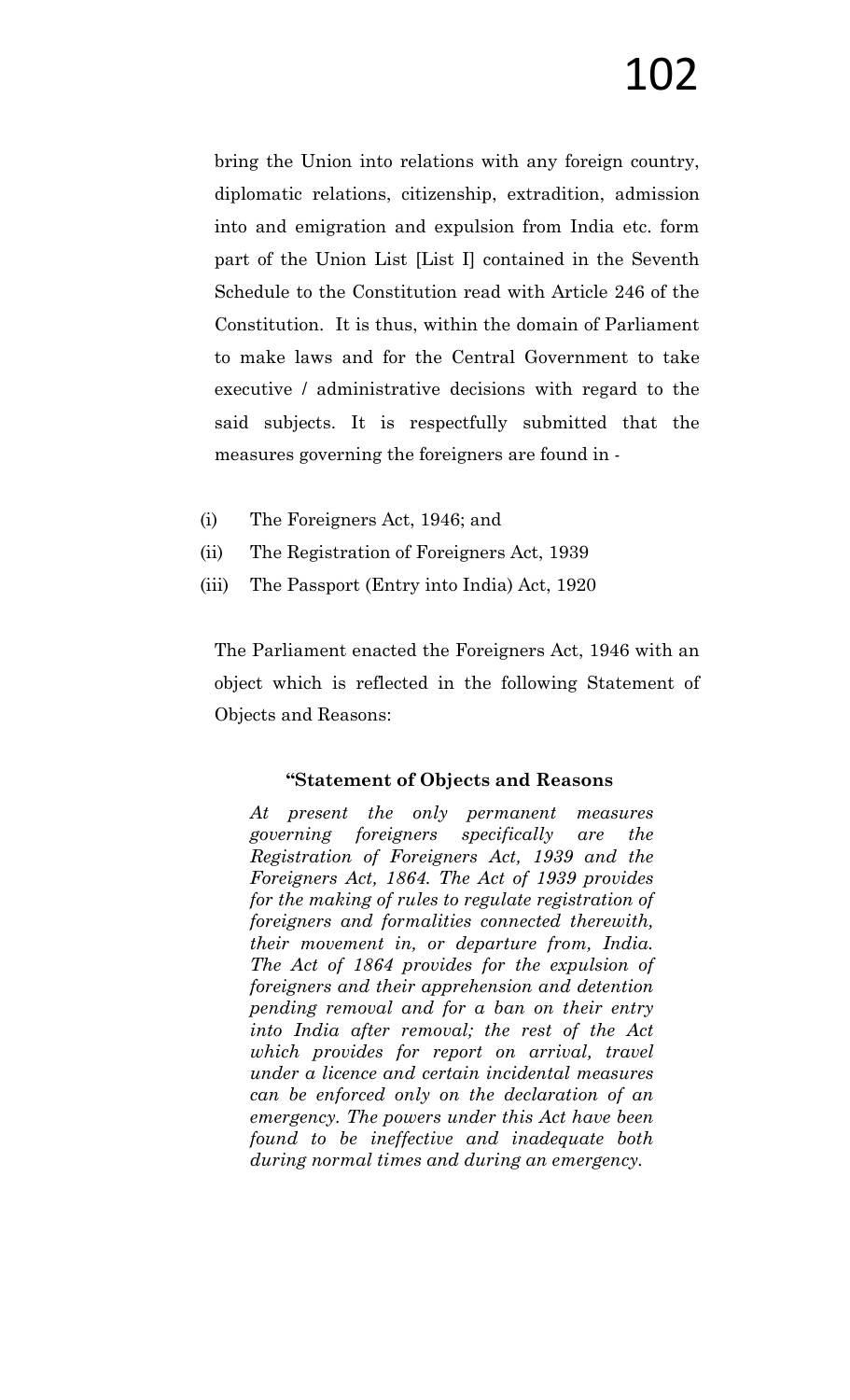*The needs of the war emergency were met by the enactment of a Foreigners Ordinance in 1939 and the promulgation under it of the Foreigners Order and the Enemy Foreigners Order. Even at that time the need for more satisfactory permanent legislation was recognised but it was decided to postpone consideration of such a measure until after the war. The Ordinance was, therefore, replaced by the Foreigners Act, 1940, the life of which was to expire on the 30th September, 1946, but has recently been extended by the Foreigners Act (Amendment) Ordinance, 1946, up to the 25th March, 1947.*

*Meanwhile the question of permanent legislation, more or less on the lines of the Act of 1940 has been examined, in consultation with the Provincial Governments. All Provincial Governments agree that such permanent legislation in repeal of the Act of 1864, is necessary. The Bill in the main reproduces the provisions of the Foreigners Act of 1940.‖* 

### Section 2(a) defines the term "Foreigners" as under:

*―2(a) "foreigner" means a person who is not a citizen of India‖*

Section 3 of the Act empowers the Central Government to make an Order "either generally or with respect to all foreigners or with respect to any particular foreigner or any prescribed class or description of foreigner". Section 3 of the Act reads as under:

### *―3. Power to make orders. —*

*(1) The Central Government may by order make provision, either generally or with respect to all foreigners or with respect to any particular foreigner or any prescribed class or description of foreigner, for prohibiting, regulating or restricting the entry of foreigners into India or, their departure there from or their presence or continued presence therein.*

*(2) In particular and without prejudice to the generality of the foregoing powers, orders made*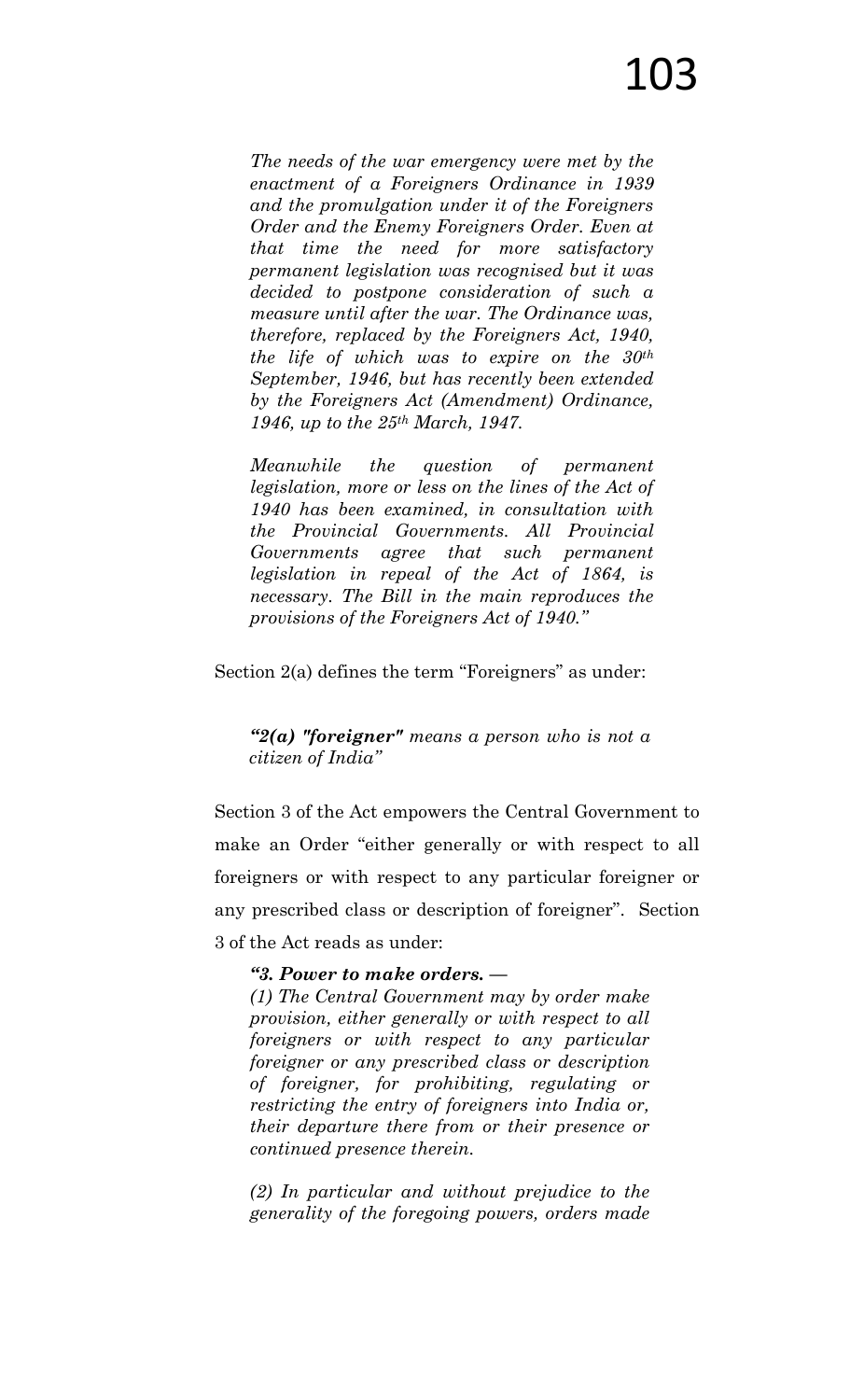*under this section may provide that the foreigner —*

*(a) shall not enter India or shall enter India only at such times and by such route and at such port or place and subject to the observance of such conditions on arrival as may be prescribed;*

*(b) shall not depart from India or shall depart only at such times and by such route and from such port or place and subject to the observance of such conditions on departure as may be prescribed;*

*(c) shall not remain in India, or in any prescribed area therein;*

*(cc) shall, if he has been required by order under this section not to remain in India, meet from any resources at his disposal the cost of his removal from India and of his maintenance therein pending such removal;*

*(d) shall remove himself to, and remain in, such area in India as may be prescribed;*

*(e) shall comply with such conditions as may be prescribed or specified*

*(i) requiring him to reside in a particular place;*

*(ii) imposing any restrictions on his movements; (iii) requiring him to furnish such proof of his identify and to report such particulars to such authority in such manner and at such time and place as may be prescribed or specified;*

*(iv) requiring him to allow his photograph and finger impressions to be taken and to furnish specimens of his handwriting and signature to such authority and at such time and place as may be prescribed or specified;*

*(v) requiring him to submit himself to such medical examination by such authority and at such time and place as may be prescribed or specified;*

*(vi) prohibiting him from association with persons of a prescribed or specified description;*

*(vii) prohibiting him from engaging in activities of a prescribed or specified description;*

*(viii) prohibiting him from using or possessing prescribed or specified articles;*

*(ix) otherwise regulating his conduct in any such particular as may be prescribed or specified;*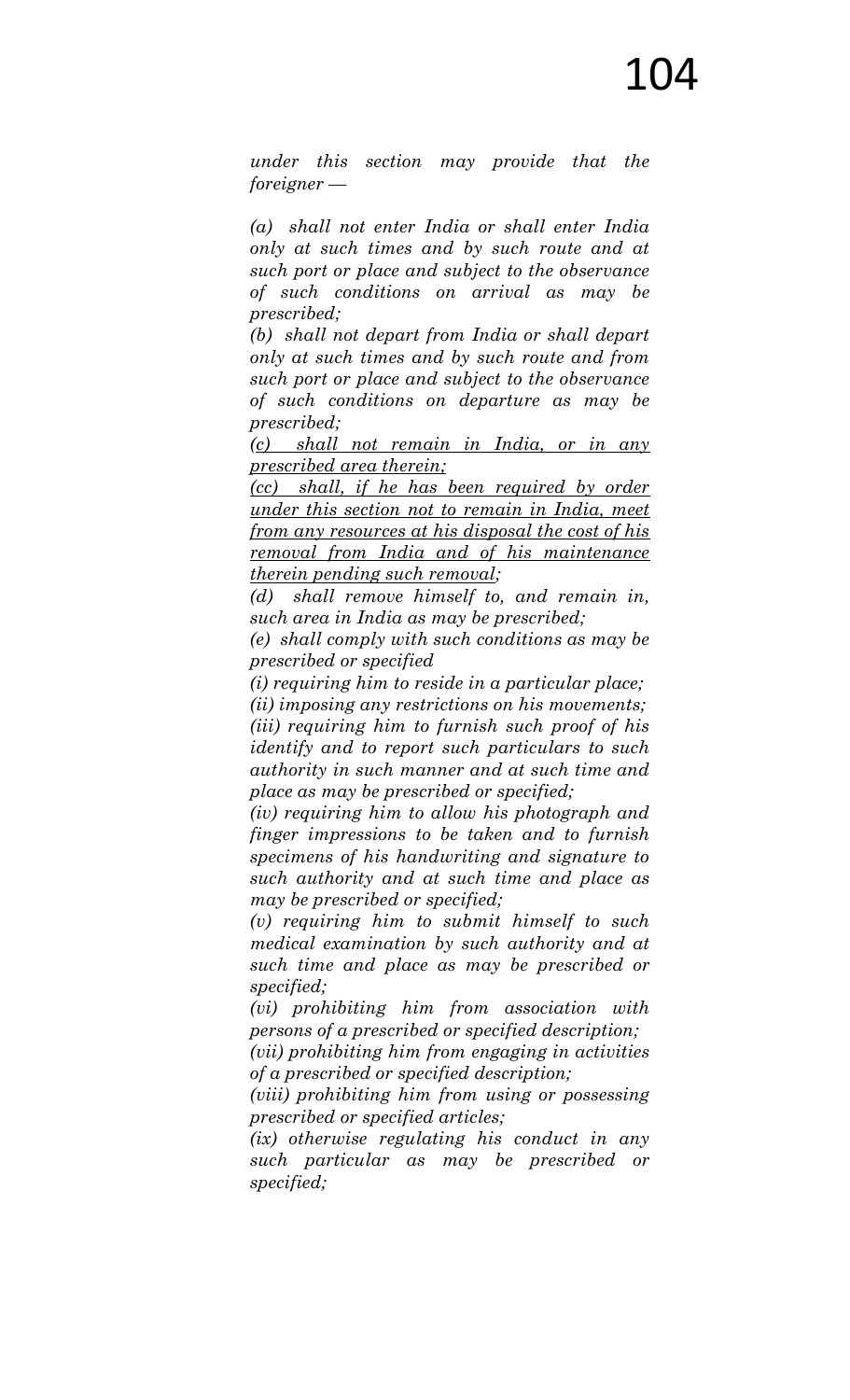*(f) shall enter into a bond with or without sureties for the due observance of, or as an alternative to the enforcement of, any or prescribed or specified restrictions or conditions; (g) shall be arrested and detained or confined; and may make provision for any matter which is to be or may be prescribed and for such incidental and supplementary matters as may, in the opinion of the Central Government, be expedient or necessary for giving effect to this Act.*

*(3) Any authority prescribed in this behalf may with respect to any particular foreigner make orders under Clause (e) for Clause (f) of subsection (2).‖*

- **49.** I state and submit that the Foreigners Act, 1946 confers the power to expel foreigners from India. It vests the Central Government with absolute and unfettered discretion and, as there is no provision fettering this discretion in the Constitution, an unrestricted right to expel remains. It is further submitted that the provisions of the Foreigners Act, 1946 fell for consideration of this Hon'ble Court in the case of *Hans Muller of Nurenburgvs Superintendent, Presidency Jail, Calcutta & ors***., AIR 1955 SC 367** which has upheld the classifications made therein while examining the scheme, scope and ambit of the legislation and expanse of powers conferred upon the Central Government under the said Act.
- **50.** It is submitted that in light of clear mandate of the Foreigners Act, 1946 and the 1955 Act, no illegal migrant can crave leave of this Hon'ble Court under Article 32 seeking a right to settle and reside in India or further, make any claim for citizenship. It is submitted that the Central Government has unfettered discretion in matter concerning deportation of illegal migrants whilst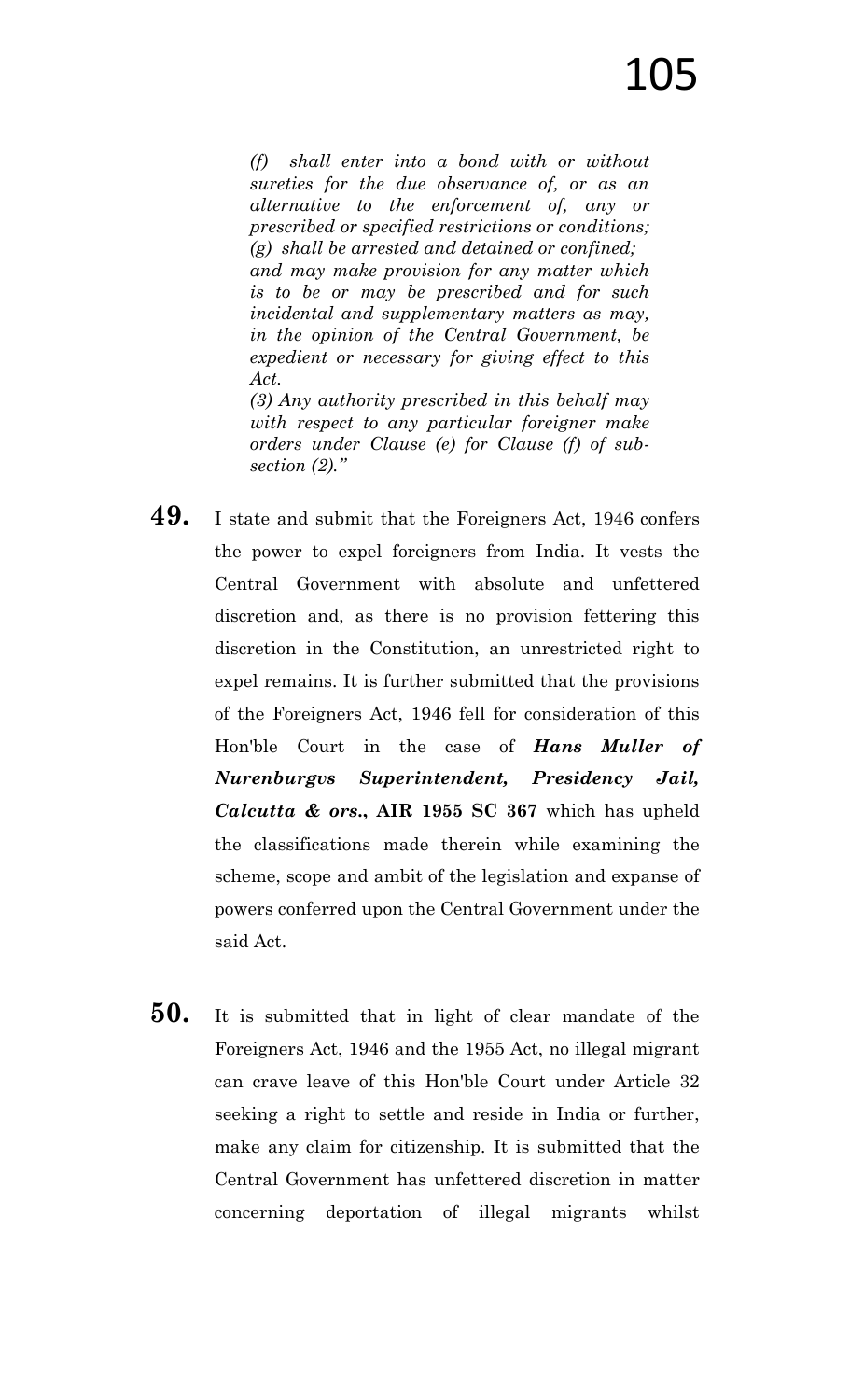following a due process of law. It is further submitted that powers of Central Government to detain & deport an illegal foreigner have been entrusted since 1958 to State Government under Article 258(1) of the Constitution of India. It is submitted that the expanse of Article 21 is extremely wide in India and it cannot be argued that the whole expanse would be available to illegal migrants. It is further submitted that the procedure under the Foreigners Act has been consistently held by this Hon"ble Court, to be just fair and reasonable. It has further been held that foreigners, especially illegal immigrants, would not be entitled to place a challenge to the provisions of the said Act. It is submitted that therefore, the identification of illegal migrants in the country, as a principle of governance, is a sovereign, statutory and moral responsibility of the government and is in conformity with Article 21.

**51.** I state and submit that the Petitioners have placed reliance on numerous International Conventions and Treaties, to some of which India is not a signatory. The following is a table depicting the relied upon treaties and the status with regard to India being a signatory to them :

| S.No.          | <b>Subject of UN Conventions/</b><br><b>Declarations/Resolutions</b> | <b>Status regarding</b><br>signing/<br>ratification by<br>India |
|----------------|----------------------------------------------------------------------|-----------------------------------------------------------------|
| 1              | United Nations Declaration on                                        | There<br><b>18</b><br>no                                        |
|                | the Rights of Indigenous Peoples                                     | signing/                                                        |
|                |                                                                      | ratification                                                    |
| $\overline{2}$ | International Covenant on Civil                                      | Acceded                                                         |
|                | and Political Rights (ICCPR)                                         |                                                                 |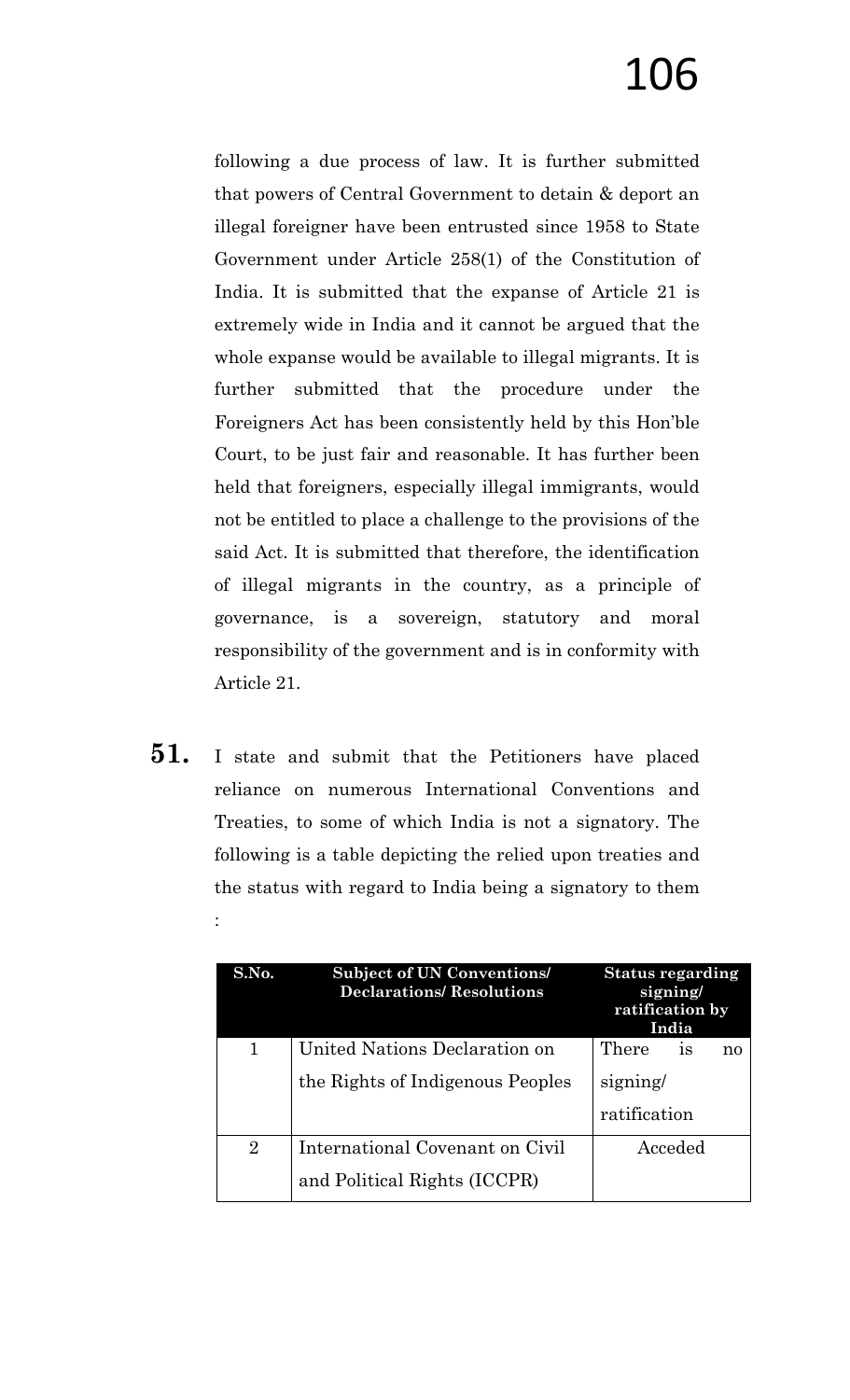| S.No.          | <b>Subject of UN Conventions/</b><br><b>Declarations/Resolutions</b> | <b>Status regarding</b><br>signing/<br>ratification by<br>India |
|----------------|----------------------------------------------------------------------|-----------------------------------------------------------------|
| 3              | Resolution No. 6/37 of the United                                    | There<br>is<br>no                                               |
|                | Nations titled "Elimination of all                                   | signing/                                                        |
|                | forms of intolerance and of                                          | ratification                                                    |
|                | discrimination based on religion                                     |                                                                 |
|                | or belief                                                            |                                                                 |
| $\overline{4}$ | Universal Declaration of Human                                       | There<br>is<br>no                                               |
|                | Rights 1948 (UDHR)                                                   | signing/                                                        |
|                |                                                                      | ratification                                                    |
| $\overline{5}$ | UN Declaration of Territorial                                        | There<br>is<br>no                                               |
|                | Asylum in 1967                                                       | signing/                                                        |
|                |                                                                      | ratification                                                    |
| 6              | International Covenant on Social,                                    | Acceded                                                         |
|                | Cultural and Economic Rights                                         |                                                                 |
|                | (ICESCR)                                                             |                                                                 |
| 7              | International Convention<br>on                                       | Ratified                                                        |
|                | Elimination of All Forms of Racial                                   |                                                                 |
|                | Discrimination Against Women                                         |                                                                 |
|                | 1979 (CEDAW)                                                         |                                                                 |
| 8              | Convention Relating to Status of                                     | <b>Not</b>                                                      |
|                | <b>Stateless Person 1954</b>                                         | Signed/ratified                                                 |
| 9              | Convention on the Reduction of                                       | <b>Not</b>                                                      |
|                | Statelessness 1961                                                   | Signed/ratified                                                 |
| 10             | Convention Against Torture and                                       | Signed but not                                                  |
|                | Other Cruel and Inhuman<br>or                                        | ratified                                                        |
|                | Degrading Treatment<br>or                                            |                                                                 |
|                | Punishment (CAT) 1987                                                |                                                                 |
| 11             | Convention on the Rights of the                                      | Acceded                                                         |
|                | Child 1990                                                           |                                                                 |
| 12             | UN<br>Convention on Status of                                        | Not signed                                                      |
|                | Refugees 1951 and 1967 Protocol                                      |                                                                 |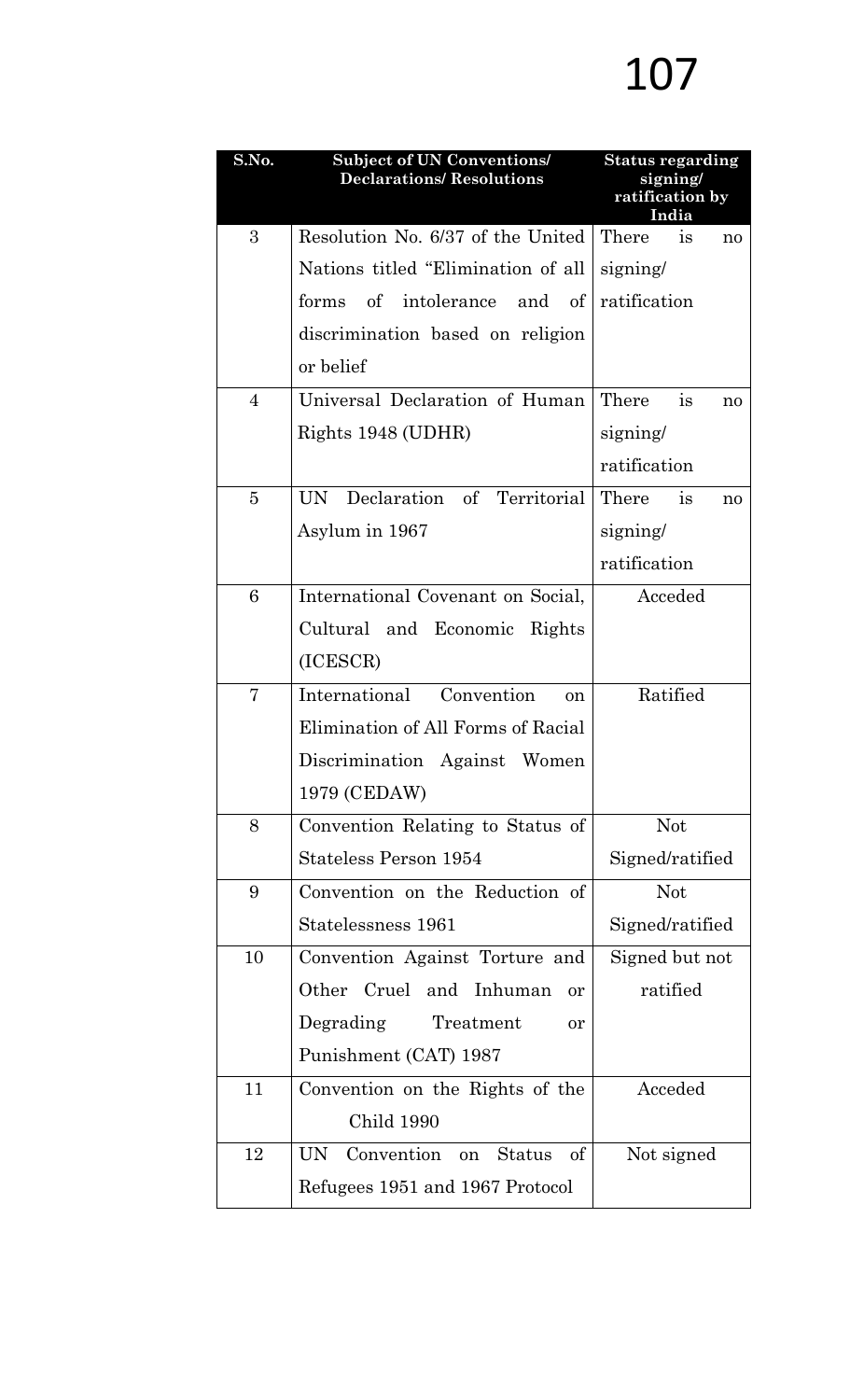- **52.** It is at the outset submitted that the standard for judicial review of legislation in India is the constitution and not on the basis of international conventions. Further, it is unequivocally submitted that while this Hon"ble Court, has on certain occasions, relied upon certain international convention. However, it is emphatically submitted that the said conventions/treaties cannot become a standard of judicial review of legislation made by competent legislature in India. Further, it is submitted that the reliance on international conventions cannot be placed when the specific field is occupied by domestic parliamentary law. It is submitted that in order to obtain reliefs from this Hon"ble Court, the Petitioners claim that the respondents are bound by the principles enshrined in the International Conventions further placing reliance on Article 21 and Article 51(c) of the Constitution which as per the Petitioner"s submissions, obligate the respondent to respect International law.
- **53.** In this regard, it is submitted that India is neither a signatory to nor has ratified the 1951 Refugee Convention or the 1967 Protocol. It is further respectfully submitted that the fundamental rights provisions of the Constitution, in the context of this case articles 14 and article 21, cannot be interpreted with reference to any international convention or treaty to which India is neither a signatory nor it has ratified the same. It is further submitted that the assertion of the Petitioners that the principle of non-refoulement is a part of customary international law is erroneous in law, and therefore does not merit acceptance by this Hon"ble Court. It is further submitted that the principle of non-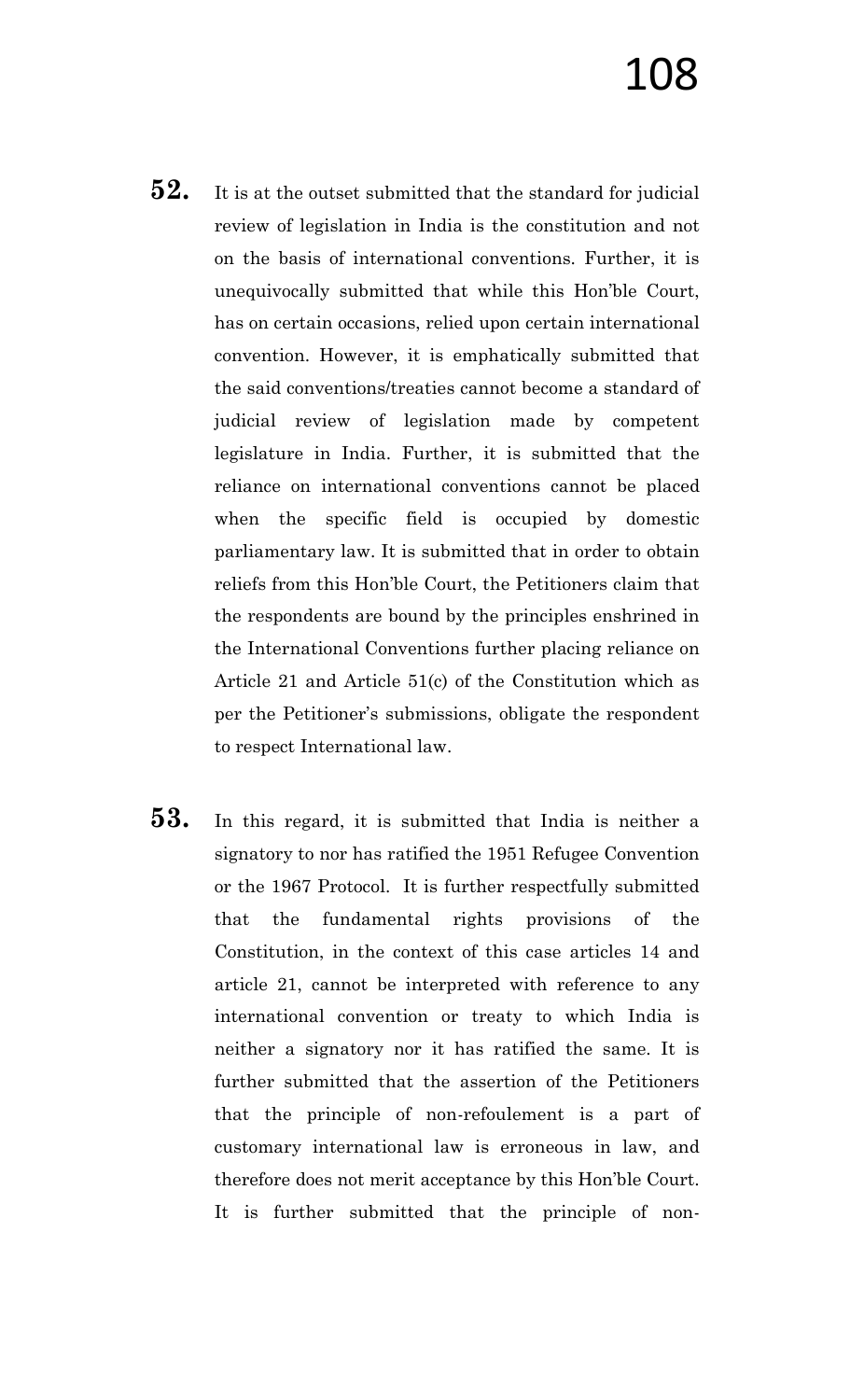refoulement cannot be derived from the UDHR, the ICCPR, and the ICEFDR, on which considerable reliance has been placed by the Petitioners.

- **54.** It is respectfully submitted that the use of international treaties and conventions by this Hon"ble Court has always been contingent on the answer to a factual inquiry *viz.* has the Indian government signed and or ratified the particular international treaty or convention that the Hon"ble Court wishes to use as a constitutional interpretative aid. In other words, it is clear from the Hon'ble Court's doctrine on the point that if the Indian government has not signed or ratified the particular international law treaty or convention, such treaty or convention cannot be used for constitutional interpretive purposes. Further, it is submitted that as matter of constitutional interpretation, the treaty making power of any sovereign government is always subject to whatever constitutional restrictions that may be determinable by the text or the structure of the Constitution. Therefore, it is submitted that the treaty-making power is exercised in the manner contemplated by the Constitution and subject to the limitations imposed by it
- **55.** Without prejudice to the above, it is respectfully submitted that the doctrine of incorporation of international law recognises the position that the rules of international law are incorporated into national law and considered to be part of the national law only if they are not in conflict with an Act of Parliament. It is respectfully submitted that in essence, the domestic courts cannot say yes if Parliament has said no to a principle of international law. It is submitted that if statutory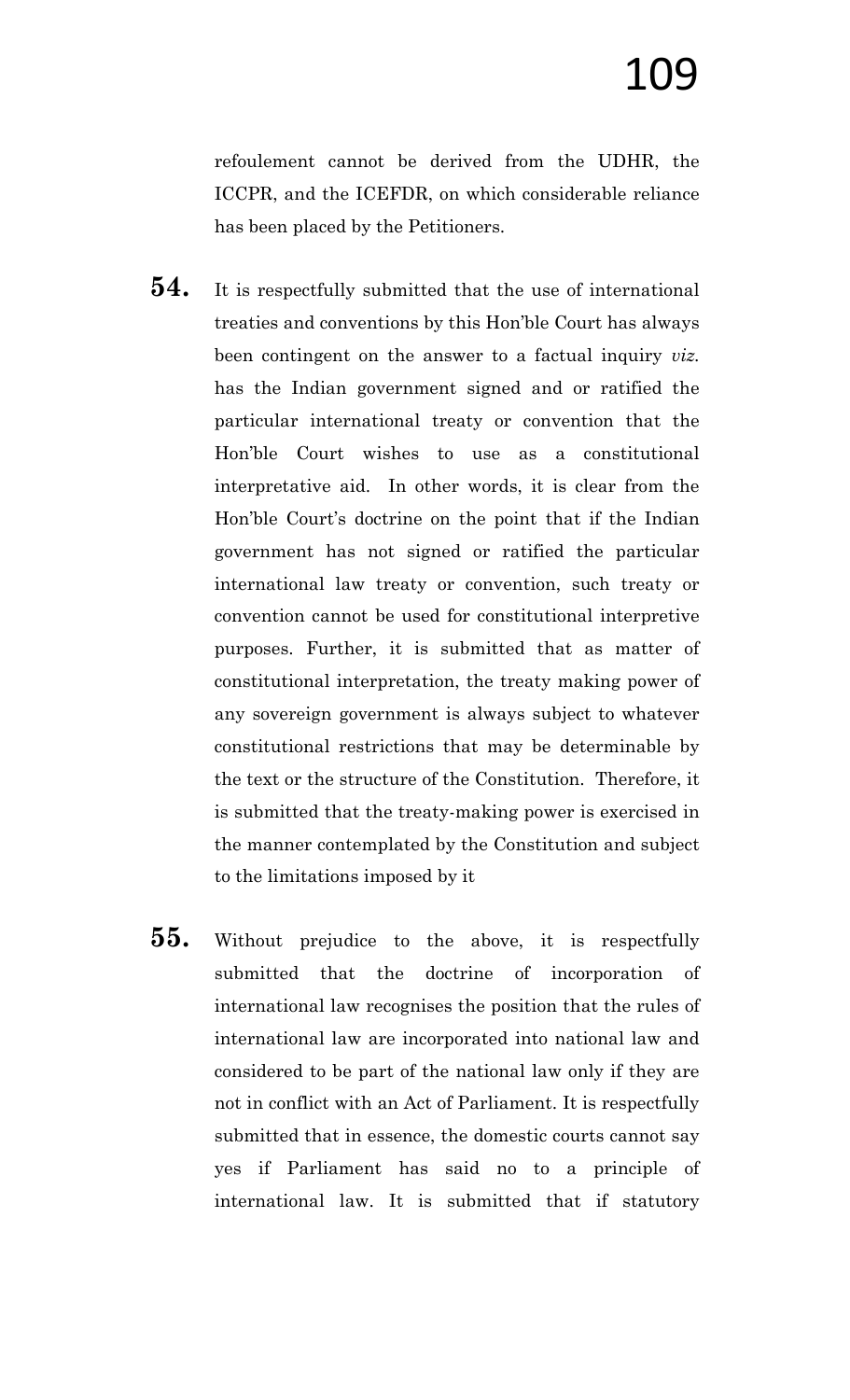enactments are clear in meaning and mandate, they must be construed according to their meaning even though they are contrary to the comity of nations or international law.

### **THE CHALLENGE ON THE BASIS OF VIOLATION OF ARTICLE 15, 19 OF THE CONSTITUTION**

**56.** The Petitioners have placed reliance on Article 15 and Article 19 while challenging the validity of the CAA. It is submitted that the said rights are specifically available only to Indian citizens and not to illegal migrants or other foreigners. Further, it is submitted that Petitioner who are citizens, while challenging the CAA, in public interest jurisdiction, cannot invoke Article 15 and Article 19 as the CAA does not affect Indian citizens. It is further submitted that Article 15 and Article 19 cannot be invoked in matters concerning recognition of religious persecution in specific countries. It is submitted that it is a settled principle of law that what cannot be done directly, cannot be done indirectly. It is therefore submitted that Indian citizens cannot claim rights under Article 15 and Article 19 on behalf of illegal migrants at large within the country or on behalf of foreigners living outside the territorial borders of the country across any part of the world. It is submitted that in subjects concerning the ingress or deportation of illegal migrants and other allied subjects, it has been consistently held that Article 15 and Article 19 cannot be pleaded.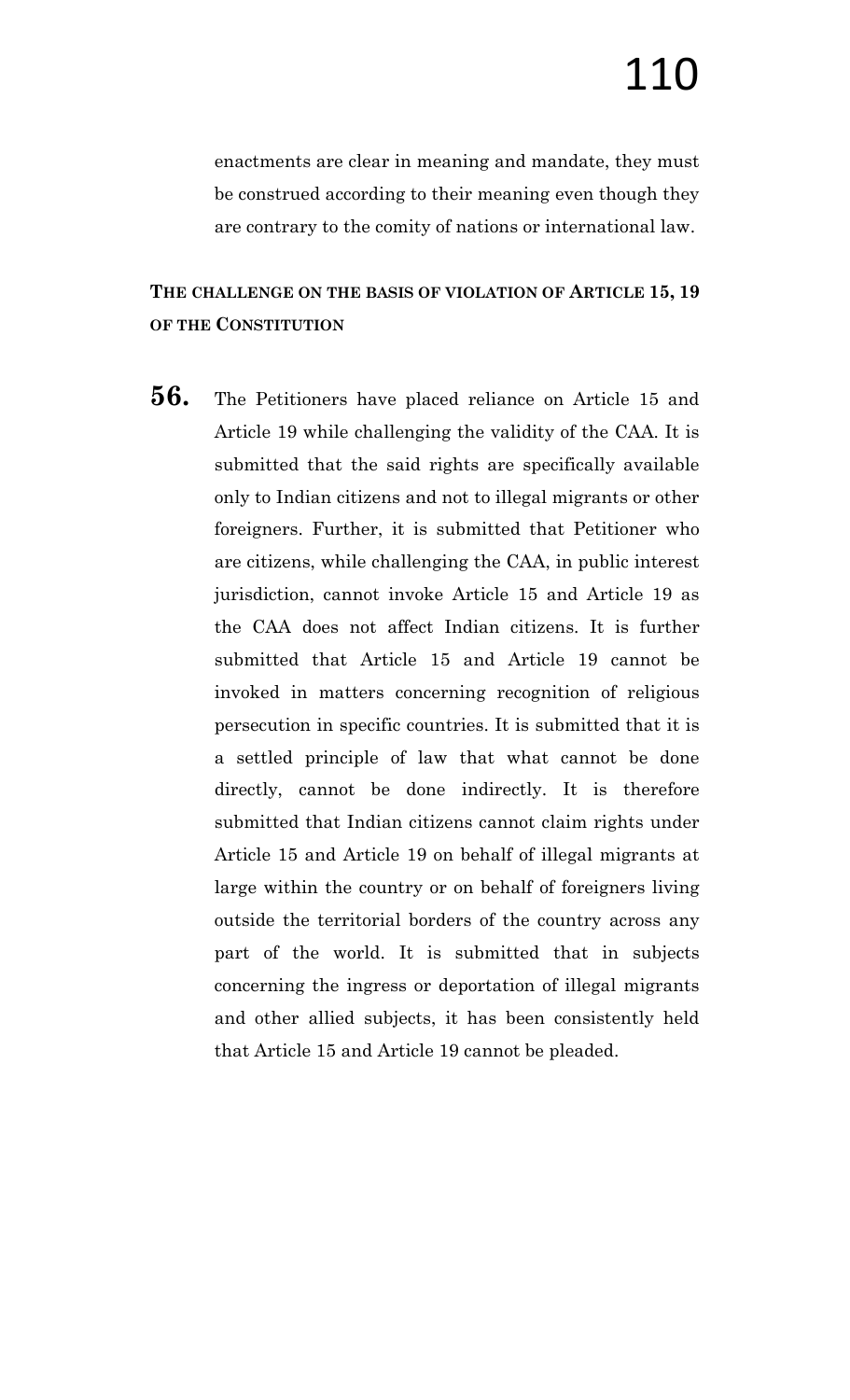**THE CHALLENGE ON THE BASIS OF VIOLATION OF ARTICLE 5, ARTICLE 6, ARTICLE 7, ARTICLE 8, ARTICLE 9, ARTICLE 10 AND ARTICLE 11**

**57.** It is submitted that the Petitioners have challenged the validity of the CAA on the ground that the same violates the principles in Article 5, Article 6, Article 7, Article 8, Article 9, Article 10 and Article 11. It is submitted that the aforementioned provisions in the Constitution, even when they were being discussed, were to be limited in nature and could not have governed all aspects of citizenship in India. It is submitted that contours of citizenship are controlled by the 1955 Act. It is submitted that the mandate of Article 11 protects the legislative measures of the Parliament from any ground of challenge on the basis of Article 5 – Article 10. Article 11 reads as under :

> *―Article 11 - Parliament to regulate the right of citizenship by law*

> *Nothing in the foregoing provisions of this Part shall derogate from the power of Parliament to make any provision with respect to the acquisition and termination of citizenship and all other matters relating to citizenship‖*

**58.** It is submitted that during the debate that took place on Articles 5 and 6 on 10 August, 1949 in Constituent Assembly, Dr. B.R. Ambedkar, the Chairman of the Drafting Committee of the Constitution of India had expressed hardship in drafting Article 5 when he stated as under:

> *"this Article refers to, citizenship not in any general sense but to citizenship on the date of commencement of this Constitution. It is not the object of this particular Article to lay down a*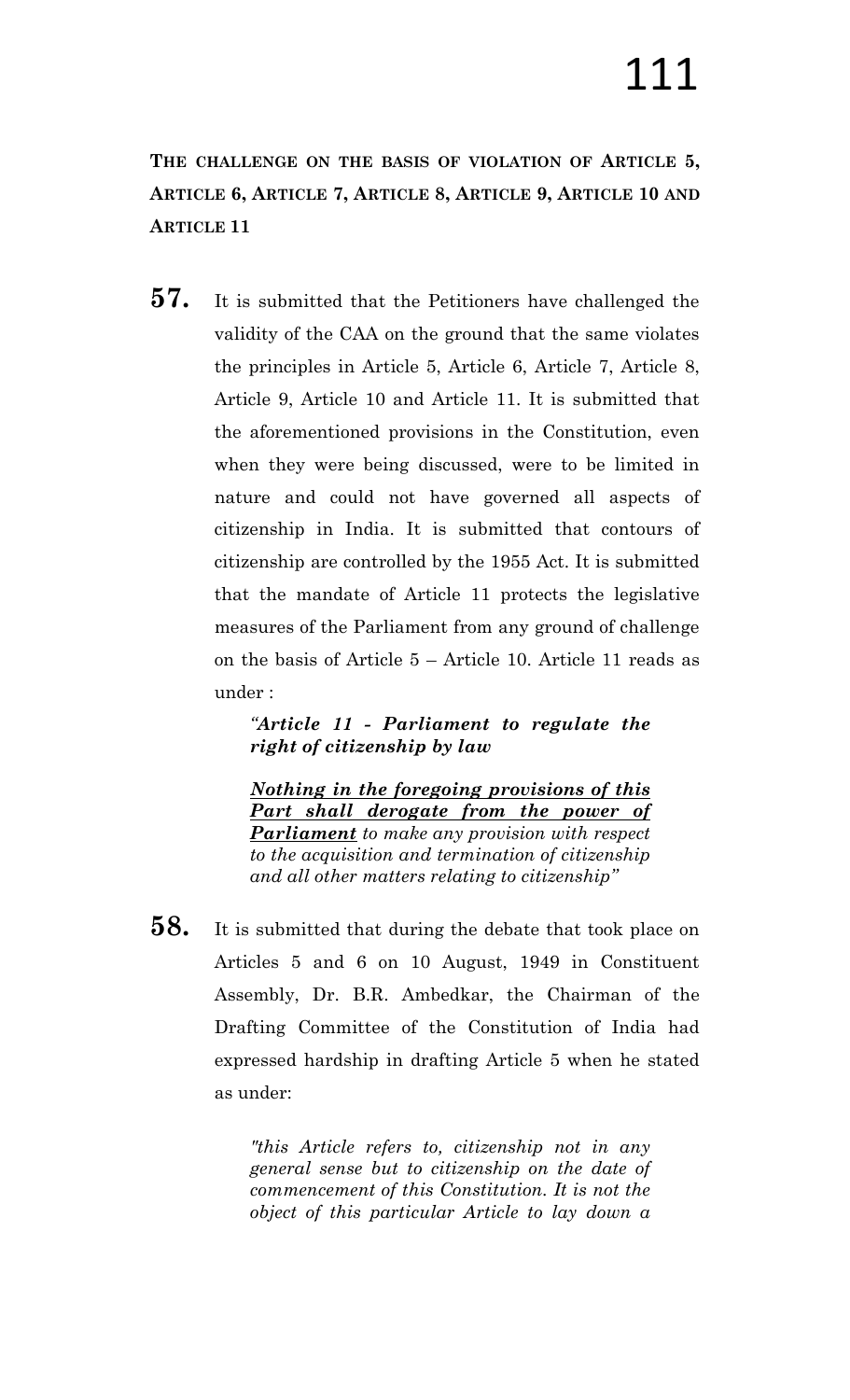*permanent law of citizenship for the country. The business of laying down permanent law of citizenship has been left to the Parliament, and as members will see from the wording of Article 6 (present day Article 11) as I have moved, the entire matter regarding citizenship has been left to Parliament to determine by any law it may deem fit".* 

Dr. Ambedkar also pointed out as under:

*"... but the Parliament may make altogether a new law embodying new principles. That is the first proposition that has to be borne in mind..." and also that "...they must not understand that the provisions that we are making for citizenship on the date of commencement of this constitution are going to be permanent or unalterable. All that we are doing is to decide ad hoc for the time being."* 

Dr. B.R. Ambedkar, further emphasized as under :

*"... It is not possible to cover every kind of case for a limited purpose, namely, the purpose of conferring citizenship on the date of commencement of the constitution. If there is any category of people who are left out by the provisions contained in this amendment, we have given power to Parliament subsequently to make provision for them."*

It is therefore submitted that 1955 Act being a legislation framed under Article 11, cannot be questioned on the grounds of Articles 5-10. Without prejudice to the above, it is submitted that the 1955 Act and the CAA, is actually a reinstatement of idea of citizenship envisaged under Articles 5-10.

### **THE CHALLENGE TO SECTION 14A OF THE ACT;**

**59.** It is submitted that Section 14A of The Citizenship Act, 1955 reads as under :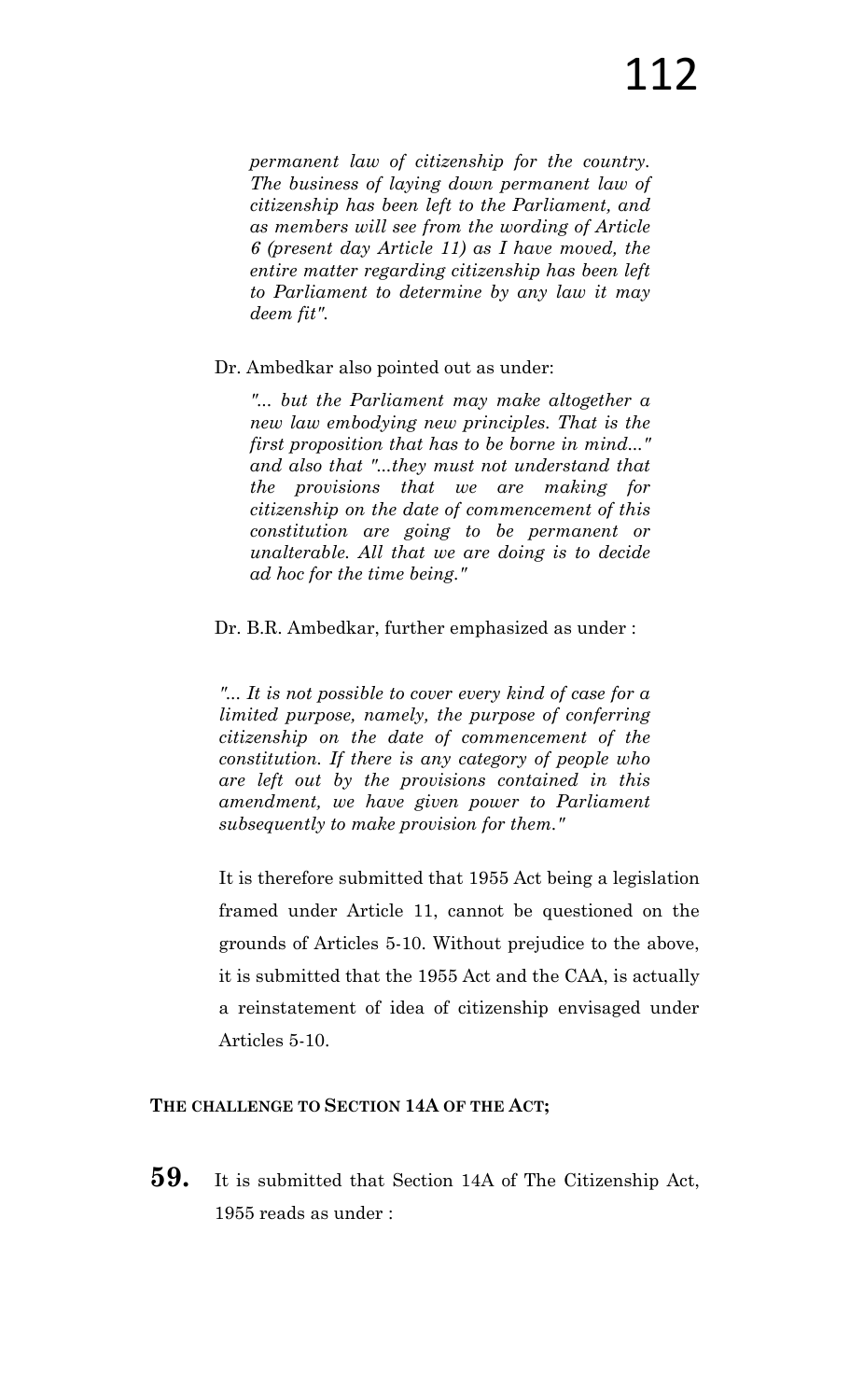#### *―14A. Issue of national identity cards –*

*(1)The Central Government may compulsorily register every citizen of India and issue national identity card to him.*

*(2) The Central Government may maintain a National Register of Indian Citizens and for that purpose establish a National Registration Authority.*

*(3) On and from the date of commencement of the Citizenship (Amendment) Act, 2003, the Registrar General, India, appointed under subsection (1) of section 3 of the Registration of Births and Deaths Act, 1969 (18 of 1969) shall act as the National Registration Authority and he shall function as the Registrar General of Citizen Registration.*

*(4) The Central Government may appoint such other officers and staff as may be required to assist the Registrar General of Citizen Registration in discharging his functions and responsibilities.*

*(5) The procedure to be followed in compulsory registration of the citizens of India shall be such as may be prescribed.‖*

It is submitted that the said section was inserted by Act No.6 of 2004 which came into effect on 3rd December, 2004. The Central Government had published it after it received assent of President of India on 7<sup>th</sup> January, 2004. It is submitted that Department-related Parliamentary Standing Committee on Home Affairs consisting of fifteen members of Rajya Sabha and 30 members of Lok Sabha under the Chairmanship of Shri Pranab Mukherjee had examined The Citizenship (Amendment) Bill, 2003 and presented its report to Rajya Sabha on 12th December, 2003. It is submitted that the issuance of a national identity card to every citizen of the country is completely in the domain of the legislative or executive policy of the Government.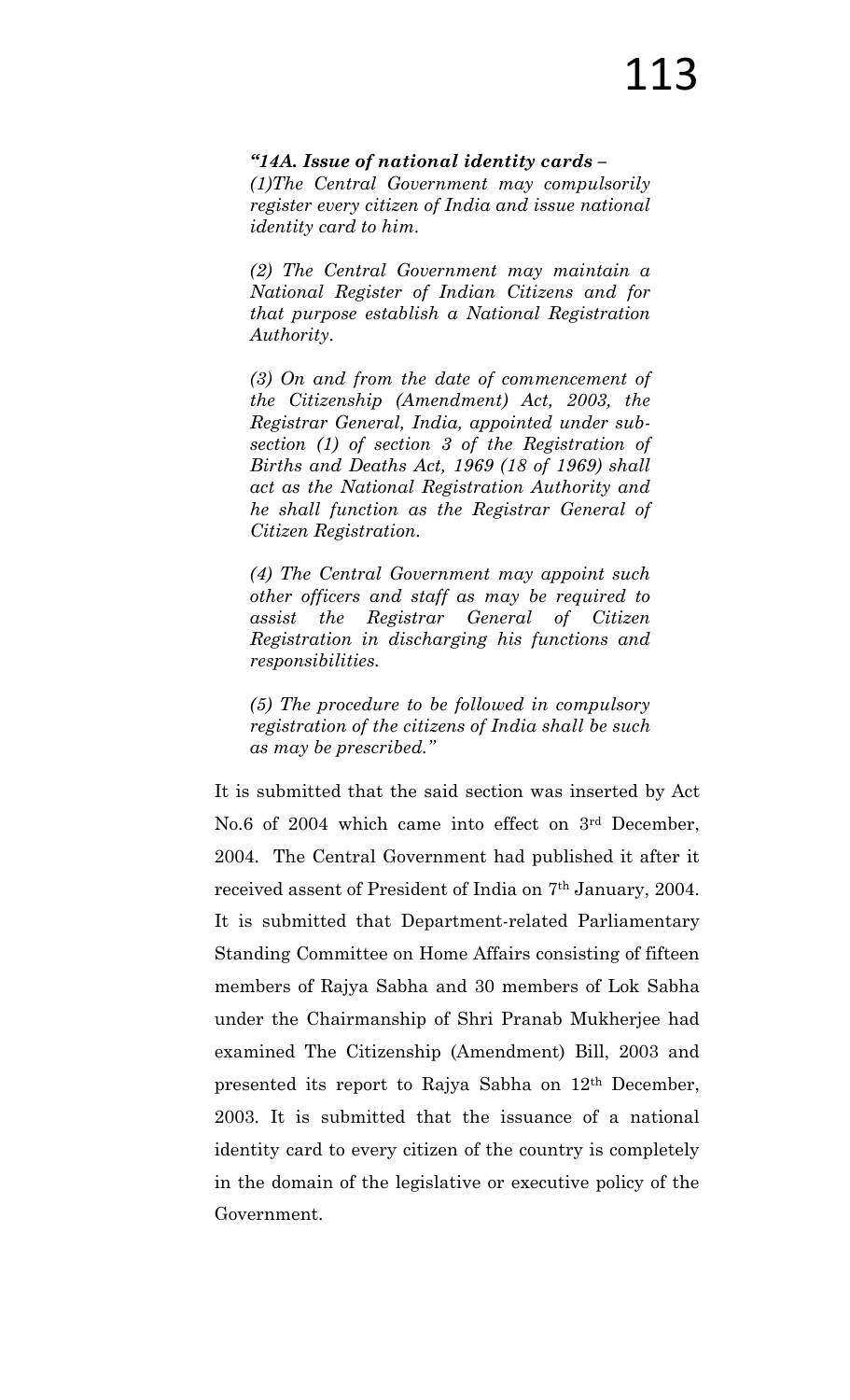**60.** It is submitted that with regard to issue concerning delegations, it is stated that the Committee unanimously adopted clause 12 of this Bill to insert Section 14A in the principal Act with the following amendment as proposed by Government;

> *―The procedure to be followed in compulsory registration of the citizens of India shall be such as may be prescribed".*

Therefore, this multiparty Parliamentary Committee not only agreed with the need for compulsory registration of citizens of India and issuance of National Identity Cards to them but left it to the executive to prescribe merely a procedure to implement the legislative mandate. It is submitted that after the recommendations of this Parliamentary Committee, the Parliament passed The Citizenship (Amendment) Bill in December, 2003 which was finally notified for commencement on 3<sup>rd</sup> December, 2004.

**61.** The Statement of Objects & Reasons for this Bill brought before the Parliament by the then Home Minister on 7th May, 2003 proposed to, inter-alia, "(v) provide for the compulsory registration and issuance of national identity cards to all citizens of India". It is submitted that previously, the Central Government in exercise of powers conferred by sub-sections (1) and (3) of Section 18 of The Citizenship Act, 1955 had vide Gazette Notification dated 10th December, 2003 already notified The Citizenship (Registration of Citizens and issue of National Identity Cards) Rules, 2003. The Citizenship (Amendment) Act, 2004 provided legislative backing to these rules framed under delegated legislation by the Central Government.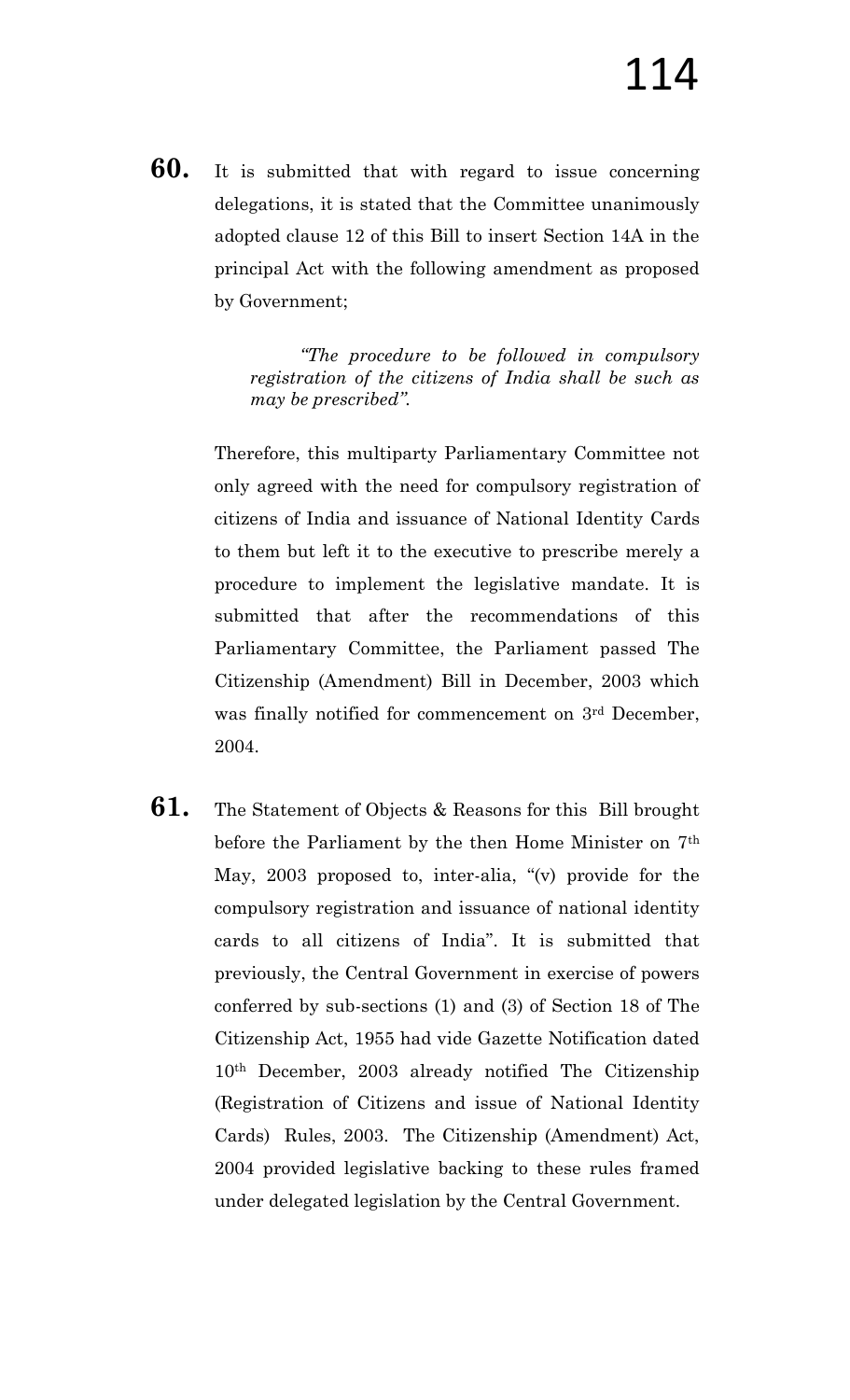- **62.** It is submitted that the assertions of the Petitioners that the requirement for registration of citizenship have been delegated to the executive are erroneous as the National Register of Citizens does not create any embargo on any form of citizenship. It is submitted that the delegation has been only of the procedure to be adopted while conducting the said exercise. It is submitted that the provisions of the Section 14 A and the 2003 rules apply to all citizens of India without any discrimination and empower the Central Government through the machinery of Registrar General of India to take further action in compliance of the legislative mandate.
- **63.** It may not be out of place to mention that as per information available in open sources in many countries, there is a system of maintaining register of their citizens. In fact, national identification cards are issued based upon the exercise of identification of citizens in these countries. In Afghanistan, Bangladesh and Pakistan also there is a system of issuance of such cards.
- **64.** It is submitted that the assertion of the Petitioners that Section 14A results in excessive delegation by Parliament is erroneous as the only delegation contemplated in Section 14A is the delegation of power to frame rules with regard to the procedure to be followed. It is submitted that the delegation does not include the delegation of power to frame criterion or requirements of citizenship of Indian nationals. It is submitted that the same is already governed in the 1955 Act and therefore, the Rule framed therein under cannot be contrary to the main enactment.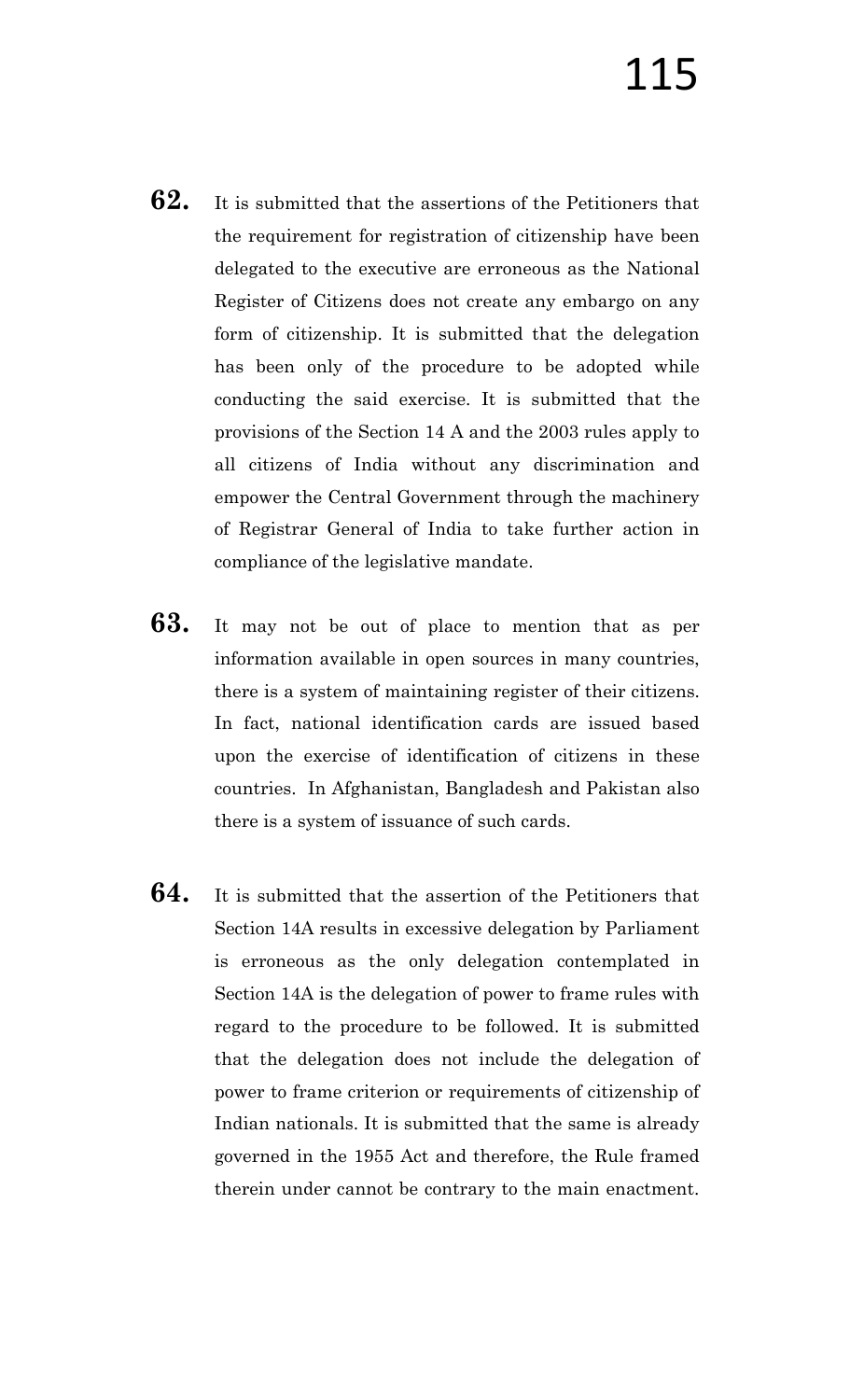It is submitted that Section 14A and the Rules thereunder broadly govern the process of registration of Indian citizens and issuance of national identity cards to them. It is further clarified that these legal provisions have been on the statute books for more than one and a half decades and the CAA has not altered them in any way whatsoever.

### **THE CHALLENGE TO SECTION 9 OF THE FOREIGNERS ACT, 1946 AND THE PROCEDURE THEREIN;**

**65.** It is respectfully submitted that section 9 of the Foreigners Act, 1946 reads as follows: -

> *―9. Burden of proof. ─ If in any case not falling under section 8 any question arises with reference to this Act or any order made or direction given thereunder, whether any person is or is not a foreigner of a particular class or description, the onus of proving that such person is not a foreigner or is not a foreigner of such particular class or description, as the case may be, shall notwithstanding anything contained in the Indian Evidence Act, 1872 (1 of 1872), lie upon such person.‖*

Section 8 of The Foreigners Act, 1946 deals with determination of nationality and it reads as follows: -

*―8. Determination of nationality.─ (1) When a foreigner is recognised as a national by the law of more than one foreign country or where for any reason it is uncertain what nationality if any is to be ascribed to a foreigner, that foreigner may be treated as the national of the country with which he appears to the prescribed authority to be most closely connected for the time being in interest or sympathy or if he is of uncertain nationality, of the country with which he was last so connected:*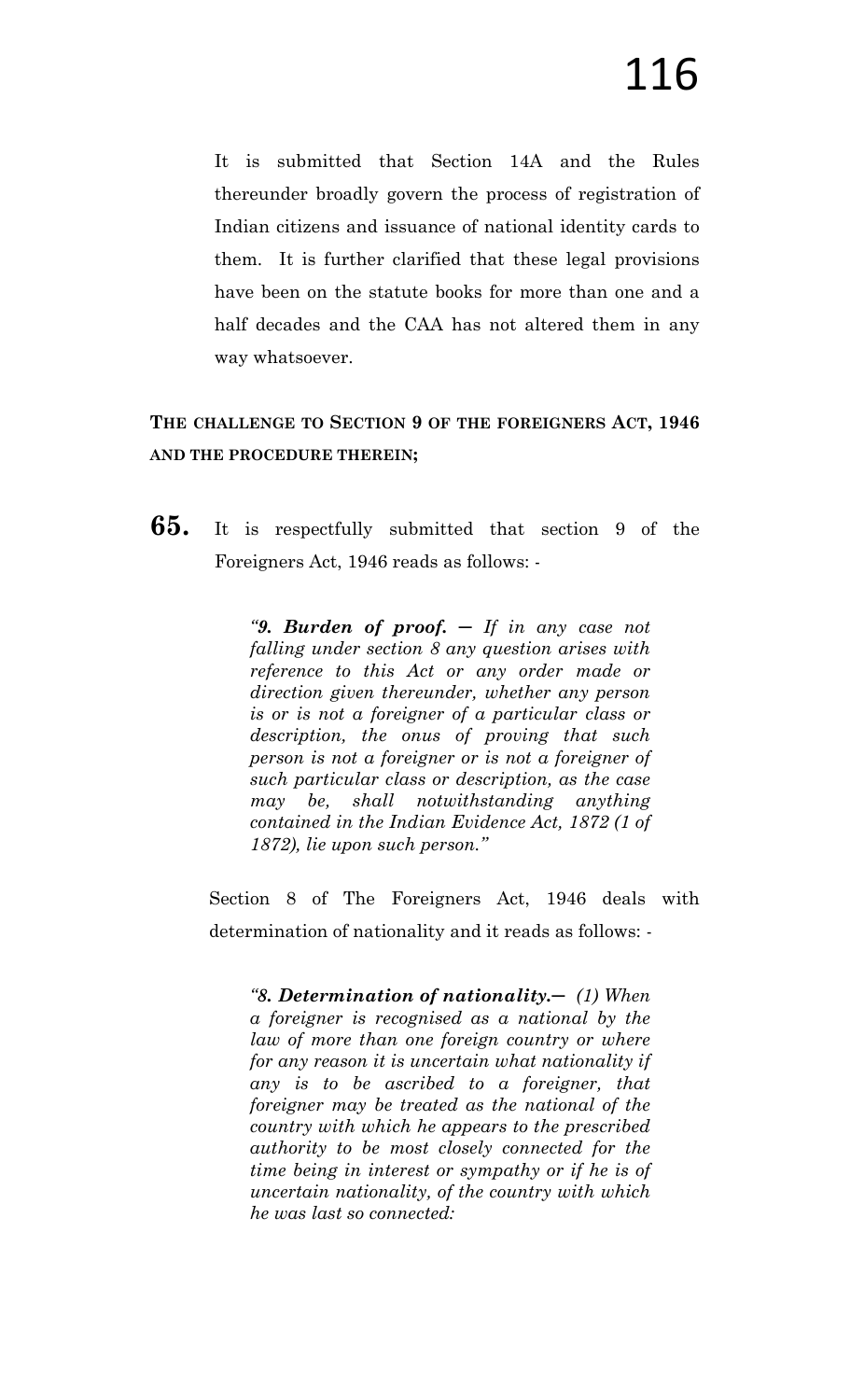*Provided that where a foreigner acquired a nationality by birth, he shall, except where the Central Government so directs either generally or in a particular case, be deemed to retain that nationality unless he proves to the satisfaction of the said authority that he has subsequently acquired by naturalization or otherwise some other nationality and still recognised as entitled to protection by the Government of the country whose nationality he has so acquired.*

*(2) A decision as to nationality given under sub-section (1) shall be final and shall not be called in question in any Court:*

*Provided that the Central Government, either of its own motion or on an application by the foreigner concerned, may revise any such decision.‖*

**66.** It is respectfully submitted that section 106 of the Indian Evidence Act, 1872 reads as follows:-

> "*106. Burden of proving fact especially within knowledge ─ When any fact is especially within the knowledge of any person, the burden of proving that fact is upon him.*

> > *Illustrations*

*(a) When a person does an act with some intention other than that which the character and circumstances of the act suggest, the burden of proving that intention is upon him.* 

*(b) A is charged with travelling on a railway without a ticket. The burden of proving that he had a ticket is on him*."

**67.** It is further respectfully submitted that the provision of section 9 of the Foreigners Act, 1946 have been present since 1946. It is submitted that this Hon"ble Court in its judgment dated 12.07.2005 in W.P.(Civil) No. 131 of 2000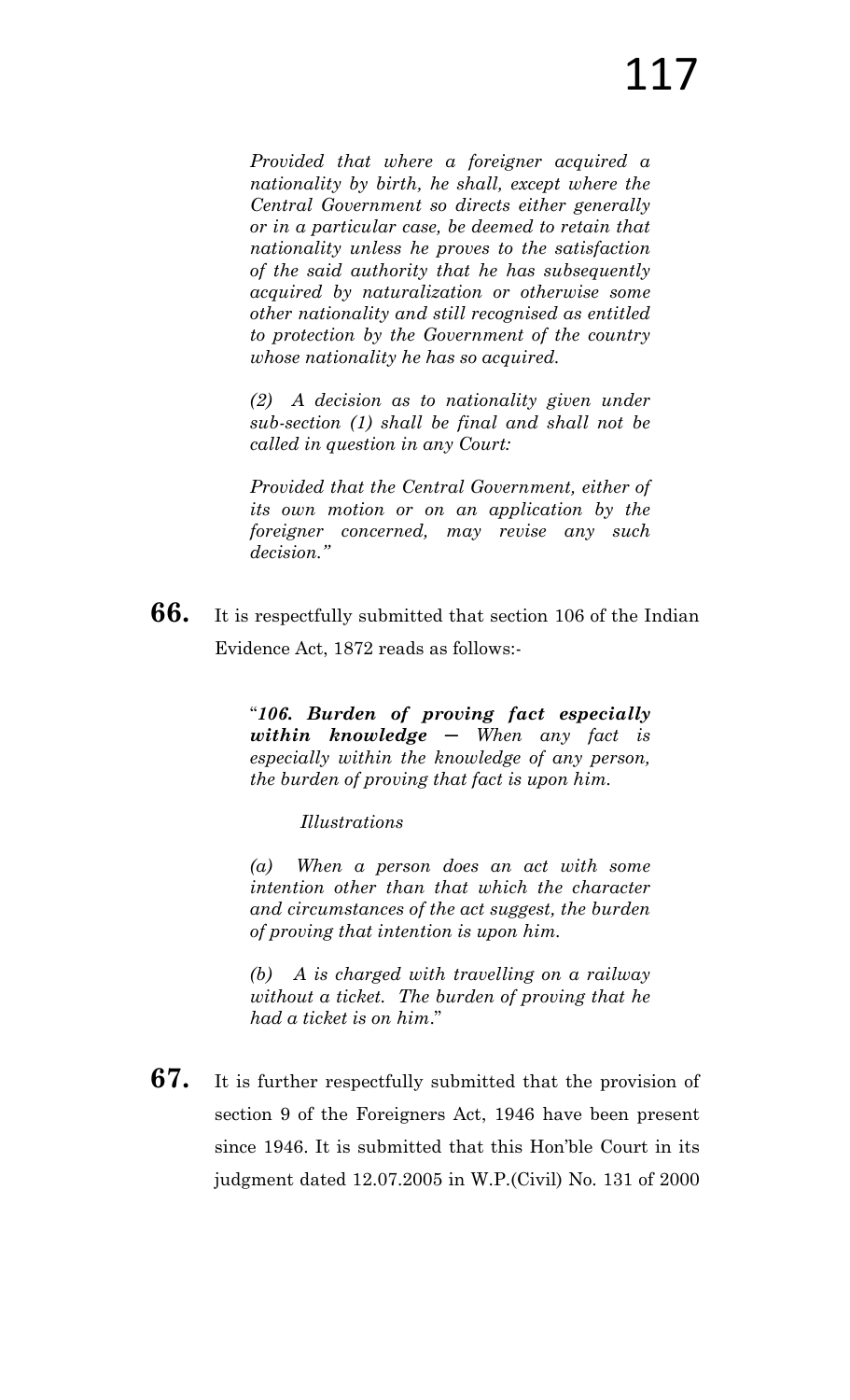– *Sarbananda Sonowal v. Union of India &Anr*. had *inter alia* made the following observations:-

*―14. ……….* 

 *This Act confers wide ranging powers to deal with all foreigners or with respect to any particular foreigner or any prescribed class or description of foreigner for prohibiting, regulating or restricting their or his entry into India or their presence or continued presence including his arrest, detention and confinement. The most important provision is section 9 which casts the burden of proving that a person is not a foreigner or is not a foreigner of such particular class or description, as the case may be, shall lie upon such person. Therefore, where an order made under the Foreigners Act is challenged and a question arises whether the person against whom the order has been made is a foreigner or not, the burden of proving that he is not a foreigner is upon such a person. In Union of India v. Ghaus Mohammed AIR 1961 SC 1526, the Chief Commissioner of Delhi served an order on Ghaus Mohammed to leave India within three days as he was a Pakistani national. He challenged the order before the High Court which set aside the order by observing that there must be prima facie material on the basis of which the authority can proceed to pass an order under Section 3(2)(c) of the Foreigners Act, 1946. In appeal, the Constitution Bench reversed the judgment of the High Court holding that onus of showing that he is not a foreigner was upon the respondent.‖*

*―17. There is a good and sound reason for placing the burden of proof upon the person concerned who asserts to be a citizen of a particular country. In order to establish one's citizenship, normally he may be required to give evidence of (i) his date of birth (ii) place of birth (iii) name of his parents (iv) their place of birth and citizenship. Sometimes the place of birth of his grandparents may also be relevant like under Section 6A(1)(d) of the Citizenship Act. All these facts would necessarily be within the personal knowledge of the person concerned and not of the authorities of the State. After he has given evidence on these points, the State*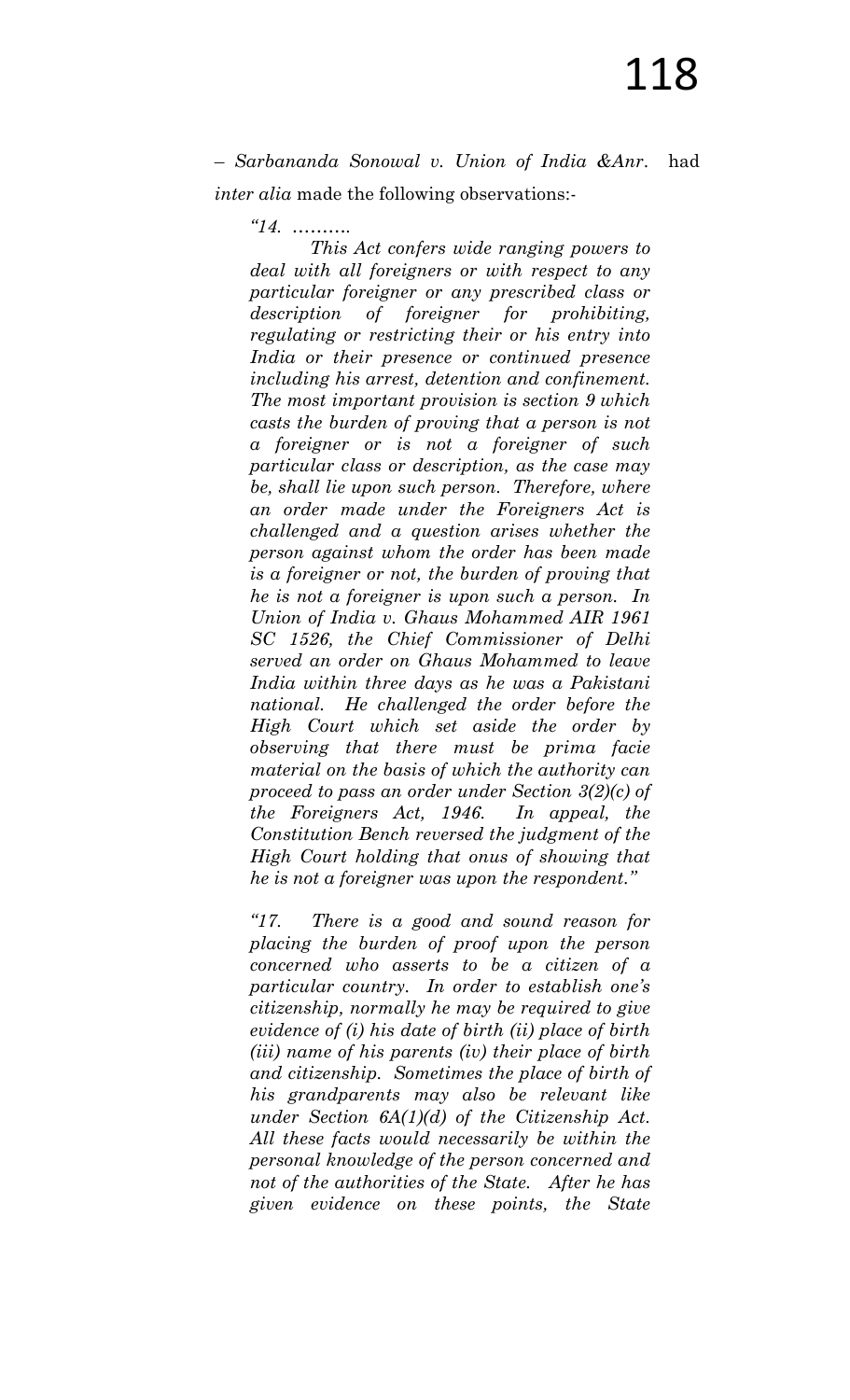*authorities can verify the facts and can then lead evidence in rebuttal, if necessary. If the State authorities dispute the claim of citizenship by a person and assert that he is a foreigner, it will not only be difficult but almost impossible for them to first lead evidence on the aforesaid points. This is in accordance with the underlying policy of Section 106 of the Evidence Act which says that when any fact is especially within the knowledge of any person, the burden of proving that fact is upon him.‖* 

**68.** This Hon"ble Court had also observed that though in a criminal case the general rule is that the burden of proof is on the prosecution but if any fact is especially within the knowledge of the accused, he has to lead evidence to prove the said fact. This Hon"ble Court had also referred to a number of cases in which this Hon"ble Court had held this view earlier. In *Sonowal I*[supra], this Hon"ble Court has also made the following observations:-

> "*19. Section of the Foreigners Act regarding burden of proof is basically on the same lines as the corresponding provision is in U.K. and some other Western nationals and is based upon sound legal principle that the facts which are peculiarly within the knowledge of a person should prove it and not the party who avers the negative*."

**69.** It is respectfully submitted that in its order dated 05/12/2006 in Writ Petition (Civil) No. 117 of 2006 – Sarbananda Sonowal vs. Union of India [*Sonowal II*], this Hon"ble Court had observed as follows: -

> "*41. In Sonowal I, this Court clearly held that the burden of proof would be upon the proceedee as he would be possessing the necessary documents to show that he is a citizen not only within the meaning of the provisions of the*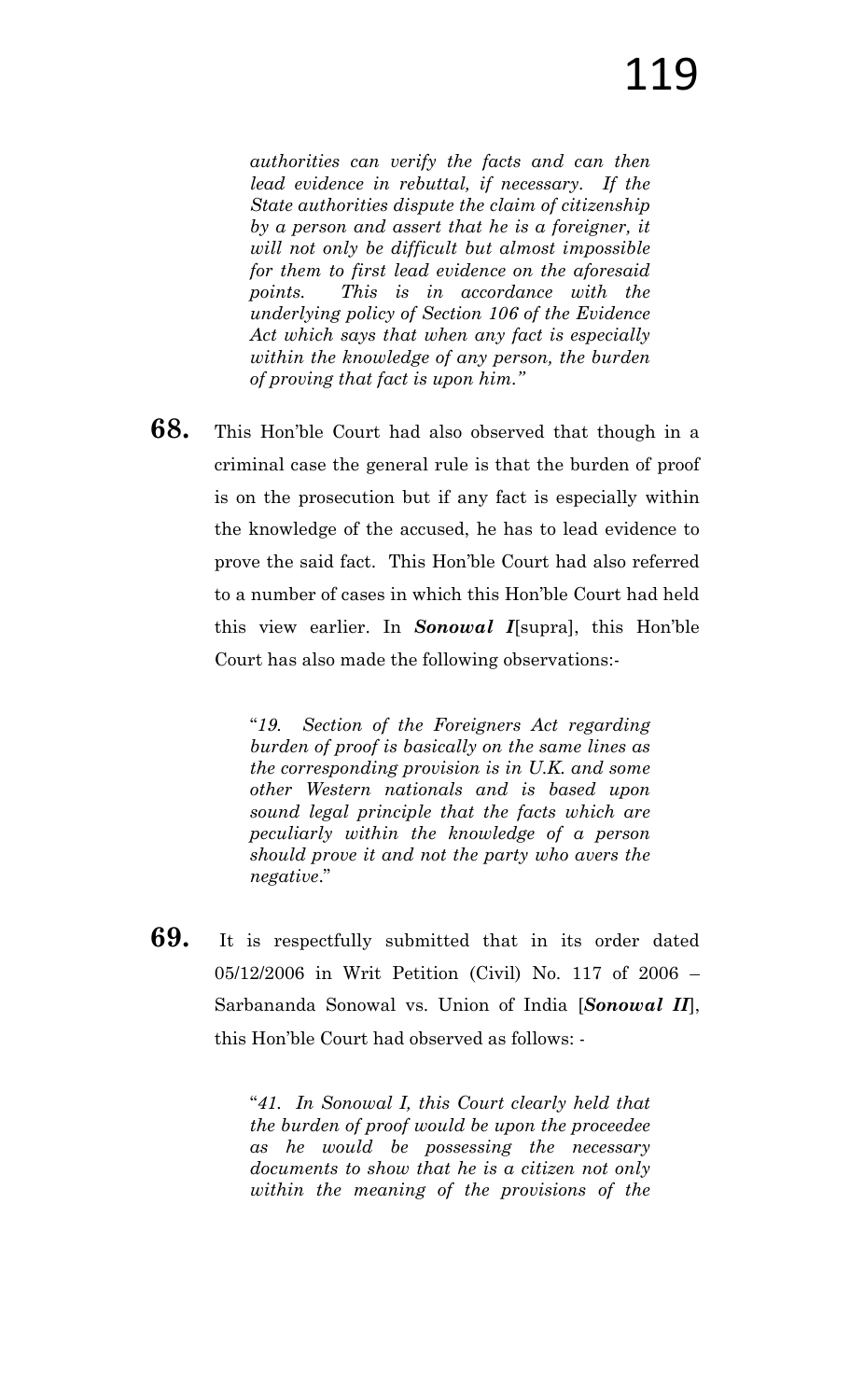*Constitution of India but also within the provisions of the Citizenship Act.*"

**70.** In the abovementioned judgment, this Hon"ble Court has also referred to the observations of this Hon"ble Court in its judgment dated 12.07.2005 in W.P.(Civil) No. 131 of 2000 – Sarbananda Sonowal v. Union of India &Anr. specifically, with regard to section 9 of the Foreigners Act, 1946. It is respectfully submitted that in the aforementioned judgments, this Hon"ble Court have considered in detail the interpretation, the validity and the rights of either parties with regard to the application of section 9 of the Foreigners Act, 1946 and this Hon"ble Court not found any infirmity with the same.

### **THE CHALLENGE TO SECTION 3(1) OF THE ACT [AMENDED IN 2004];**

**71.** It is submitted that Article 11 of Constitution gives unrestricted power to Parliament to frame laws regarding citizenship. In exercise of the same, the Citizenship Act, 1955 has been amended from time to time since its enactment in 1955. It is submitted that section 3 does not violate Article 14 or any other provision of Constitution. It is submitted that that said section has been amended twice in past representing a clear parliamentary intent to make the provision stringent as per the needs of the nation at the said times. It is submitted that that the requirement under the said provision represents the legislative policy of the elected representatives with regard to question concerning citizenship. It is submitted that the said provision does not create any class on the basis of any constitutionally unviable parameters. It is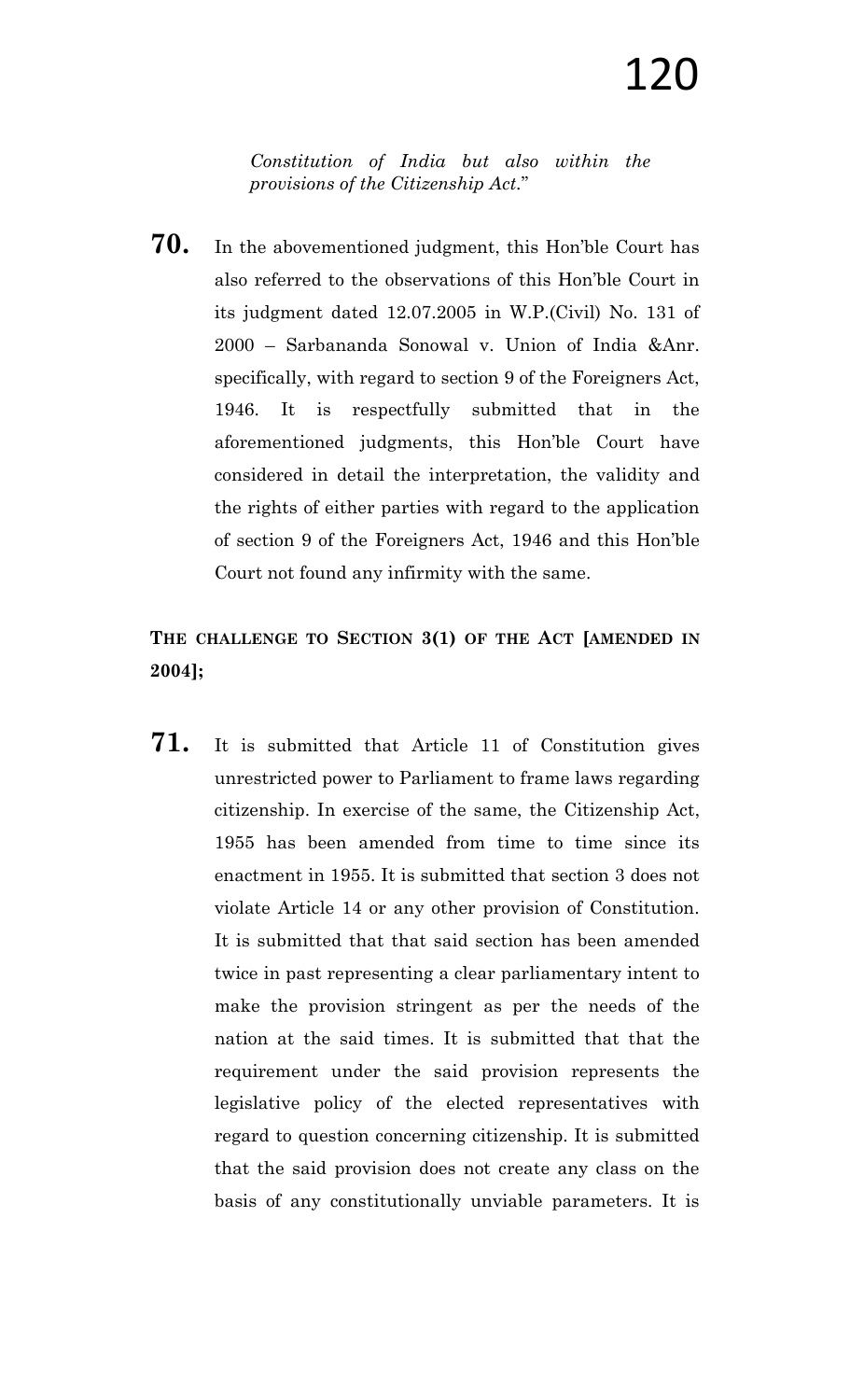submitted that the intent of the Legislature, on both occasions of amendments, was to strengthen the provision and the application thereof, considering the peculiar situation faced by the nation.

**72.** It is submitted that previously, the Cabinet in its meeting held on 11 Jun 1986 and 19 Aug 1986 took a decision to amend the Citizenship Act, 1955 to make acquisition of Indian citizenship difficult for persons who have entered India clandestinely. It was noted that a large number of persons from Bangladesh and other countries have entered into India and residing in the country and may have entered clandestinely. Consequently, the Citizenship (Amendment) Bill, 1986 was introduced with above objective in Lok Sabha on 04 Nov 1986. The Bill was passed in Lok Sabha and Rajya Sabha on 11 Nov and 19 Nov 1986 respectively and received assent of president on 28 Nov 1986, The statement of objects of the Bill is reproduced below: -

### *―STATEMENT OF OBJECTS AND REASONS*

*A large number of persons of Indian origin have entered the territory of India from Bangladesh, Sri Lanka and some African countries and they are residing in India. Government has taken a serious view of the entry of persons clandestinely into India and with a view to making the provisions of the Citizenship Act relating to the grant of Indian citizenship more stringent it is proposed inter alia to make the following changes in the Citizenship Act, 1955, namely:-*

*(i) under the existing provisions, every person born in India on or after the 26th day of January, 1950, shall be a citizen of India by birth. With a view to preventing automatic acquisition of citizenship of India by birth, it is proposed to amend the Act to provide that every*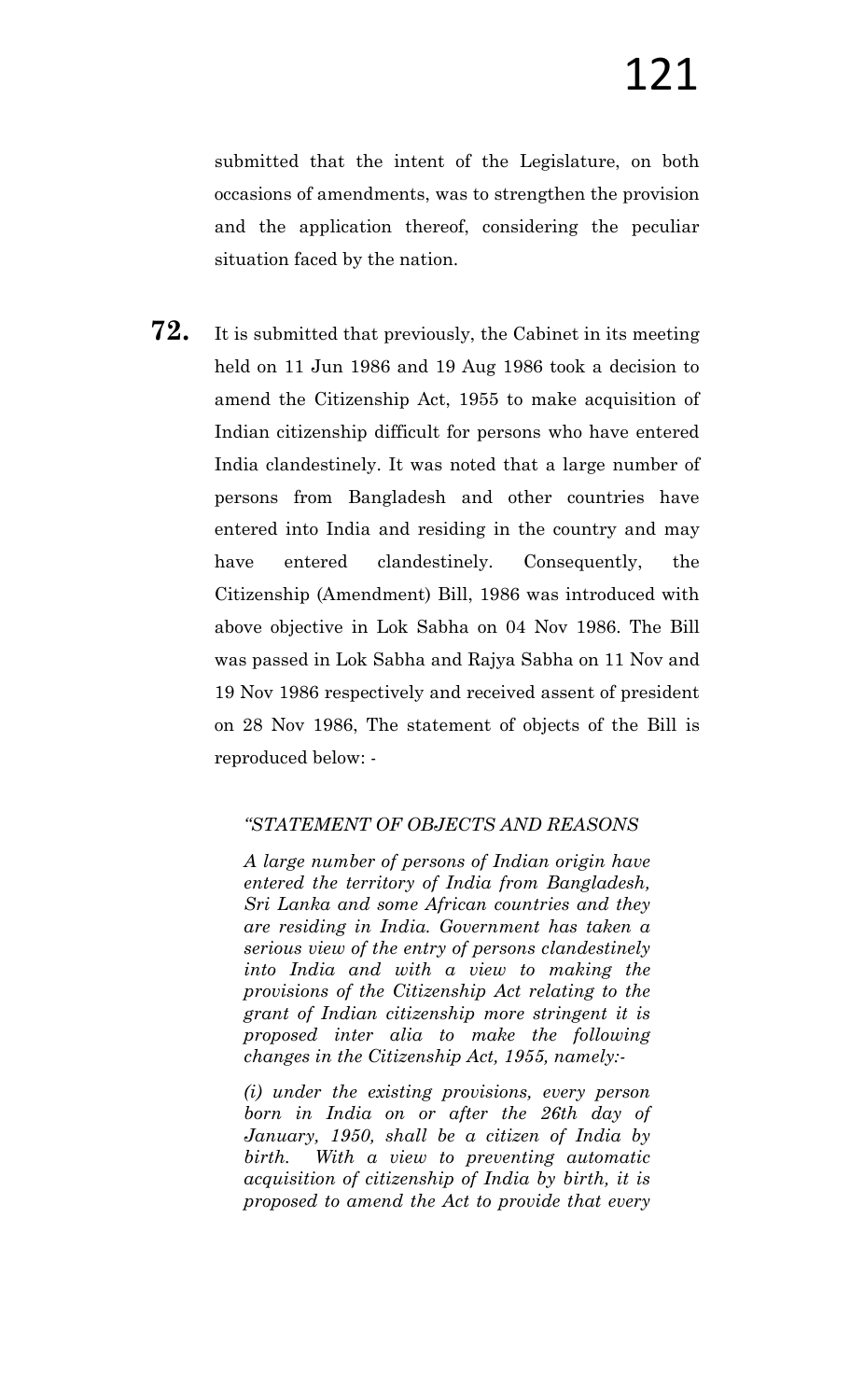*person born in India after the commencement of the amending Act will become a citizen of India by birth only if at the time of his birth either of his parents is a citizen of India;*

*(ii) under the Act, certain categories of persons may apply for citizenship by registration. One such category is those persons of Indian origin who are ordinarily resident in India and have been so resident for six months immediately before making an application for registration. Another category is women who are, or have been, married to citizens of India. These provisions are proposed to be made more stringent by providing that a person would be eligible for citizenship by registration only if he is ordinarily resident in India and have been so resident for five years immediately before making an application for registration. It is also proposed to change the word "women" by "persons" in the later category so that the eligibility of citizenship through marriage to citizens of India now admissible to women only is extended to men also.*

*(iii) under the Act, a person who is not a citizen of a Commonwealth country referred to in the First Schedule to the Act may apply for the grant of a certificate of naturalization if he has resided in India for the period of at least five years. It is proposed to increase this period to ten years.*

*2. The Bill seeks to achieve the aforesaid objects.‖*

**73.** Thereafter, in 2003, the Citizenship (Amendment) Bill, 2003 was introduced with the objective to make the process of acquisition of Indian citizenship more stringent. It is submitted that Statement of Object and Reasons (at page 52 of the Report of the Department related Parliamentary Standing Committee on MHA which is already attached as Annexure-R 11) of the Citizenship (Amendment) Bill, 2003 states that the Bill aims to make acquisition of Indian citizenship by registration and by naturalisation more stringent. It is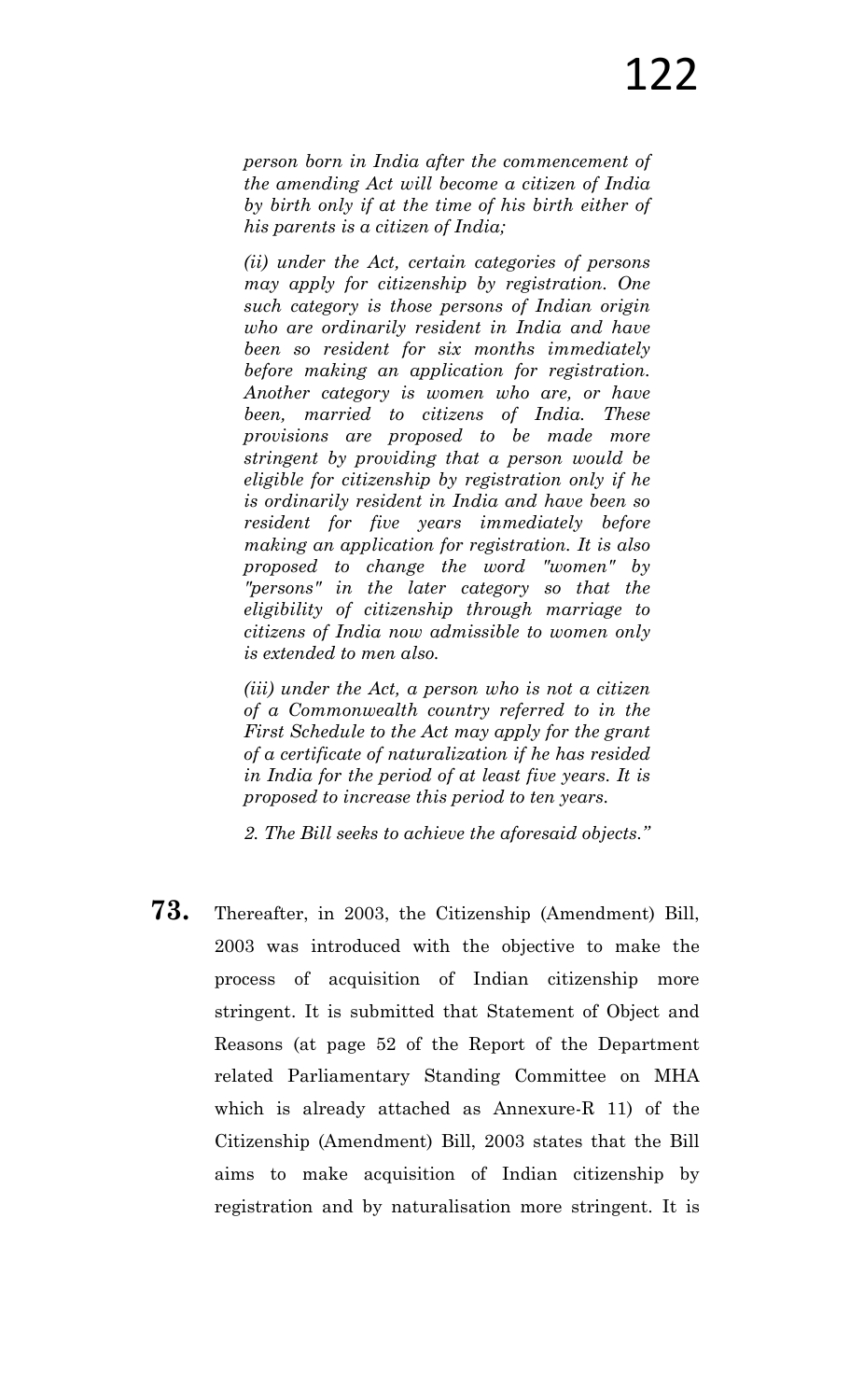submitted that furthermore, the Bill aims to define illegal migrants for the purposes of the Citizenship Act, 1955 and make illegal migrants ineligible to acquire citizenship by birth, by registration or by naturalisation. The Bill was introduced in Rajya Sabha in May, 2003. It was referred to a Department Related Parliamentary Standing Committee on MHA. The Standing Committee recommended the provisions proposed in the Bill. Thereafter, the Bill was passed in Parliament in December, 2003 and came into force on 3rd Dec. 2004.

#### **THE CHALLENGE TO THE CUT-OFF DATE**

- **74.** It is submitted that the Petitioners allege that the CAA suffers from arbitrariness as much as it makes 31st December 2014 as cut-off date for inclusion as citizen via proposed Section 6B. It is submitted that the said assertion is erroneous as the Petitioners ignore that the country does not have and has never had an open ended provision for citizenship. It is submitted that the dates mentioned in the Constitution in article 6 or the dates mentioned in Section 6A of the 1955 clearly represent that the Parliament or the constitution makers have never intended the grant of citizenship or the criterion governing the citizenship to be open ended. It is submitted that merely because one date is mentioned in a legislative enactment and not some other date, does not mean that the said date is arbitrary.
- **75.** It is submitted that the Petitioners have placed reliance on the example of Baldev Kumar, ex-Member of the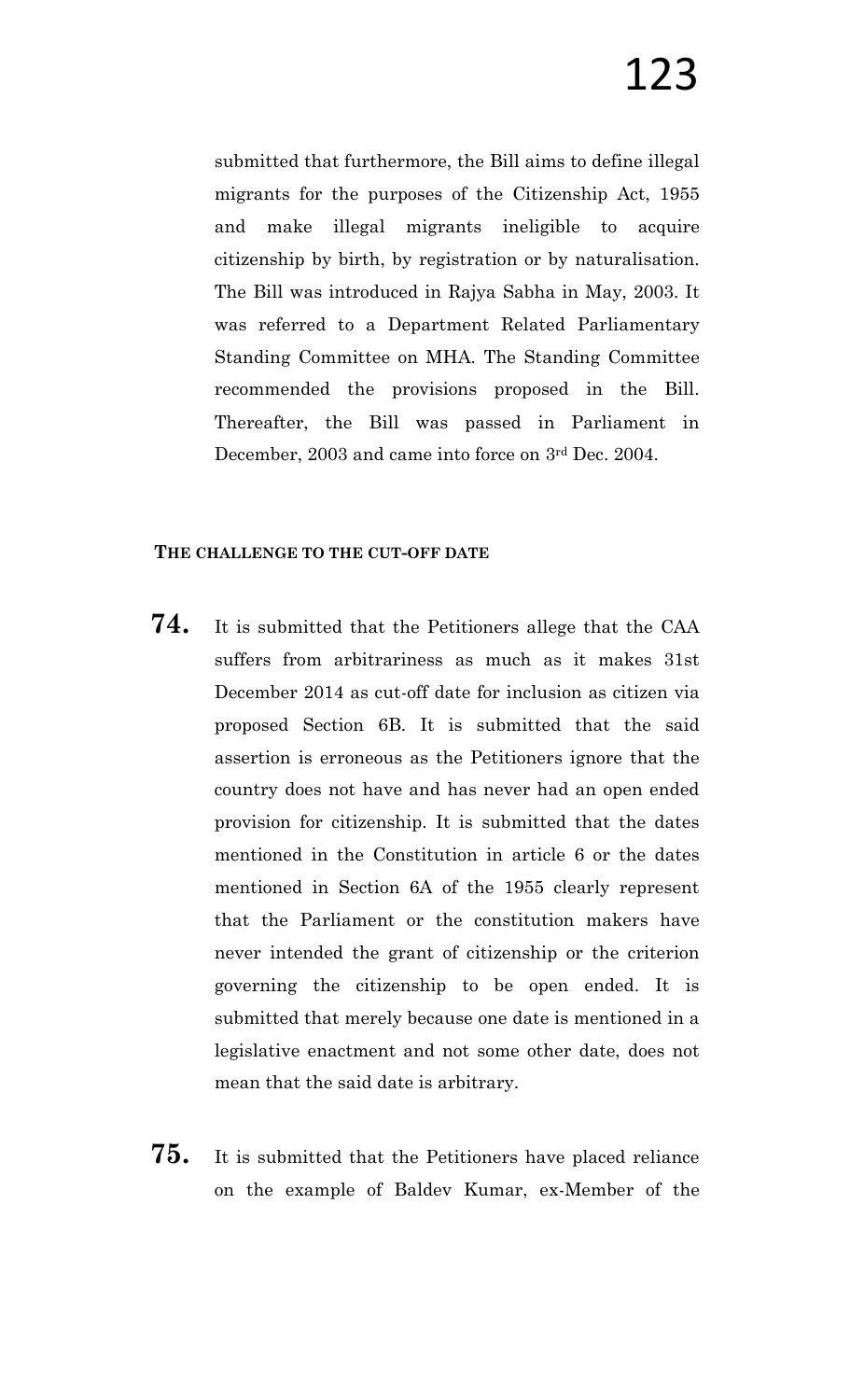Provincial Assembly from Pakistan's Khyber Pakhtunkhwa (KP), who fled in September 2019 and had sought asylum in India. The Petitioner allege that those who have entered India after 31.12.2014 are discriminated despite being in similarly placed situation. It is submitted that as mentioned above, there is no estoppel on the legal migration in the country and subject to fulfilment of conditions in Section 6 read with The Third Schedule or section 5 of the 1955 Act, making an application of citizenship. It is submitted that the abovementioned category of persons would equally be governed by the prevailing position.

### **THE CHALLENGE RELATED TO CANCELLATION OF OCI CARDS;**

**76.** It is respectfully submitted that Overseas Citizen of India (OCI) cardholders are not Indian citizens. It is submitted that OCI card holders are foreign nationals holding passports of their respective country. It is submitted that the OCI card serves only as a lifelong visa which gives the foreigner certain rights as specified by the Government of India by issue of notification under section 7B of the Citizenship Act, 1955. It is further respectfully submitted that section 7D of the Citizenship Act, 1955 empowers the Central Government to cancel the registration as Overseas Citizen of India (OCI) Cardholder in certain circumstances provided therein. It is submitted that prior the enactment of the Citizenship (Amendment) Act, 2019, there was no specific provision in section 7D of the Act empowering the Central Government to cancel the registration as OCI cardholder for violation of the provisions of the Act or any other law for the time being in force. Further, there was no specific provision for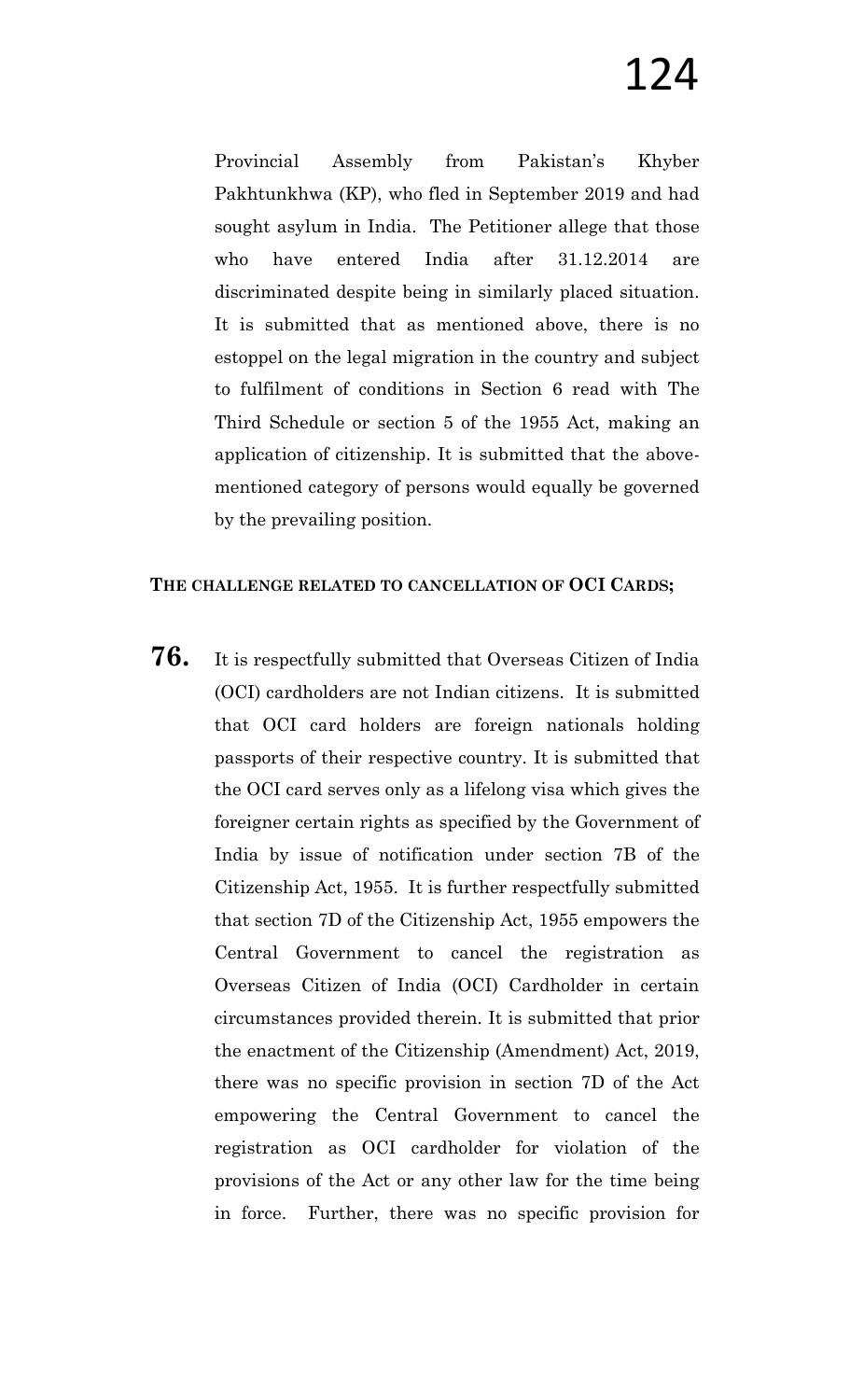providing a reasonable opportunity of being heard to a person before cancellation of his/ her registration as OCI cardholder under section 7D of the Act. It is submitted that since OCI card is a life-long visa to enter and stay in India without any time limit and also it bestows certain rights on the OCI cardholder, it was considered necessary to have a specific provision in the Act to enable the Central Government to cancel the OCI card in the event of the OCI cardholder violating any of the provisions of the Citizenship Act, 1955 or any other law for the time being in force.

**77.** It is respectfully submitted that the amendment done in section 7D of the Citizenship Act, 1955 by the Citizenship (Amendment) Act, 2019 was based on the recommendation of the Joint Committee on the Citizenship (Amendment) Bill, 2016. The Joint Committee on the Citizenship (Amendment) Bill, 2016 in their report presented to Lok Sabha on 7th January, 2019 and laid in Rajya Sabha on 7th January, 2019 had examined the amendment to section 7D of the Citizenship Act, 1955 in detail and had recommended as follows:-

> *―3.13 The Committee observe that at present there is no specific provision in Section 7D of the Principal Act to cancel the registration of Overseas Citizen of India (OCI) cardholders who violate Indian law. The Government, therefore, propose to amend the said section 7D so as to empower the Central Government to cancel registration as OCI in case of violation of the provisions of the Act or any other law for the time being in force. In response to the concerns raised by some stake holders including State Government representatives that it would be appropriate to restrict the scope of the proposed Amendment,*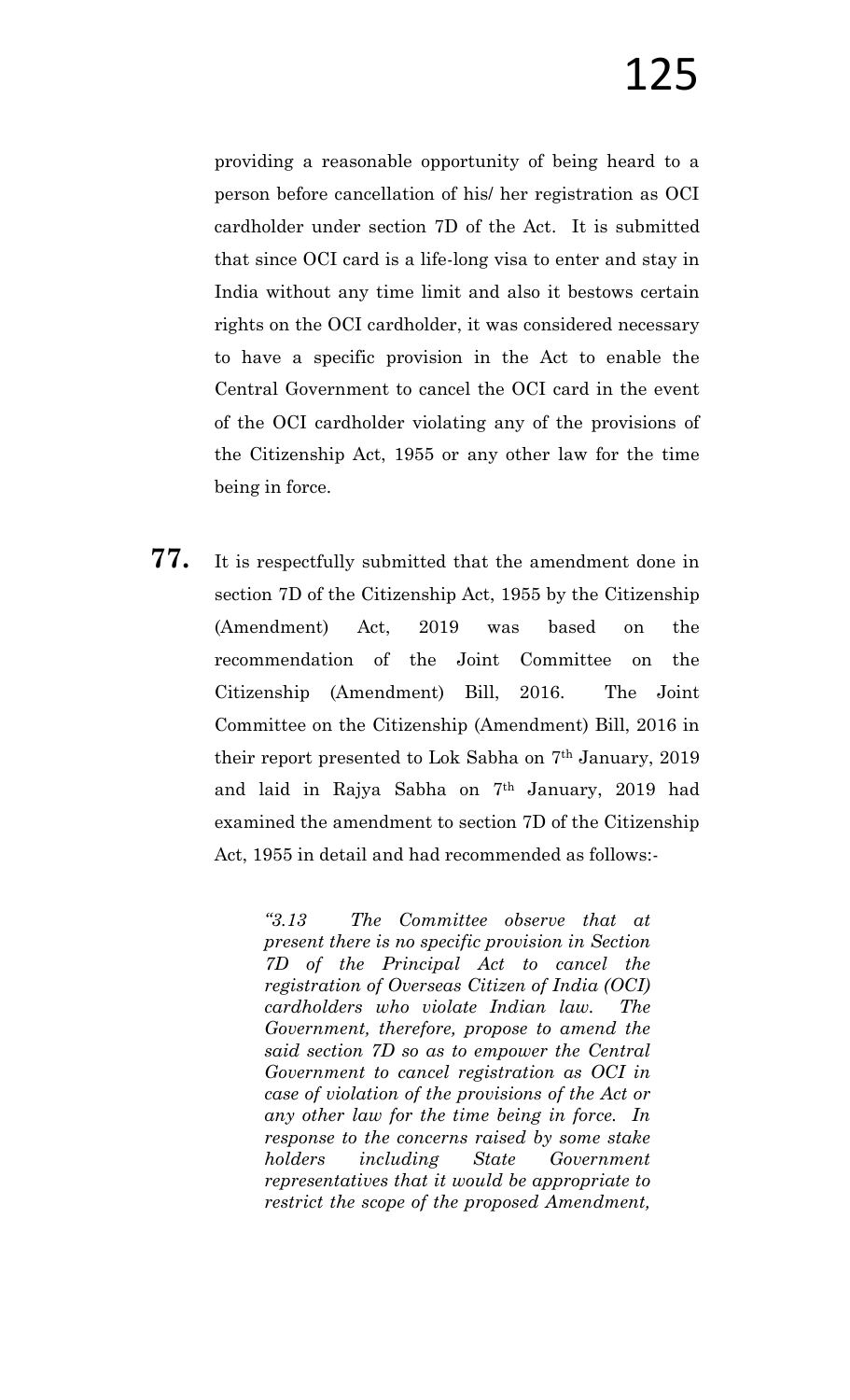*the Legislative Department have suggested that further suitable Amendments may be carried out in the proposed Amendment of Section 7D so as to clarify that cancellation would be applicable in case of violation of specific offences. The Department of Legal Affairs have concurred with the views of the Legislative Department. The Committee are of the considered opinion that it would be prudent to restrict the scope of the expressions ‗violations of the provisions of any other law' lest it leads to misuse of the provisions and harassment of OCI cardholders for very minor or petty violation of law like traffic violations etc. The Committee, therefore, suggest the following Amendment to Section 7D (da):*

*―(da) the Overseas Citizen of India cardholder has violated any of the provisions of this Act or provisions of any other law for the time being in force as may be specified by the Central Government by notification; or*"

*3.14Further, with a view to giving a reasonable opportunity to the OCI cardholders to put forth their explanations, the Committee suggest the following Amendment after Clause (f) of Section 7D:*

*‗Provided that no order under this section shall be passed unless the Overseas Citizen of India Cardholder has been given a reasonable opportunity of being heard.' ‖*

**78.** It is respectfully submitted that in the Statement of Objects and Reasons appended to the Citizenship (Amendment) Bill, 2019, following was provided:-

> *―8. Presently, there is no specific provision in section 7D of the Act to cancel the registration of Overseas Citizen of India Cardholder who violates any provisions of the Act or any other law for the time being in force. It is also proposed to amend the said section 7D so as to empower the Central Government to cancel registration as Overseas Citizen of India*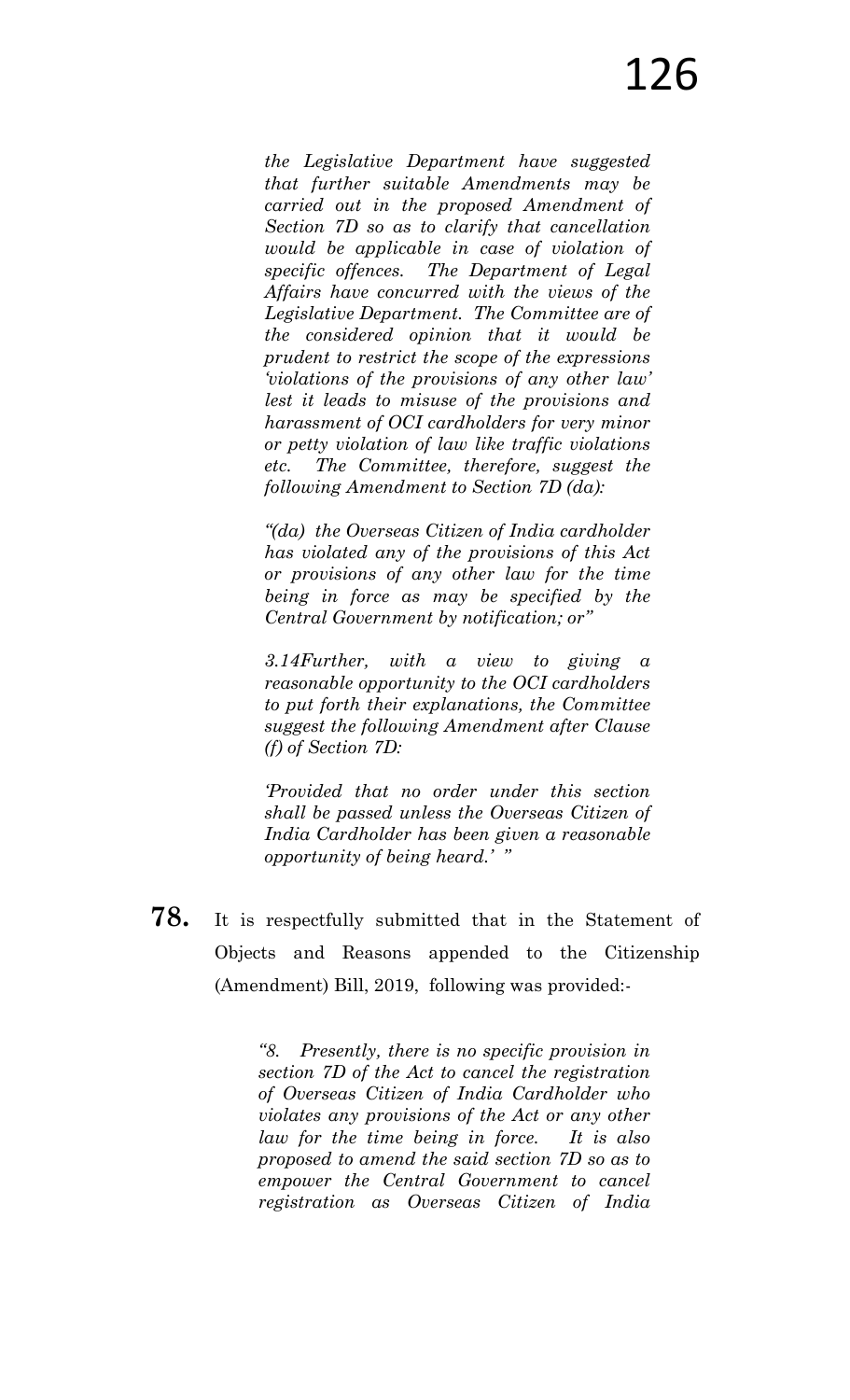*Cardholder in case of violation of any provisions of the Act or any other law for the time being in force.*

*9. Since there is no specific provision in the Act at present to provide an opportunity of being heard to the Overseas Citizen of India Cardholder before the cancellation of the Overseas Citizen of India Card under section 7D, it is proposed to provide the opportunity of being heard to the Overseas Citizen of India Cardholder before the cancellation of the Overseas Citizen of India Card.‖* 

**79.** It is respectfully submitted that the amendments made in section 7D of the Citizenship Act, 1955 by the Citizenship (Amendment) Act, 2019 can in no way be considered as excessive delegation of legislative power. It is submitted that it would not have been practicable to specify the provisions of any other law for time being in force, violation of which may lead to cancellation of the registration as OCI card, in the Act itself. It is submitted that before cancellation of the registration as OCI cardholder, an opportunity will be provided to the OCI cardholder concerned to put forth his/ her explanation. Therefore, this has been left to be specified by subordinate legislation. It is submitted that as per the provisions now inserted in the Citizenship Act, 1955, the Central Government has to specify the provisions of any other law for time being in force in a notification to be published in the Official Gazette. Therefore, all such provisions, the violation of which may lead to cancellation of the registration as OCI card, will be considered carefully by the Central Government in consultation with all stake holders and the same would be notified in the Official Gazette. The challenge with regard to the same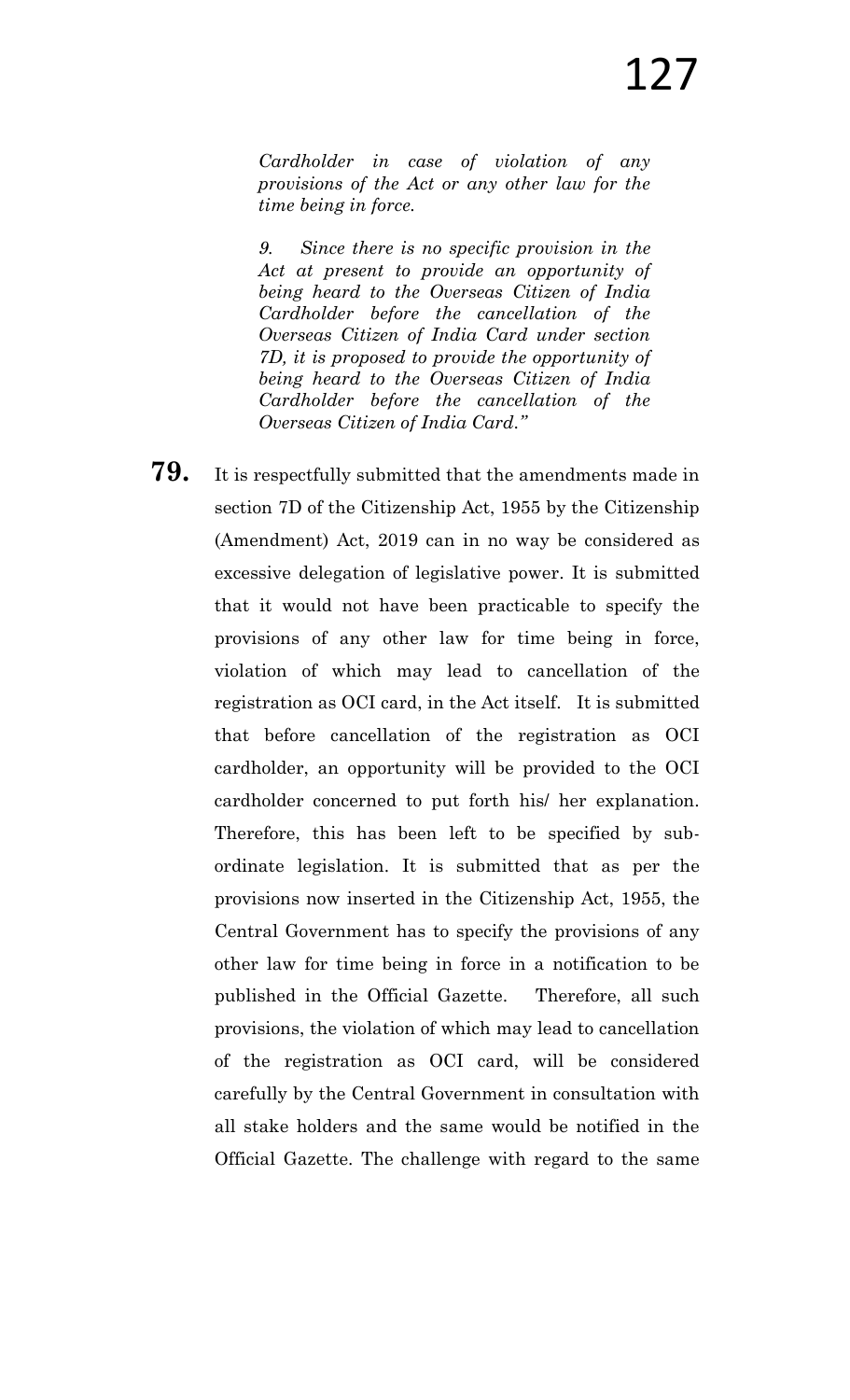apart from being premature is not based on any constitutional parameters.

### **THE CHALLENGE ON THE BASIS OF VIOLATION OF CONSTITUTIONAL MORALITY**

- **80.** It is submitted that the Petitioners have submitted that the present legislative measure violate the principle of constitutional morality and is thereby unconstitutional. It is respectfully submitted that the principle of constitutional morality cannot be invoked in isolation and must in fact be located within the fundamental right provisions. It is submitted that in light of the submissions made herein above, it is submitted that the CAA does not violate any fundamental right provisions of the constitution and therefore, the question of violation of constitutional morality does not arise. It is submitted that constitutional morality is not an unruly horse and cannot become an independent basis for challenging the constitutionality of validly enacted legislations.
- **81.** The CAA, 2019 does not confer any arbitrary or unguided powers upon the executive. Under Section 6B(1) the Central Government or a specified authority would grant citizenship only in a manner where certain conditions & restrictions would be satisfied by the applicant. Appropriate rules under Section 6B are being framed to clearly lay down these conditions, restrictions and manner of grant of citizenship
- **82.** I state and submit that with regard to the peculiar situation emerging in the State of Assam & Tripura and